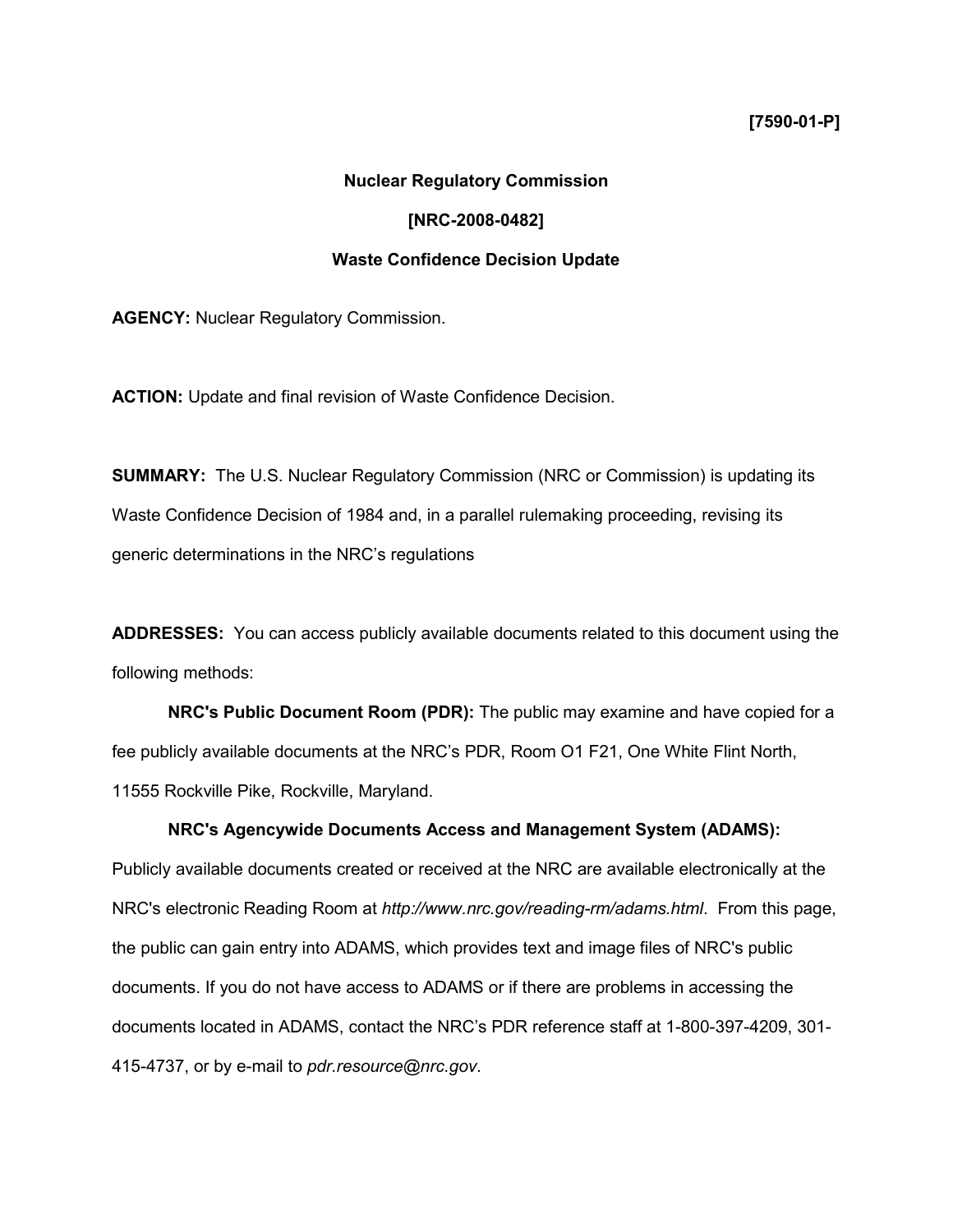**Federal Rulemaking Website:** Public comments and supporting materials related to this final rule can be found at *http://www.regulations.gov* by searching on Docket ID: **NRC-2008- 0482.** 

**FOR FURTHER INFORMATION CONTACT:** Tison Campbell, Office of the General Counsel, U.S. Nuclear Regulatory Commission, Washington, DC 20555-0001, telephone: 301-415-8579, e-mail: *tison.campbell@nrc.gov*; Lisa London, Office of the General Counsel, U.S. Nuclear Regulatory Commission, Washington, DC 20555-0001, telephone: 301-415-3233, e-mail: *lisa.london@nrc.gov*.

## **SUPPLEMENTARY INFORMATION:**

## **Background**

 On September 18, 1990 (55 FR 38474), the NRC issued a decision reaffirming and revising, in part, the five Waste Confidence Findings reached in its 1984 Waste Confidence Decision. The 1984 Decision and the 1990 update to the Decision were products of rulemaking proceedings designed to assess the degree of assurance that radioactive wastes generated by nuclear power plants can be safely disposed of, to determine when disposal or offsite storage would be available, and to determine whether radioactive wastes can be safely stored onsite past the expiration of existing facility licenses until offsite disposal or storage is available. In 2008, the Commission decided to undertake a review of its Waste Confidence Decision and Rule as part of an effort to enhance the efficiency of combined license proceedings for applications for nuclear power plant (NPP) licensees anticipated in the near future by ensuring that the findings are up to date.

The Commission has considered developments since 1990 and has reviewed its five prior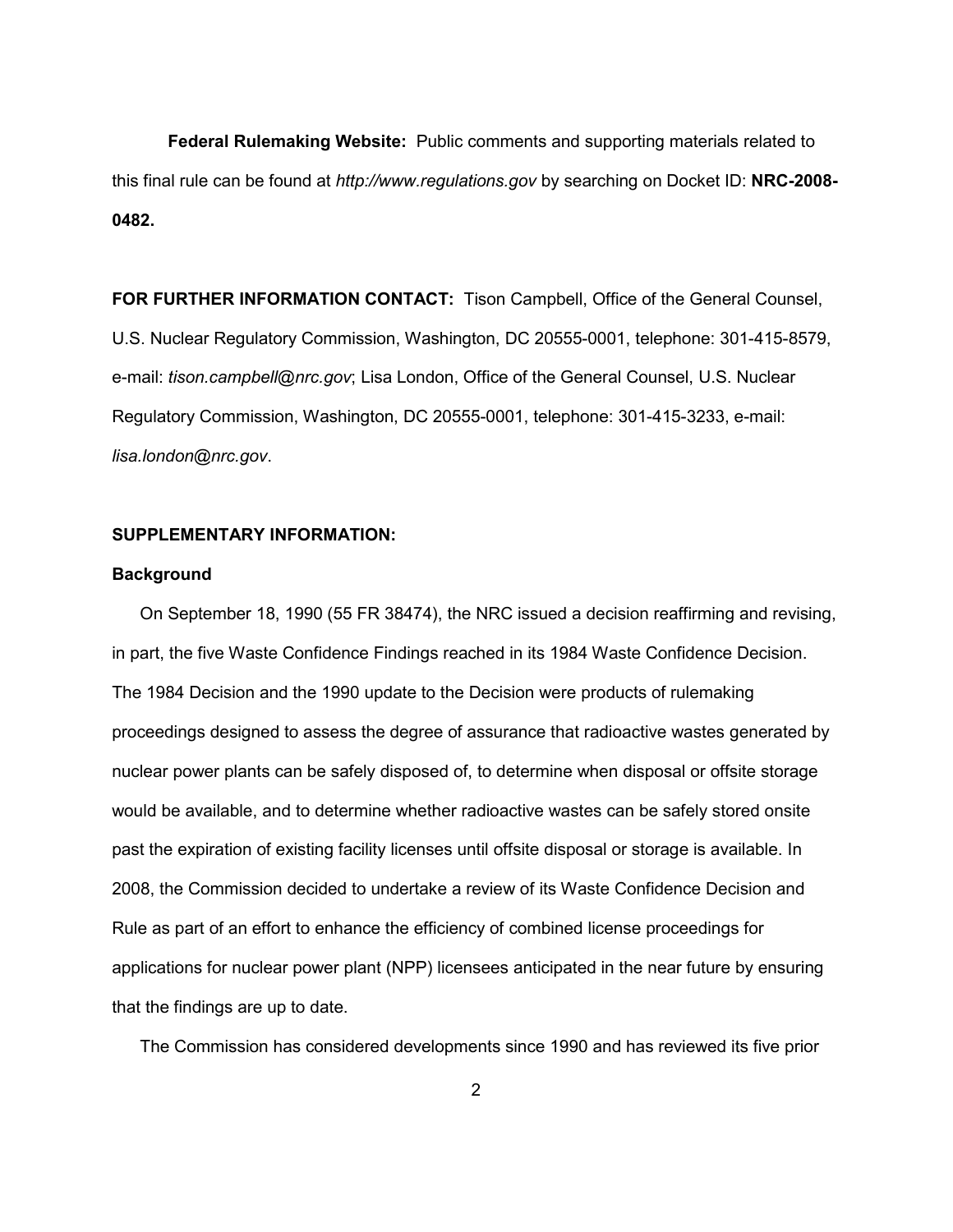findings and supporting environmental analysis. As a result of this review, the Commission is

revising the second and fourth findings in the Waste Confidence Decision as follows:

Finding 2: The Commission finds reasonable assurance that sufficient mined geologic repository capacity will be available to dispose of the commercial highlevel radioactive waste and spent fuel generated in any reactor when necessary.

Finding 4: The Commission finds reasonable assurance that, if necessary, spent fuel generated in any reactor can be stored safely without significant environmental impacts for at least 60 years beyond the licensed life for operation (which may include the term of a revised or renewed license) of that reactor in a combination of storage in its spent fuel storage basin and either onsite or offsite independent spent fuel storage installations.

 The Commission reaffirms the three remaining findings. Each finding and the reasons for revising or reaffirming the finding are discussed below. In keeping with revised Findings 2 and 4, the Commission is concurrently publishing in this issue of the *Federal Register* conforming amendments to 10 CFR 51.23(a), which provides a generic determination of the environmental impacts of storage of spent fuel at, or away from, reactor sites after the expiration of reactor operating licenses, and expresses reasonable assurance that sufficient geologic disposal capacity will be available when necessary.

 In October 1979, the NRC initiated a rulemaking proceeding, known as the Waste Confidence proceeding, to assess its degree of assurance that radioactive wastes produced by NPPs "can be safely disposed of, to determine when such disposal or offsite storage will be available, and to determine whether radioactive wastes can be safely stored onsite past the expiration of existing facility licenses until offsite disposal or storage is available" (44 FR 61372, 61373; October 25, 1979). The Commission's action responded to a remand from the U.S. Court of Appeals for the District of Columbia Circuit in *State of Minnesota v. NRC*, 602 F.2d 412 (D. C. Cir.1979). That case questioned whether an offsite storage or disposal solution would be available for the spent nuclear fuel (SNF) produced at the Vermont Yankee and Prairie Island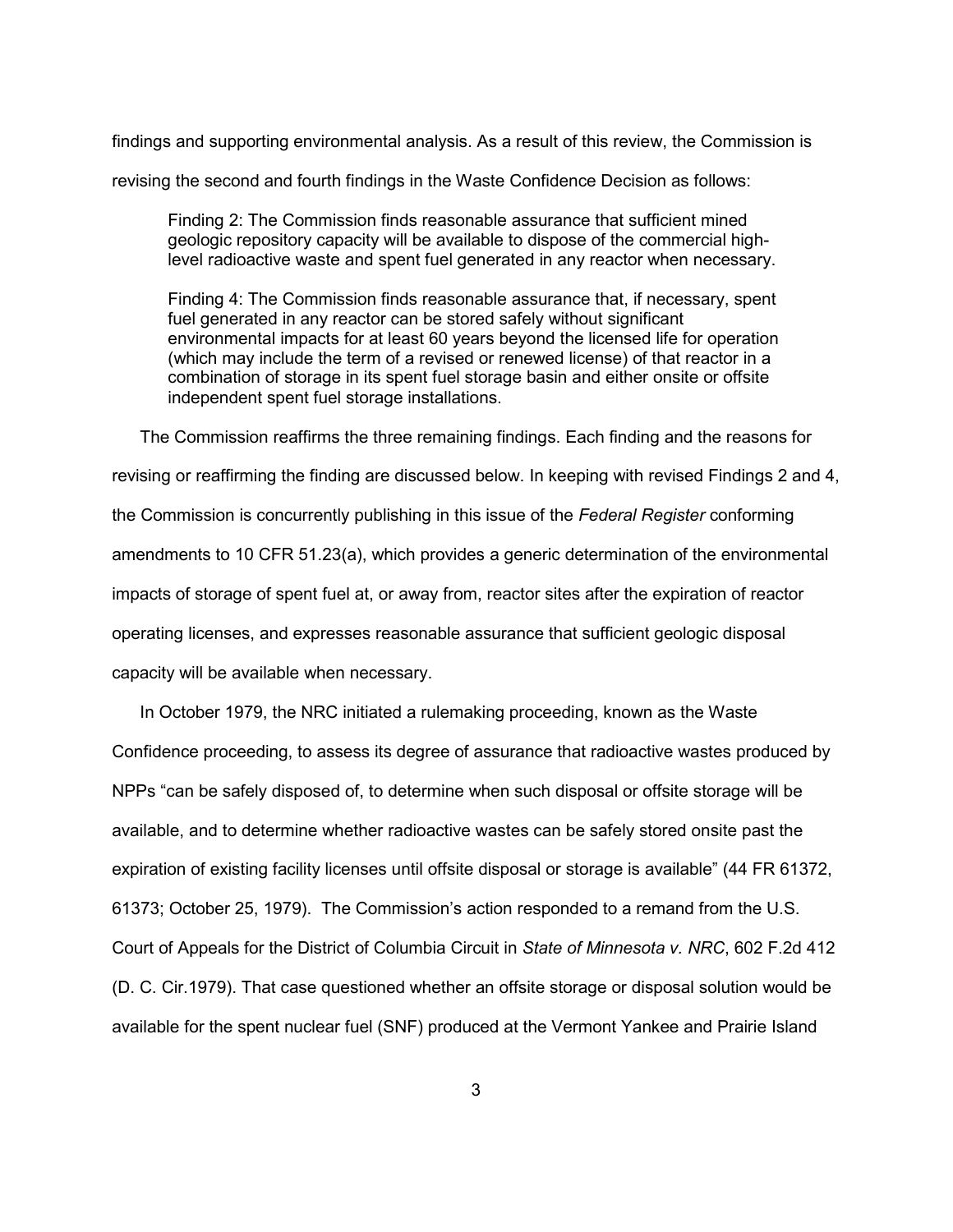NPPs at the expiration of the licenses for those facilities in 2007-2009 or, if not, whether the SNF could be stored at those reactor sites until an offsite solution was available.

 The Waste Confidence proceeding also stemmed from the Commission's statement, in denying a petition for rulemaking filed by the Natural Resources Defense Council (NRDC), that it intended to periodically reassess its finding of reasonable assurance that methods of safe permanent disposal of high-level radioactive waste (HLW) would be available when they were needed. Further, the Commission stated that, as a matter of policy, it "would not continue to license reactors if it did not have reasonable confidence that the wastes can and will in due course be disposed of safely" (42 FR 34391, 34393; July 5, 1977), *pet. for rev. dismissed sub nom., NRDC v. NRC*, 582 F.2d 166 (2d Cir. 1978)).1

 The Waste Confidence proceeding resulted in the following five Waste Confidence Findings, which the Commission issued on August 31, 1984:

(1) The Commission finds reasonable assurance that safe disposal of HLW and SNF in a mined geologic repository is technically feasible;

(2) The Commission finds reasonable assurance that one or more mined geologic repositories for commercial HLW and SNF will be available by the years 2007-2009 and that sufficient repository capacity will be available within 30 years beyond the expiration of any reactor operating license to dispose of existing commercial HLW and SNF originating in such reactor and generated up to that time;

(3) The Commission finds reasonable assurance that HLW and SNF will be managed in a safe manner until sufficient repository capacity is available to assure the safe disposal of all HLW and SNF;

(4) The Commission finds reasonable assurance that, if necessary, spent fuel generated in any reactor can be stored safely and without significant environmental impacts for at least 30 years beyond the expiration of that

 $1$  The NRDC petition asserted that the Atomic Energy Act of 1954 (AEA). Pub. L. No. 83-703, 68 Stat. 919 (1954), required NRC to make a finding, before issuing an operating license for a reactor, that permanent disposal of HLW generated by that reactor can be accomplished safely. The Commission found that the AEA did not require this safety finding to be made in the context of reactor licensing, but rather in the context of the licensing of a geologic disposal facility.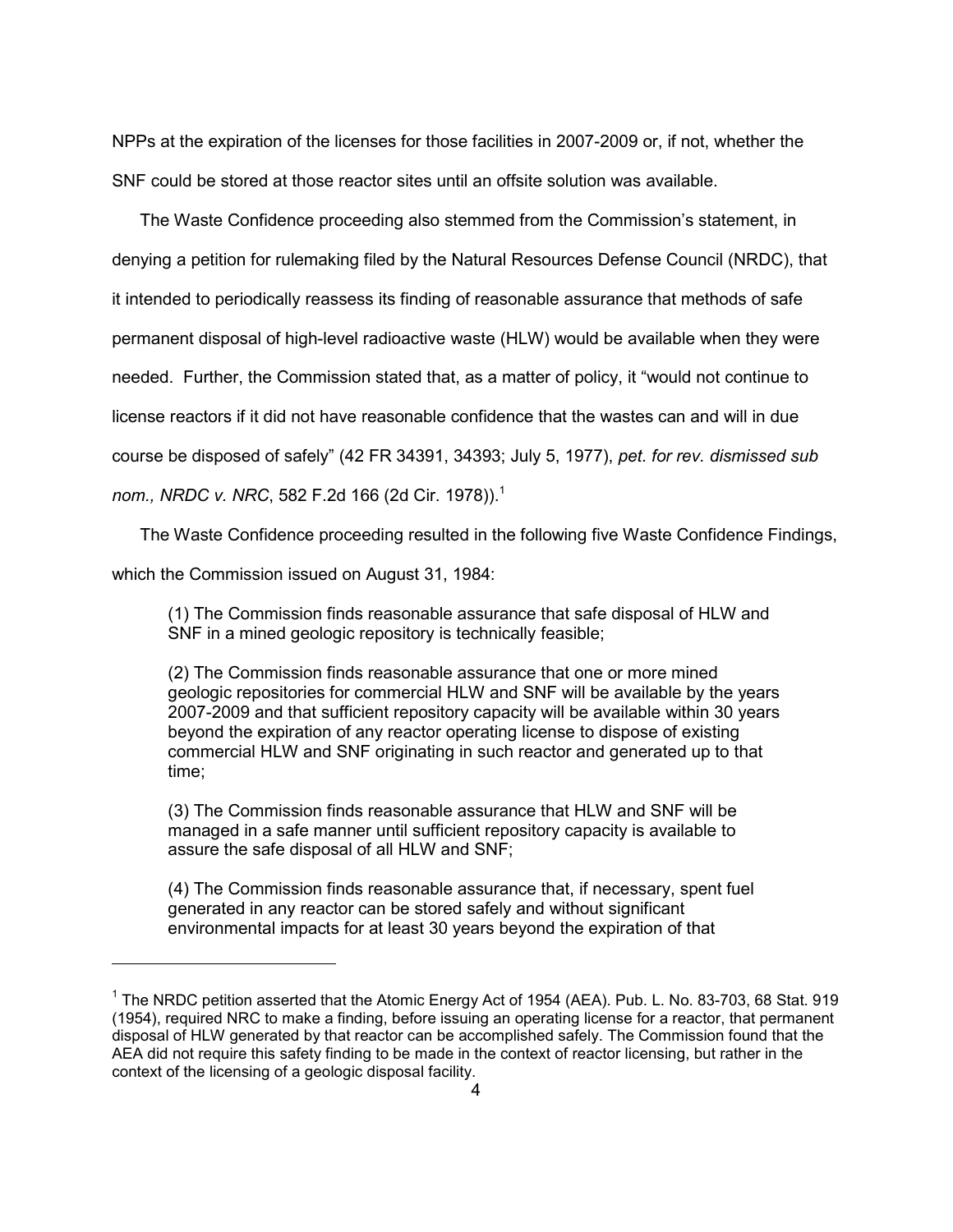reactor's operating license at that reactor's spent fuel storage basin, or at either onsite or offsite independent spent fuel storage installations (ISFSIs);

(5) The Commission finds reasonable assurance that safe independent onsite or offsite spent fuel storage will be made available if such storage capacity is needed (49 FR 34658).

Based on these findings, the Commission promulgated 10 CFR 51.23(a) to provide a

generic determination that for at least 30 years beyond the expiration of reactor operating

licenses, no significant environmental impacts will result from the storage of spent fuel in reactor

facility storage pools or ISFSIs located at reactor or away-from-reactor sites and that the

Commission had reasonable assurance that a permanent disposal facility would be available by

2007-2009.

The Commission conducted a review of its findings in 1989-1990, which resulted in the

revision of Findings 2 and 4 to reflect revised expectations for the date of availability of the first

repository, and to clarify that the expiration of a reactor's operating license referred to the full

40-year initial license for operation, as well as any additional term of a revised or renewed

license:

(2) The Commission finds reasonable assurance that at least one mined geologic repository will be available within the first quarter of the twenty-first century, and sufficient repository capacity will be available within 30 years beyond the licensed life for operation (which may include the term of a revised or renewed license) of any reactor to dispose of the commercial HLW and SNF originating in such reactor and generated up to that time;

(4) The Commission finds reasonable assurance that, if necessary, spent fuel generated in any reactor can be stored safely and without significant environmental impacts for at least 30 years beyond the licensed life for operation (which may include the term of a revised or renewed license) of that reactor at its spent fuel storage basin, or at either onsite or offsite ISFSIs. (55 FR 38474; September 18, 1990)

The Commission similarly amended the generic determination in 10 CFR 51.23(a):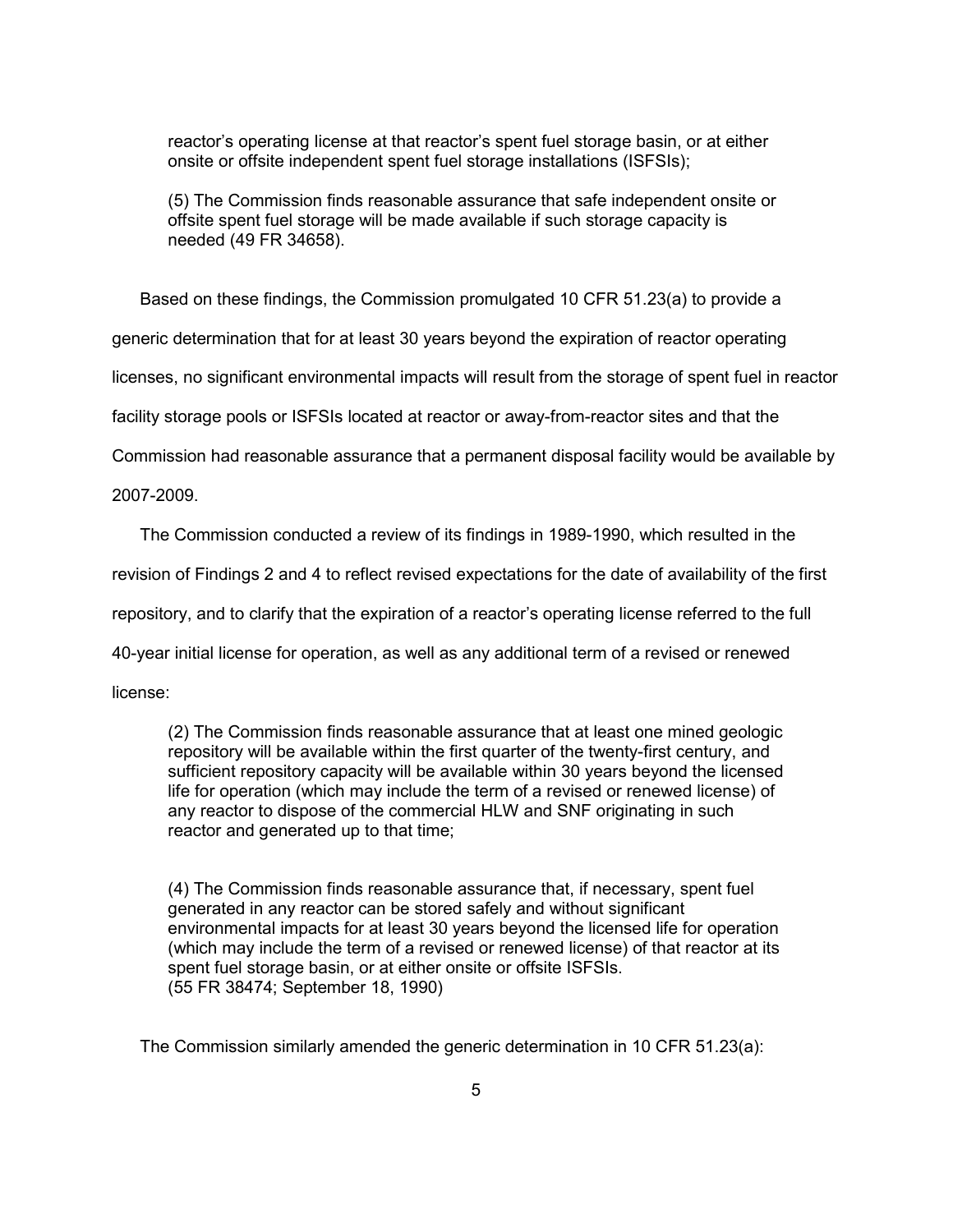The Commission has made a generic determination that, if necessary, spent fuel generated in any reactor can be stored safely and without significant environmental impacts for at least 30 years beyond the licensed life for operation (which may include the term of a revised or renewed license) of that reactor at its spent fuel storage basin or at either onsite or offsite [ISFSIs]. Further, the Commission believes there is reasonable assurance that at least one mined geologic repository will be available within the first quarter of the twenty-first century, and sufficient repository capacity will be available within 30 years beyond the licensed life for operation of any reactor to dispose of the commercial [HLW and SNF] originating in such reactor and generated up to that time. (55 FR 38472; September 18, 1990).

 This generic determination is applied in licensing proceedings conducted under 10 CFR Parts 50, 52, 54, and 72. *See* 10 CFR 51.23(b) (2010).

 In 1999, the Commission reviewed its Waste Confidence Findings and concluded that experience and developments since 1990 had confirmed the findings and made a comprehensive reevaluation of the findings unnecessary. It also stated that it would consider undertaking a reevaluation when the pending repository development and regulatory activities had run their course or if significant and pertinent unexpected events occurred that raise substantial doubt about the continuing validity of the Waste Confidence Findings (64 FR 68005; December 6, 1999). The Commission has not found that the criteria put forth in 1999 for reevaluating its findings have been met. But because the Commission is now preparing to conduct a significant number of proceedings on combined license (COL) applications for new reactors, and the issue of waste confidence has been raised in some of those proceedings and may be raised in others, it is prudent to take a fresh look at the NRC's Waste Confidence Findings now, before completing the agency's review of new reactor license applications.

 On February 14, 2002, the Secretary of Energy recommended the Yucca Mountain (YM) site for the development of a repository to the President thereby setting in motion the approval process set forth in sections 114 and 115 of the Nuclear Waste Policy Act, as amended (NWPA). *See* 42 U.S.C. 10134(a)(1); 10134(a)(2); 10135(b), 10136(b)(2) (2006). On February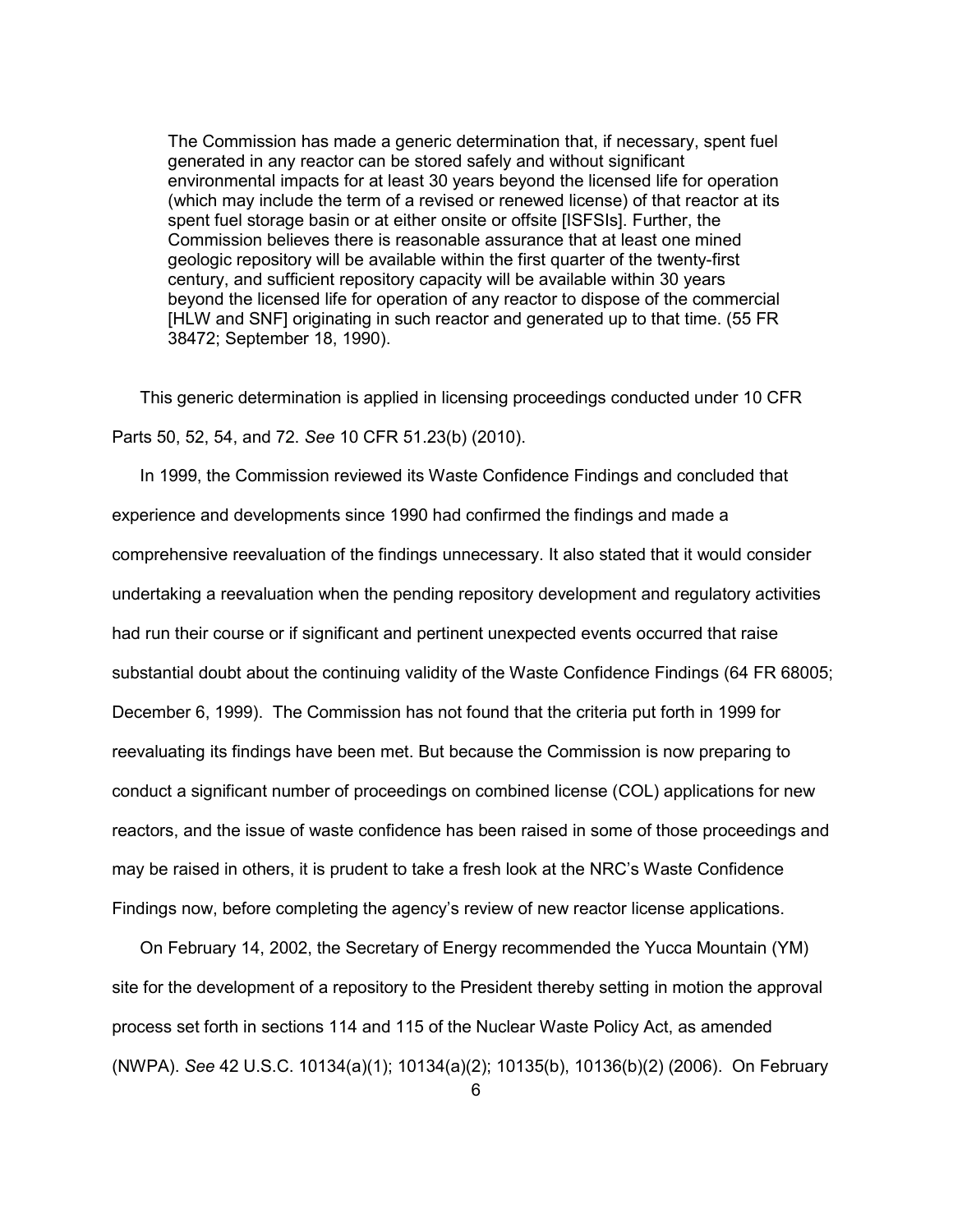15, 2002, the President recommended the site to Congress. On April 8, 2002, the State of Nevada submitted a notice of disapproval of the site recommendation. Congress responded on July 9, 2002, by passing a joint resolution approving the development of a repository at YM, which the President signed on July 23, 2002. See Pub. L. No. 107-200, 116 Stat. 735 (2002) (codified at 42 U.S.C. 10135 note (Supp. IV 2004)).

 On June 3, 2008, the Department of Energy (DOE) submitted the "Yucca Mountain Repository License Application," seeking NRC's authorization to begin construction of a permanent HLW repository at YM. US DEPARTMENT OF ENERGY, LICENSE APPLICATION FOR A HIGH-LEVEL WASTE GEOLOGIC REPOSITORY AT YUCCA MOUNTAIN (2008), available at *http://www.nrc.gov/waste/hlw-disposal/yucca-lic-app.html*. On September 8, 2008, the NRC staff found that the application contained sufficient information for the staff to begin its detailed technical review, and docketed the application (73 FR 53284; September 15, 2008). On October 17, 2008, the Commission issued a "Notice of Hearing and Opportunity to Petition for Leave to Intervene" (73 FR 63029; October 22, 2008). Requests for hearing were received from 12 parties and 2 interested governmental entities; these requests included 318 contentions to the application.<sup>2</sup> The Construction Authorization Boards granted 10 of these petitions to intervene and admitted all but 17 of the 318 contentions (ADAMS Accession Number ML091310479).

 On January 29, 2010, President Obama directed the Secretary of Energy to create a "Blue Ribbon Commission on America's Nuclear Future" to evaluate options for the back-end of the nuclear fuel cycle. *See* Presidential Memorandum—Blue Ribbon Commission on America's

<sup>2</sup> ADAMS Accession Numbers ML083540096, ML083540230, ML083550015, ML083570102, ML083570371, ML083570416, ML083570731, ML083570732, ML083570741, ML083570761, ML083570773, ML083570775, ML083570779, ML083570788, ML083570789, ML083590091, ML090050465, ML083540836.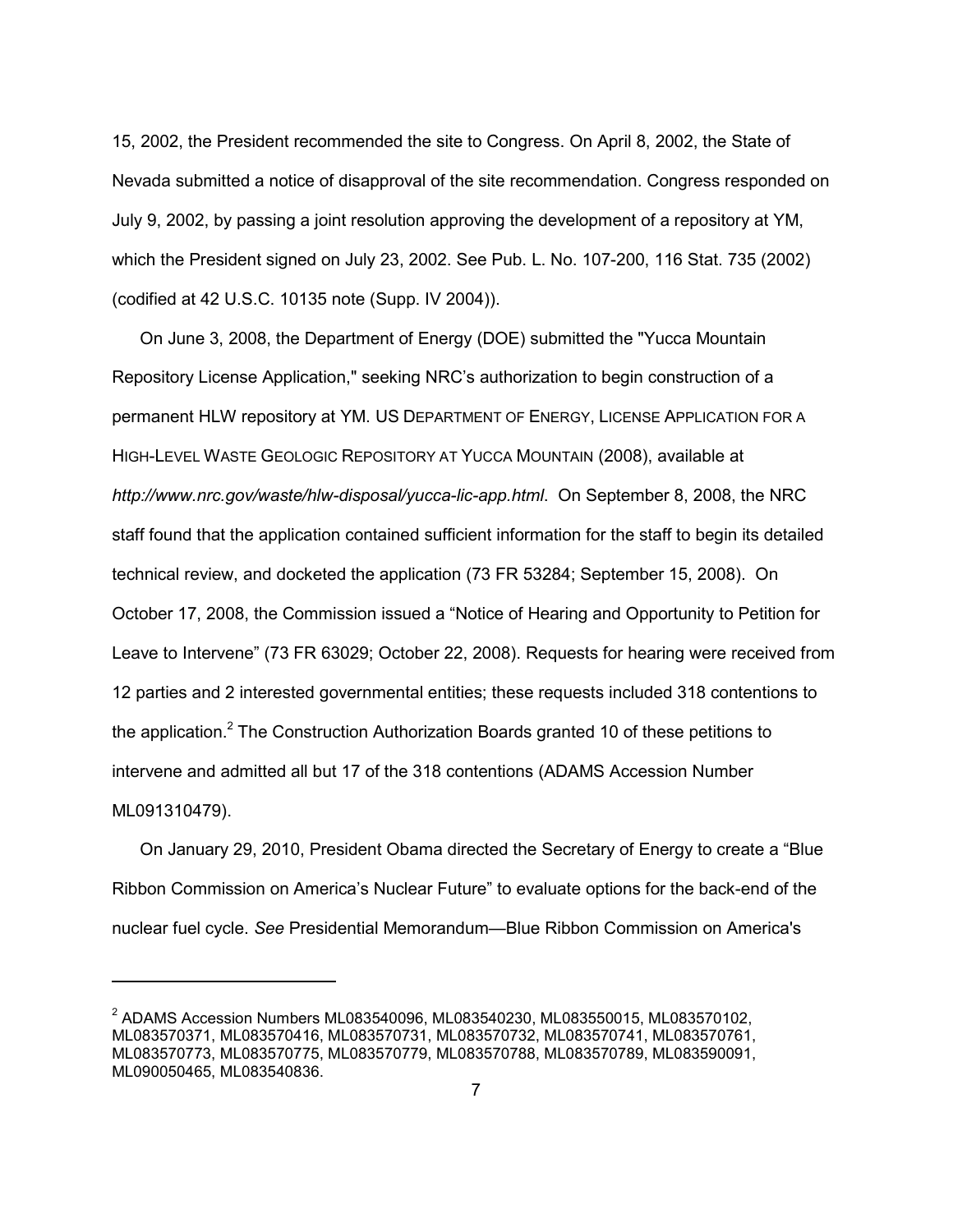Nuclear Future (January 29, 2009), available at *http://www.whitehouse.gov/the-pressoffice/presidential-memorandum-blue-ribbon-commission-americas-nuclear-future*.

 In the YM proceeding, DOE filed a "Motion to Stay the Proceeding," on February 1, 2010, which stated that the President, in the proposed budget for fiscal year 2011, "directed that the Department of Energy 'discontinue its application to the U.S. Nuclear Regulatory Commission for a license to construct a high-level waste geologic repository at Yucca Mountain in 2010 . . .'" (ADAMS Accession Number ML100321641 at 1). The Motion also stated that the proposed budget indicated that all DOE funding for YM would be eliminated in 2011. *Id*. Therefore, DOE stated its intent to withdraw the license application by March 3, 2010, and requested a stay of the proceeding to avoid unnecessary expenditure of resources by the Board and parties. *See Id.* at 2. Construction Authorization Board 4 granted a stay of the proceeding on February 16, 2010 (ADAMS Accession Number ML100470423).

 On February 19, 2010, Aiken County, South Carolina filed an action in the U.S. Court of Appeals for the District of Columbia Circuit, challenging DOE's decision to seek withdrawal of the license application. Similar lawsuits filed by three individuals living near Hanford, Washington (the Ferguson Petitioners), the State of South Carolina, and the State of Washington were consolidated into one proceeding now before the District of Columbia Circuit. *See In re Aiken* County, No. 10-1050 (and consolidated cases) (D.C. Cir.).

 On March 3, 2010, DOE filed with the NRC a Motion to withdraw its license application with prejudice (ADAMS Accession Number ML100621397). On June 29, 2010, Construction Authorization Board 4 issued a Memorandum and Order (Granting Intervention to Petitioners and Denying Withdrawal Motion), LBP-10-11, RRC or denying DOE's motion to withdraw as outside its authority under the NWPA (ADAMS Accession Number ML101800299). The Secretary of the Commission invited briefs from all the parties in the YM proceeding on whether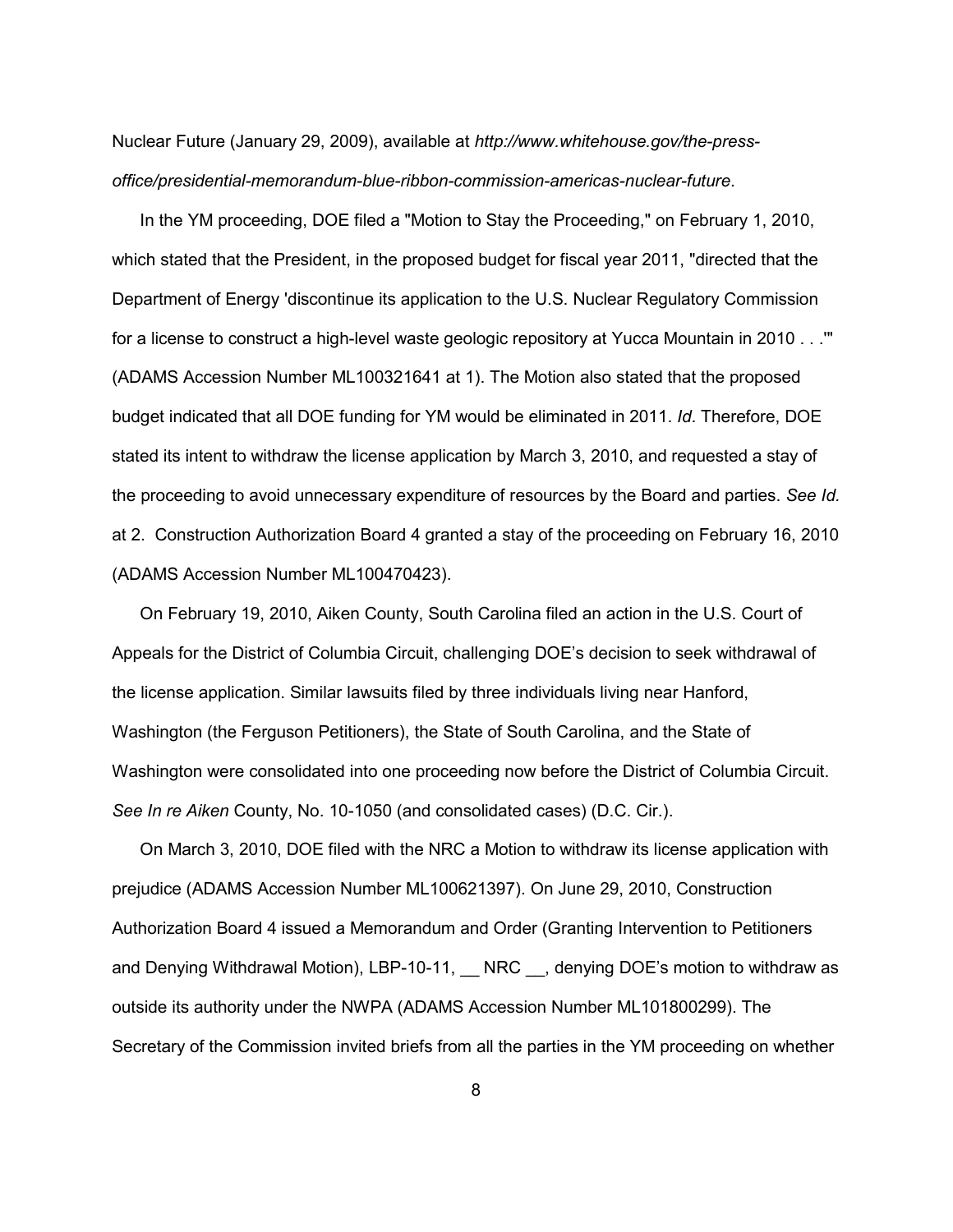to review and whether to uphold or reverse the Board's decision. The Commission has not yet acted on these questions.

 Although the proposed updates to the Waste Confidence Decision and Rule did not consider some of these recent developments, the Commission has assumed, for the purposes of these updates, that YM would not be built. Even so, the new YM developments are pertinent. The Commission believes that the updates to the Waste Confidence Decision and Rule reflect the uncertainty regarding the timing of the availability of a geologic repository for SNF and HLW. The Commission, as a separate action, has directed the staff to develop a plan for a longer-term rulemaking and Environmental Impact Statement (EIS) to assess the environmental impacts and safety of long-term SNF and HLW storage beyond 120 years (SRM-SECY-09-0090; ADAMS Accession Number ML102580229). This analysis will go well beyond the current analysis that supports at least 60 years of post-licensed life storage with eventual disposal in a deep geologic repository. The Commission believes that a more expansive analysis is appropriate because it will provide additional information (beyond the reasonable assurance the Commission is recognizing in the current rulemaking) on whether spent fuel can be safely stored for a longer time, if necessary. This analysis could reduce the frequency with which the Commission must, as a practical matter, consider waste storage capabilities. The staff's new review will require an analysis and, to some extent, a forecast of the safety and environmental impacts of storage for extended periods of time beyond that currently recognized in 10 CFR 51.23 and the Waste Confidence Decision. While storage of spent fuel for 60 years beyond licensed life has been shown through experience or analyses to be safe and not to have a significant environmental impact, the proposed technical analysis will go well beyond the time frame of existing requirements.

Even though the Commission has not determined whether this particular analysis will result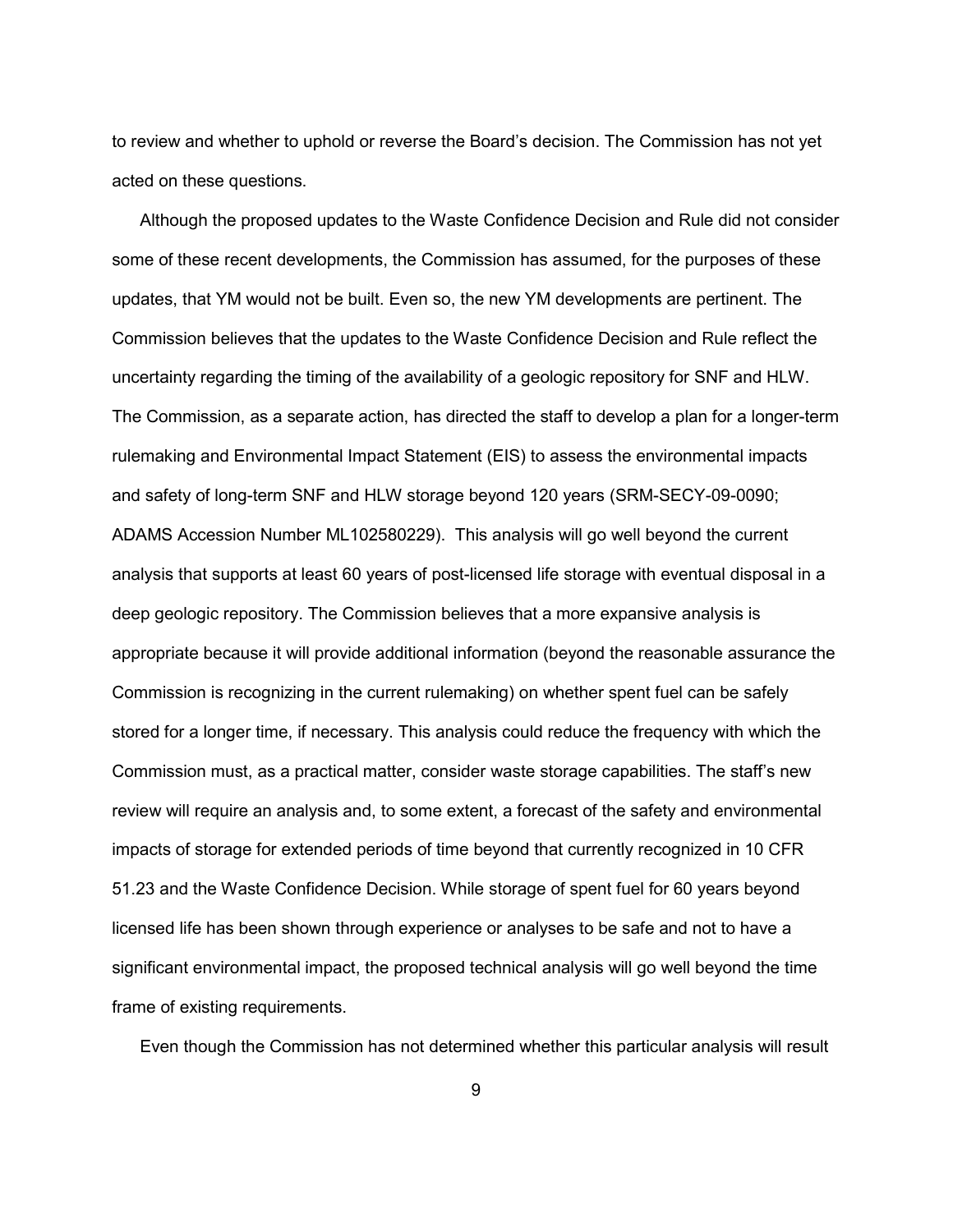in a different conclusion concerning the environmental impacts of extended spent fuel storage, the Commission believes that this unprecedented long-term review should be accompanied by an EIS. Preparing an EIS will ensure that the agency considers these longer-term storage issues from an appropriate perspective. The Commission has therefore decided to exercise its discretionary authority under 10 CFR 51.20(a)(2) and is directing the staff to prepare a draft EIS to accompany the proposed rule developed as a result of this longer-term analysis. The updates to the Waste Confidence Decision in this document and the final rule published in this issue of the *Federal Register* rely on the best information currently available to the Commission and therefore are separate from this long-term initiative. The updates to the Waste Confidence Decision and Rule are not dependent upon the staff completing any action outside the scope of these revisions to the Waste Confidence Decision and Rule.

 Based upon the technical and environmental analysis contained in this document, and discussed at length below, the Commission has prepared this update of the Waste Confidence Decision and now makes the following revisions to Findings 2 and 4:

(2) The Commission finds reasonable assurance that sufficient mined geologic repository capacity will be available to dispose of the commercial high-level radioactive waste and spent nuclear fuel generated by any reactor when necessary.

(4) The Commission finds reasonable assurance that, if necessary, spent fuel generated in any reactor can be stored safely and without significant environmental impacts for at least 60 years beyond the licensed life for operation (which may include the term of a revised or renewed license) of that reactor in a combination of storage in its spent fuel storage basin and either onsite or offsite ISFSIs.

 The update to the Waste Confidence Decision restates and supplements the bases for the earlier findings and addresses the public comments received on the proposed revisions to the

findings.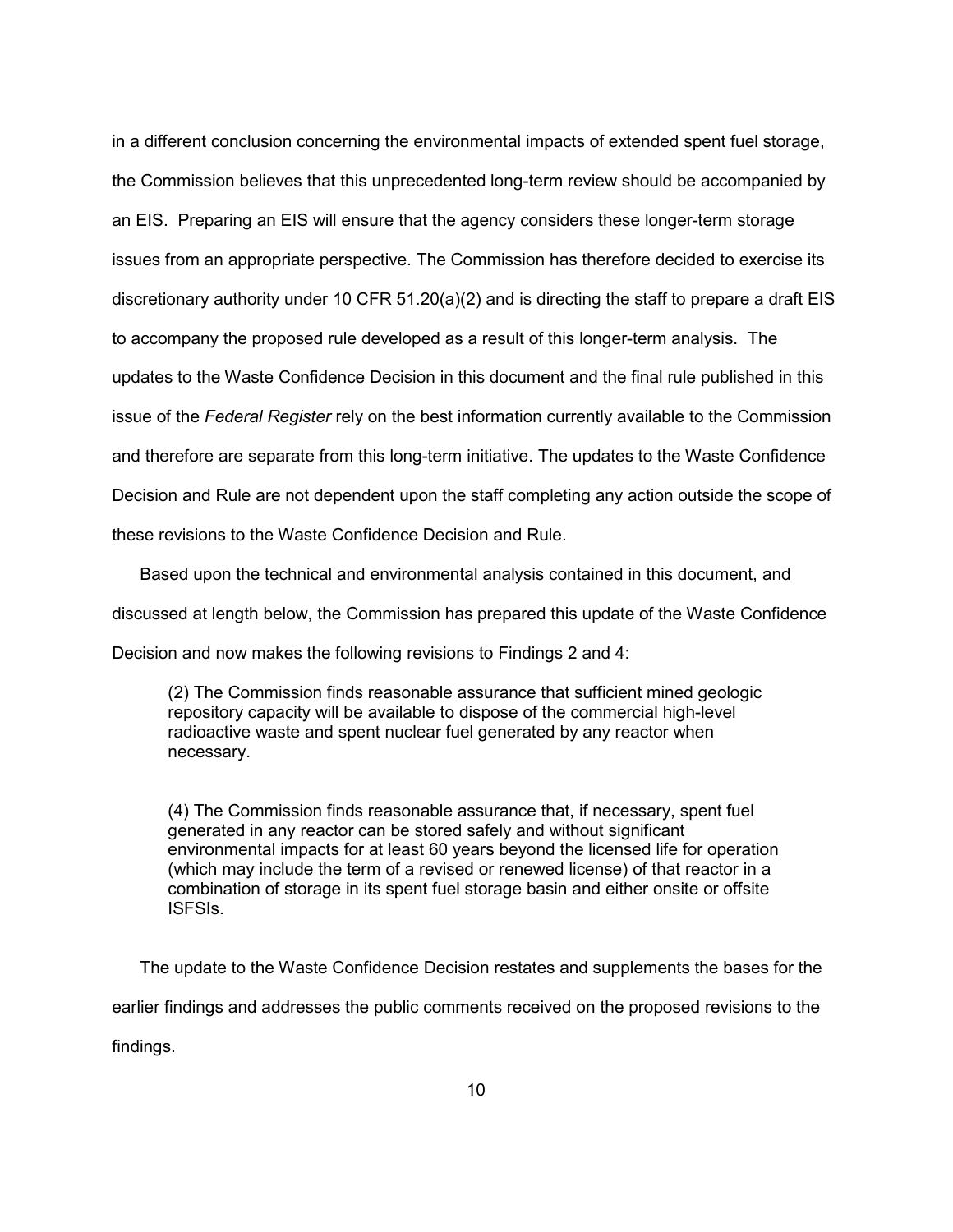The Commission is also concurrently publishing in this issue of the *Federal Register* a final rule revising 10 CFR 51.23(a) to conform to the revisions of Findings 2 and 4.

#### **Responses to Public Comments**

The NRC received comments from environmental and other public interest organizations; the nuclear industry; States, local governments, an Indian Tribe, and inter-governmental organizations; and individuals. Comments from the 158 letters, including a late supplemental letter from the Attorney General of New York, have been categorized and grouped under 8 issues for purposes of this discussion. The issues include comments made in two form letters received from 1,990 and 941 commenters, respectively.

# *Issue 1: Compliance of the Waste Confidence Decision with the National Environmental Policy Act (NEPA)*

**Comment 1:** A large number of commenters stated that the NRC has not complied with NEPA in issuing its proposed revisions to the Waste Confidence Decision and to its generic determination in 10 CFR 51.23(a) because they believe that the revisions need to be supported by a Generic Environmental Impact Statement (GEIS). The National Resources Defense Council (NRDC) argues that these two agency actions "are, in effect, generic licensing decisions that allow for the production of additional spent reactor fuel and other radioactive wastes associated with the uranium fuel cycle—essentially in perpetuity." Thus, these "generic licensing decisions," in NRDC's view, must "be accompanied by a [GEIS] that fully assesses the environmental impacts of the entire uranium fuel cycle, including health and environmental impacts and costs, and that examines a reasonable array of alternatives, including the alternative of not producing any additional radioactive waste."

Texans for a Sound Energy Policy (TSEP) stated that "the NRC has relied on the Waste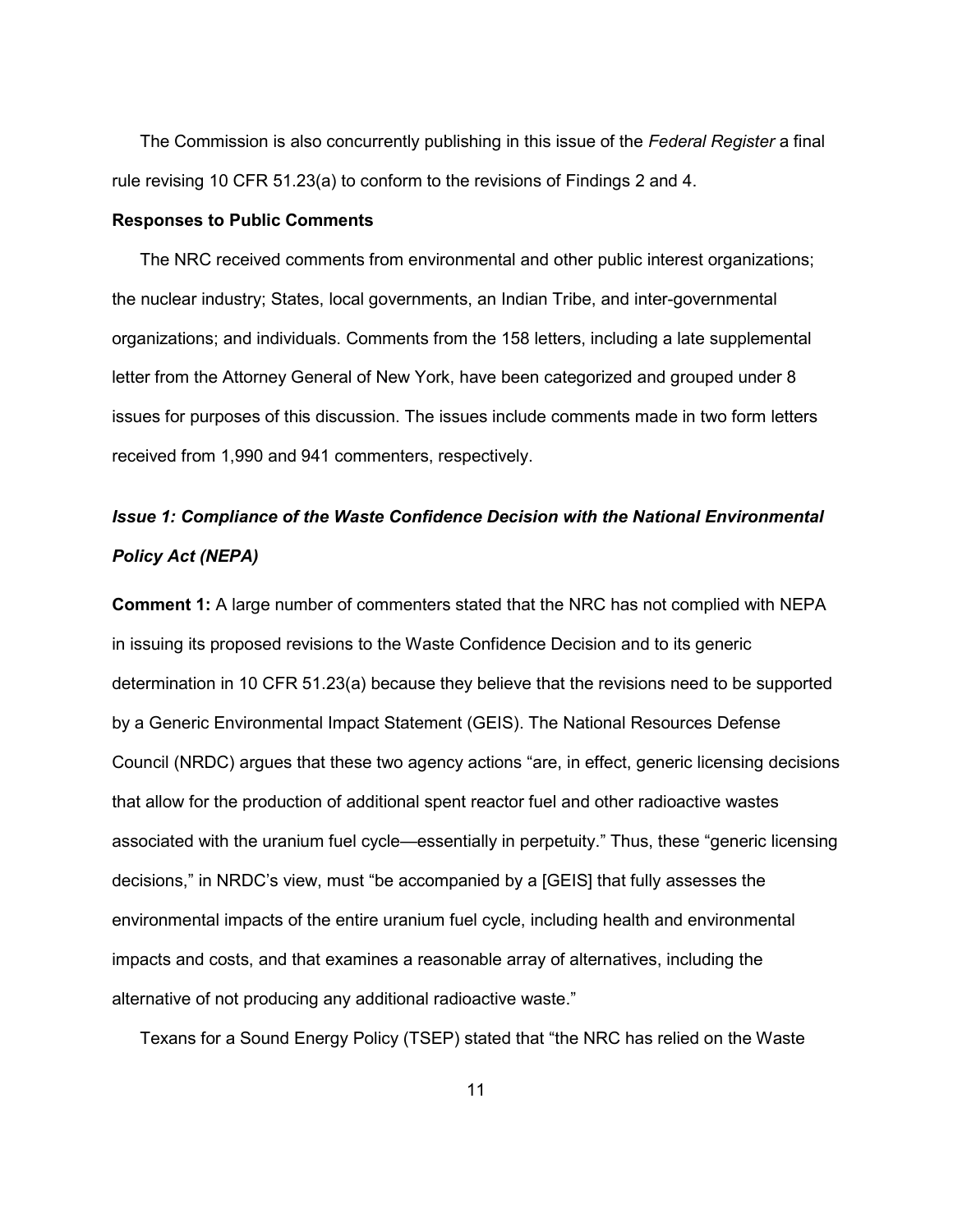Confidence Decision to license and re-license many nuclear power plants, and therefore it constitutes a major federal action significantly affecting the environment," requiring preparation of an EIS.

 The Attorney General of New York argued that the NRC should "require and perform a sitespecific evaluation of environmental impacts of spent fuel storage at each reactor location, taking into account environmental factors including surrounding population density, water resources, seismicity, subsurface geology, and topography along with the design, construction, and operating experience of the spent fuel pool in question and the layout of the fuel assemblies in that pool." The Attorney General believes that these "new factual conclusions also provide compelling evidence to support . . . [consideration] in relicensing proceedings, such as the ongoing proceeding for the Indian Point power reactors, of any properly presented environmental and safety contention focused on the adequacy of mitigation measures taken or to be taken at that site to address the safety and environmental impacts flowing from the 20 additional years of spent fuel storage at the reactor site, the increased volume of spent fuel created during those 20 years, and the indefinite storage at that reactor site of all the waste generated by that reactor." Finally a form letter, used by many commenters, asserts "it is appropriate that any major federal action on radioactive waste (such as changing the Waste Confidence Decision) be considered in a generic (programmatic) NEPA proceeding" that includes all aspects of the nuclear fuel chain.

**NRC Response:** In considering the NRC's compliance with NEPA in revising its Waste Confidence Decision and Rule, it is important to keep in mind the limited scope of these revisions. The NRC is amending its generic determination of no significant environmental impact from the temporary storage of spent fuel after cessation of reactor operation contained in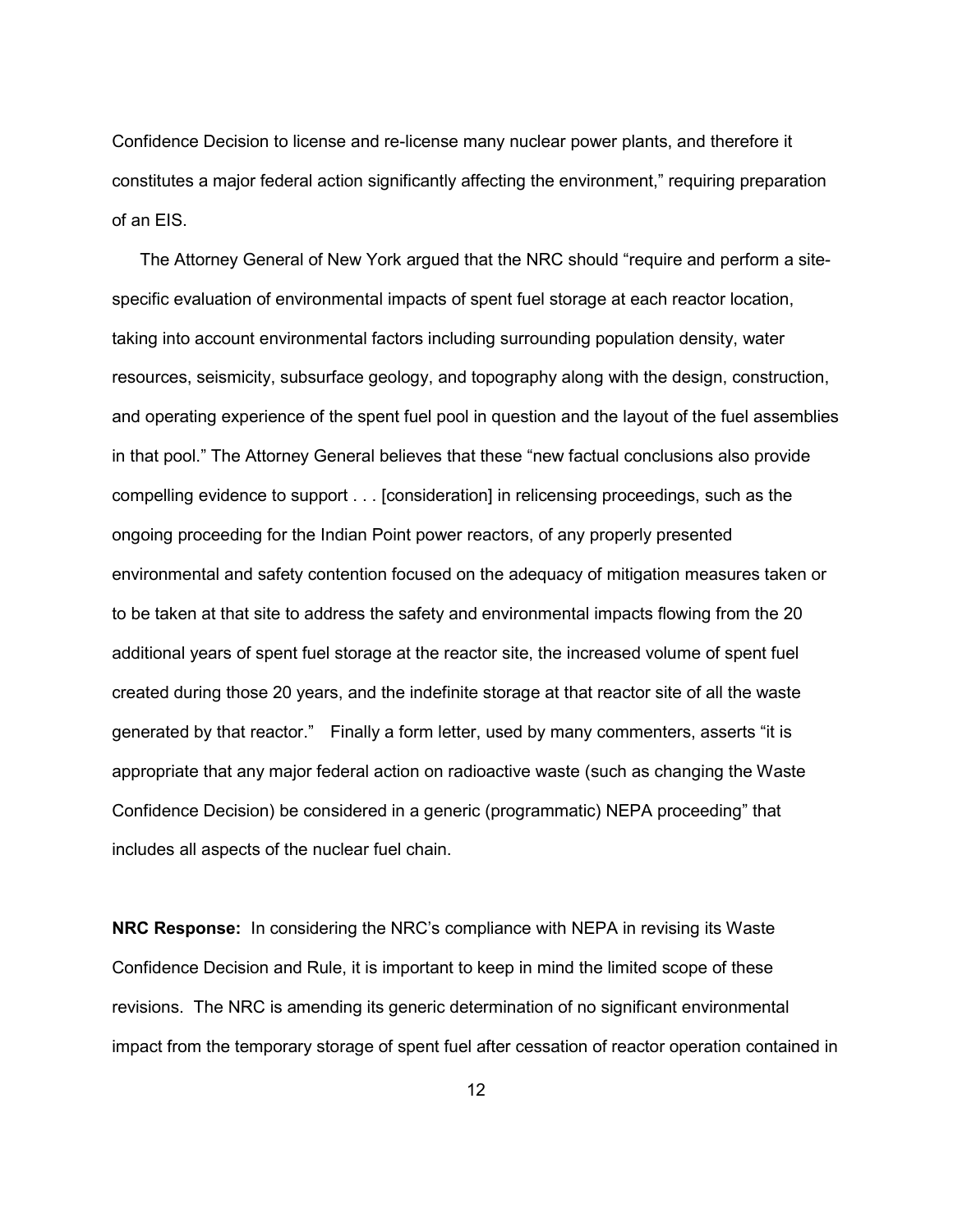10 CFR 51.23(a) to conform it to the Commission's revised Findings 2 and 4 of the Waste Confidence Decision.

 In revised Finding 4, the Commission finds reasonable assurance that, if necessary, spent fuel generated in any reactor can be stored safely and without significant environmental impacts for at least 60 years (rather than 30 years, as in the present finding) beyond the licensed life for operation (which may include the term of a revised or renewed license) of that reactor in a combination of storage in its spent fuel storage basin and either onsite or offsite ISFSIs. The revised generic determination in 10 CFR 51.23(a) is dependent upon the environmental analysis supporting revised Finding 4.

 The revision also incorporates the Commission's supporting analysis for revised Finding 2, which looks at the time necessary to develop a repository (about 25-35 years) and concludes that reasonable assurance exists that sufficient mined geologic repository capacity will be available when necessary to dispose of the commercial HLW and SNF originating in such reactor and generated up to that time. As the Commission indicated in its Staff Requirements Memorandum (SRM) approving publication of this Decision and the final rule, the changes to Finding 2 do not mean that the Commission has endorsed indefinite storage of SNF and HLW.<sup>3</sup> *See* SRM-SECY-09-0090; ADAMS Accession Number ML102580229.

 The revised generic determination is not a generic licensing decision—it generically deals with one aspect of licensing decisions that have yet to be made. It does not authorize the operation of a NPP, the renewal of a license of a NPP, or the production of spent fuel by a NPP.

 $3$  This reflects the Commission's confidence that a repository will be made available before the storage of the SNF and HLW becomes unsafe or would result in significant environmental impacts. Finding 2 also reflects the Commission's belief that it cannot have confidence in a target date because it cannot predict when the societal and political obstacles to a successful repository program will be overcome. Once those obstacles are overcome, the Commission has confidence that a repository can be sited, licensed, and constructed within 25-35 years.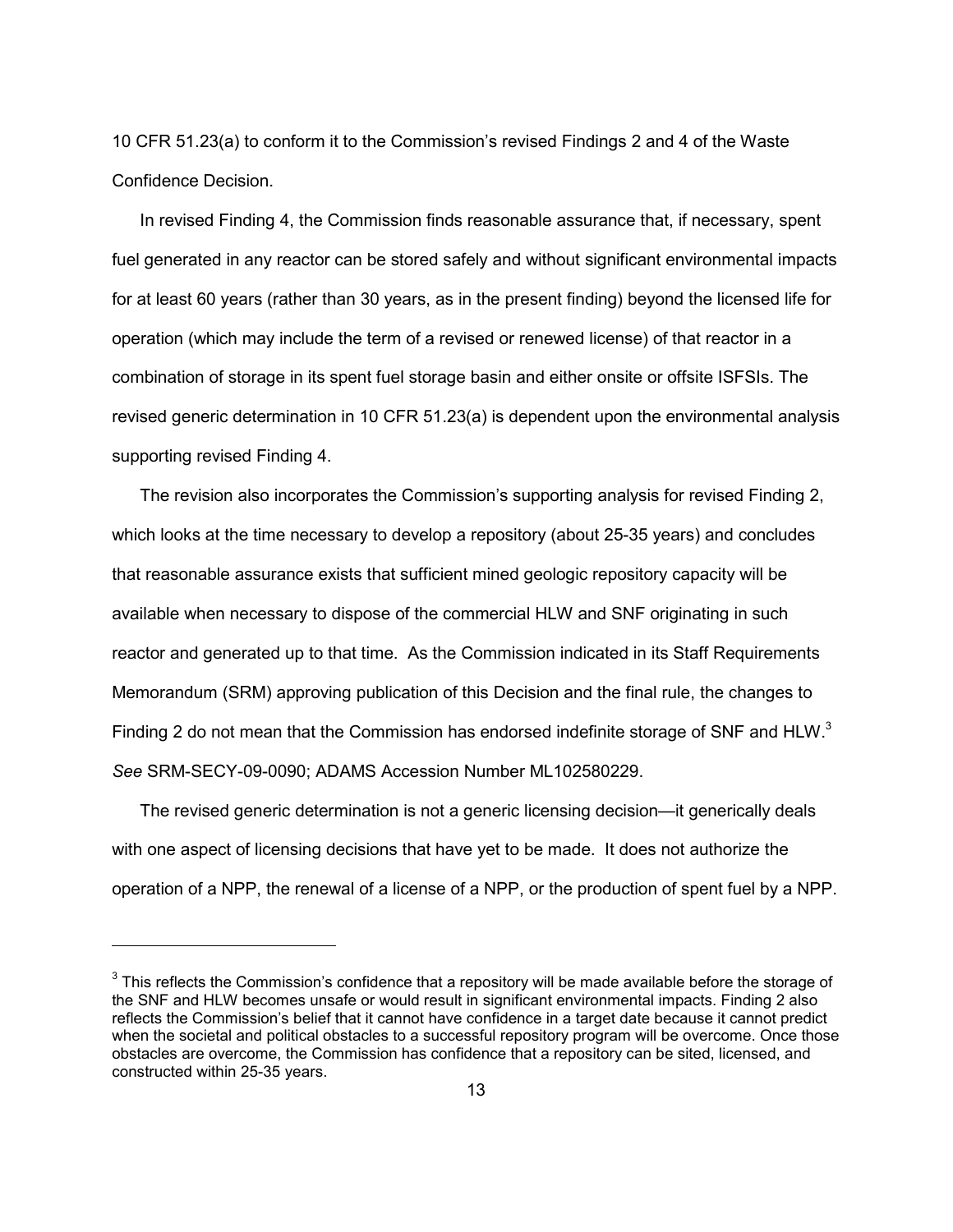NPPs and renewals of operating licenses are licensed in individual licensing proceedings. The NRC must prepare a site-specific EIS in connection with any type of application to construct and operate a NPP. *See* 10 CFR 51.20(b). For operating license renewals, the NRC may rely on NRC's *GEIS for License Renewal of Nuclear Plants, NUREG-1437*, May 1996, for issues that are common to all plants and must also prepare a Supplemental EIS that evaluates site-specific issues not discussed in the GEIS or "new and significant information" regarding issues that are discussed in the GEIS.<sup>4</sup> See 10 CFR Part 51, Subpart A, Appendix B.

 Both types of licensing proceedings are supported by both generic and specific EISs. The generic determination in § 51.23(a) does play a role in the environmental analyses of the licensing and license renewal of individual NPPs; it excuses applicants for those licenses and the NRC from conducting an additional site-specific environmental analysis only *within the scope of the generic determination in 10 CFR 51.23(a).* Thus, 10 CFR 51.23(b) provides:

Accordingly, … within the scope of the generic determination in paragraph (a) of this section, no discussion of any environmental impact of spent fuel storage in reactor facility storage pools or [ISFSIs] *for the period following the term* of the reactor operating license or amendment, reactor combined license or amendment, or initial ISFSI license or amendment for which application is made, is required in any environmental report, [EIS], [EA], or other analysis prepared in connection with the issuance or amendment of an operating license for a [NPP] under parts 50 and 54 of this chapter, or issuance or amendment of a combined license for a [NPP] under parts 52 and 54 of this chapter, or the issuance of an initial license for storage of spent fuel at an ISFSI, or any amendment thereto (emphasis added).

In short, the environmental analysis, which is done as part of the licensing or license renewals of individual NPPs, as well as the initial licensing of an ISFSI, does consider the potential environmental impacts of storage of spent fuel during the term of the license. What is not considered in those proceedings—due to the generic determination in 10 CFR 51.23(a)—is the

 $^{4}$  The Commission issued a proposed rule updating the 1996 GEIS on July 31, 2009 (74 FR 38117) for a 75-day public comment period; the staff is currently preparing responses to the public comments.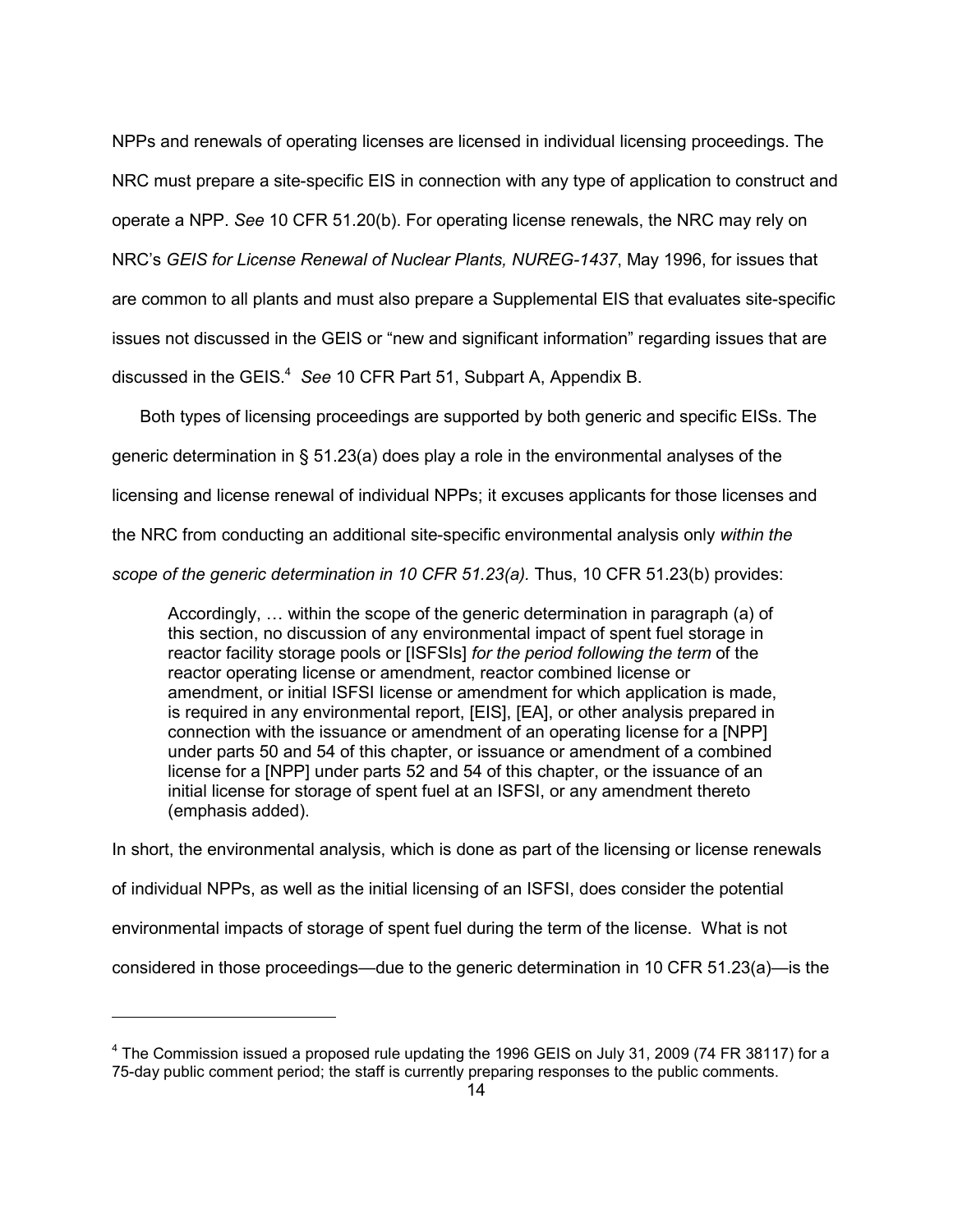potential environmental impact of storage of spent fuel for a 60-year period after the end of licensed operations or the potential environmental impacts of ultimate disposal. Environmental analysis for this period is covered by the environmental analysis the NRC has done in this update to the Waste Confidence Decision, particularly under Findings 3, 4, and 5. This analysis enables the Commission to generically resolve this issue because it demonstrates that spent fuel can be safely stored and managed under a 10 CFR Part 50 or 10 CFR Part 72 license after the cessation of reactor operations for at least a 60-year period. Further, if it becomes clear that a repository will not be available by the expiration of the 60-year post licensed life period, the Commission will revisit the Waste Confidence Decision and Rule early enough to ensure that it continues to have reasonable assurance of the safe storage without significant environmental impacts of the SNF and HLW.

 In addition, the NRC's Waste Confidence Decision and Rule do not pre-approve any particular waste storage or disposal site technology—although the Decision does evaluate the technical feasibility of deep geologic disposal—nor do they require that a specific cask design be used for storage. Individual licensees and applicants, or in the case of a HLW repository, DOE, will have to apply for and meet all of the NRC's safety and environmental requirements before the NRC will issue a license for storage or disposal.

 The NRC must prepare an EIS when the proposed action is a major Federal action significantly affecting the quality of the human environment or when the proposed action involves a matter that the Commission, in the exercise of its discretion, has determined should be covered by an EIS. 10 CFR 51.20(a). The NRC's rulemaking action here is to incorporate a revised generic determination into 10 CFR 51.23(a), which expands from at least 30 years to at least 60 years after licensed life the period during which the Commission has confidence that spent fuel can be safely stored without significant environmental impacts and to state its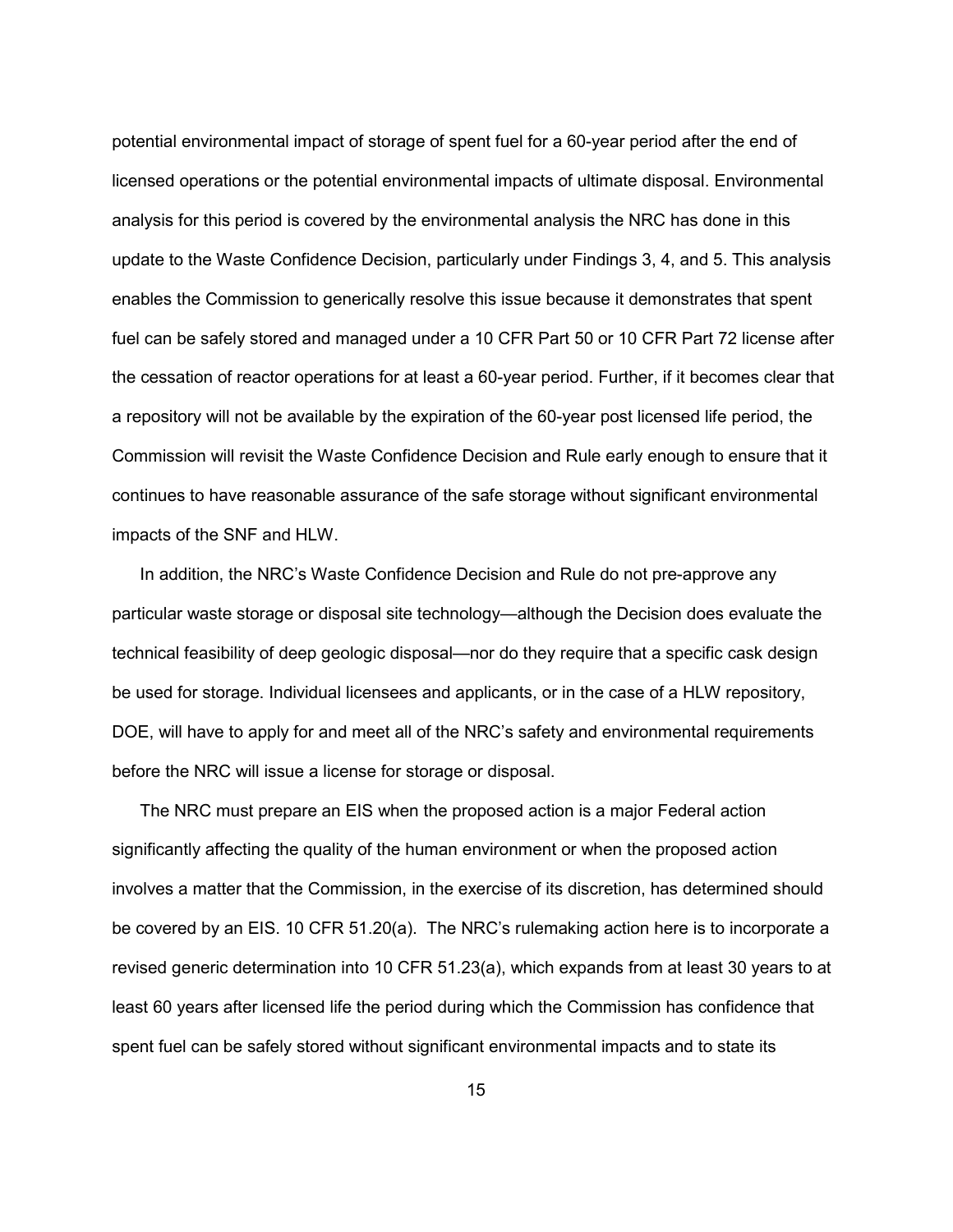confidence that a permanent repository will be available when necessary. As the Commission explained in 1984 and 1990, this final rulemaking action formally incorporating the revised generic determination in the Commission's regulations does not have separate independent environmental impacts (49 FR 34693; August 31, 1984, 55 FR 38473; September 18, 1990). The environmental analysis that the revised generic determination is based on is found in this update to the Waste Confidence Decision, which serves as the Environmental Assessment (EA) for the rule.

 The updates to the Waste Confidence Decision and Rule, as explained above, do not authorize any licensing or other Federal action. The rule does have the effect of removing from a reactor operating license proceeding, license renewal proceeding, or initial ISFSI licensing proceeding the issue of whether safe storage of SNF can be accomplished without any significant environmental impact for an additional 30 years beyond the 30 years provided by the current generic determination. The update to the Waste Confidence Decision explains and documents the Commission's continued reasonable assurance that this extended storage period will have no significant environmental impacts. Given this conclusion, a finding of no significant environmental impact (FONSI) may be made and preparation of an EIS is not required.

**Comment 2:** A number of commenters asserted that the NRC, in making its FONSI, has not complied with its procedural requirements for a FONSI: 10 CFR 51.32, or with the requirements of the Council on Environmental Quality: 40 CFR 1508.13. In particular, some commenters claim that the NRC has not published an EA, as required by 10 CFR 51.32, and has not identified all the documents that the FONSI is based on. TSEP asserts that the NRC's alleged failure to comply with its procedural requirements for a FONSI also results in a violation of the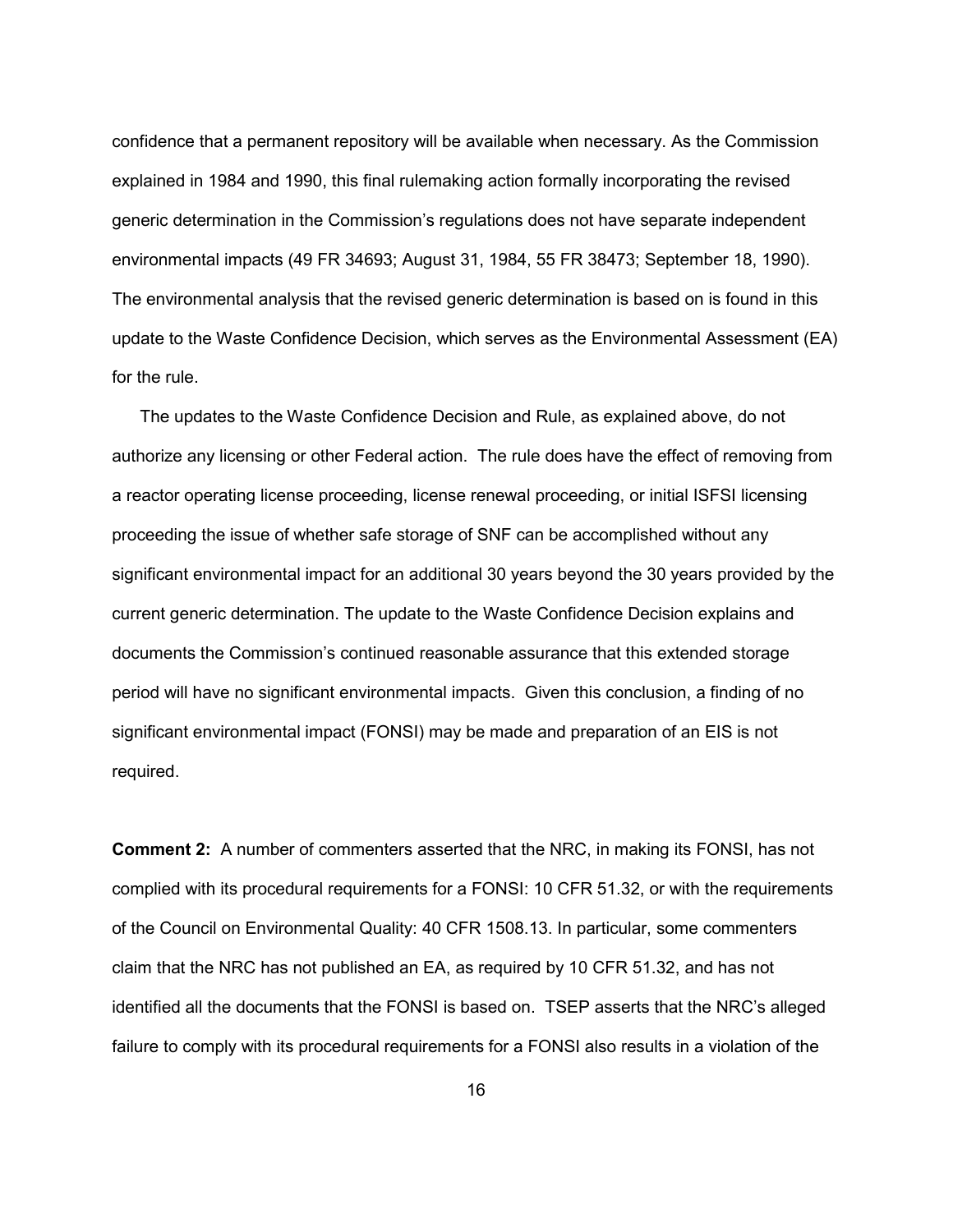Administrative Procedure Act because it means the public has not had an opportunity to comment on the basis for the FONSI.

**NRC Response:**As explained in response to Comment 1, the only Federal action involved in this rulemaking is the amendment of 10 CFR 51.23(a). This amendment adopts the expansion, by 30 years, of the Commission's Finding 4 in its 1990 Waste Confidence Decision that spent fuel generated in any reactor can be stored safely and without significant environmental impacts after the licensed life for operation of the reactor; the amendment also captures the revisions to Finding 2 in the Waste Confidence Decision that deep geologic disposal capacity will be available when necessary. This is the action described in the NRC's proposed FONSI (*See* 73 FR 59550; October 9, 2008).

 The formal incorporation of revised Findings 2 and 4 into 10 CFR 51.23(a) has no separate independent environmental impact from the revisions of Findings 2 and 4. The update and revision of the Waste Confidence Decision is the EA supporting the action and the basis for the FONSI and, as evidenced by the breadth of comments received, the findings of the Waste Confidence Decision have been made available for public review and comment. The update was undertaken, as a matter of discretion, to ensure the currency of the Waste Confidence Findings, which have not been changed in nearly 20 years.

 The NRC's procedural requirements for an EA call for a brief discussion of the need for the proposed action, alternatives to that action, and the environmental impacts of the proposed action and alternatives as well as a list of agencies and persons consulted and identification of the sources used. *See* 10 CFR 51.30(a). The Commission's proposal explained that the need for an update of the 1990 Waste Confidence Decision was prompted by a desire to make anticipated licensing proceedings for new reactors more efficient by resolving any concerns that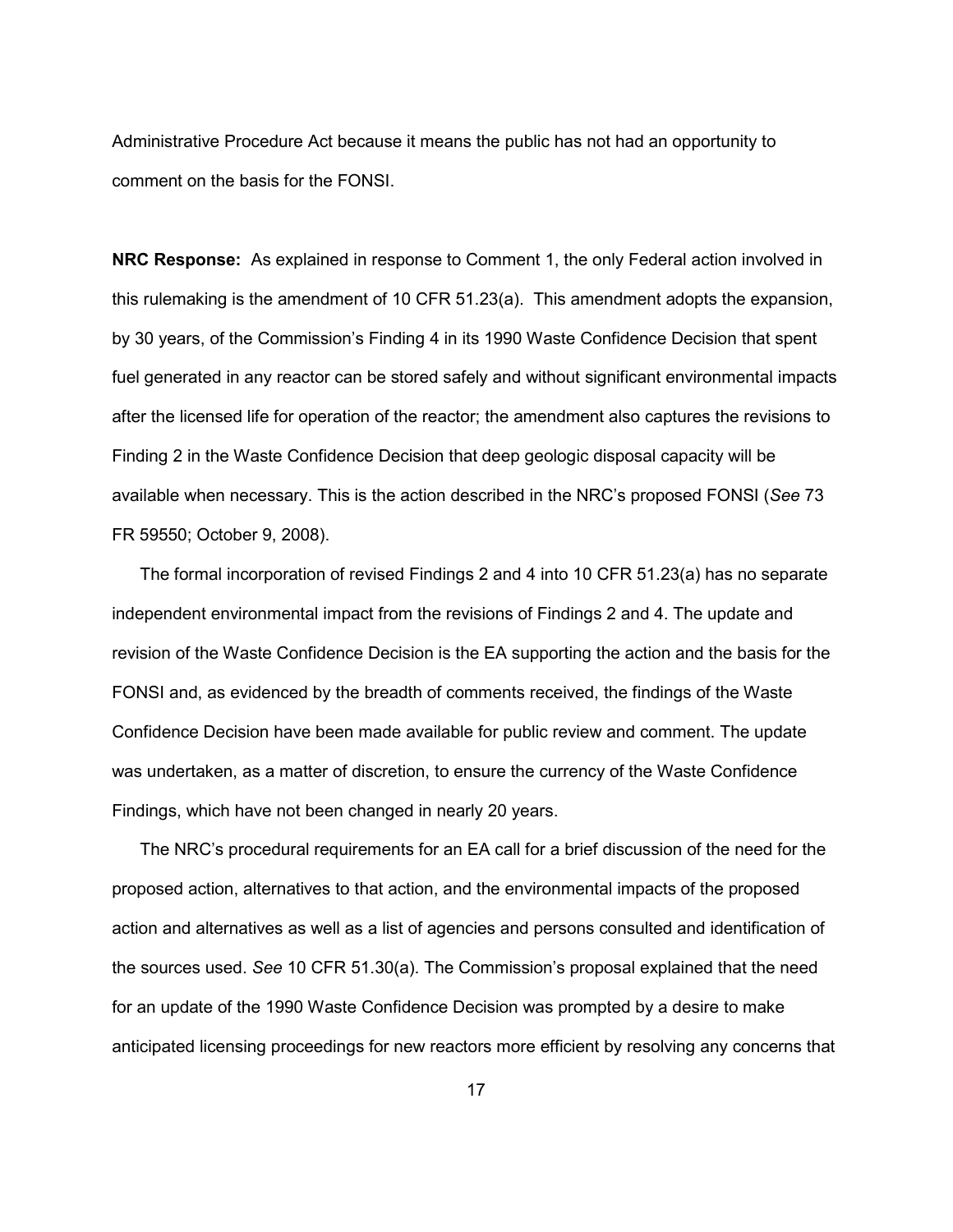the generic determination was out of date and could not be relied upon in these licensing proceedings (*See* 73 FR 59553, 59558; October 9, 2008). The Commission's proposed rule also explicitly raised the question, in the context of revising Finding 2, whether it should remove a target date from Finding 2 and make a general finding of reasonable assurance that SNF generated in any reactor can be stored safely and without significant environmental impacts until a disposal facility can reasonably be expected to be available (*See* 73 FR 59561-59562;

## October 9, 2008).

The Commission explained what the basis of this alternative finding would be:

In other words, in response to the court's concerns that precipitated the original Waste Confidence proceeding, the Commission could now say that there is no need to be concerned about the possibility that spent fuel may need to be stored at onsite or offsite storage facilities at the expiration of the license (including a renewed license) until such time as a repository is available because we have reasonable assurance that spent fuel can be so stored for long periods of time, safely and without significant environmental impact. Such a finding would be made on the basis of the Commission's accumulated experience of the safety of long-term spent fuel storage with no significant environmental impact (see Finding 4) and its accumulated experience of the safe management of spent fuel storage during and after the expiration of the reactor operating license (see Finding 3). *Id.*

The Commission explicitly sought public comment on whether any additional information

would be needed to make this change. The update to the Waste Confidence Decision shows that there would be no difference between the environmental impacts of the proposed action of extending the time period for safe storage of SNF by 30 years and the no-action alternative of leaving it as it is. The Commission also stated in its proposed update and rule that the environmental impacts of the alternative of indefinite storage may be the same, but found no need to make this prediction due to its expectation that a repository will be available within 50- 60 years of the end of any reactor's license for the disposal of its spent fuel.

 The Commission has, however, now reconsidered its position regarding the use of the 50-60 year target date: The Commission has confidence that spent fuel can be safely stored without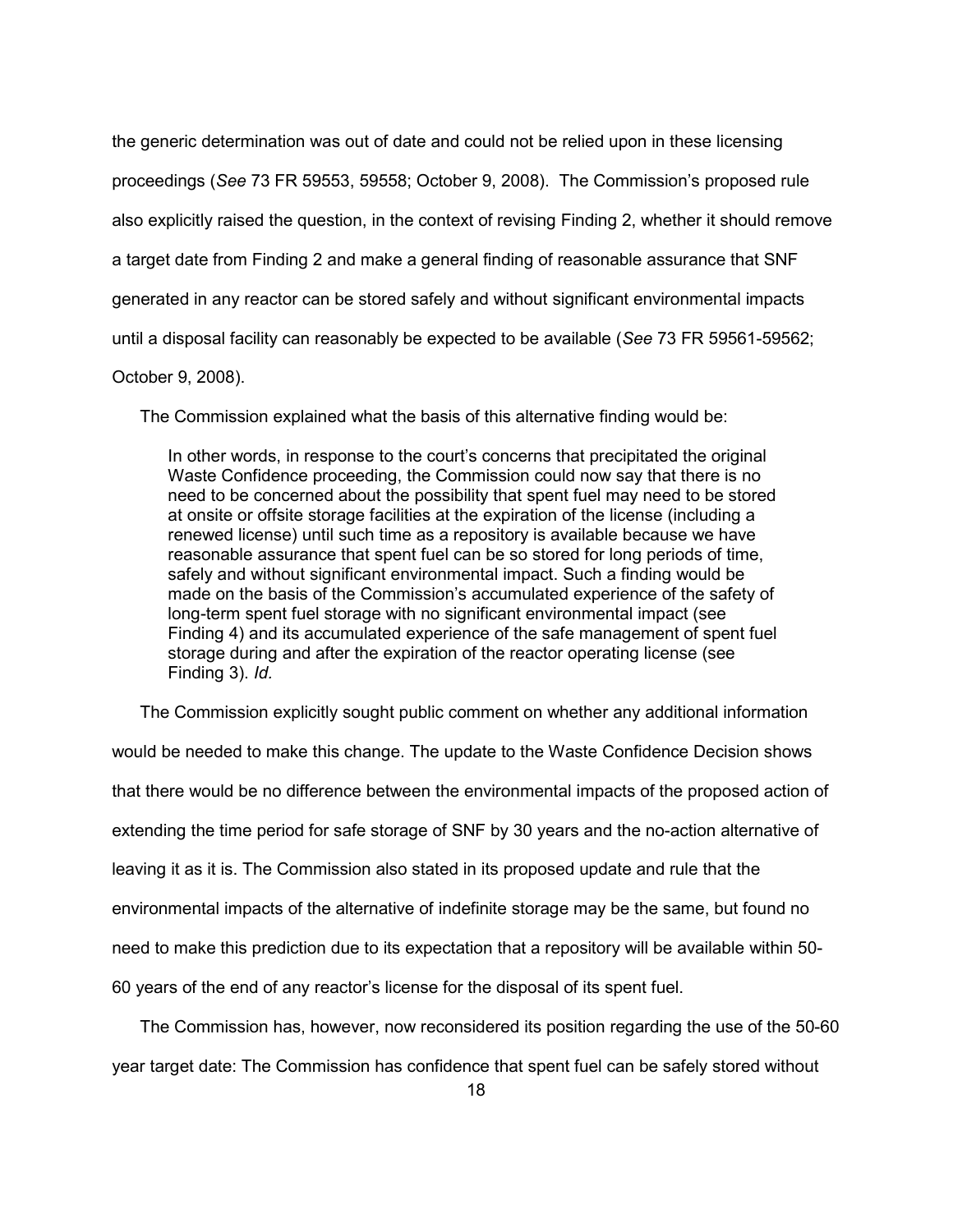significant environmental impact for long periods of time as described in its discussion of Findings 3, 4, and 5. But there are issues beyond the Commission's control, including the political and societal challenges of siting a HLW repository, that make it premature to predict a precise date or time frame when a repository will become available.<sup>5</sup> The Commission has therefore decided not to adopt a specific time frame in Finding 2 or its final rule. Instead, the Commission is expressing its reasonable assurance that a repository will be available "when necessary."

 The Commission believes that this standard accurately reflects its position, as discussed in the analysis supporting Finding 2, that a repository can be constructed within 25-35 years of a Federal decision (e.g., congressional action or executive order) to start a new repository program. The Commission continues to have confidence, as expressed in Findings 3 and 5, that safe and sufficient onsite or offsite storage capacity is and will be available until the waste is sent to a repository for disposal. In addition, revised Finding 4 supports safe onsite or offsite storage without significant environmental impacts for at least 60 years beyond the end of the licensed life for operation of any nuclear power reactor. Given that long period of time, the current "Blue-Ribbon Commission" studying options for handling SNF, the Commission's direction to the NRC staff to consider whether it is feasible to expand the 60-year period for safe storage, and a continued Federal obligation to site and build a repository under the Nuclear Waste Policy Act, the Commission has reasonable assurance that disposal capacity will become available when necessary and that there will be sufficient safe and environmentally sound storage for all of the spent nuclear fuel until disposal capacity becomes available.

 Further, the Commission has decided not to endorse the concept of indefinite storage that was discussed with the alternative Finding 2 in the proposed rule (73 FR 59561-59562; October

 $5$  These political and societal issues are discussed in the analysis of Finding 2 in this document.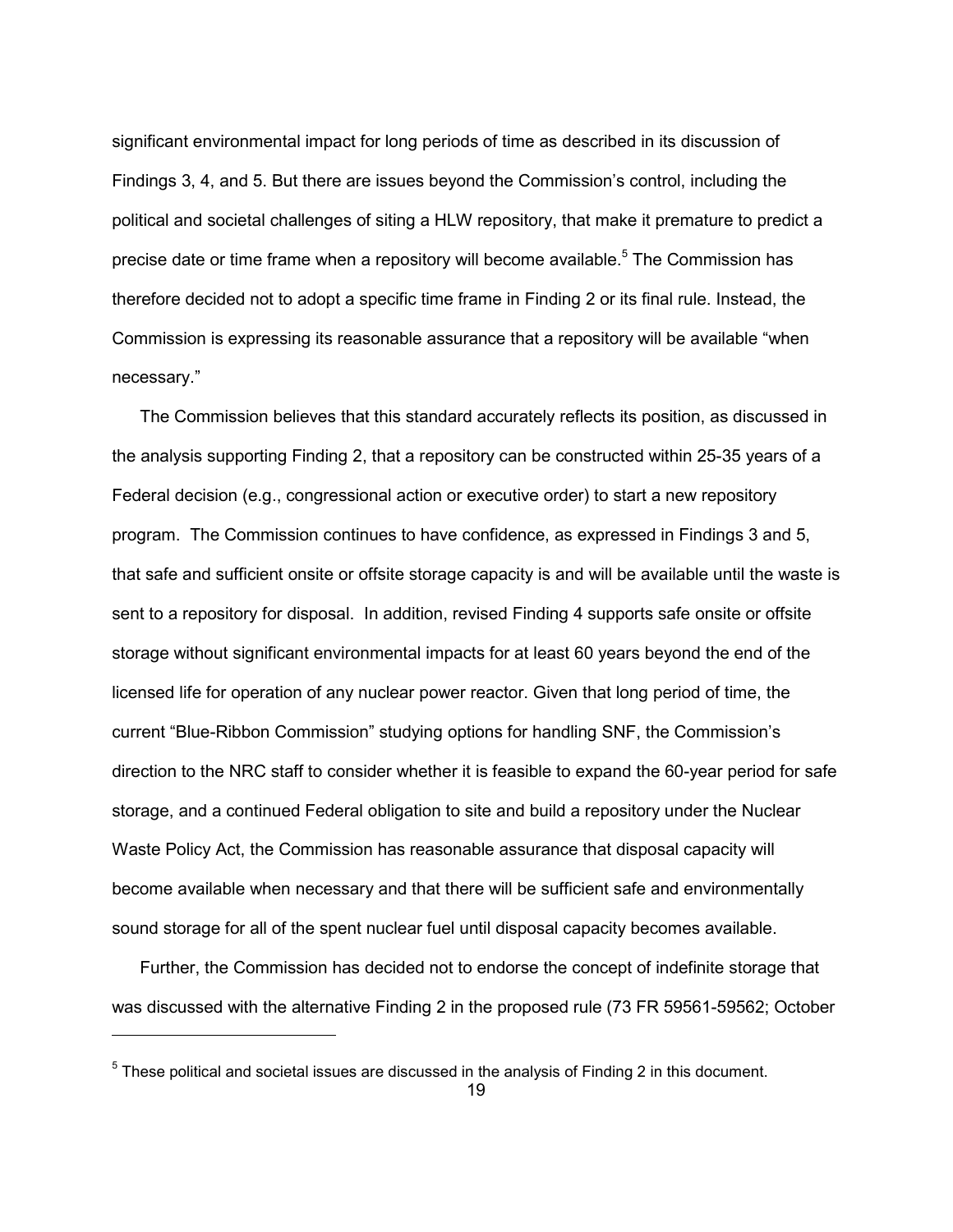9, 2008). The Commission has determined that it is not necessary to endorse indefinite storage if there is no target date for a repository because the Commission has confidence that either a repository will be available before the expiration of the 60 years post-licensed life discussed in Finding 4 or that the Waste Confidence Decision and Rule will be updated and revised if the expiration of the 60-year period approaches without an ultimate disposal solution for the HLW and SNF.

 With respect to the claim that the NRC must make the documents on which its FONSI relies available to the public, the commenters are correct that the NRC must disclose all portions of the documents that informed its NEPA analysis and that are not exempt from public disclosure under the Freedom of Information Act (FOIA). The Commission acknowledged this fact when, in *Pacific Gas and Electric Co.* (Diablo Canyon Power Plant Independent Spent Fuel Storage Installation), CLI-08-01, 67 NRC 1 (2008), it directed the NRC staff to prepare a complete list of the documents on which it relied in preparing its EA.

 In the case of the update to the Waste Confidence Decision, the NRC has complied with this standard—all of the documents relied upon in preparing the update to the Waste Confidence Decision and Rule are referenced. Two of the referenced documents are not publicly available: reports concerning the safety and security of spent fuel pool storage issued by Sandia National Laboratories and the National Academy of Sciences (NAS), which are Classified, Safeguards Information, or Official Use Only—Security Related Information. Although these documents cannot be released to the public, redacted or publicly available summaries are available: A redacted version of the Sandia study can be found in ADAMS at (ADAMS Accession Number ML062290362) and the unclassified summary of the NAS report can be purchased or downloaded for free by accessing the NAS website at:

*http://www.nap.edu/catalog.php?record\_id=11263*. No other non-public documents are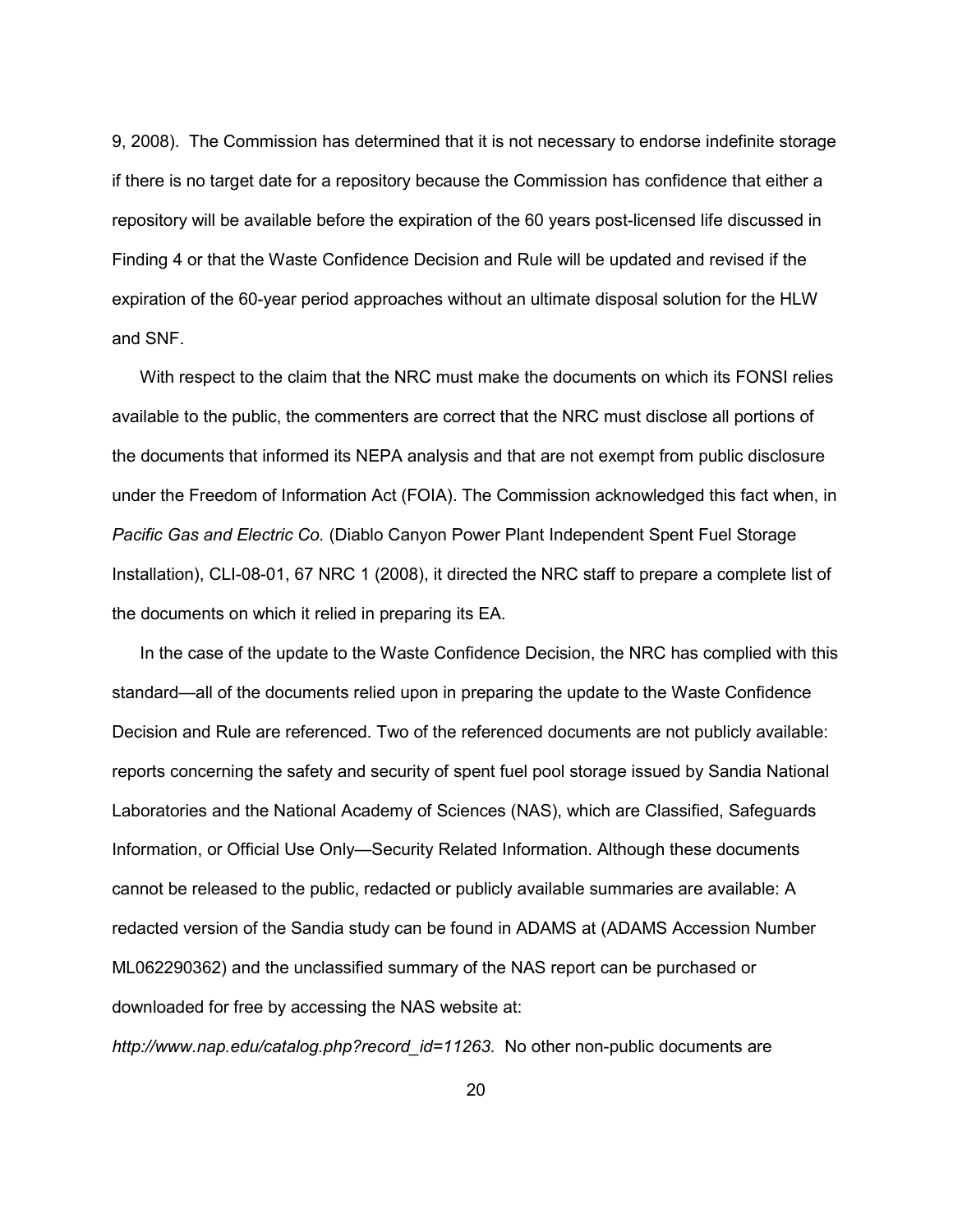referenced in the Waste Confidence Decision.

In sum, the NRC's FONSI identifies the proposed action and relies upon an EA that explains at considerable length the reasons why this action will not have a significant effect on the quality of the human environment and describes the documents relied upon and how these documents may be accessed by the public.

**Comment 3:** A number of commenters asserted that the NRC has failed to comply with NEPA because the NRC has not prepared a GEIS to review and update Table S-3 of 10 CFR 51.51(b). Table S-3 lists environmental data to be used by applicants and the NRC staff as the basis for evaluating the environmental effects of the portions of the fuel cycle that occur before new fuel is delivered to the plant and after spent fuel is removed from the plant site for light-water reactors. Table S-3 was incorporated into the NRC's regulations in 1979 and includes an assumption, based on NRC staff's analysis of disposal in a bedded-salt geologic repository, that after a repository is sealed there would be no further release of radioactive materials to the environment (the "zero release assumption"). The 1979 rulemaking also included an expectation that "a suitable bedded-salt repository site or its equivalent will be found" (44 FR 45362 and 45368; August 2, 1979).

 The commenters stated that the NRC's proposed revisions to the Waste Confidence Decision acknowledge that salt formations are now only being considered as hosts for reprocessed nuclear materials because heat-generating waste, like SNF, exacerbates a process by which salt can rapidly deform (*See* 73 FR 59555; October 9, 2008). For this and other reasons, the commenters believe that Table S-3 has been undermined and is out of date and needs to be reviewed in a GEIS. NRDC also believes that the Table S-3 Rule's "finding of no significant health impacts fundamentally supports the Waste Confidence Decision because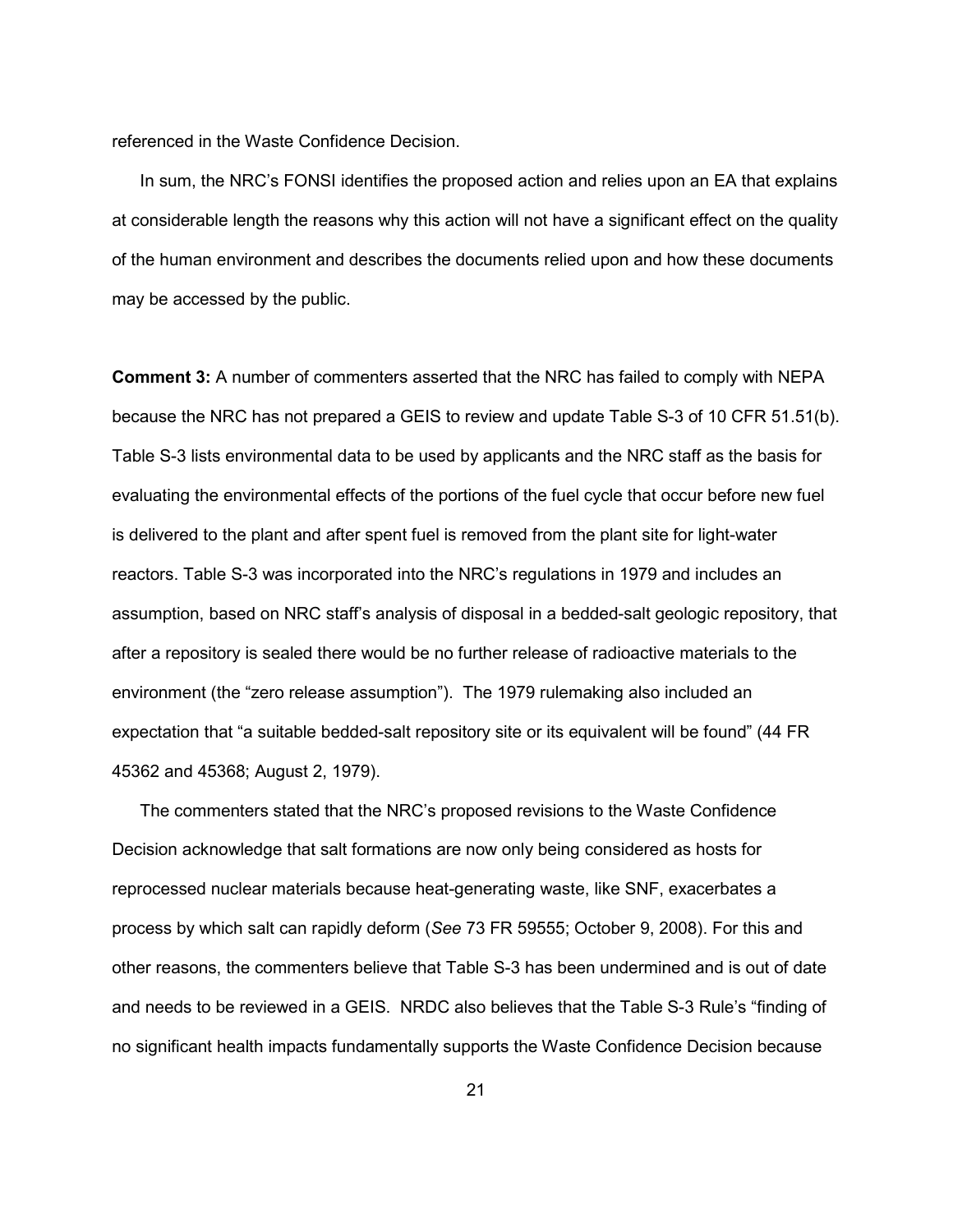its estimate of zero radioactive releases from a repository is based on the Commission's thencurrent Waste Confidence finding, that 'a suitable bedded-salt repository site or its equivalent will be found.'" The commenters also note that the Commission, in 1990, indicated that it would find it necessary to review the Table S-3 Rule if it found, in a future review of the Waste Confidence Decision, that its confidence in the technical feasibility of disposal in a mined geologic repository had been lost (55 FR 38491; September 18, 1990). The commenters believe that the Commission lacks a basis for continued confidence in the technical feasibility of safe geologic disposal and that the relationship of the Table S-3 rule to the Waste Confidence Decision is such that a GEIS to review the Table S-3 Rule is a necessary prerequisite to a revision of the Waste Confidence Findings.

**NRC Response:** The Waste Confidence Decision does not rely on findings made in the context of the Table S-3 Rule. Even in 1984, the Commission's confidence that a suitable geologic site for a repository would be found was not premised on the expectation that a bedded-salt site would be located, but rather on the fact that DOE's site exploration efforts were "providing information on site characteristics at a sufficiently large number and variety of sites and geologic media to support the expectation that one or more technically acceptable sites will be identified." (49 FR 34668; August 31, 1984). Similarly, the issue of concern to the NRC in considering waste confidence has not been whether a zero-release assumption will be met, but rather when Environmental Protection Agency (EPA) would issue standards ensuring that any releases of radioactive materials to the environment would not be inimical to public health and safety (*See*  55 FR 38500; September 18, 1990).

 In 1990, the Commission discussed the relationship of the Table S-3 rulemaking with the Waste Confidence proceeding (*See* 55 FR 38490-38491; September 18, 1990). The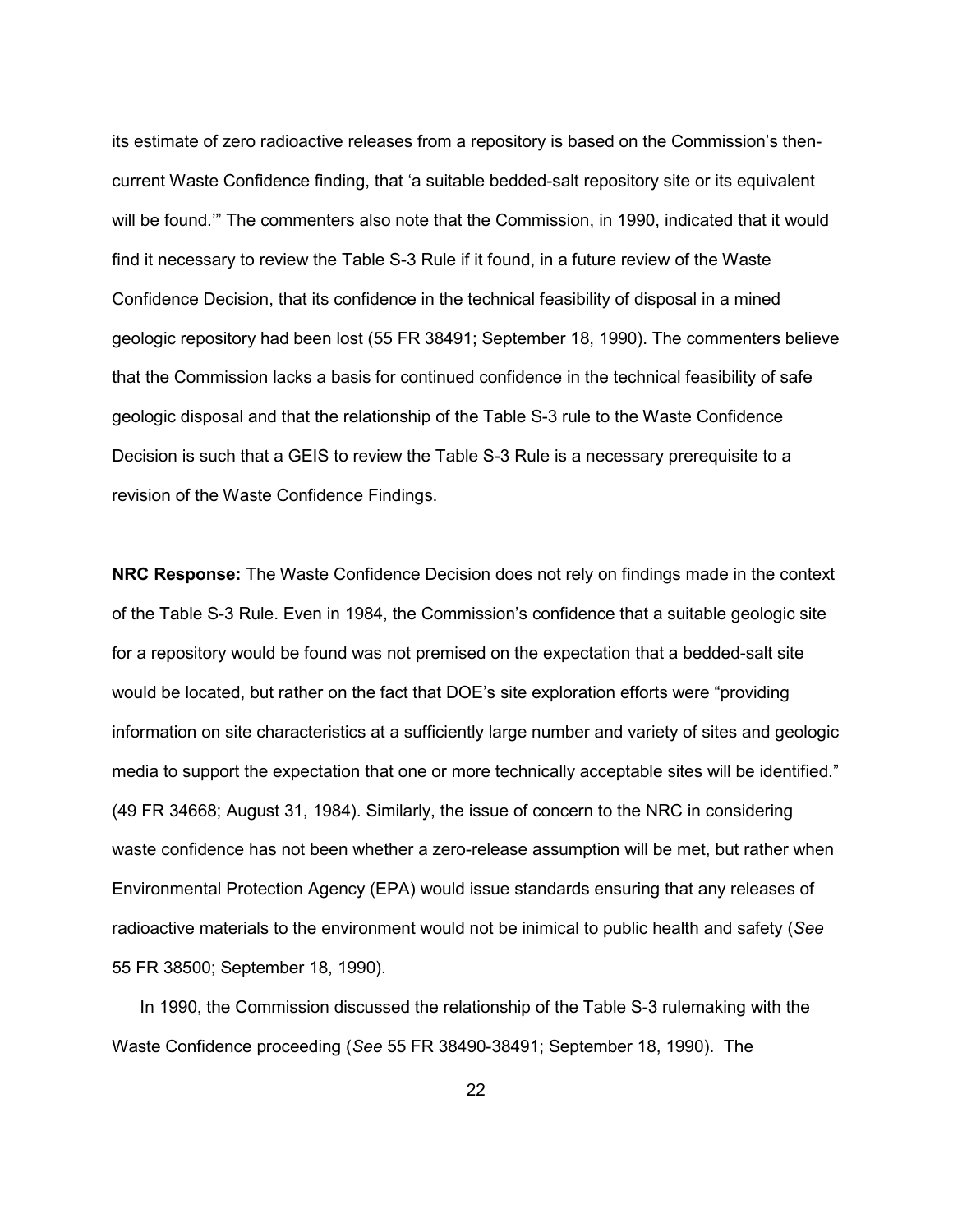Commission noted that the Table S-3 proceeding was the outgrowth of efforts to generically address the NEPA requirement for an evaluation of the environmental impacts of operation of a light water reactor (LWR), that Table S-3 assigned numerical values for environmental costs resulting from uranium fuel cycle activities to support one year of LWR operation, and that the Waste Confidence proceeding was not intended to make quantitative judgments about the environmental costs of waste disposal. The Commission stated that unless, "in a future review of the Waste Confidence decision, [it] finds that it no longer has confidence in the technical feasibility of disposal in a mined geologic repository, the Commission will not consider it necessary to review the S-3 rule when it reexamines its Waste Confidence Findings in the future" (55 FR 38491; September 18, 1990). The Commission continues to have confidence in the technical feasibility of disposal in a mined geologic repository (*see* NRC Response to Comment 8 and the discussion of Finding 1 later in this document) so there is no need to review the S-3 rule to support its Waste Confidence Findings.<sup>6</sup> This does not preclude the NRC from taking future regulatory action to amend Table S-3 if doing so appears to be necessary or desirable. In 2008, the Commission stated that "[t]he NRC will continue to evaluate, as part of its annual review of potential rulemaking activity, the need to amend Table S-3." *New England Coalition on Nuclear Pollution; Denial of Petition for Rulemaking* (73 FR 14946, 14949; March 20, 2008).

**Comment 4:** The Attorney General of California believes that the Waste Confidence Decision violates core principles of NEPA and the NRC's regulations because it does not allow for supplementation of an EIS for an ISFSI even when there is significant change in the

 $6$  As discussed below, Finding 1 deals with the general technical feasibility of a repository and is not dependent upon a specific site. Further, the Commission makes it clear in its discussion of Finding 2 that the Findings assume that YM will not be used as a geologic repository.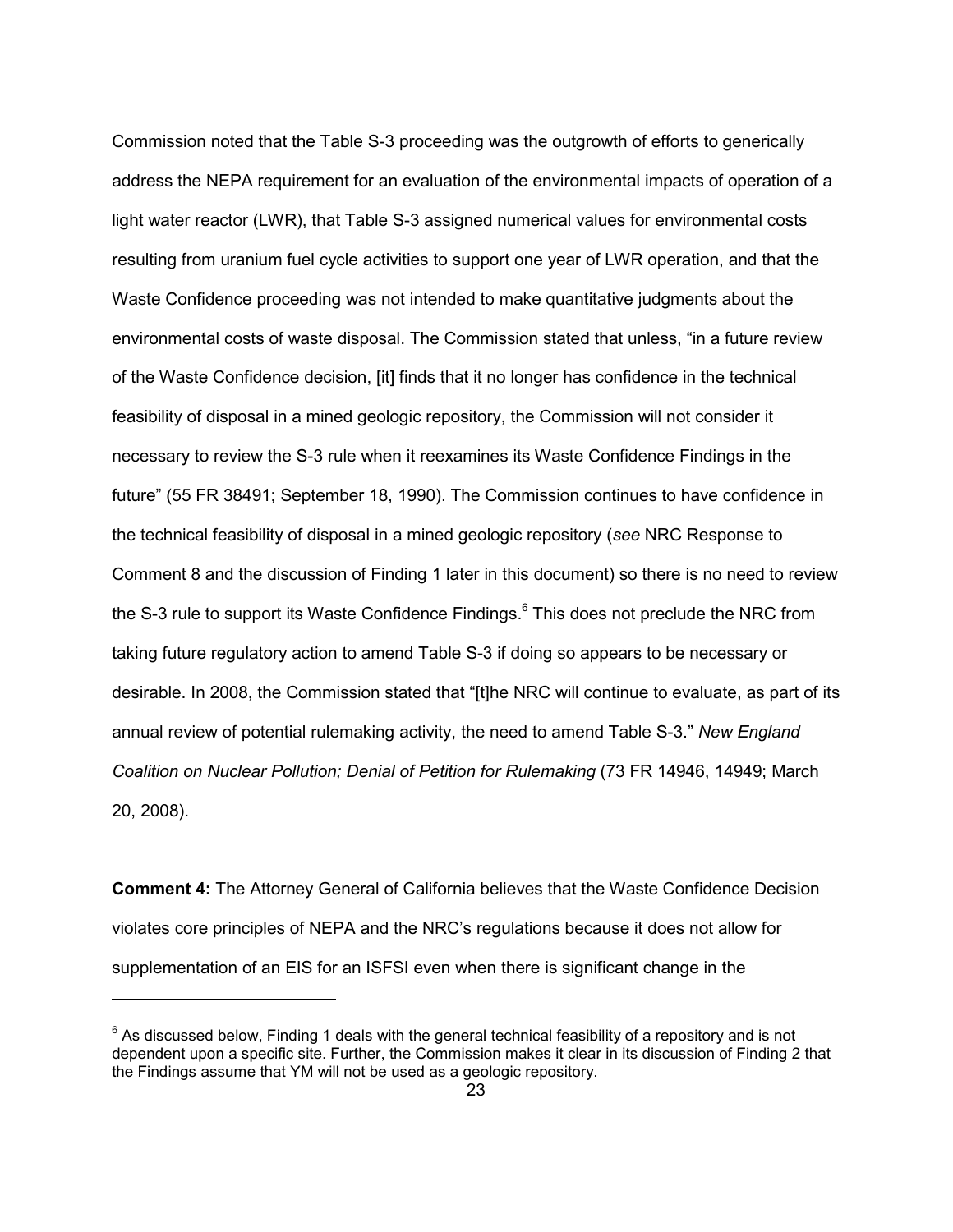circumstances under which a project is carried out or when there is significant new information regarding the environmental impacts of the project. *See* 10 CFR 51.92(a). He asserts that "NRC has not shown a clearly articulated justification, based on substantial evidence in the record, for the proposed extension of this presumption that no change in circumstance, and no new information, can ever trigger the NEPA duty to supplement the environmental analysis of the long-term onsite storage of nuclear waste." The Attorney General also believes that the proposed update to the Waste Confidence Decision allows NPPs "to be substantially repurposed and transformed into long-term storage facilities … without environmental review" and that therefore supplementation of the initial EIS for the NPP may be warranted. Similarly, the Attorney General of New York, in a supplemental comment, argues that the Commission's proposed revision to Finding 2 (originally discussed in the Commissioners' September 2009 votes) endorses a policy of indefinite storage and that the Commission "has not made a generic determination regarding environmental and safety issues presented by indefinite storage of spent fuel at the site of nuclear reactors following shutdown."

**NRC Response:** Under 10 CFR 51.23(b), the NRC does not need to prepare a site-specific EA or EIS during individual NPP licensing that discusses the environmental impacts of spent fuel storage for the period following the term of the reactor license or initial ISFSI license because of the generic determination the Commission has made in 10 CFR 51.23(a) that spent fuel can be stored safely and without significant environmental impacts for at least 60 years beyond the licensed life of the reactor. The generic determination is based on the environmental analysis conducted in the Waste Confidence Decision. However, the commenter is not correct that this means that an EA or EIS for a reactor or an ISFSI may never need to be supplemented even if there is a significant change in circumstances or significant new information that demonstrates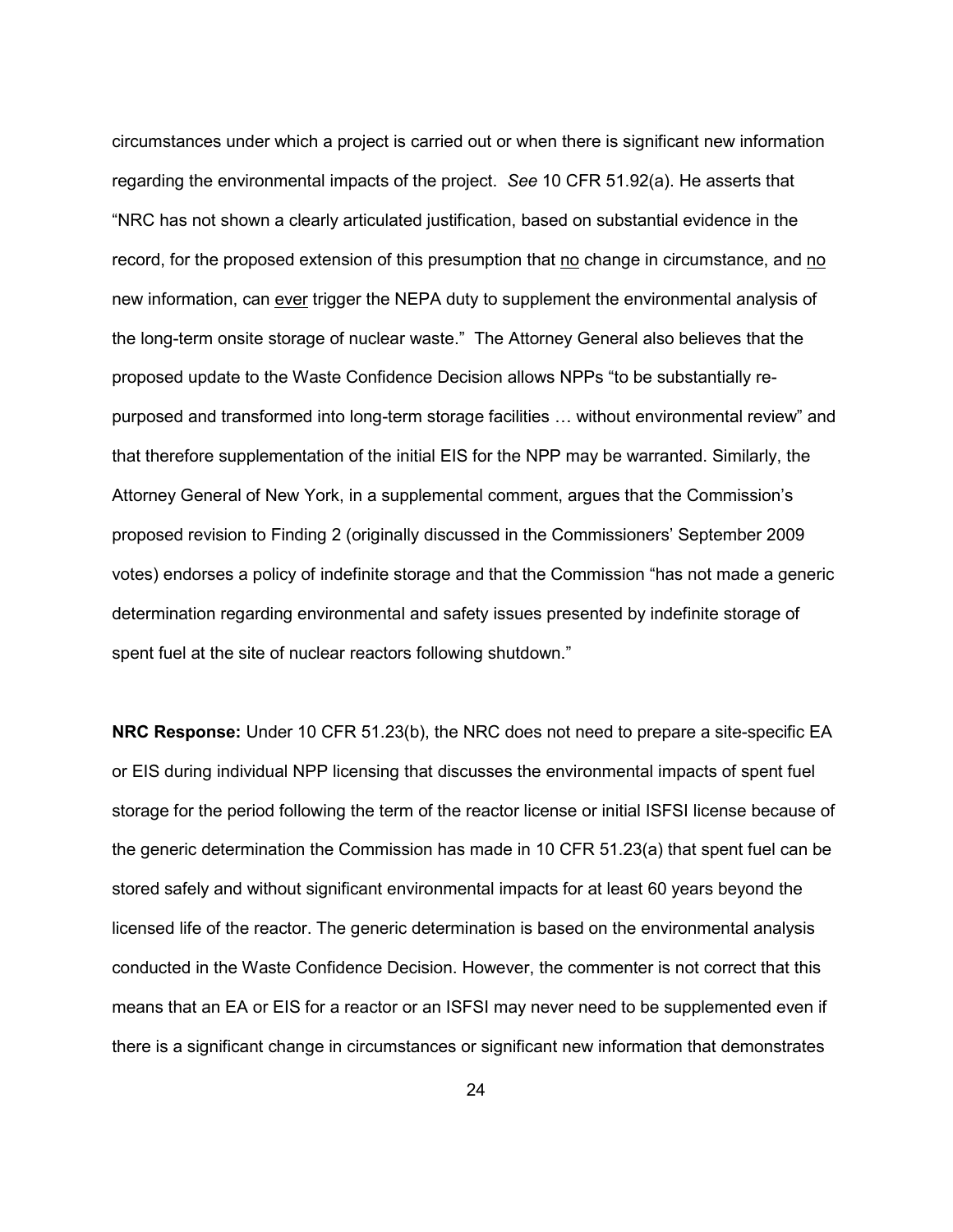that the application of the generic determination would not serve the purposes for which it was adopted. Under 10 CFR 51.20(a)(2), the Commission, in its discretion, may determine that a proposed action involves a matter that should be covered by an EIS. Further, 10 CFR 2.335(b) provides that a party to an adjudicatory proceeding may petition for the waiver of the application of the rule or for an exception for that particular proceeding. The sole grounds for a petition for waiver or exception is that special circumstances with respect to the subject matter of the particular proceeding exist so that the application of the rule would not serve the purposes for which it was adopted.

 More fundamentally, as the Commission clarified in its SRM authorizing publication of this decision and final rule in the Federal Register, the changes to the Waste Confidence Decision and Rule are not intended to support indefinite storage. If the time frame for safe and environmentally sound storage included in Finding 4 approaches without the availability of sufficient repository capacity, the Commission will revisit the Waste Confidence Decision and Rule.

**Comment 5:**Riverkeeper asserts that the NRC made its finding of no significant impact in its initial 1984 decision "without performing an environmental review pursuant to NEPA, explicitly stating that an [EIS] was not necessary," and then has continued to make this finding without appropriate environmental review.

**NRC Response:**Riverkeeper is correct that the NRC concluded in 1984 that Finding 4—that SNF could be safely stored without significant environmental impacts for at least 30 years beyond the expiration of the reactor's operating license—did not require the support of an EIS (*See* 49 FR 34666; August 31, 1984). This does not mean that this finding was made without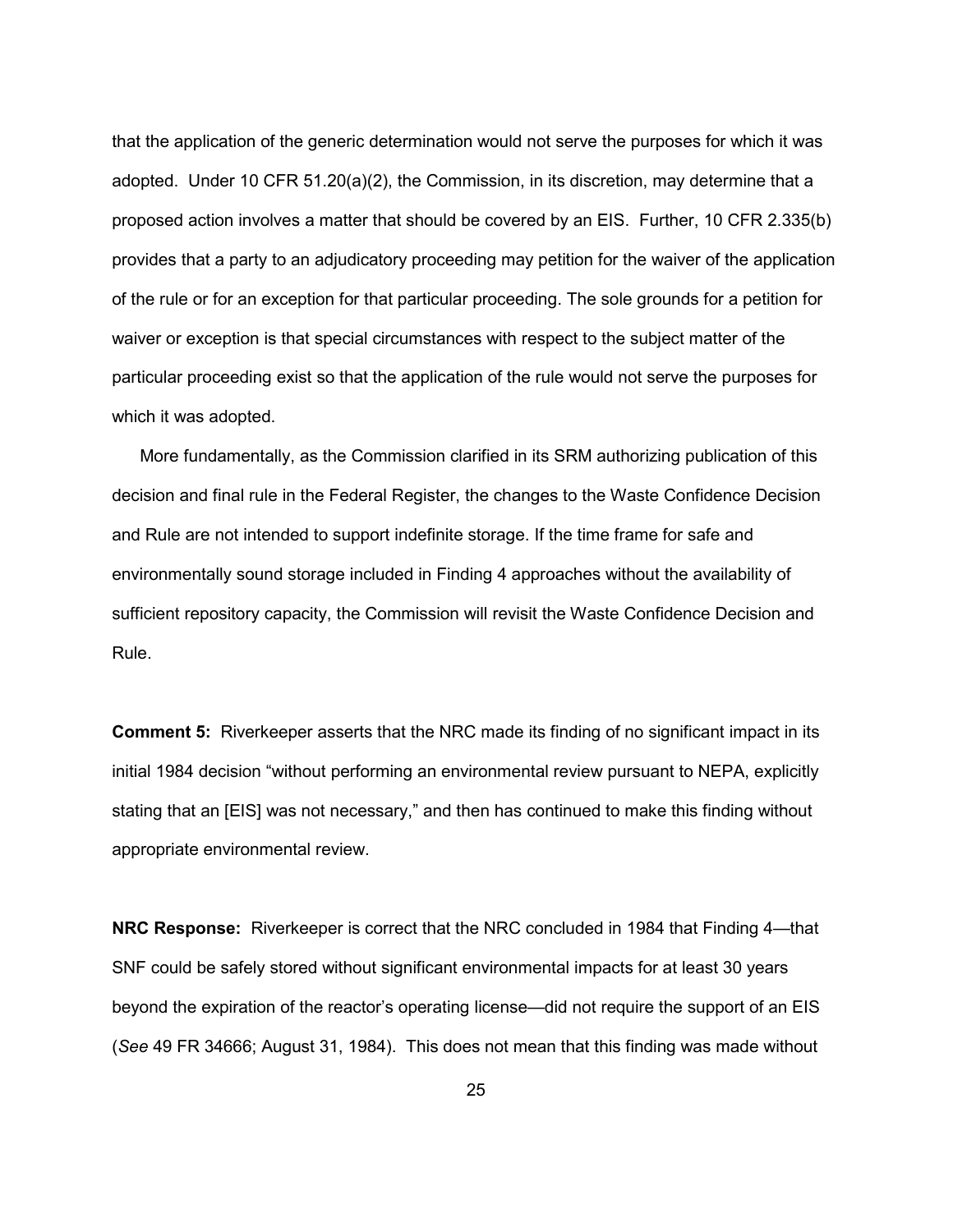performing the required environmental review under NEPA. The Commission explained that the Waste Confidence Decision itself considered the environmental aspects of spent fuel storage and did comply with NEPA. *Id.* No EIS was conducted because the fourth finding concluded that the environmental impacts from extended storage of SNF are so insignificant as not to require consideration in an EIS. The NRC has explained in its response to Comment 1 why an EIS is unnecessary to support the expansion of its generic determination.

#### *Issue 2: Compliance of the Waste Confidence Decision with the Atomic Energy Act (AEA)*

**Comment 6:** Several commenters asserted that the updates to the Waste Confidence Decision and Rule do not comply with the AEA. They stated that that the AEA precludes NRC from licensing any new NPP or renewing the license of any existing NPP if it would be "inimical … to the health and safety of the public." 42 U.S.C. § 2133(d) (2006). They note that the Commission continues to state that it would not continue to license reactors if it did not have reasonable confidence that the wastes can and will in due course be disposed of safely. These commenters assert that Finding 1 effectively constitutes a licensing determination that spent fuel disposal risks are not inimical to public health and safety, and that Findings 3, 4, and 5 effectively constitute a licensing determination that spent fuel storage risks are not inimical to public health and safety. Because the commenters believe that the NRC has presented no welldocumented safety findings supporting its findings, they contend that the NRC's revisions of its findings are in violation of the AEA.

**NRC Response:** As explained in the response to Comment 1, the NRC's update to the Waste Confidence Decision and Rule are not licensing decisions. They are not determinations made as part of the licensing proceedings for NPPs or ISFSIs or the renewal of those licenses. They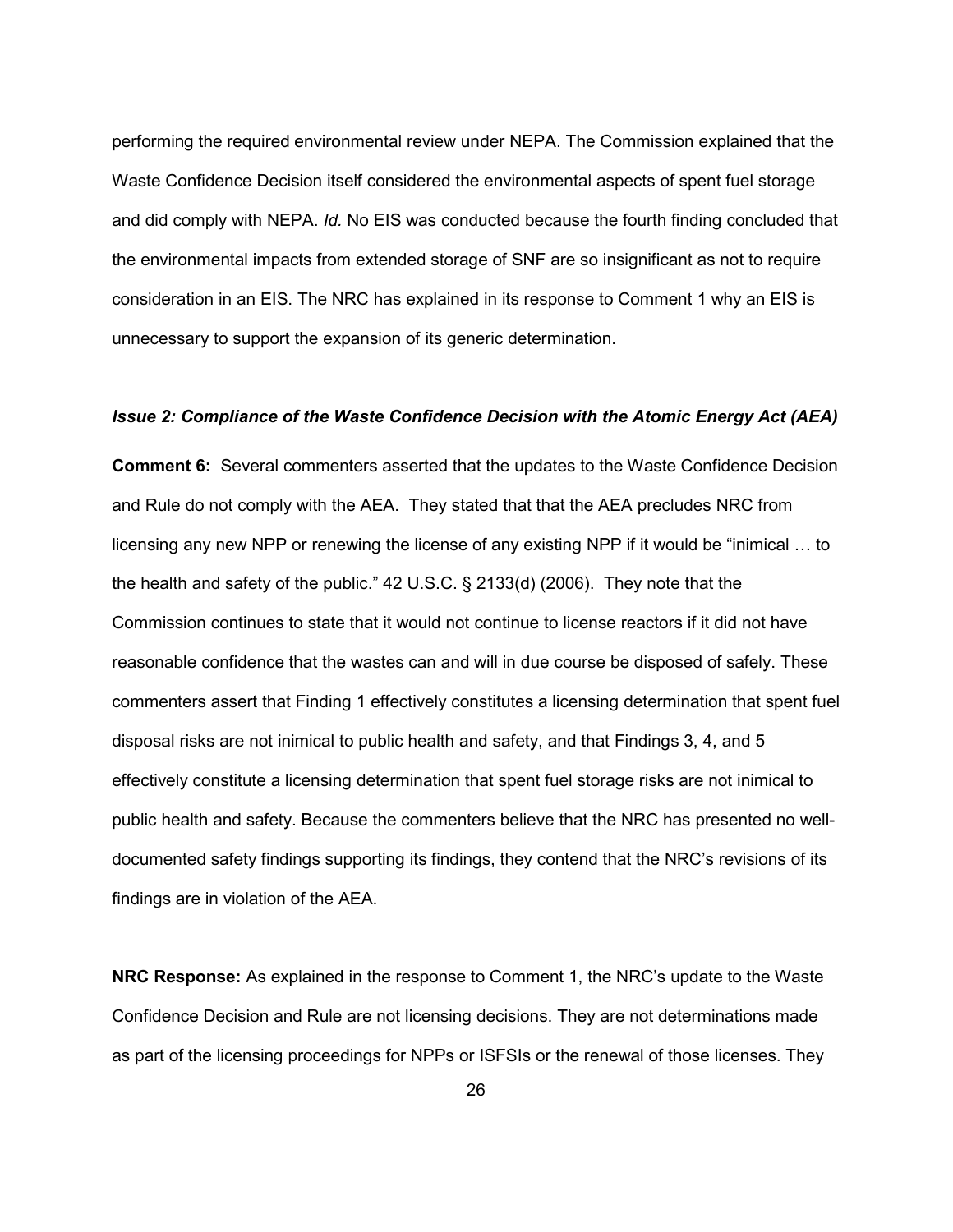do not authorize the storage of SNF in spent fuel pools or ISFSIs. The revised findings and generic determination are conclusions of the Commission's environmental analyses, under NEPA, of the foreseeable environmental impacts stemming from the storage of SNF after the end of reactor operation.

 As long ago as 1978, the U.S. Court of Appeals for the Second Circuit considered the question "whether NRC, prior to granting nuclear power reactor operating licenses, is required by the public health and safety requirement of the AEA to make a determination … that highlevel radioactive wastes can be *permanently* disposed of safely." *Natural Resources Defense Council v. NRC,* 582 F. 2d 166, 170 (1978) (emphasis in original). The court found that the NRC was not required to make a finding under the AEA that SNF could be disposed of safely at the time a reactor license was issued, but that it was appropriate for the Commission to make this finding in considering a license application for a geologic repository. Similarly, the U.S. Court of Appeals for the District of Columbia Circuit did not vacate amendments to NPP operating licenses permitting the reracking of spent fuel storage pools because it was concerned about the availability of storage or disposal facilities at the end of licensed operation. *State of Minnesota v. NRC,* 602 F. 2d 412 (D.C. Cir. 1979). Rather, that court was concerned that the Commission's confidence in these matters had not been subjected to public scrutiny, so it directed the Commission to conduct a rulemaking proceeding to assess its degree of confidence on these issues, leading to the original Waste Confidence proceeding.

 The Commission will make the safety finding with respect to SNF disposal envisioned by the commenters in the context of a licensing proceeding for a geologic repository. The Commission does make the safety findings with respect to storage of SNF envisioned by the commenters in the context of licensing proceedings for NPPs and ISFSIs for the terms of those licenses.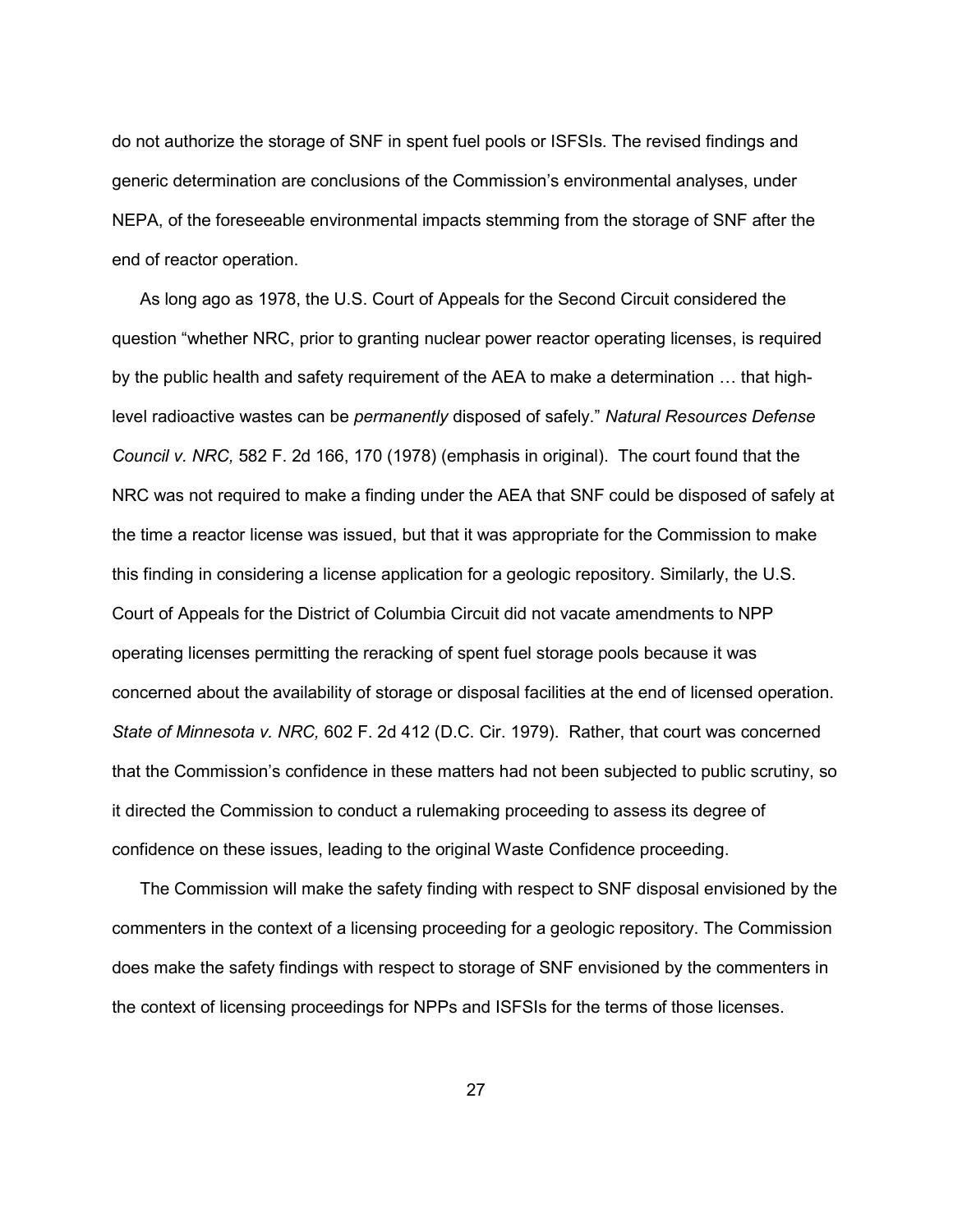# *Issue 3: What is the meaning of "reasonable assurance" in the Waste Confidence Findings?*

**Comment 7:** One commenter expressed the view that the NRC should continue to take a position of suspending the licensing of reactors if it does not have confidence beyond a reasonable doubt that wastes can and will be disposed of safely. Another commenter criticized the NRC for "fail[ing] to define the standard for reasonable assurance—what level of assurance that they found in making their determination—90%, 51%, 5%."

**NRC Response:** The "reasonable assurance" standard is not equivalent to the "beyond a reasonable doubt" standard used in the criminal law. *North Anna Environmental Coalition v. NRC,* 533 F.2d 655, 667 (D.C. Cir. 1976) (*North Anna)*. 7 It is more akin to a "clear preponderance of the evidence" standard, and what constitutes "reasonable assurance" depends on the particular circumstances of the issue being examined. In a 2009 decision affirming the license renewal of the Oyster Creek NPP, the Commission explained: "Reasonable assurance is not quantified as equivalent to a 95% (or any other percent) confidence level, but is based on sound technical judgment of the particulars of a case and on compliance with our regulations. . . ." *In re Amergen Energy Co.* (License Renewal for Oyster Creek Nuclear Generating Station*), CLI-09-07, 69 NRC 235 (April 1, 2009).* 

Thus, the Commission's reasonable assurance that, if necessary, spent fuel generated in

<sup>&</sup>lt;sup>7</sup> In *North Anna*, the court considered whether the Commission's "reasonable assurance" standard required an applicant for a NPP license to prove beyond a reasonable doubt that an earthquake fault under the proposed site was not capable. The court found that neither the AEA nor the pertinent regulations required the Commission to find, under its reasonable assurance standard, that the site was totally risk-free. *See also Power Reactor Development Co. v. International Union of Electrical, Radio and Machine Workers,* 367 U.S. 396, 414 (1961), where the Supreme Court rejected a claim that the Commission's finding of reasonable assurance needed to be based on "compelling reasons" when a construction permit for a reactor sited near a large population center was being considered.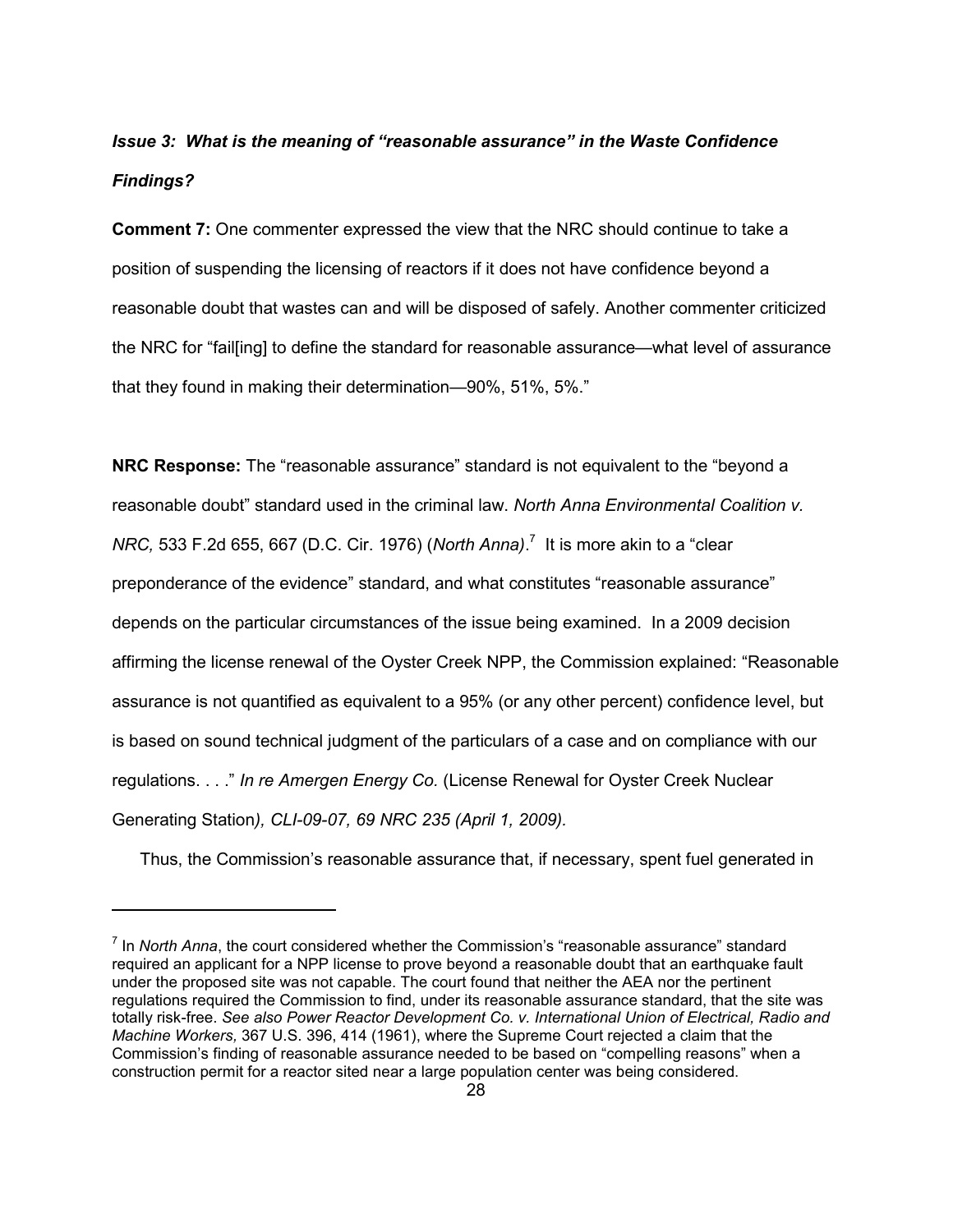any reactor can be stored safely without significant environmental impacts for at least 60 years beyond the licensed life for operation of that reactor is based on a clear preponderance of the technical and scientific evidence described in the discussion of Finding 4. The Commission's reasonable assurance in Finding 2, that sufficient repository capacity will be available when necessary, is somewhat different; it does not include a specific date for when a repository will be available and is supported by an analysis that considers how long it may take to successfully complete the process to select a site, license, and build a repository. This analysis is not purely scientific, and thus the evidence has more qualitative content than evidence considered for strictly scientific or technical issues.

#### *Issue 4: Whether the Commission has an adequate basis for reaffirming Finding 1*

**Comment 8:** TSEP believes that the Commission lacks a sound basis for reaffirming Finding 1: that there is reasonable assurance that safe disposal of HLW and SNF in a mined geologic repository is technically feasible. In support of its view, TSEP provides the comments of the Institute for Energy and Environmental Research (IEER) by Dr. Arjun Makhijani. IEER stated that "the Waste Confidence Decision presents a safety finding, under the Atomic Energy Act, that the NRC has reasonable assurance that disposal of spent fuel will not pose an undue risk to public health and safety. It does so via the finding that disposal is technically feasible and can be done in conformity with the assumption of zero releases in Table S-3 …." IEER believes that the NRC has failed to address available information, which shows that the NRC currently does not have an adequate technical basis for a reasonable level of confidence that spent fuel can be isolated in a geologic repository.

 IEER defines "safe disposal" as involving "(i) the safety of building the repository, putting the waste in it, and backfilling and sealing it, and (ii) the performance relative to health and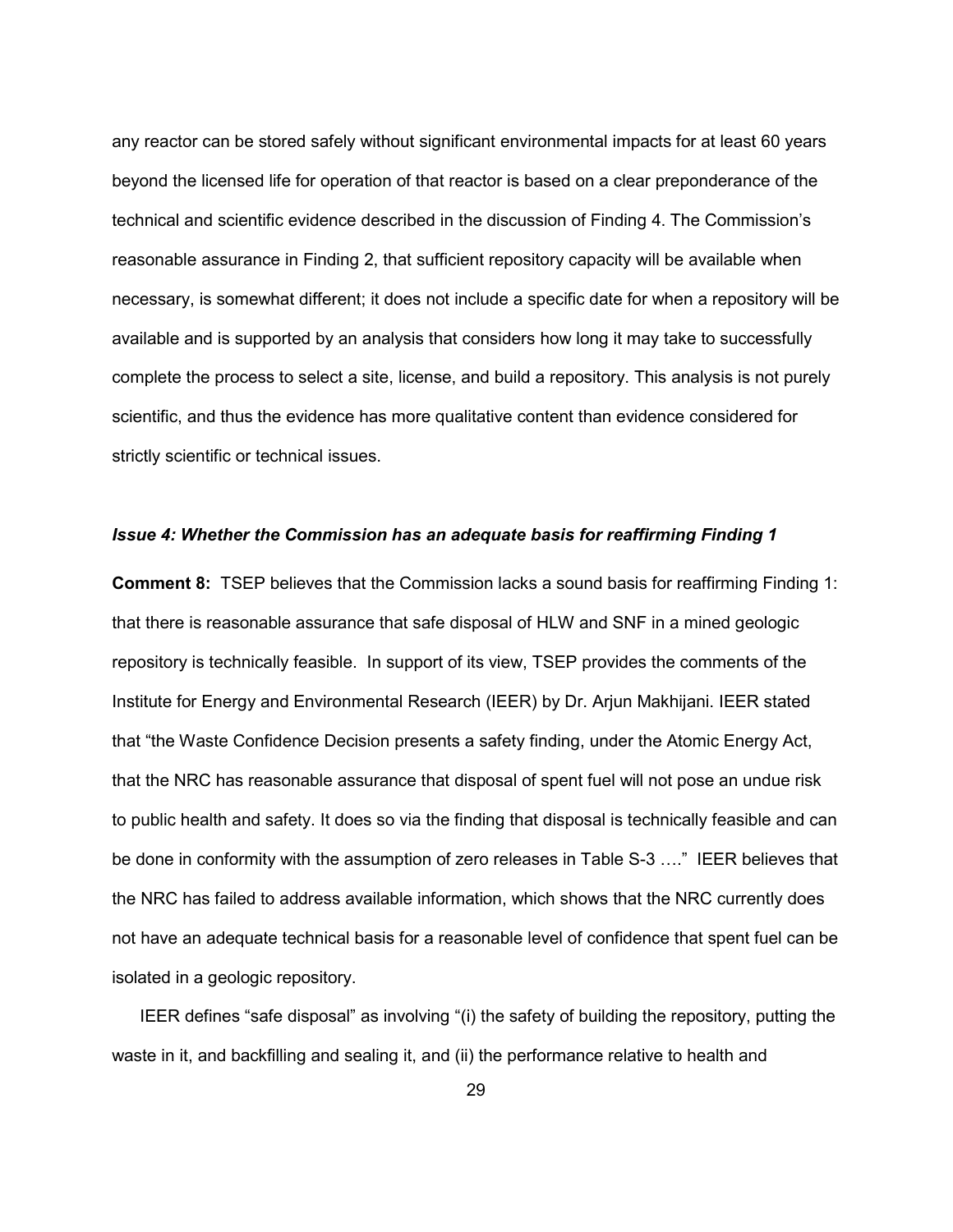environmental protection standards for a long period after the repository is sealed…. [I]t is essential to show a reasonable basis for confidence that the public and the environment far into the future will be adequately protected from the effects of disposal at a specific site and a specific engineered system built there." Further, IEER believes that "reasonable assurance" requires "a statistically valid argument based on real-world data that would show (i) that all the elements for a repository exist and (ii) that they would work together as designed, as estimated by validated models. The evidence must be sufficient to provide a reasonable basis to conclude that the durability of the isolation arrangements would be sufficient to meet health and environmental standards for long periods of time … with a high probability." IEER believes that the NRC does not have the requisite reasonable assurance because the NRC "has not taken into account a mountain of data and analysis" derived from the YM repository program and from the French program at the Bure site, which illustrate the problems these programs have encountered and thus show, in IEER's view, "that it is far from assured that safe disposal of spent fuel in a geologic repository is technically feasible." IEER also cites to the historical difficulty the EPA has had in formulating radiation protection standards and notes that "[w]ithout a final standard that is clear of court challenges, performance assessment must necessarily rest on guesses about what it might be; this is not a basis on which 'reasonable assurance' of the technical feasibility of 'safe disposal' can be given, for the simple reason that there is no accepted definition of safe in relation to Yucca Mountain as yet."

**NRC Response:** IEER confuses the safety finding that the NRC must make under the AEA when considering an application for a license to construct and operate a repository at an actual site with the Waste Confidence Findings made under NEPA, including the finding that there is reasonable assurance that safe disposal of HLW and SNF is technically feasible. *See* response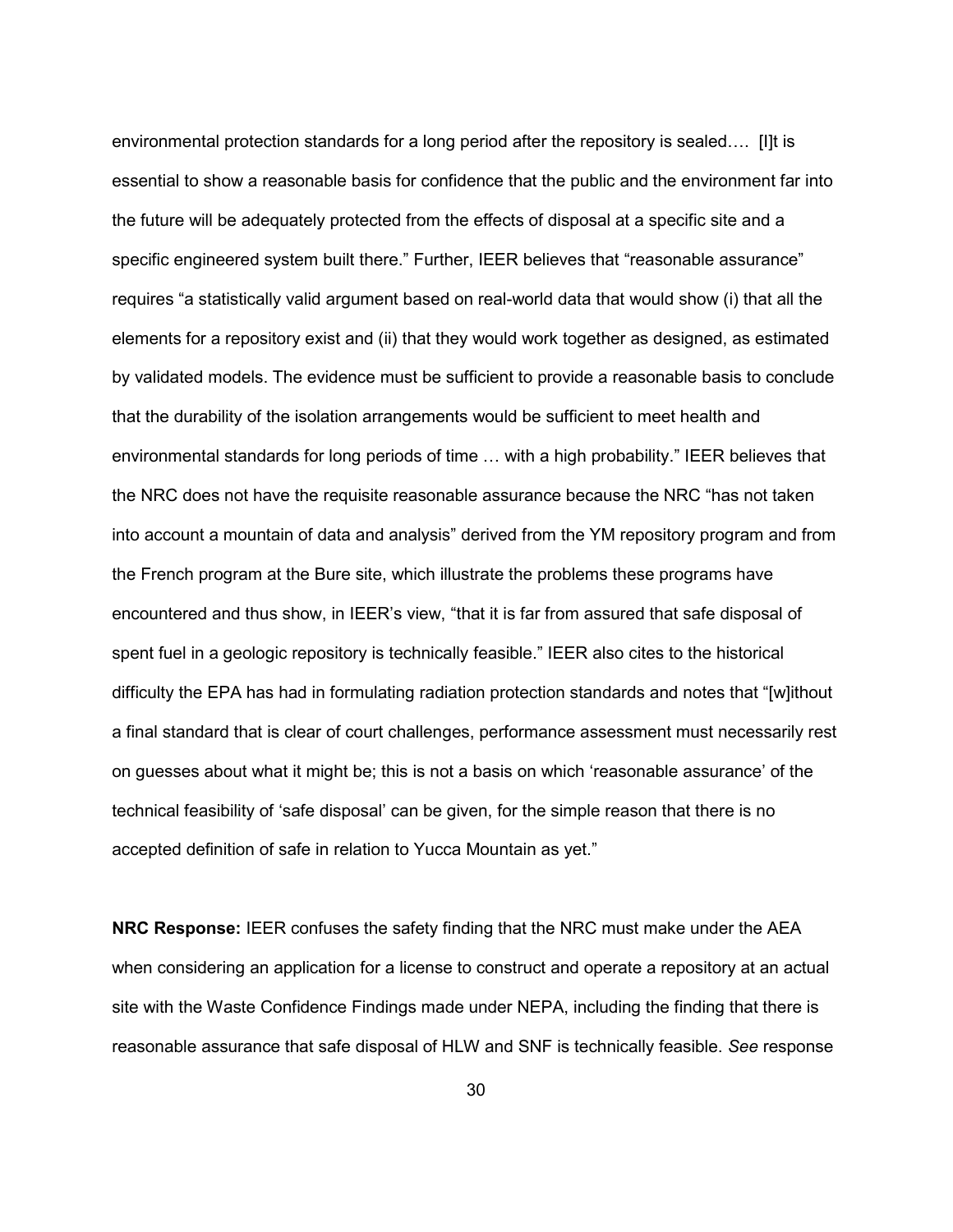to Comment 6. The NRC currently has before it DOE's application for a construction authorization at the YM site and, if the proceeding moves forward, will consider information submitted with admitted contentions that may call into question DOE's ability to safely dispose of HLW and SNF at that site. However, it is very important that the Commission preserve its adjudicatory impartiality and not consider *ex parte* communications of the type proffered by IEER outside of the YM licensing proceeding, and it has been careful not to do so in the context of reviewing its Waste Confidence Decision. *See* 10 CFR 2.347.

*Webster's Third New International Dictionary* (1993) defines "feasible" as "capable of being done, executed, or effected: possible of realization." The Commission began its discussion of Finding 1 in its original 1984 decision by stating that "[t]he Commission finds that safe disposal of [HLW and SNF] is technically *possible* and that it is achievable using *existing* technology" (49 FR 34667; August 31, 1984) (emphasis added). The Commission then went on to say: "Although a repository has not yet been constructed and its safety and environmental acceptability demonstrated, no fundamental breakthrough in science or technology is needed to implement a successful waste disposal program." *Id.* This focus on whether a fundamental breakthrough in science or technology is needed has guided the Commission's consideration of the feasibility of the disposal of HLW and SNF.

 The Commission identified three key technical problems that would need to be solved: the selection of a suitable geologic setting, the development of waste packages that can contain the waste until the fission product hazard is greatly reduced, and engineered barriers that can effectively retard migration of radionuclides out of the repository. *Id.* In 1984, the Commission reviewed evidence indicating that there are geologic media in the United States in many locations potentially suitable for a waste repository; that the chemical and physical properties of HLW and SNF can be sufficiently understood to permit the design of a suitable waste package;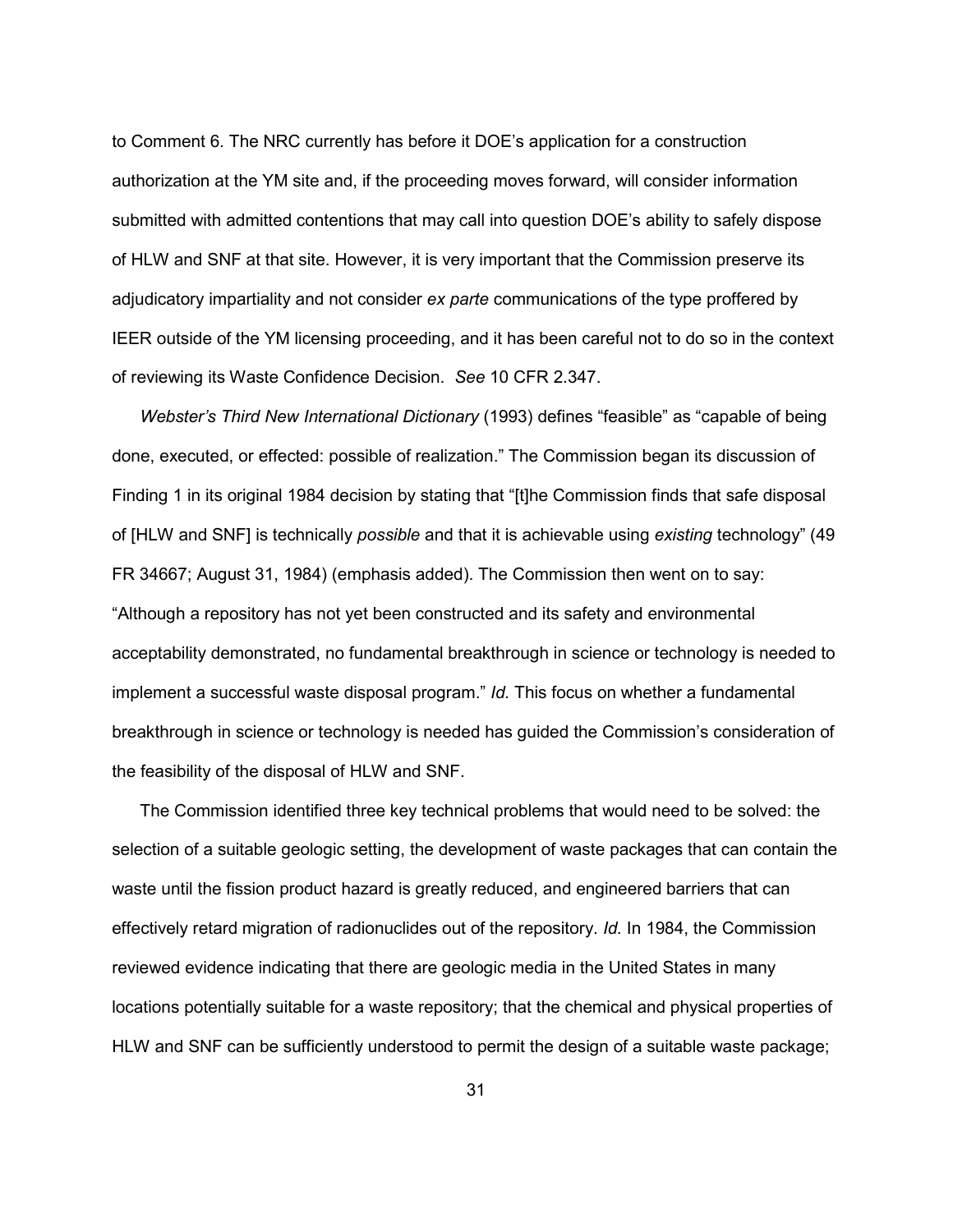and that DOE's development work on backfill materials and sealants provided a reasonable basis to expect that backfill materials and long-term seals can be developed. In 1990, the Commission noted that the NRC staff had not identified any fundamental technical flaw or disqualifying factor for any of the nine sites DOE had identified as potentially acceptable for a repository, even though the HLW program was then focused exclusively on the YM site (55 FR 38486; September 18, 1990). Similarly, the Commission found no reason to abandon its confidence in the technical feasibility of developing a suitable waste package and engineered barriers, even though DOE's scientific programs were focused on Yucca Mountain (*See* 55 FR 38488-38490; September 18, 1990). Both the EPA and the NRC have standards in place that would have to be met by either the proposed repository at YM or a repository at any other site. *See* 40 CFR Parts 190 and 197 and 10 CFR Parts 60 and 63.

 IEER does not assert that the need for a scientific or technical breakthrough stands in the way of establishing any possible repository; IEER believes that the evidence it has offered shows that a repository at YM will not be capable of meeting the EPA's standards and the NRC's performance objectives. This could turn out to be the case, but this does not mean that safe disposal of HLW and SNF in some repository is not possible.

#### *Issue 5: Whether the Commission has an adequate basis to revise Finding 2*

**Comment 9:** Many commenters responded to the Commission's request for comments on whether the Commission should revise Finding 2 to predict that repository capacity will be available within 50-60 years beyond the licensed life for operation of all reactors or whether the Commission should adopt a more general finding of reasonable assurance that SNF generated in any reactor can be stored safely and without significant environmental impacts until a disposal facility can reasonably be expected to be available.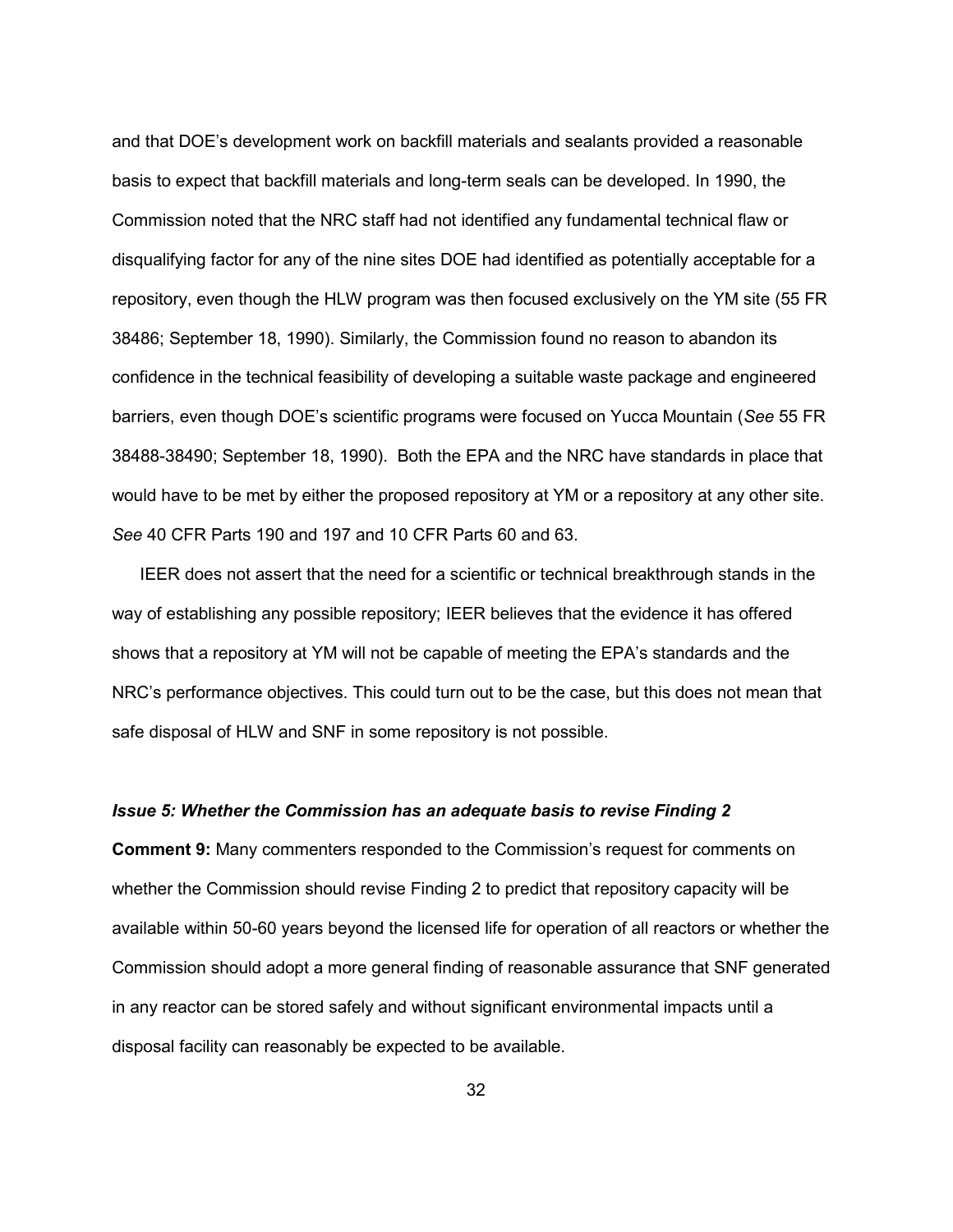**Specific Question for Public Comment:** In its proposed rule and its proposed revisions to the Waste Confidence Decision, the Commission explicitly requested public comment on an alternative approach to Finding 2 (73 FR 59550 and 73 FR 59561; March 20, 2008). The Commission recognized that its proposed revision of Finding 2, to include a time frame for availability of repository capacity within 50-60 years beyond the licensed life for operation of all reactors, is based on its assessment not only of its understanding of the technical issues involved, but also predictions of the time needed to bring about the necessary societal and political acceptance for a repository site.

 Recognizing the inherent difficulties in making this prediction, the Commission outlined an alternative approach wherein it would adopt a more general finding of reasonable assurance that SNF generated in any reactor can be stored safely and without significant environmental impacts until a disposal facility can reasonably be expected to be available. This finding would be made on the basis of the Commission's accumulated experience of the safety of long-term spent fuel storage with no significant environmental impact (see Finding 4) and its accumulated experience of the safe management and storage of spent fuel during and after the expiration of the reactor operating license (see Finding 3). The Commission also asked whether additional information is needed for this approach or whether accompanying changes should be made to its other findings on the long-term storage of spent fuel if this approach is adopted.

 The State of Nevada (NV), Clark and Eureka Counties in NV, and the Nuclear Energy Institute (NEI) provided comments supporting the alternative approach to Finding 2. NV supports the approach because it believes that specifying a time frame involves too much speculation about public acceptance, future technology, a possible redirection of the waste disposal program, adequate funding, and the outcome of the NRC licensing proceedings. NV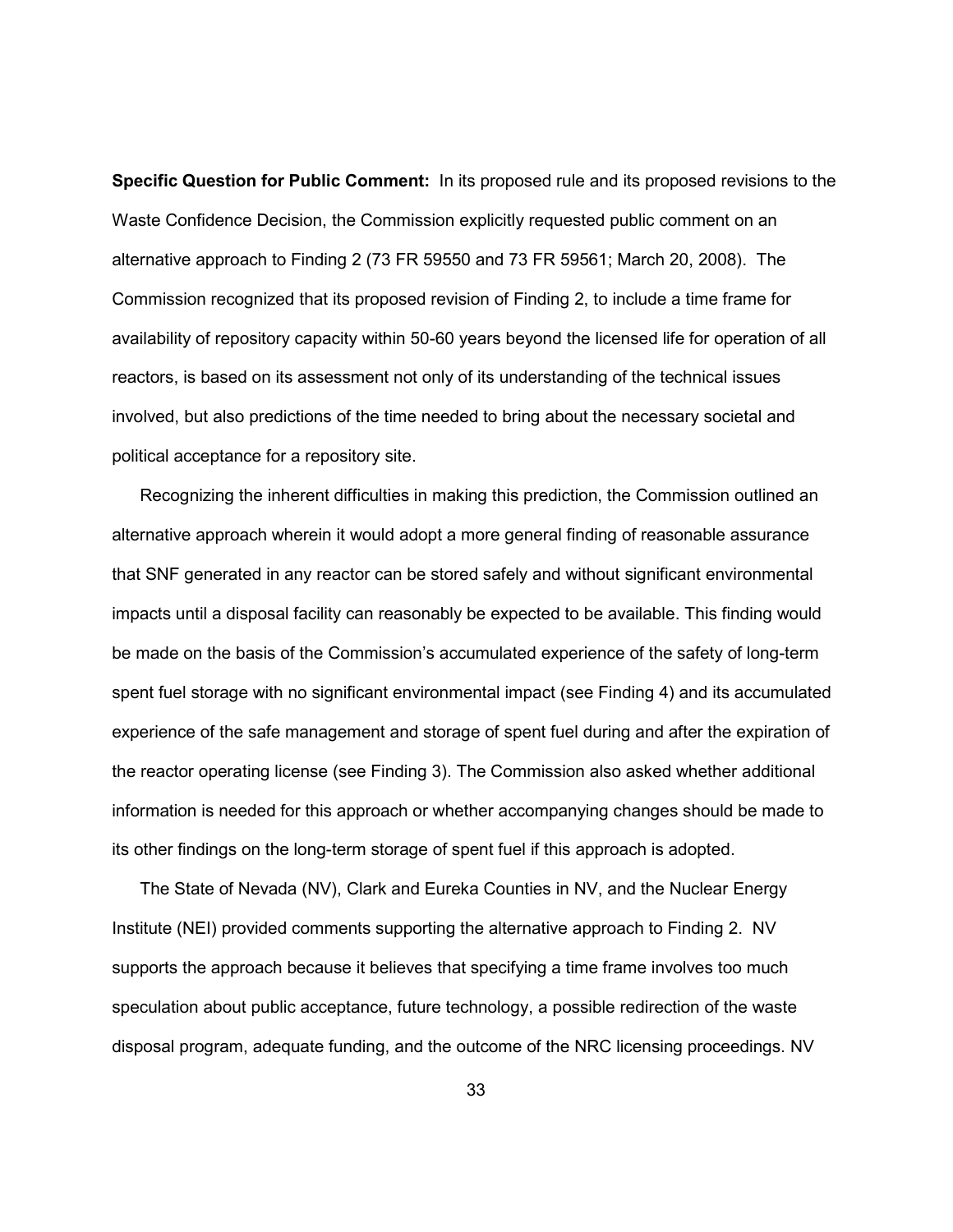believes that "whatever the NRC's period of safe storage might be, it is long enough for the Commission to generally conclude that, even if Yucca Mountain fails, one or more other repository sites (or some other form of disposition) would be available before dry storage of reactor spent fuel … could pose any significant safety or environmental problem." Further, NV suggested that if the Commission followed this approach, it could dispense with Finding 2 altogether since Finding 3 provides reasonable assurance that HLW and SNF will be managed in a safe manner until sufficient repository capacity is available. Clark and Eureka Counties believe that focusing waste confidence on management of SNF allows for consideration of a more systemic approach to waste management that considers an array of options and takes into account evolving energy policy at the national and international level, technology enhancements, and scientific research that could lead to new approaches and alternatives. NEI stated that "identifying the exact number of years involved is not necessary because, for whatever length of time is needed, the NRC's regulations will continue to provide a high standard of safety in the storage of spent nuclear fuel, and industry is compelled to comply with these regulations."

 Many comments from States, State organizations, one NV county, environmental groups and individuals opposed the alternative approach and want the Commission to retain a time frame. These commenters believe that a time frame is necessary to provide an incentive to the Federal Government to meet its responsibilities for the disposal of HLW. One commenter favored only a slight extension of the repository availability date to 2035 in the belief that a further extension or removal of a time frame would remove virtually all societal incentives for the United States to develop a geologic repository. Some commenters feared that removal of a time frame, which would remove any pressure on the Federal Government to resolve the SNF disposal issue, would lead to added costs to taxpayers due to the accumulating damages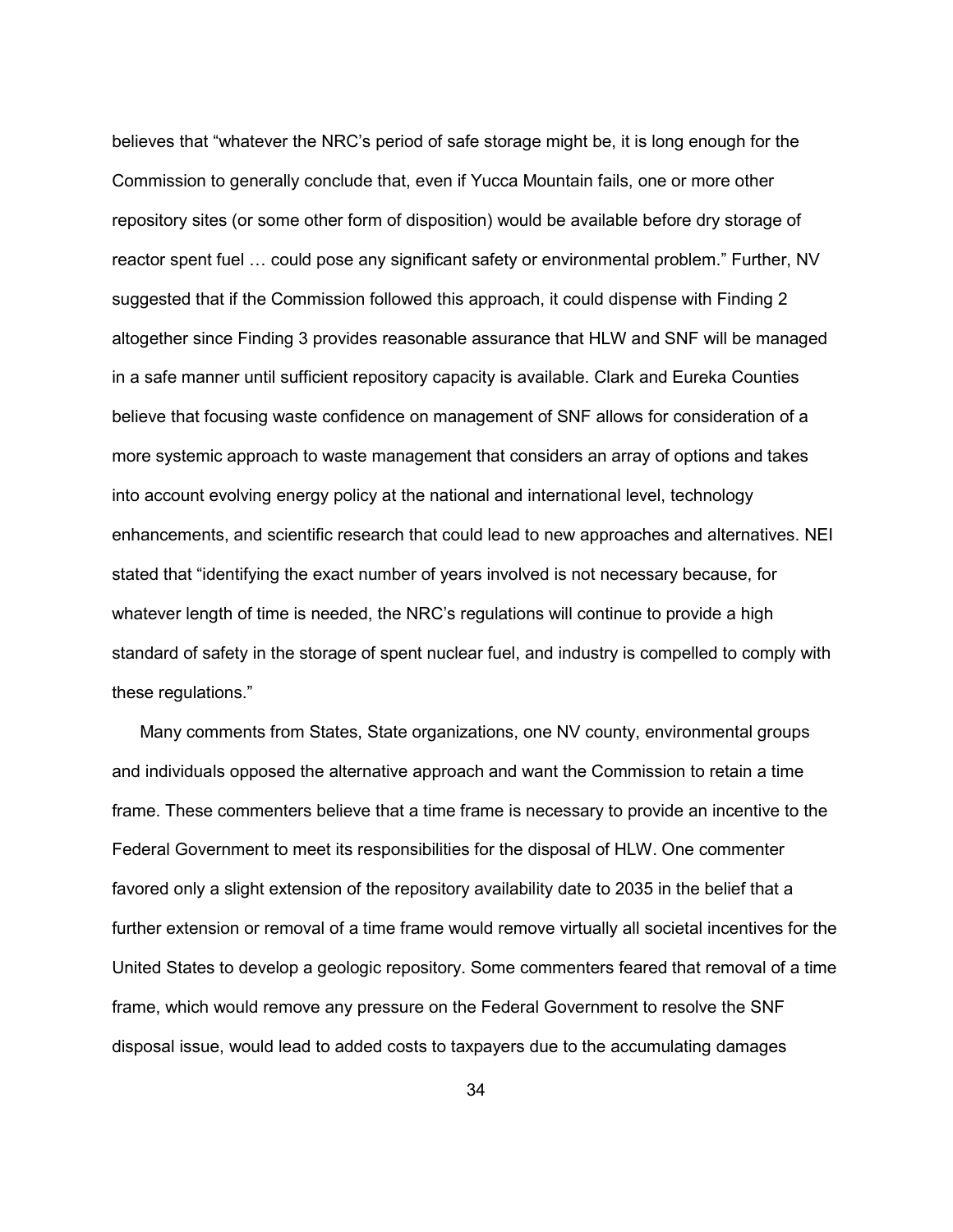incurred by DOE because of its failure to honor its contracts for accepting SNF. Nye County, NV believes that removal of the time frame implies that there is no urgency in implementing the NWPA. Nye County believes that waste confidence would better be achieved if Finding 2 included a reaffirmation of the need for a repository for ultimate waste confidence and for its role in the nation's commitment to support the environmental cleanup of weapons program sites because a repository will be needed even if other options for spent fuel management, such as recycling, are adopted.

 Some commenters believe that removal of a time frame does not acknowledge the intergenerational ethical concerns of this generation reaping the benefits of nuclear energy, and passing off the nuclear waste products to future generations without providing them with any ultimate disposal solution. Nye County believes that intergenerational equity is still the primary international basis for the policy of geologic disposal. The Western Interstate Energy Board, in urging retention of a time frame, states that the NRC should be concerned about the possibility of indefinite storage of SNF because it undermines support for a plan for disposal of nuclear waste, noting that approval of a new generation of NPPs should be contingent on a credible plan by which the Federal Government meets its responsibilities.

 The Attorneys General of New York, Vermont, and Massachusetts believe that "NRC has admitted that its original thirty-year time estimation was based on no scientific or technical facts, but instead on the period of time in which it expected a repository to be available. …. The NRC's reasoning—that because no problems significant in NRC's eyes have [yet] occurred …, no problems will occur no matter how long spent fuel remains on reactor sites—is antithetical to science, the laws of time, and common sense. For example, over an indefinite period of storage, the probability of a severe earthquake increases." They believe that the NRC's alternative approach is arbitrary because there is no basis for unconditional confidence in the indefinite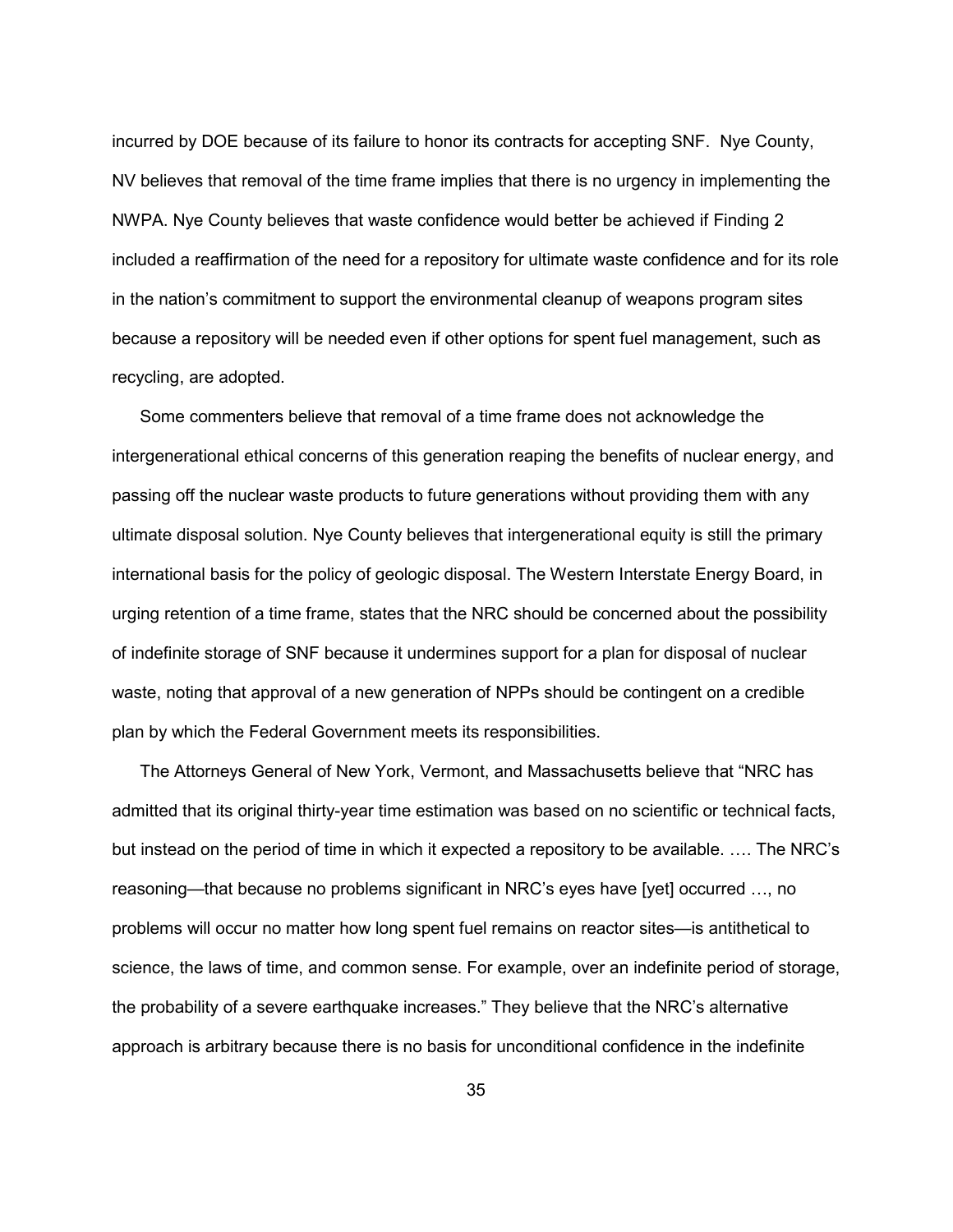onsite or offsite storage of waste. Further, the Attorney General of New York argues (in supplemental comments) that the Commission's September 2009 votes on the draft final rule, which would remove a target date from Finding 2 (and which the Commission decided to do in September 2010), support the idea that fuel will have to be stored indefinitely. $8$  Similarly, another commenter asserted that it is questionable whether the storage of SNF at current sites for 150 years or more "is safe and feasible merely on the basis of the much more limited experience involving SNF storage to date, particularly at ISFSIs, and at fewer locations with lower quantities of SNF, compared to what would exist over such a long time span."

 In addition, the Attorneys General believe that in proposing to revise the generic determination in 10 CFR 51.23(a) without reference to any time frame, the NRC has prematurely and inappropriately adopted the alternative approach without waiting for public comments. Similarly, the Prairie Island Indian Community believes that, in the absence of a time frame, "the Waste Confidence Rule would be premised on the pure speculation that a disposal facility will be available at some unknown point in the future." NRDC believes that the NRC's alternative approach "is contrary to the NRC's long-standing policy of [having] at least some minimal time limitation on the actions of its licensees with respect to active institutional controls at nuclear facilities," *e.g.*, 10 CFR 61.59(b), which prohibits reliance on institutional controls for more than 100 years by the land owner or custodial agency of a low-level waste disposal site.

**NRC Response:** In 1990, the Commission explained that it had not identified a date by which health and safety reasons require that a repository must be available (55 FR 38504; September 18, 1990). The Commission noted that in 1984 it had found under Finding 3 that SNF would be

 $^8$  The Commission's September 2009 votes, along with the September 2010 votes, are available at http://www.nrc.gov/reading-rm/doc-collections/commission/cvr/2009/2009-0090vtr.pdf.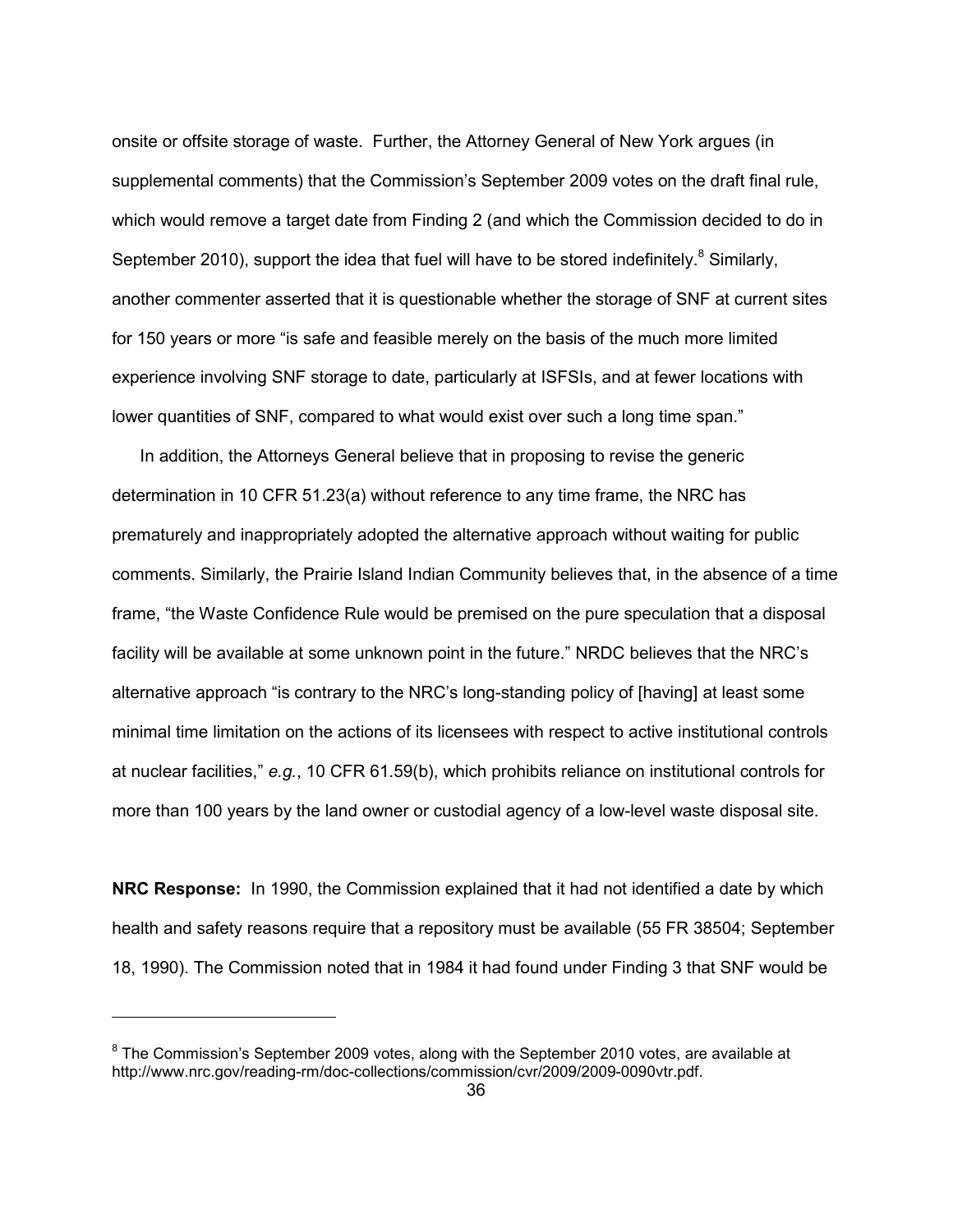safely managed until sufficient repository capacity is available, but that safe management would not need to continue for more than 30 years beyond the expiration of any reactor's operating license because sufficient repository capacity was expected to become available within those 30 years. The Commission also reached the conclusion under Finding 4 that SNF could be safely stored for at least 30 years beyond the expiration of the operating license. *Id.*

 In 1990, the Commission considered a license renewal term of 30 years in its analysis supporting Findings 2 and  $4^9$  and explained its reasons for believing that "there is ample technical basis for confidence that spent fuel can be stored safely and without significant environmental impact at these reactors for at least 100 years" (55 FR 38506; September 18, 1990). Thus, it is not correct to say that "NRC has admitted that its original thirty-year time estimation was based on no scientific or technical facts." Rather, the NRC's estimate was based on both when it expected a repository to be available and all the scientific and technical facts it discussed under Findings 3 and 4 that support a conclusion that SNF can be safely managed and stored for at least that period of time. In fact, the Commission considered a comment urging it to find that SNF can be stored safely in dry storage casks for 100 years (55 FR 38482; September 18, 1990). The Commission did not "dispute a conclusion that dry spent fuel storage is safe and environmentally acceptable for a period of 100 years," but rejected this suggestion because it found that safe storage without significant environmental impact could take place for "at least" 30 years beyond the licensed life for operation of the reactor, and because it supported "timely disposal of [SNF and HLW] in a geologic repository, and by this Decision does not intend to support storage of spent fuel for an indefinitely long period." *Id.*

 The fact that the Commission, in 1990 and now, has confidence that SNF can be safely stored for long periods of time does not mean, however, that the Commission has examined

-

 $9$  The license renewal period for operating reactors in 10 CFR Part 54 is 20 years.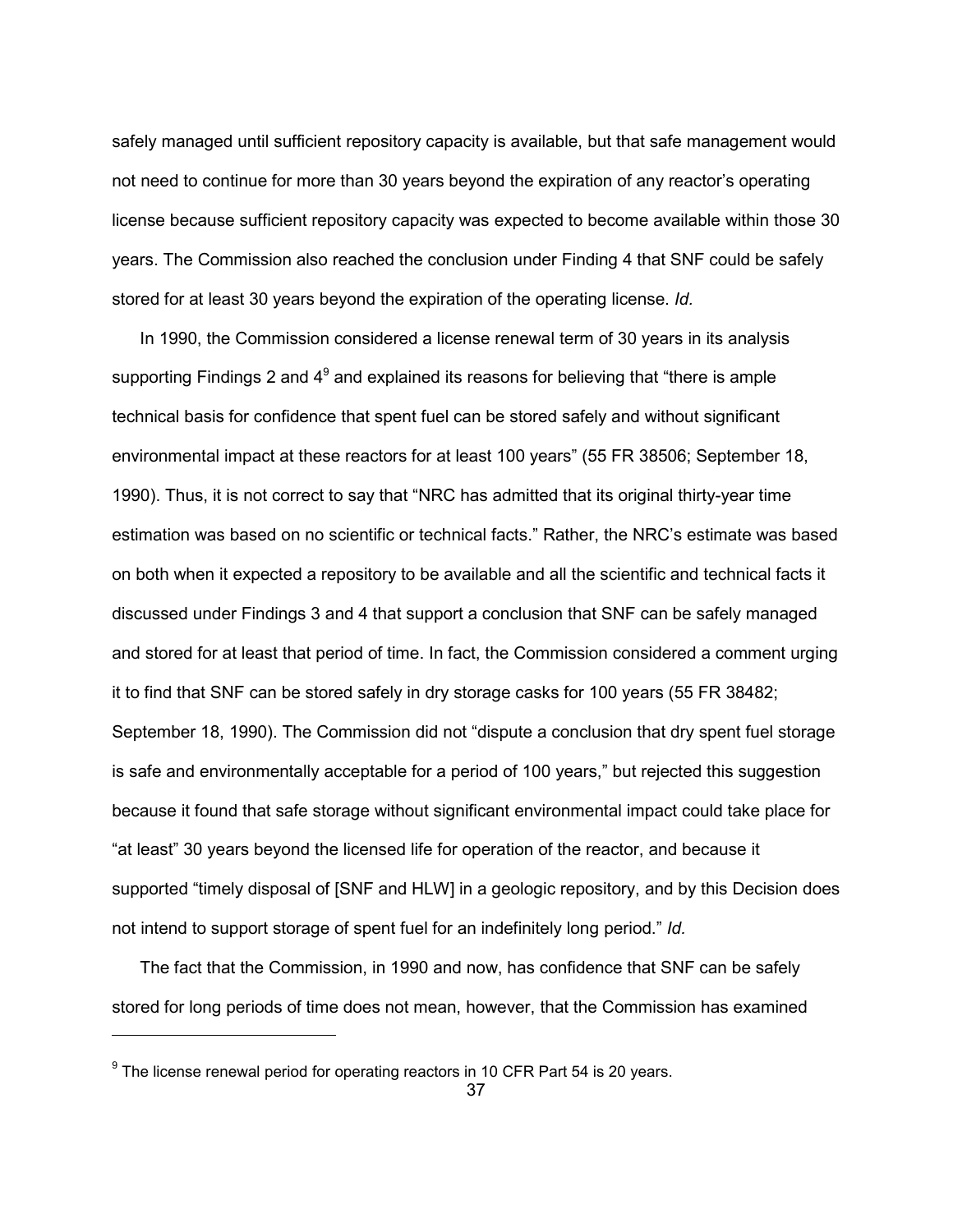scientific and technological evidence supporting *indefinite* storage. The commenters supporting alternative Finding 2 did not provide evidence supporting indefinite storage, nor has the Commission adopted findings that support indefinite storage. The State of Nevada, in its 2005 petition for rulemaking, requested, *inter alia,* that the NRC define "availability" by presuming that some acceptable disposal site would be available at some undefined time in the future. In denying the petition, the Commission said "[w]e find this approach inconsistent with that taken in the 1984 [WCD] because it provides neither the basis for assessing the degree of assurance that radioactive waste can be disposed of safely nor the basis for determining when such disposal will be available" (70 FR 48333; August 17, 2005).

 As explained in response to Comment 1, the Commission's action in this update of the 1990 Waste Confidence Decision is to expand its generic determination in 10 CFR 51.23(a) by 30 years, an action that results in no significant environmental impacts and therefore does not require an EIS. The Commission's approach in Findings 2 and 4 acknowledges the need for permanent disposal, and for the generations that benefit from nuclear energy to bear the responsibility for providing an ultimate disposal for the resulting waste. The Commission's removal of a target date from Finding 2 does not mean that the Commission has approved indefinite storage; Finding 4 still contains a time frame for the length of post-licensed life storage. But a time frame in Finding 4 does not mean that the Commission has to include a target date in Finding 2; instead, the Commission has adopted a revised Finding 2 that expresses the Commission's reasonable assurance that repository capacity will be available when necessary. This Finding does not contemplate indefinite storage of SNF and HLW; Finding 4 has not been changed, and only considers "at least 60 years" of storage beyond the licensed life for operation, including a license renewal period, and the analysis supporting Finding 2 considers the time needed to construct a repository.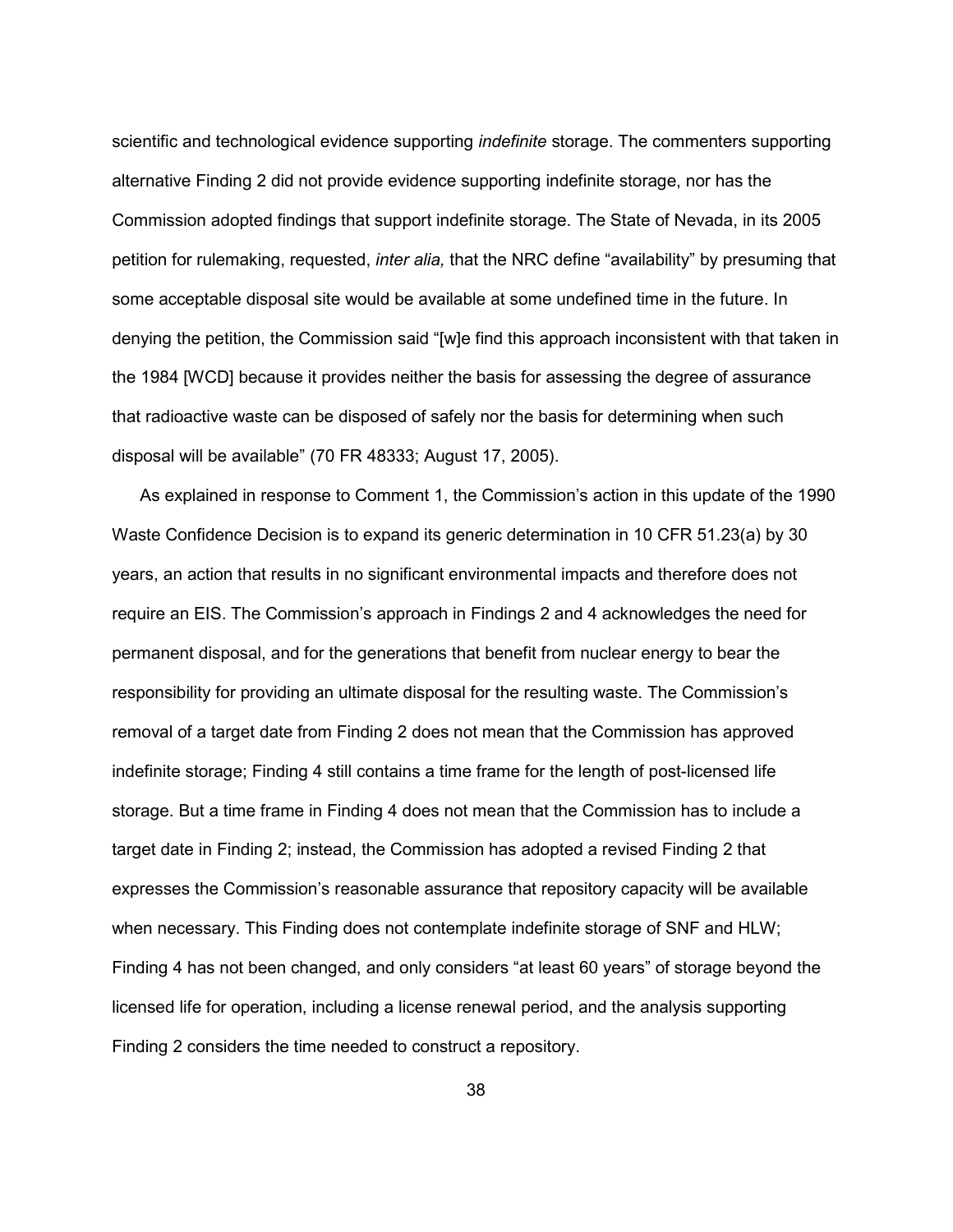The Commission has removed the target date from Finding 2 because recent events have demonstrated that the Commission is unable to predict with confidence when a successful program to construct a repository will start. Instead, the Commission has reasonable assurance that sufficient repository capacity will be available when necessary, which means that repository capacity will be available before there are safety or environmental issues associated with the SNF and HLW that would require the material to be removed from storage and placed in a disposal facility. As made clear in the analysis that supports Finding 2, the Commission continues to have confidence that a repository can be constructed within 25-35 years of a Federal decision to do so, which is much shorter than the time frame considered in revised Finding 4. Further, if it becomes clear that a repository or some other disposal solution will not be available by the end of 60 years after licensed life for operation, the Commission will revisit and reassess its Waste Confidence Decision and Rule if a revision has not already occurred for other reasons.

 As the Attorneys General, as well as other commenters, noted, the proposed rule was phrased differently from the proposed revision of Finding 2; the proposed rule made a generic determination of safe storage of SNF "until a disposal facility can reasonably be expected to be available" whereas proposed Finding 2 predicted repository availability "within 50-60 years beyond the licensed life for operation," and proposed Finding 4 made a finding of reasonable assurance of safe storage of SNF "for at least 60 years beyond the licensed life for operation."

 The Commission did not intend to cause confusion by adopting different language in the Findings and the rule. The basis for the rule is identical to the basis for the findings, no matter how the rule itself is phrased; the Commission has therefore decided to adopt similar language for Findings 2 and 4 and the rule. As discussed above, the Commission has reconsidered Finding 2 and, in recognition of recent developments, has concluded that it would be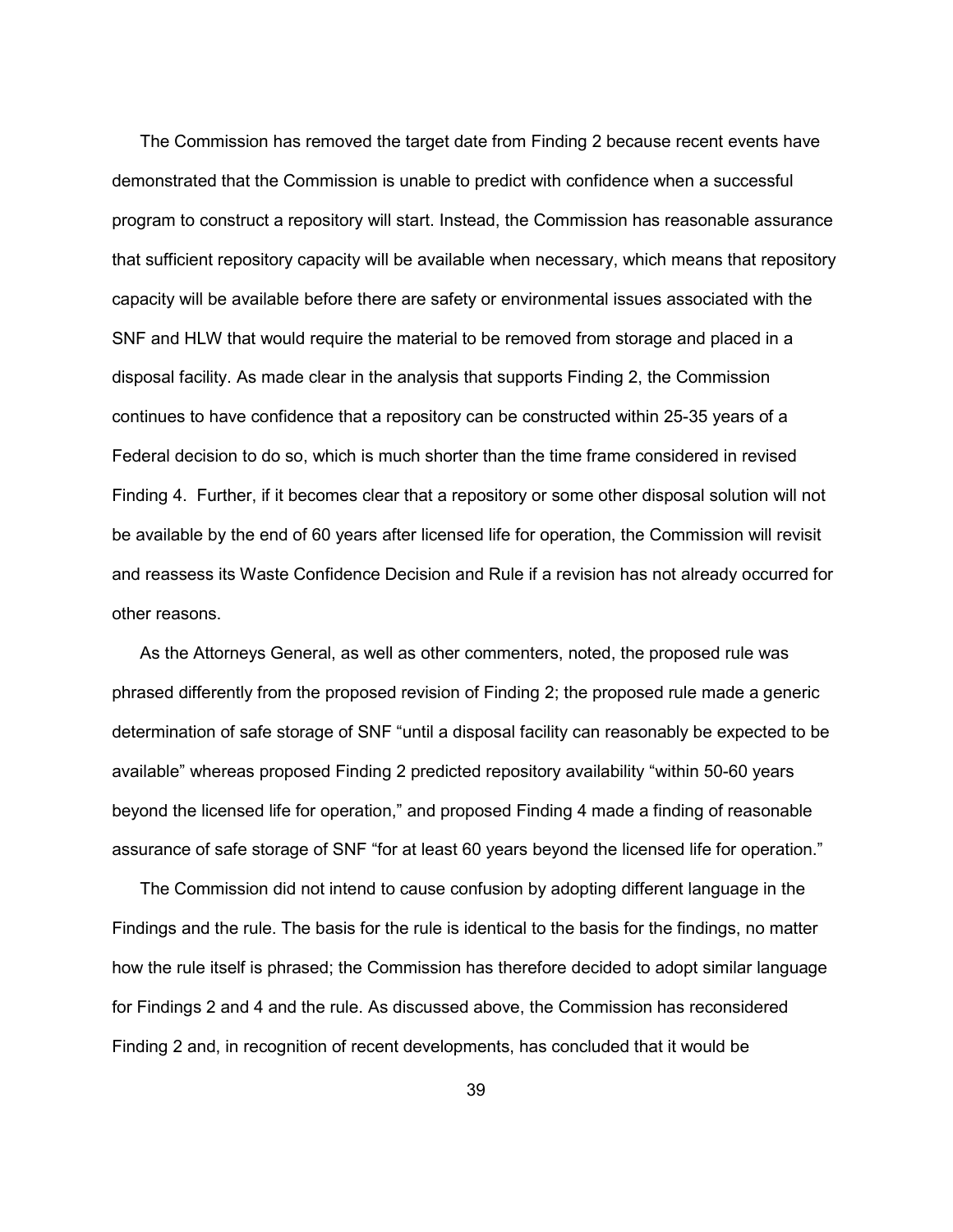inappropriate to include a target date in the Finding. The Commission has therefore made a conforming change to the rule to incorporate the revised language from Finding 2.

 Further, as discussed in the proposed rule, the Commission has updated the rule language to include the time frame for safe and environmentally sound storage from Finding 4. The final rule now limits the generic determination regarding safe and environmentally sound storage to "at least 60 years beyond the licensed life for operation (which may include the term of a revised or renewed license)." Section 51.23(a) is also revised to reinsert a version of the second sentence in the present rule that was excluded from the proposed rule. This statement was added to make it clear that Finding 4 does not contemplate indefinite storage and to underscore the fact that the Commission has confidence that mined geologic repository capacity will be available when necessary.

**Comment 10:** TSEP claims that the survey of various international HLW disposal programs that the NRC provided to review the issue of social and political acceptability of a repository shows that there can be no confidence that the necessary social and political conditions exist in the United States to provide any assurance that a repository can be developed in any foreseeable time frame. TSEP also believes that the NRC's survey is inaccurate and essentially incomplete because it omits the country that is often held up as being exemplary for nuclear power— France.

**NRC Response:** The NRC rejects the commenter's assertion that the NRC's examination of international experience shows that there can be no confidence that a repository will be developed in the United States in any foreseeable time frame. The NRC's discussion of the HLW programs of other countries was included to show that those countries have programmed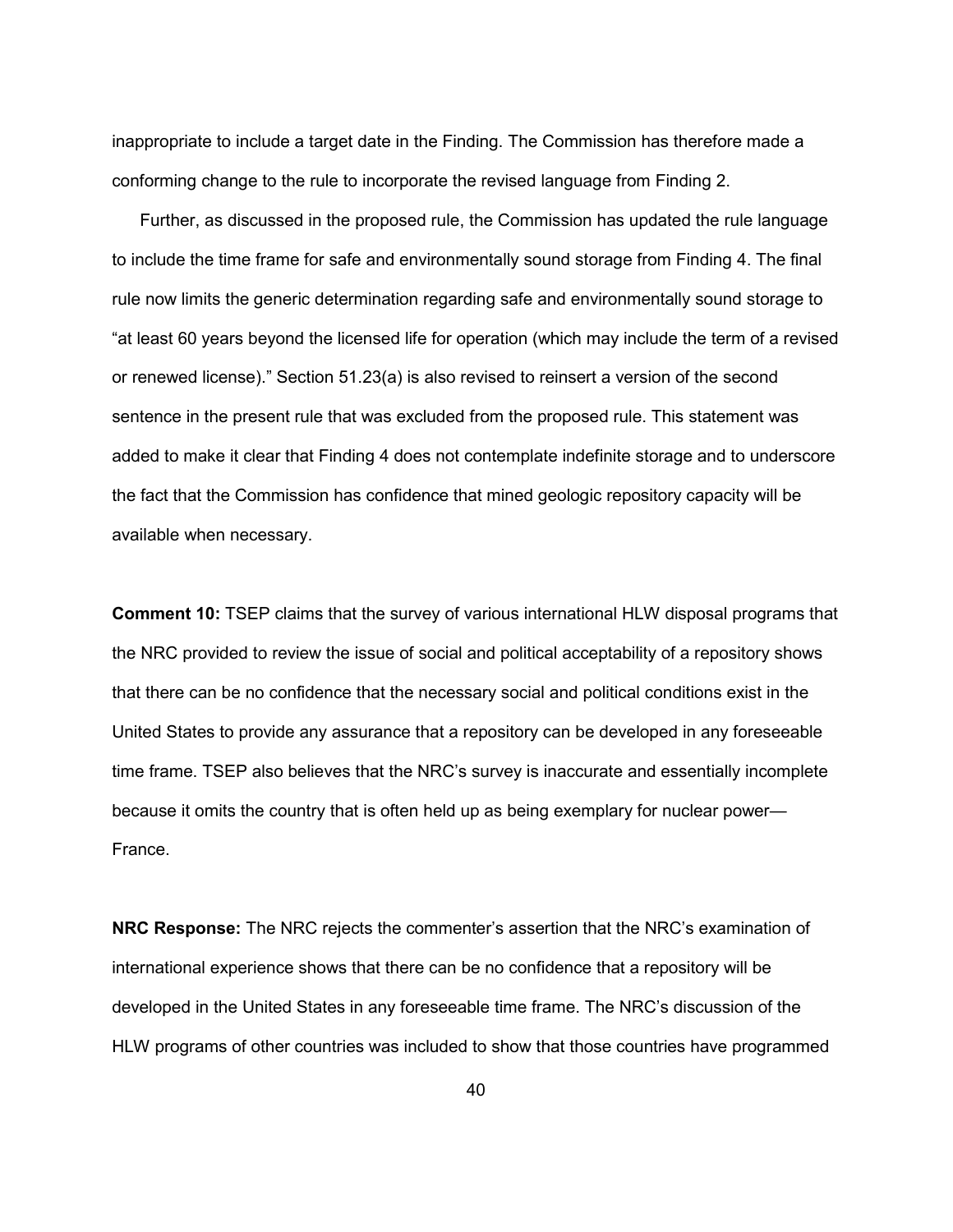into their plans various methodologies for securing social and political acceptance of a repository. This has been a trial-and-error process that has led to both failures and successes. The processes, especially in Finland and Sweden, show that this focus on deliberate attempts to gain public support can lead to success given a sufficiently inclusive process and enough time.

The commenter believes that the NRC's survey is partly inaccurate because the NRC incorrectly implies that the United Kingdom (UK) ended a program for developing a repository for HLW and SNF in 1997 when, in fact, the program was for disposal of intermediate-level waste (ILW). The NRC agrees with the commenter that one sentence describing the UK program is misleading. This is because of a typographical error where "HLW" was inserted instead of "ILW". This error is corrected in this update.

 With respect to the omission of France, the NRC did not seek to provide an exhaustive survey or complete history of all foreign repository programs. The NRC examined a number of international examples for the purpose of reasonably estimating the minimum time needed to "develop … societal and political acceptance in concert with essential technical, safety and security assurances." The NRC noted that France was among ten nations that have established target dates (France expects that its repository will commence operation in 2025.), and among seven nations, of those ten, that plan disposal of reprocessed SNF and HLW (73 FR 59558; October 9, 2008). A brief examination of the progress of France's waste disposal program suggests a time frame that is consistent with a range of 25-35 years for achieving societal and political acceptability of a repository. Initial efforts in France in the 1980s failed to identify potential repository sites using solely technical criteria. Failure of these attempts led to the passage of nuclear waste legislation that prescribed a period of 15 years of research. Reports on generic disposal options in clay and granite media were prepared and reviewed by the safety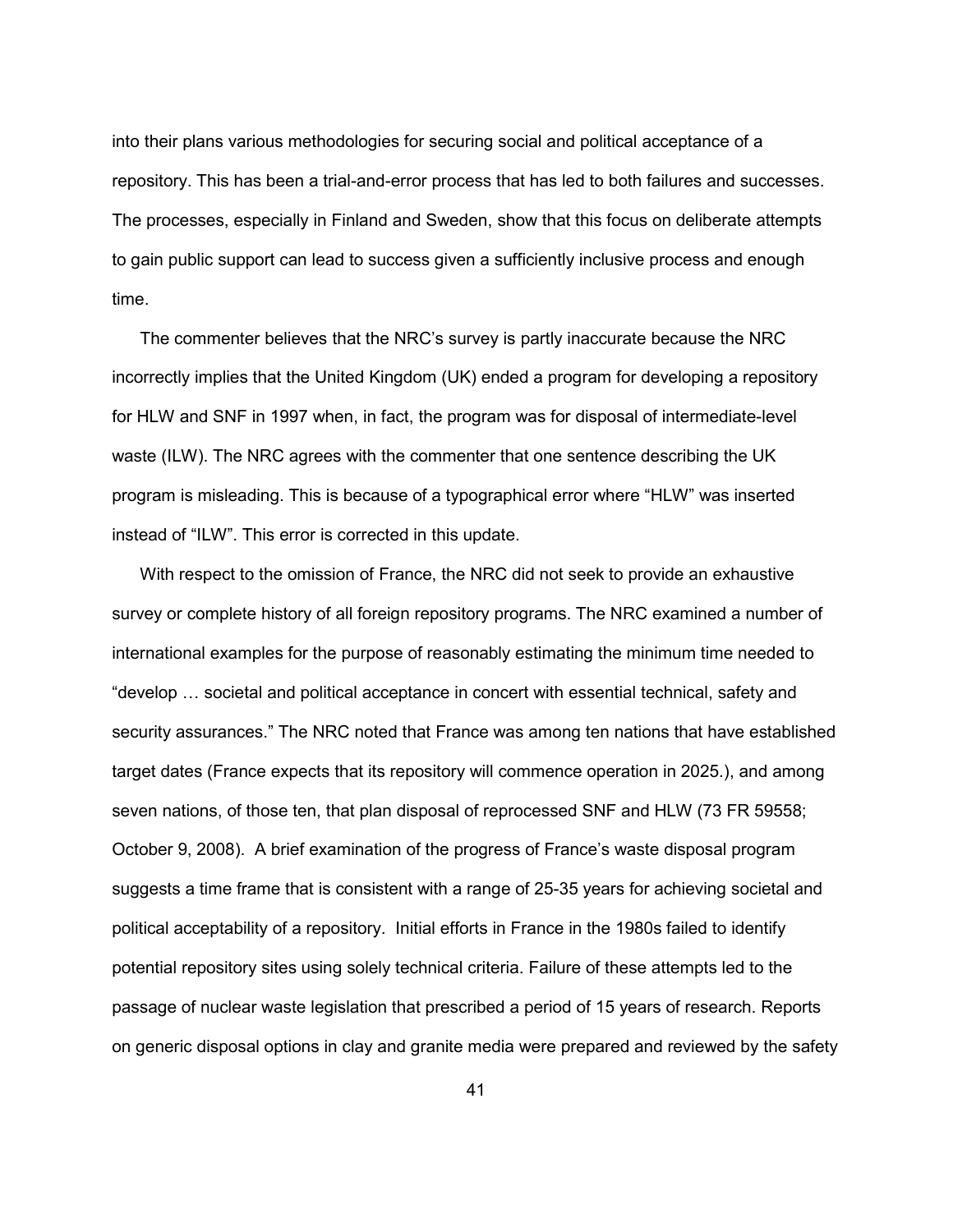authorities in 2005. In 2006, conclusions from the public debate on disposal options, held in 2005, were published. Later that year, the French Parliament passed new legislation designating a single site for deep geologic disposal of intermediate and HLW. This facility, to be located in the Bure region of northeastern France, is scheduled to open in 2025, some 34 years after passage of the original Nuclear Waste Law of 1991.

**Comment 11:** Several commenters believe that the history of the U.S. repository program demonstrates that there should be no assurance that the political and social acceptance needed to support development of a repository in the time frame envisioned in Finding 2 will be realized.

**NRC Response:** The Commission acknowledges the difficulties that the U.S. HLW program has encountered over the years from the failed attempt to locate a repository in a salt mine in Lyons, Kansas, through the strong and continuous opposition to the proposed repository at YM. Nevertheless, the commenters overlook a number of key developments that support the Commission's confidence that a repository will be available when necessary.

 First, the comments assume that any repository program must start over from the beginning. But any new repository program would build upon the lessons learned from the YM and other repository programs. Other countries are working toward development of a repository, and some have settled upon a process that is designed to deal with many of the societal and political issues that have delayed the U.S. program. *See* Finding 2 below*.*

 Second, the Secretary of Energy established the Blue Ribbon Commission on America's Nuclear Future. Department of Energy, Blue Ribbon Commission on America's Nuclear Future, Advisory Committee Charter (2010), available at *http://brc.gov/pdfFiles/BRC\_Charter.pdf*. The Blue Ribbon Commission "will provide advice, evaluate alternatives, and make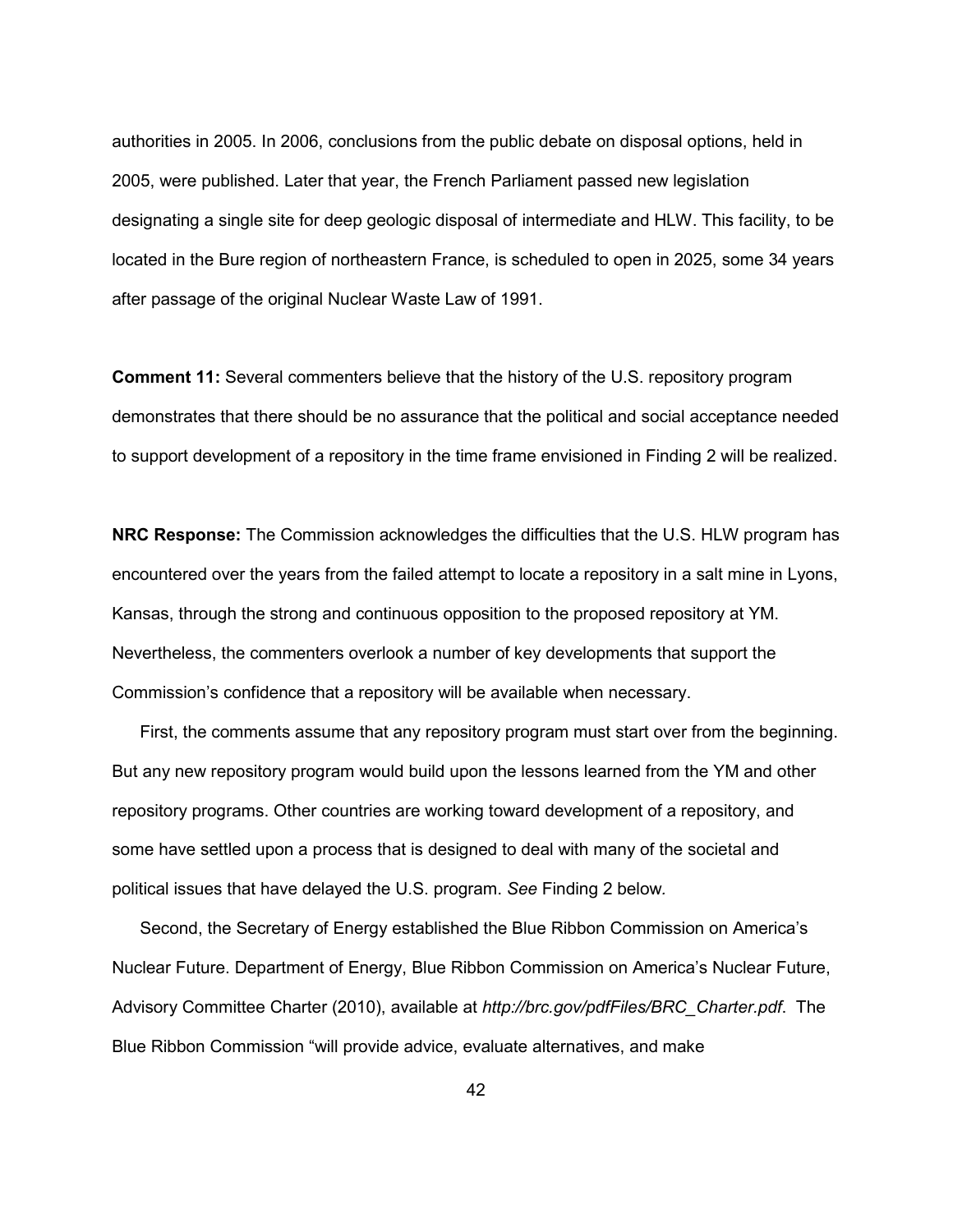recommendations for a new plan to address" a number of issues associated with the back-end of the nuclear fuel cycle. *Id.* Specifically, the Blue Ribbon Commission will evaluate the existing fuel cycle technologies and research and development cycles; look at options for the safe storage of SNF while final disposal pathways are prepared; look at options for the permanent disposal of SNF and HLW; evaluate options to make legal and commercial arrangements for the management of SNF and HLW; prepare flexible, adaptive, and responsive options for decisionmaking processes related to the disposal and management of SNF and HLW; look at options to ensure that any decisions are open and transparent, with broad participation; evaluate the possible need for additional legislation or amendments to existing laws; and any additional issues that the Secretary of Energy deems appropriate. *Id.*

 The NWPA still mandates by law a national repository program, and decades of scientific studies support the use of a repository for disposal of HLW and SNF. Federal responsibility for siting and building a repository remains controlling national policy. Finding 2 is a prediction that a repository will be available when the societal and political obstacles to a repository are overcome and sufficient resources are dedicated to the siting, licensing, and construction of a repository. It necessarily follows from the Waste Confidence Decision that the Commission has reasonable assurance that sufficient repository capacity will be available before there are safety or environmental issues associated with the SNF and HLW that would require the material to be removed from storage and placed in a disposal facility. If this were not the case, the Commission would be unable to express its reasonable assurance in the continued safe, secure, and environmentally sound storage of SNF and HLW.

 Finally, the Commission reiterates Finding 1, which states that the Commission finds reasonable assurance that safe disposal of HLW and SNF in a mined geologic repository is technically feasible. This finding has remained unchanged since 1984. The more difficult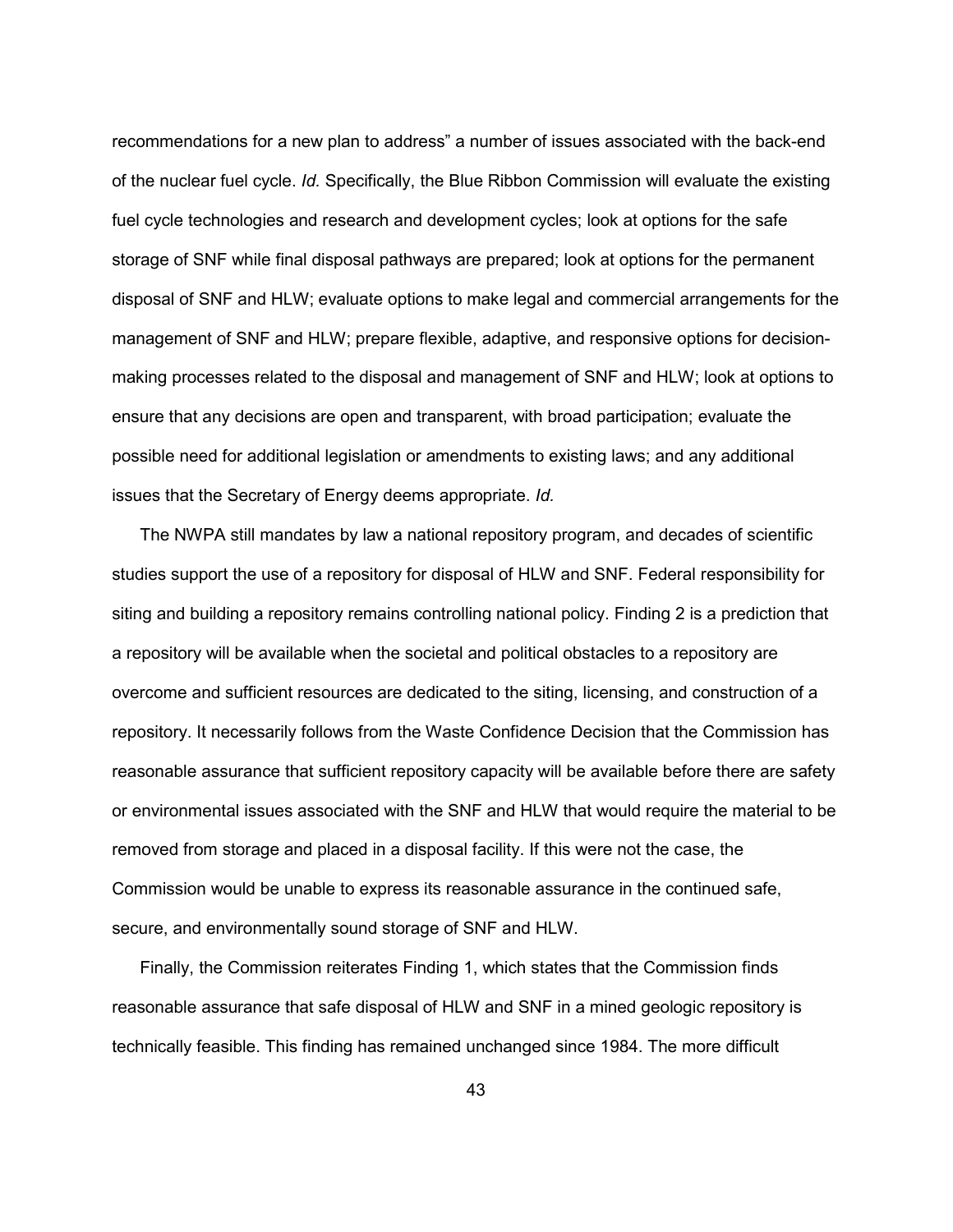problem challenging a repository program is achieving political and social acceptance, but the Commission has confidence that this problem can be solved. By applying the lessons learned in the YM program and in the different methodologies for achieving acceptance used in international HLW programs, the Commission remains confident that these issues impeding the construction of a repository can be resolved.

**Comment 12:**One commenter worried that "a decision in favor of this proposed rule change could prejudice a licensing decision in favor of the Yucca Mountain project simply because it would announce confidence in a waste site and that is the only one there." The commenter also fears that this rulemaking could bias a decision to lift or eliminate the statutory capacity limit on YM, which would be necessary for the repository to accept SNF from new reactors. Further, the commenter believes that if the YM project fails, there will be no basis for confidence that a waste site will be available in the future.

**NRC Response:** The Commission's reaffirmation of Finding 1—that disposal of HLW and SNF is technically feasible—and its revision of Finding 2, which states confidence that repository capacity will be available when necessary, are not tied to any particular site. In fact, the Commission's proposal assumed that YM would not go forward and become available as a repository. Moreover, the Waste Confidence Decision and Rule have no legal effect in the YM licensing proceeding. See *Nevada v. NRC,* No. 05-1350, 199 Fed. Appx. 1 (D.C. Cir. 2006). Therefore, the NRC does not believe that adopting these findings will prejudice a licensing decision on Yucca Mountain. In a 2008 report DOE predicted that by 2010 SNF would exceed the 70,000 metric tons of heavy metal (MTHM) statutory limit for YM, and that if all existing reactors continue to operate for a total of 60 years through license renewals, SNF will exceed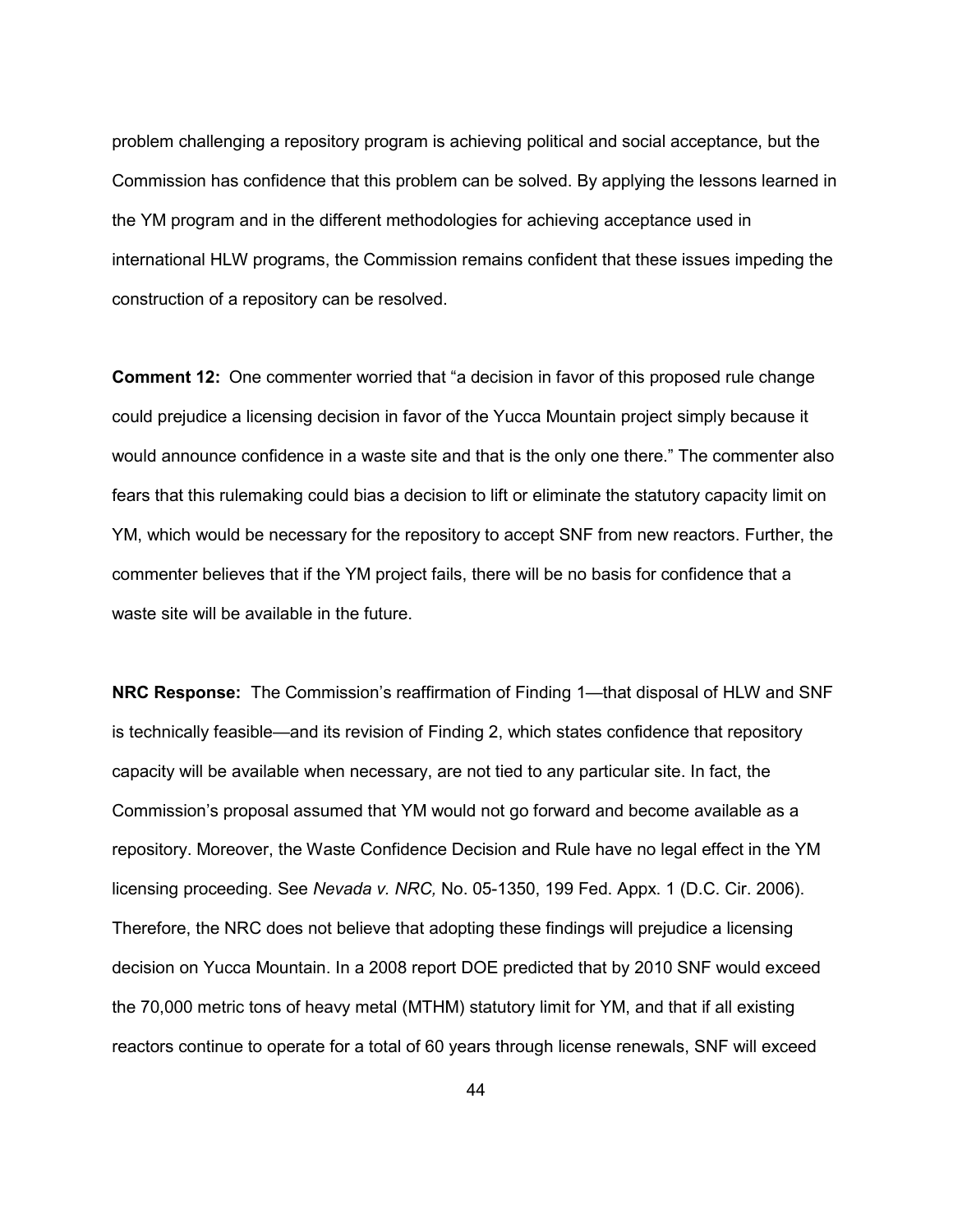130,000 MTHM. *See The Report to the President and the Congress by the Secretary of Energy on the Need for a Second Repository,* DOE/RW-0595, December, 2008. Thus, even if YM were to obtain NRC approval and be built, the amount of SNF from current reactors alone would require a change in the statutory limit or a second repository. Finally, as stated above, the proposed revision of Finding 2 assumed that YM would not go forward. The NRC's basis for continued confidence that a repository will be available when necessary is explained in its response to Comment 11 and its discussion of Finding 2.

**Comment 13:** The State of Nevada favored the Commission's alternative approach to Finding

2, but also suggested that 10 CFR 51.23(a) be reworded as follows:

The Commission has made a generic determination that there is reasonable assurance all licensed reactor spent fuel will be removed from storage sites to some acceptable disposal site well before storage causes any significant safety or environmental impacts. This generic finding does not apply to a reactor or storage site if the Commission has found, in the 10 CFR Part 50, Part 52, Part 54 or Part 72 specific licensing proceeding, that storage of spent fuel during the term requested in the license application will cause significant safety or environmental impacts.

Nevada explains that the last sentence is added to be consistent with 10 CFR 51.23(c),

which provides that 10 CFR 51.23(a) does not alter any requirement to consider environmental impacts during the requested license terms in specific reactor or spent fuel storage license cases. Nevada states that "NRC should not prejudge this review of potential safety or environmental impacts from storage during the requested license term in any pending or future licensing proceeding. Nevada also states that in the event the Commission adopts Finding 2 as proposed, "it needs to clear up the ambiguity inherent in the reference to the 50-60 year time period. Presumably the Commission means it expects a repository within 60 years."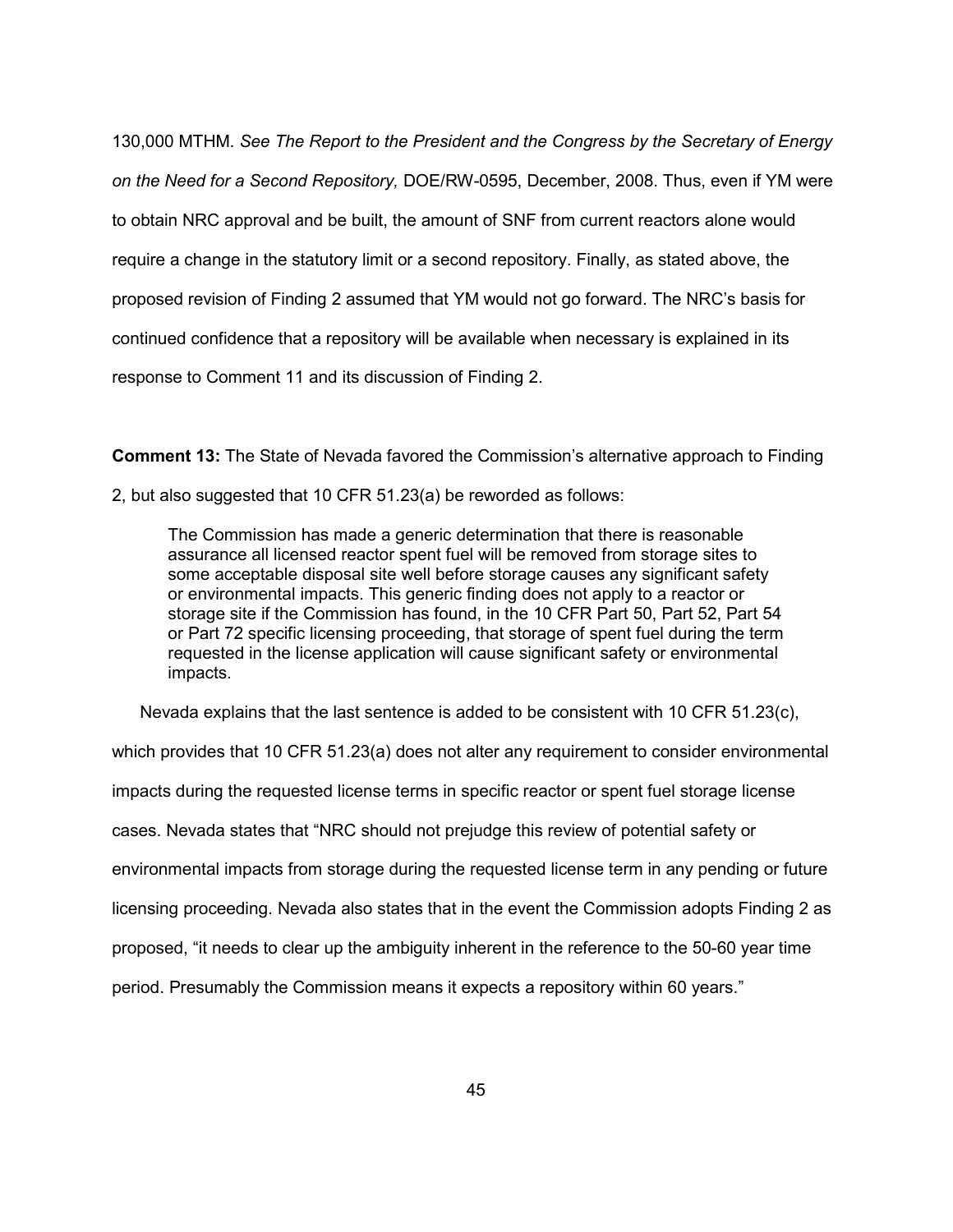**NRC Response:** For the reasons explained in response to Comment 9, the Commission has decided to adopt a revised Finding 2 that states its confidence in the availability of a repository "when necessary." 10 CFR 51.23(c) points out that the generic determination in 10 CFR 51.23(a) only applies to the period following the term of the reactor operating license, reactor combined license or amendment, or initial ISFSI license or amendment in proceedings held under 10 CFR Parts 50, 52, 54 and 72. Nevada is concerned that in a case where the environmental impacts during the term of the license were judged to be significant, there would be reason to doubt the applicability of a generic determination that the impacts occurring after the requested license term would not be significant and so has proposed inclusion of a second sentence in 10 CFR 51.23(a). The Commission already has a rule, 10 CFR 2.335, that allows a party to an adjudicatory proceeding to seek a waiver or exception to a rule where its application would not serve the purposes for which the rule was adopted. Thus, the Commission declines to adopt this additional sentence.

#### *Issue 6: Whether the Commission has an adequate basis to reaffirm Finding 3*

**Comment 14:** One commenter stated that the NRC appears to ignore the reality that available legal and corporate strategies exist that can provide for the transfer of NPPs and ISFSIs, and the SNF itself, to unfunded separate limited liability companies that can easily abandon SNF at existing sites once the economic value of the generating plants is exhausted.

**NRC Response:** The transfer of a license for a NPP is governed by 10 CFR 50.80. An applicant for transfer of its license must provide the same information on financial and technical qualifications for the proposed transferee as is required for the initial license. Therefore, the entity intended to receive the license must demonstrate its ability to meet the financial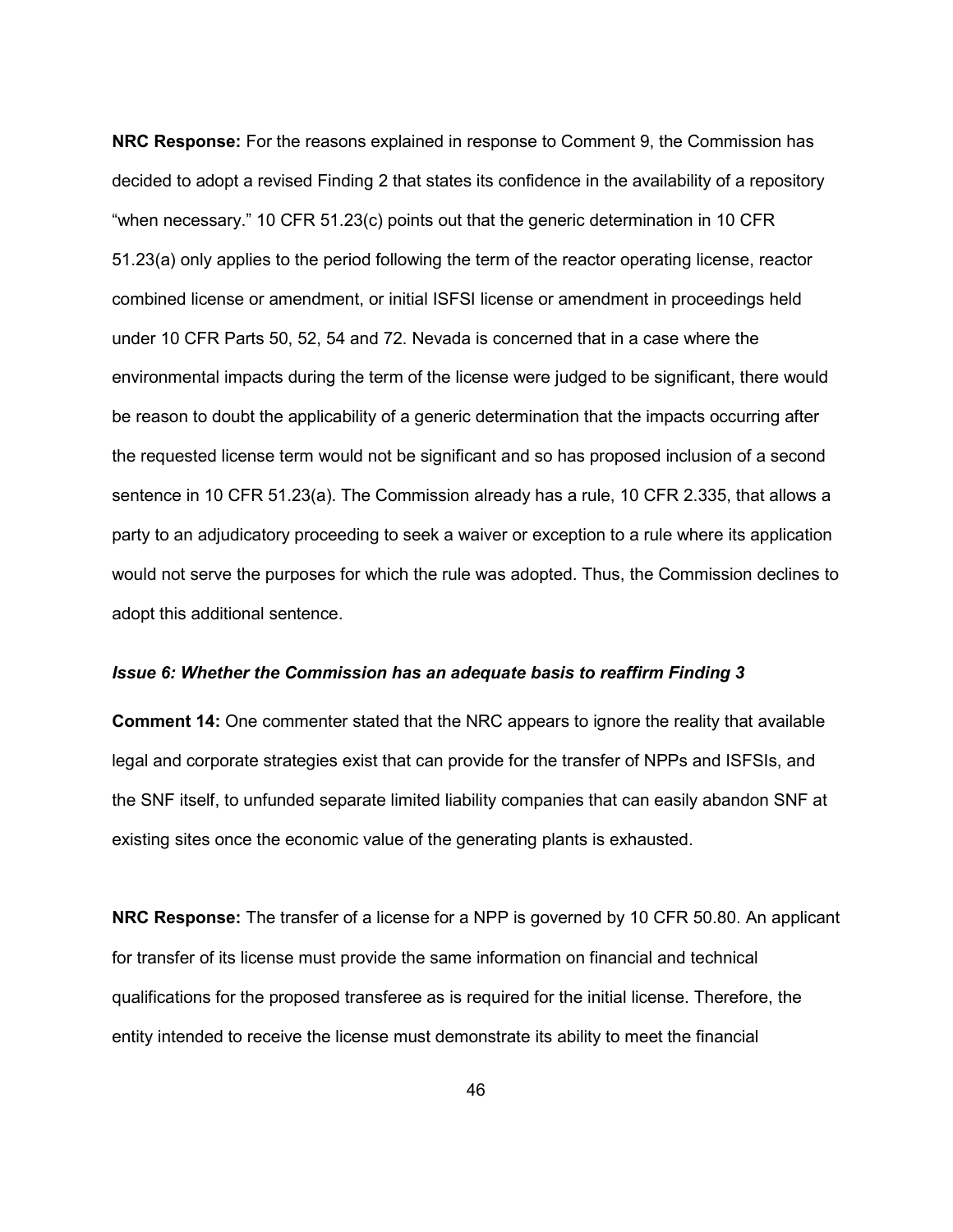obligations of the license. Both general and specifically licensed ISFSIs are required to demonstrate financial qualifications before they are issued a license. The requirements for general licensees are in 10 CFR Part 50, while the financial qualifications for specifically licensed ISFSIs are in 10 CFR Part 72.

 A general license is issued to store spent fuel at an ISFSI "[a]t power reactor sites to persons authorized to possess or operate nuclear power reactors under 10 CFR part 50 or 10 CFR part 52." 10 CFR 72.210. Under 10 CFR 50.54(bb), NPP licensees must have a program to manage and provide funding for the management of spent fuel following permanent cessation of operations until title to and possession of the fuel is transferred to the Secretary of Energy. As required in 10 CFR 72.30(c), all general licensees must provide financial assurance for sufficient funds to decommission the ISFSI. In addition, general licensees who have decommissioned their site, with the exception of the ISFSI and support facilities, must demonstrate that they have sufficient funds to decommission the ISFSI after the spent fuel is permanently transported offsite.

 Applicants for a specific license to store spent fuel under 10 CFR Part 72 are required to demonstrate their financial qualifications. *See* 10 CFR 72.22(e). To meet the financial requirements, the applicant must show that it either possesses the necessary funds or has reasonable assurance of obtaining the necessary funds to cover ISFSI construction, operating, and decommissioning costs. In addition, a specific licensee that wants to transfer its license must submit an application that demonstrates that the proposed transferee meets the same financial qualifications as the initial license. *See* 10 CFR 72.50. Most specific licensees are financially backed by a utility with either an operating or shutdown NPP and are required under 10 CFR 50.54(bb) to have sufficient resources for spent fuel management after cessation of operations. Other specific licensees, not located at a NPP site, that are currently storing spent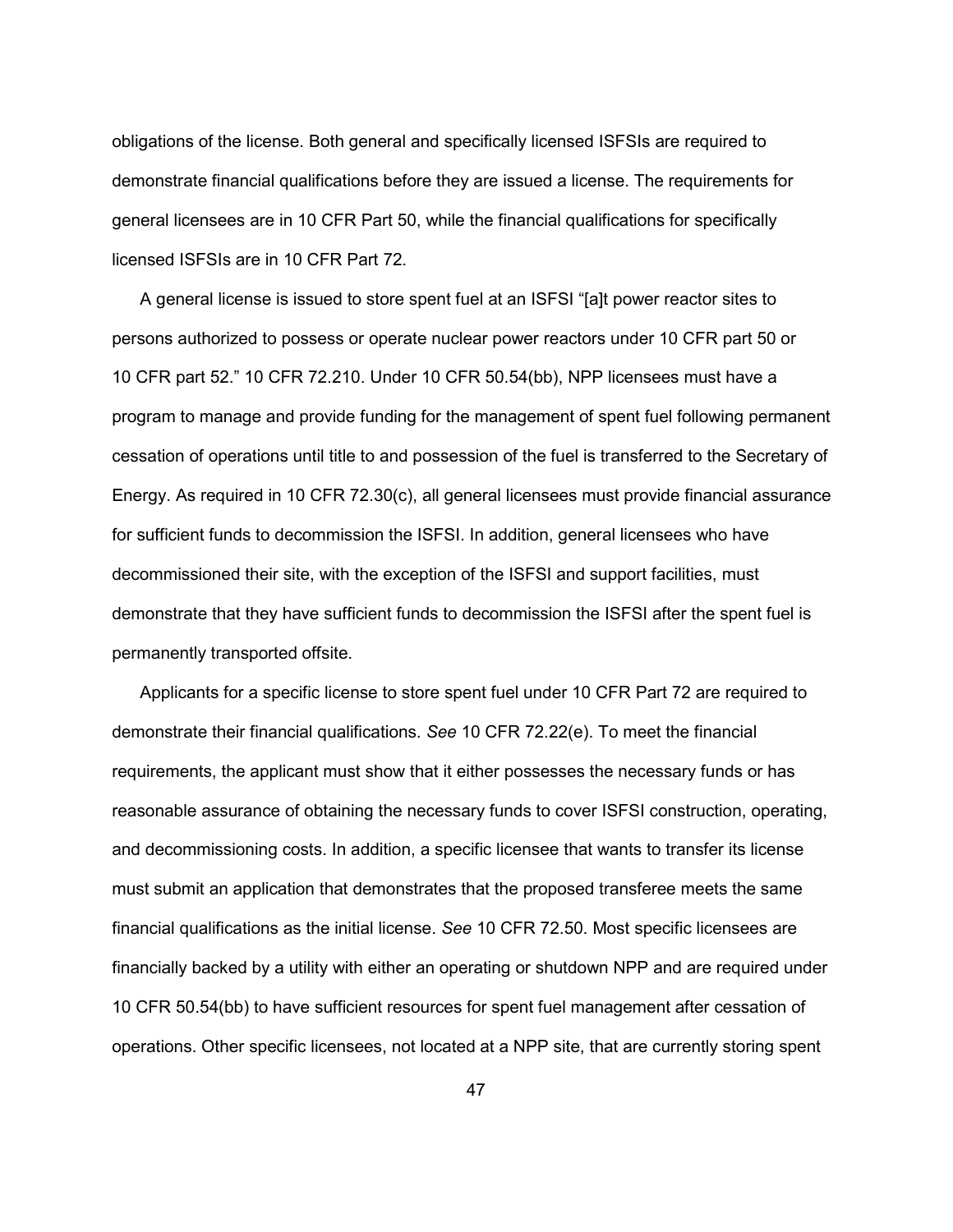fuel are backed either by a large corporation, such as General Electric (the GE Morris ISFSI), or by the DOE, in the case of the Three Mile Island Unit 2, and Ft. Saint Vrain ISFSIs.

# *Issue 7: Whether the Commission has an adequate basis for finding that SNF generated in any reactor can be stored safely and securely and without significant environmental impact for at least 60 years (Finding 4).*

**Comment 15:** Several commenters posited that the NRC does not have an adequate technical basis for finding reasonable assurance that SNF can be stored safely and without significant environmental impact because they believe that high-density spent fuel storage pools (SFPs) are vulnerable to catastrophic fires that may be caused by accidents or intentional attacks. These commenters do not believe that the NRC has properly assessed this risk. TSEP submitted a report, "Environmental Impacts of Storing Spent Nuclear Fuel and High-Level Waste from Commercial Nuclear Reactors: A Critique of NRC's Waste Confidence Decision and Environmental Impact Determination," prepared by Dr. Gordon R. Thompson, the Executive Director of the Institute for Resource and Security Studies (Thompson Report), which describes the potential risks associated with a fire in a SFP following a loss of water from the pool. The Thompson Report takes the view that the NRC documents published on the risk of SFP fires are inadequate and objects to the fact that some of the more recent documents rely on "secret studies," which cannot be verified by the public. The Attorney General of California requests that the NRC reconsider the information on the risks of SFP fires that California and Massachusetts submitted with their rulemaking petitions, which the NRC denied. *See The Attorney General of Commonwealth of Massachusetts, The Attorney General of California; Denial of Petitions for Rulemaking* (73 FR 46204; August 8, 2008) (MA and CA Petitions).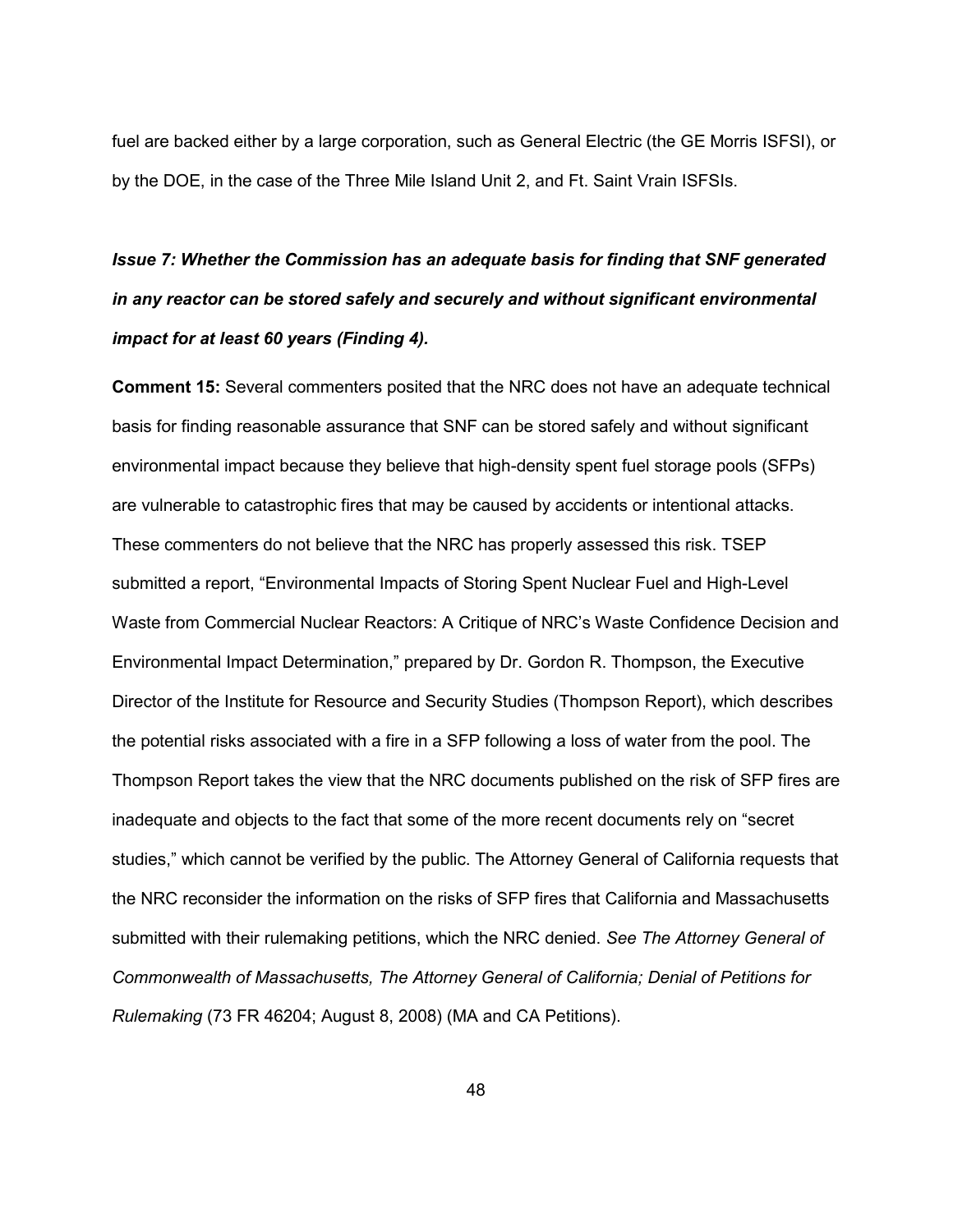Dr. Thompson also questioned the analyses and assumptions that support the staff's conclusions regarding terrorist attacks on ISFSIs*.* Dr. Thompson defined four types of potential attack scenarios and noted that the staff's previous analyses, specifically the Diablo Canyon EA, focus only on Type III scenarios and ignore the far less dramatic, but far more effective, Type IV releases. Thompson Report at 47-48. Type I releases are those caused by the vaporization of the ISFSI by a nuclear explosion and are not considered by Dr. Thompson in his analysis. Thompson Report at Table 7-8. Type II releases deal with an attack by aerial bombing, artillery, rockets, etc., resulting in rupture of the ISFSI and large dispersal of the contents of the cask. *Id.* Type III events are similar to Type II, but involve small dispersal of the contents of the cask, and are caused by vehicle bombs, impact by commercial aircraft, or perforation by a shaped charge. *Id.* Finally, Type IV events are caused by missiles with tandem warheads, close-up use of shaped charges and incendiary devices, or removal of the overpack lid. *Id.* This type of attack results in scattering and plume formation similar to that of a Type III event, but the release of material far exceeds that of a Type III event. *Id.* Dr. Thompson claims that the staff's analysis does not consider the environmental impacts of a Type IV attack on an ISFSI. *Id.* at 48.

**NRC Response:** The NRC's 1990 Waste Confidence Decision described the studies of the catastrophic loss of reactor SFP water possibly resulting in a fuel fire in a dry pool that the NRC staff had undertaken prior to that time (55 FR 38511; September 18, 1990). The proposed update further details the considerable work that the NRC has done in evaluating the safety of SFP storage, including the scenario of a SFP fire, and notes that following the terrorist attacks of September 11, 2001, the NRC undertook a complete reexamination of SFP safety and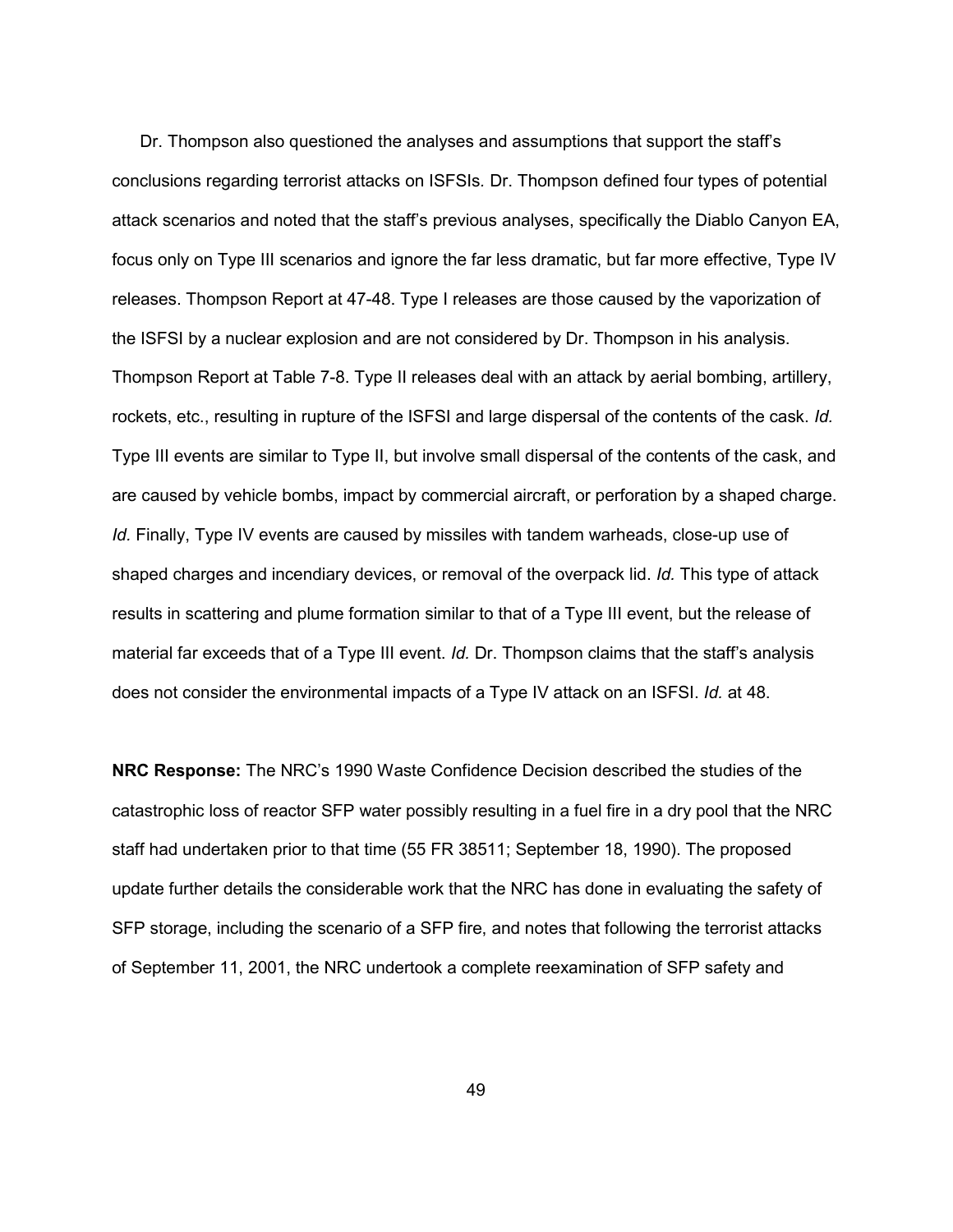security issues (73 FR 59564-59565; October 9, 2008). <sup>10</sup> The proposed update discusses, in particular, the Commission's careful consideration of this issue in responding to the MA and CA Petitions. The petitions asserted that spent fuel stored in high-density SFPs is more vulnerable to a zirconium fire than the NRC had concluded in the GEIS for renewal of NPP licenses. The petitioner raised the possibility of a successful terrorist attack as increasing the probability of a SFP zirconium fire. The petitions claimed that they were proffering "new and significant information" on this issue, including a study by Dr. Thompson, *see Risks and Risk-Reducing Options Associated with Pool Storage of Spent Nuclear Fuel at the Pilgrim and Vermont Yankee Nuclear Power Plants,* May 25, 2006 (Thompson 2006 Report), and a report by the National Academies Committee on the Safety and Security of Commercial Spent Nuclear Fuel Storage, *see Safety and Security of Commercial Spent Nuclear Fuel Storage* (National Academies Press: 2006) (NAS Report).

 The Commission considered all of this information and concluded that "[g]iven the physical robustness of SFPs, the physical security measures, and SFP mitigation measures, and based upon NRC site evaluations of every SFP in the United States … the risk of an SFP zirconium fire, whether caused by an accident or a terrorist attack, is very low" (73 FR 46208; October 9, 2008). Later, the United States Court of Appeals for the Second Circuit rejected a challenge to the Commission's denial of the CA and MA petitions. *New York v. NRC*, 589 F.3d 551 (2d Cir. 2009). The court said that the "relevant studies cited by the NRC in this case constitute a sufficient 'basis in fact' for its conclusion that the overall risk is low." *Id.* at 555.

The commenters are dissatisfied with the NRC's analysis of this issue, but the only new

-

 $10$  NRC's reexamination of safety and security issues included consideration of reports issued by Sandia National Laboratories and the National Academy of Sciences, which are classified, SGI, or official-useonly security-related information, and thus cannot be released to the public; public versions of these reports are available. *See* response to comment 2 above.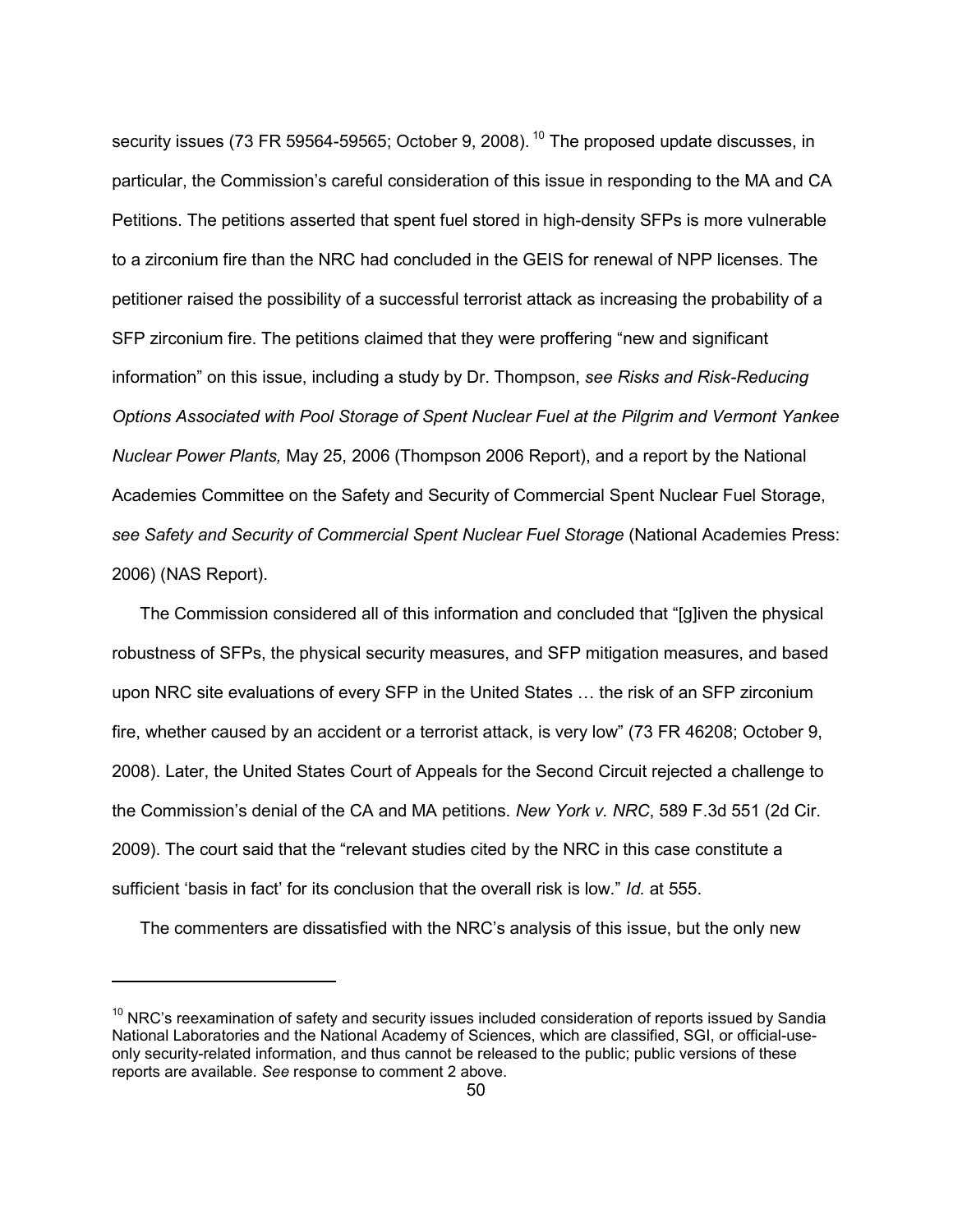information they have provided is Dr. Thompson's 2009 Report. The NRC has reviewed the 2009 Report and has found no information not previously considered by the NRC.

 The Attorney General of California contends that the NRC should have considered the information supplied by the petitioners with the MA and CA Petition. The NRC did consider this information and explained that the information was neither new nor significant and would not lead to an environmental impact finding different from that set forth in the GEIS for license renewal. Dr. Thompson's contention that the NRC did not consider credible threats to ISFSIs that would cause significant environmental impacts has already been addressed by the Commission in *Pacific Gas and Electric Co.* (Diablo Canyon Independent Spent Fuel Storage Installation), 67 NRC 1, CLI-08-01 (2008). In that case, the San Luis Obispo Mothers for Peace submitted an affidavit and report by Dr. Thompson, which argued that the NRC staff should have considered, but failed to consider, "scenarios with much larger releases of radiation [that] are also plausible and should have been considered. . . . [for] example [a scenario] . . . where the penetrating device is accompanied by an incendiary component that ignites the zirconium cladding of the spent fuel inside the storage cask, causing a much larger release of radioactive material than posited in scenarios where the cases sustain minimal damage." *Id.* at 19. The Commission considered this argument and found that "[a]djudicating alternate terrorist scenarios is impracticable. The range of conceivable (albeit highly unlikely) terrorist scenarios is essentially limitless, confined only by the limits of human ingenuity." *Id.* at 20. Further, the Commission found that the staff's approach to its terrorism analysis, "grounded in the NRC Staff's access to classified threat assessment information, is reasonable on its face." *Id.* In his comment, Dr. Thompson attempts to revisit the Diablo Canyon proceeding by claiming that "the Staff limited its examination to Type III releases." Thompson Report at 48. Not only has this issue already been addressed by the Commission, but some of the specifics of Dr. Thompson's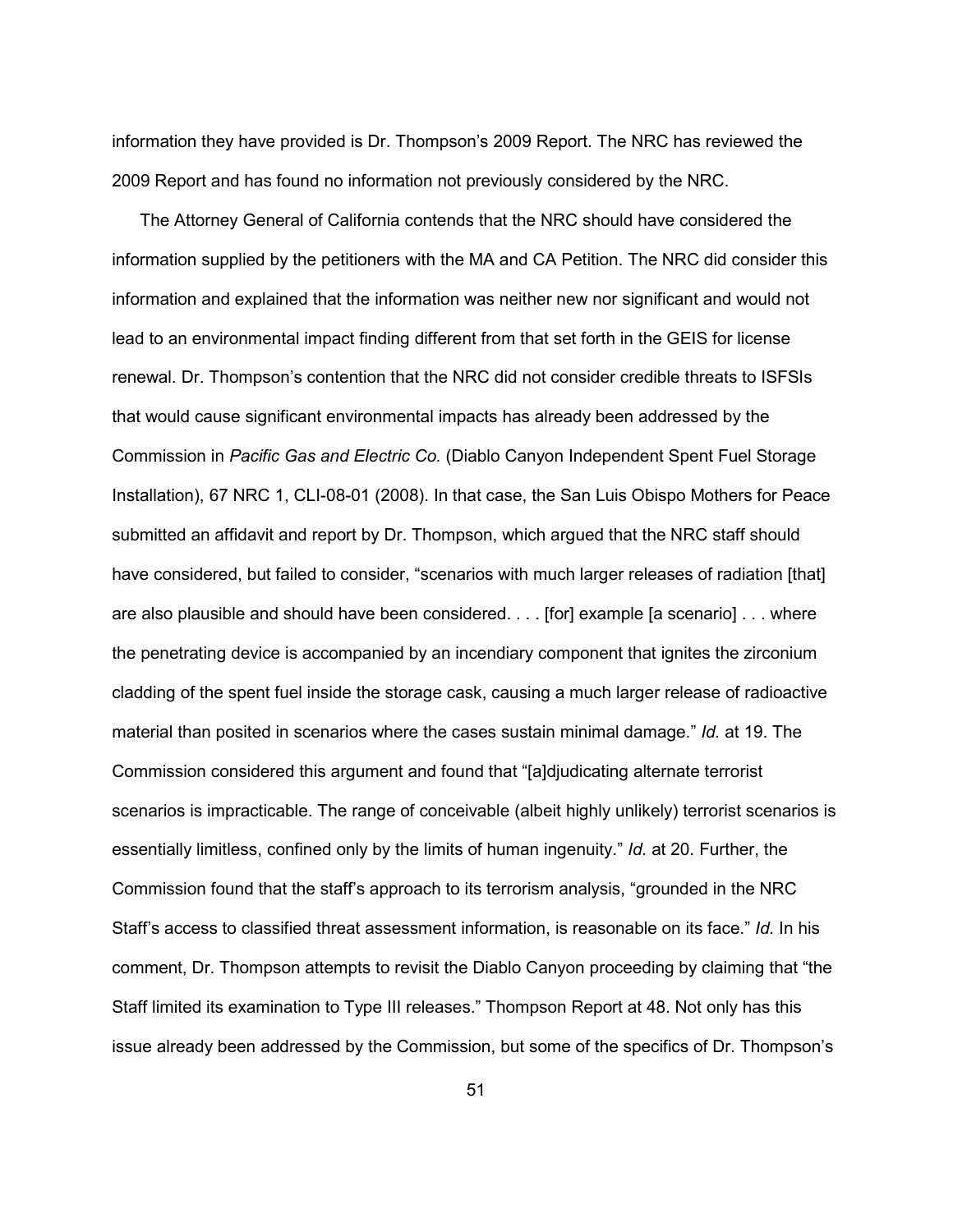"Type IV" releases are discussed and dismissed by the Commission. Thompson Report Table 7-8; *Diablo Canyon* at 19-20.

**Comment 16:** A number of commenters urged the Commission to consider the increasing frequency of spent fuel pool leaks as evidence calling into question the NRC's confidence in the safety of SNF storage in the normal operation of spent fuel pools. Comments submitted by the Attorneys General of the States of New York and Vermont, a supplemental comment from the Attorney General of New York, and the Commonwealth of Massachusetts described leaks of tritium at reactor sites around the country. They believe that increased onsite storage increases the opportunity for human error resulting in unauthorized releases. They are concerned about the lack of monitoring requirements or guidelines for these spent fuel leaks.

**NRC Response:** The NRC's proposed update of the Waste Confidence Decision acknowledged incidents of groundwater contamination originating from spent fuel pool leaks. The Liquid Radioactive Releases Lessons Learned Task Force, created in response to these incidents, reported that near-term health impacts resulting from the leaking spent fuel pools that the NRC had examined were negligible but also that measures should be taken to avoid leaks in the future. The Task Force provided 26 specific recommendations for improvements to The NRC's regulatory programs regarding unplanned radioactive liquid releases. *See* Report Nos. 05000003/2007010 and 05000247/2007010, May 13, 2008 (ADAMS Accession Number ML081340425), as well as "Liquid Release Task Force Recommendations Implementation Status as of February 26, 2008," (ADAMS Accession Number ML073230982).

 The NRC has also revised several guidance documents as well as an Inspection Procedure to address issues associated with leaking spent fuel pools. The NRC will continue to follow this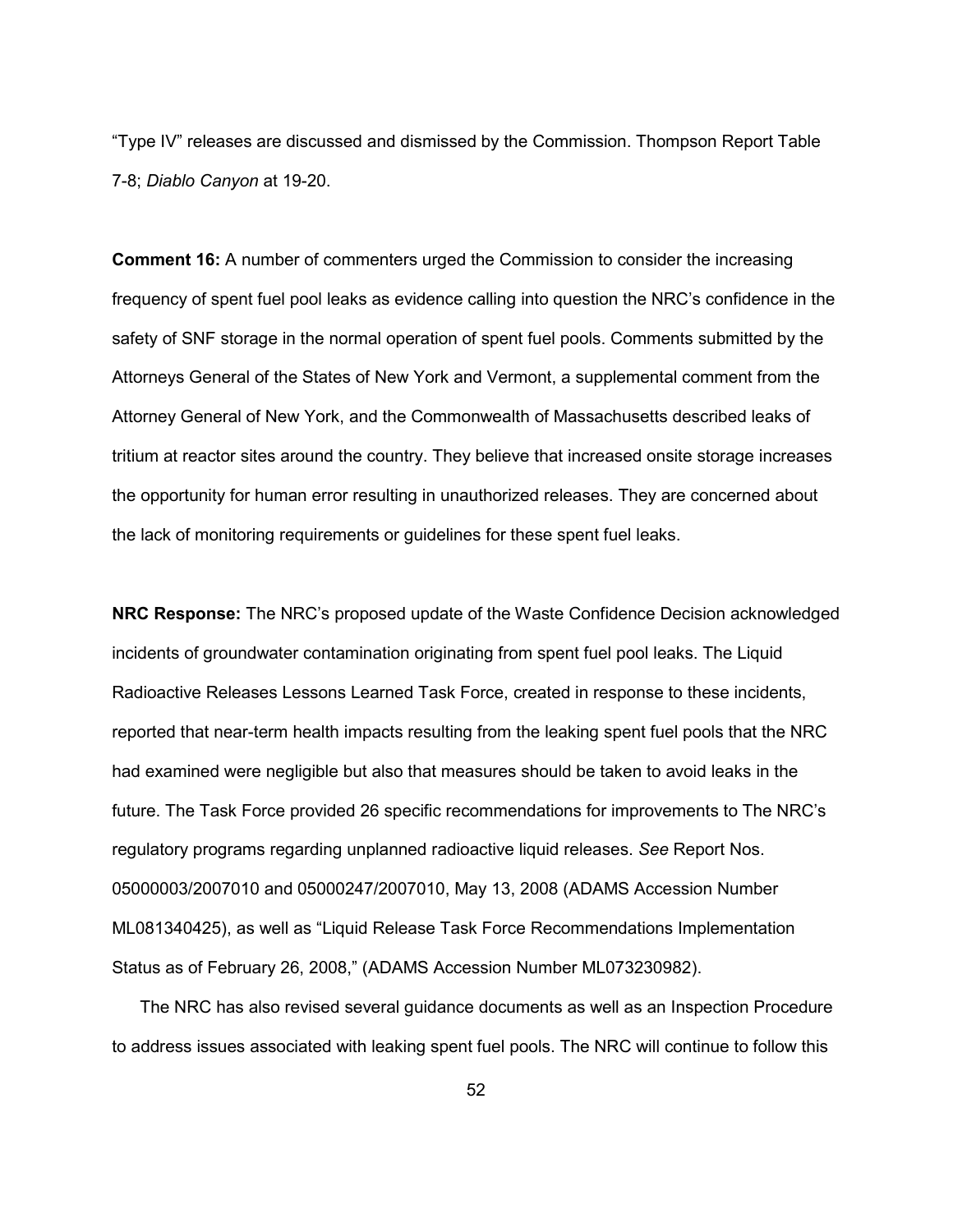issue and the NRC's regulatory oversight will continue to ensure safety and appropriate environmental protection. Thus, the Commission remains confident that storage of SNF in pools will not have any significant environmental impacts.

**Comment 17:** A number of commenters expressed the view that the NRC's updates to the Waste Confidence Decision and Rule do not comply with the holding of the Ninth Circuit Court of Appeals in *San Luis Obispo Mothers for Peace v. NRC*, 449 F. 3d 1016 (9<sup>th</sup> Cir. 2006), *cert. denied,* 127 S. Ct. 1124 (2007), that environmental analysis under NEPA requires an examination of the environmental impacts that would result from an act of terrorism against an ISFSI because an attack is reasonably foreseeable and not remote and speculative as the NRC had argued before the court.

**NRC Response:** Finding 4 considers the potential risks of accidents and acts of sabotage at spent fuel storage facilities. In 1984 and 1990, the NRC provided some discussion of the reasons why it believed that the possibility of a major accident or sabotage with offsite radiological impacts at a spent fuel storage facility was extremely remote. In the proposed update to the Waste Confidence Decision, the Commission gave considerable attention to the issue of terrorism and spent fuel management (*See* 73 FR 59567-59568; October 9, 2008). The Commission concluded that "[t]oday spent fuel is better protected than ever. The results of security assessments, existing security regulations, and the additional protective and mitigative measures imposed since September 11, 2001, provide high assurance that the spent fuel in both spent fuel pools and in dry storage casks will be adequately protected." *Id.*

 Some commenters believe that the NRC's environmental analysis of the security of spent fuel storage facilities is deficient because it does not include consideration of the environmental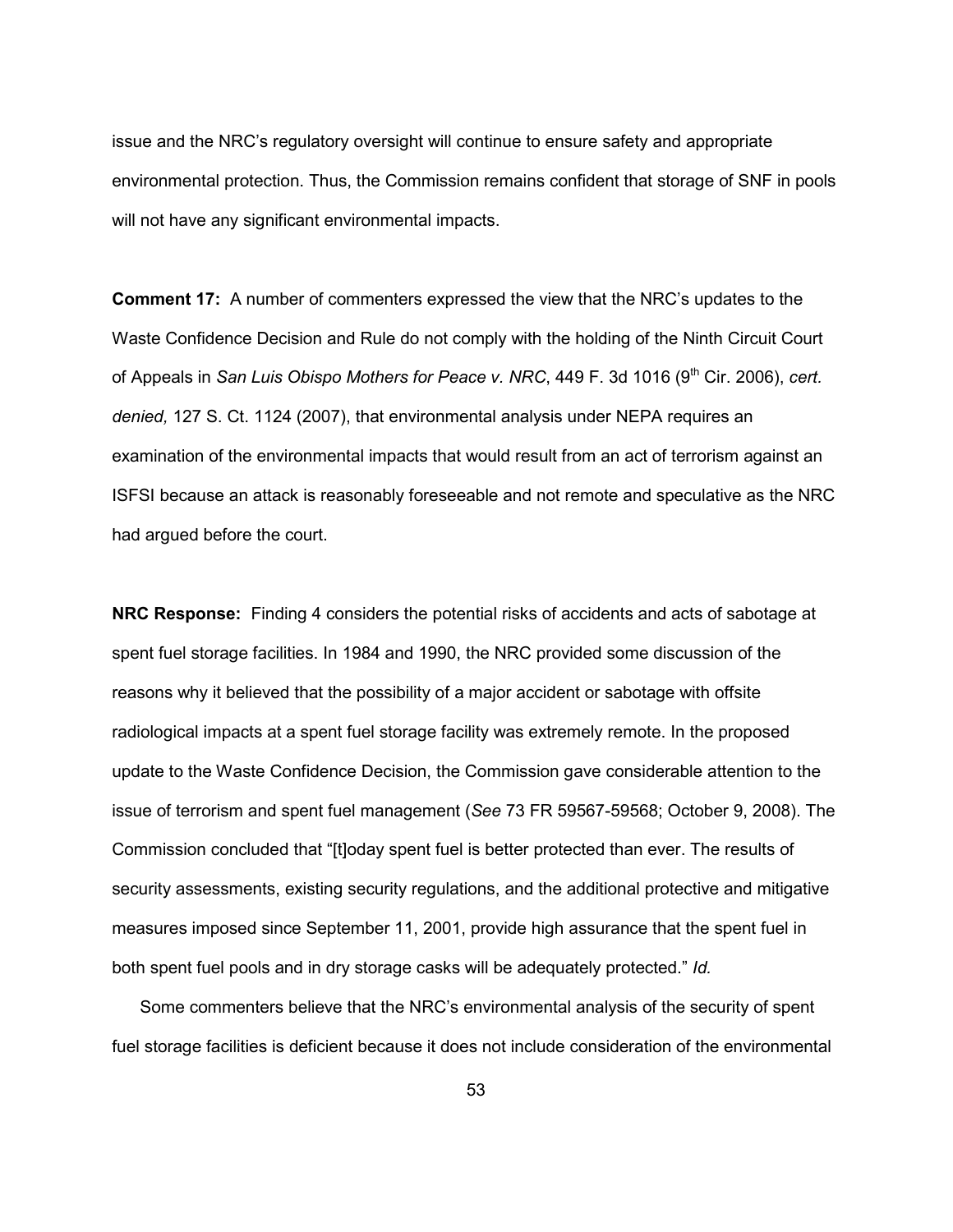impacts of a successful terrorist attack. The commenters recognize that the Commission

continues to disagree with the Ninth Circuit and believes that, outside of the Ninth Circuit, the

environmental effects of a terrorist attack do not need to be considered in its NEPA analyses.

*Amergen Energy Co., LLC* (Oyster Creek Nuclear Generating Station), CLI-07-08, 65 NRC 124

(2007). Recently, the Third Circuit U. S. Court of Appeals upheld the NRC's view that terrorist

attacks are too far removed from the natural or expected consequences of agency action to

require an environmental impact analysis. *New Jersey Department of Environmental Protection* 

*v. U.S. Nuclear Regulatory Commission,* 561 F.3d 132 (3d Cir. 2009). The Third Circuit stated:

In holding that there is no "reasonably close causal relationship" between a relicensing proceeding and the environmental effects of an aircraft attack on the licensed facility, we depart from the reasoning of the Ninth Circuit …. The *Mothers for Peace* court held that, given "the policy goals of NEPA and the rule of reasonableness that governs its application, the possibility of terrorist attack is not so 'remote and highly speculative' as to be beyond NEPA's requirements." …. We note, initially, that *Mothers for Peace* is distinguishable on the ground that it involved the proposed construction of a new facility—a change to the physical environment arguably with a closer causal relationship to a potential terrorist attack than the mere relicensing of an existing facility. …. More centrally, however, we disagree with the rejection of the 'reasonably close causal relationship' test set forth by the Supreme Court and hold that this standard remains the law in this Circuit. We also note that no other circuit has required a NEPA analysis of the environmental impact of a hypothetical terrorist attack. *Id.*  at 142 (citations and footnote omitted).

But even though, outside of the Ninth Circuit, the NRC continues to adhere to its traditional

view that the environmental impacts of a terrorist attack do not need to be considered outside of

the Ninth Circuit, the environmental assessment for this update and rule amendment includes a

discussion of terrorism in the discussion of the revision to Finding 4 that the NRC believes satisfies

the Ninth Circuit's holding in *Mothers for Peace v. NRC*, as the decision explicitly left to agency

discretion the precise manner in which the NRC undertakes a NEPA-terrorism review. *See Pacific* 

*Gas and Electric Co.* (Diablo Canyon Power Plant Independent Spent Fuel Storage Installation),

CLI-08-01, 67 NRC 1 (2008), *petition for judicial review pending*, No. 09-1268 (9<sup>th</sup> Cir.).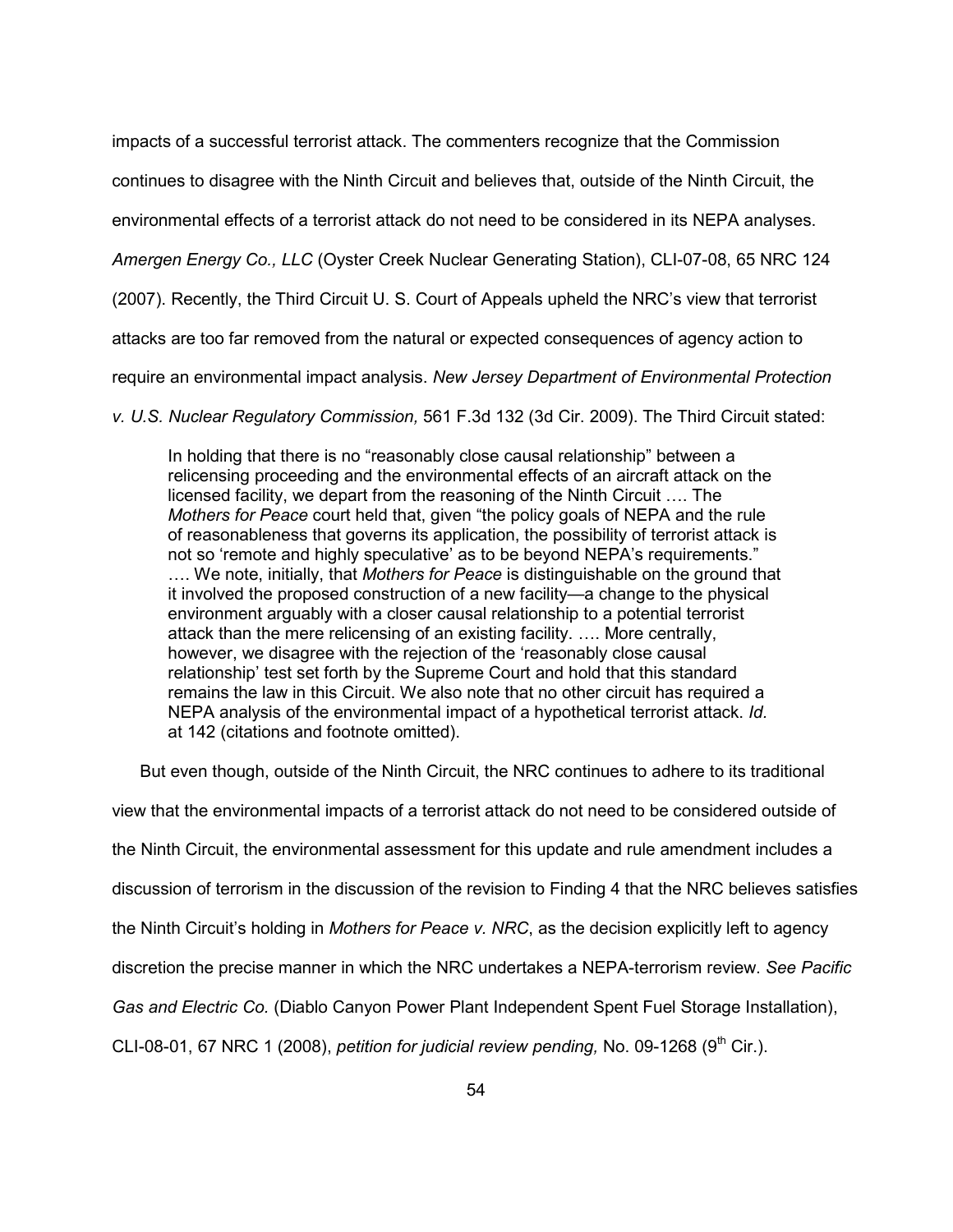**Comment 18:**TSEP and the Attorney General of New York (in a supplemental comment) point out that the NRC has treated the risk of a catastrophic fuel fire caused by an attack or an accident that leads to partial or complete drainage of a high-density SFP as a site-specific issue, imposing orders requiring NPPs to enhance security and improve their capabilities to respond to terrorist attack. Some of these orders required licensees to develop specific guidance and strategies to maintain or restore spent fuel pool cooling capabilities (*See* 73 FR 59567; October 9, 2008). TSEP and the Attorney General believe that this demonstrates that the NRC considers the risk of a pool fire to be specific to each nuclear plant and that site-specific measures to reduce these risks to an acceptable level must be taken at each plant. TSEP and the Attorney General believe that this is inconsistent with the NRC's reliance on its generic determination in 10 CFR 51.23(a) to deny hearing requests regarding the safety and environmental impacts of spent fuel storage, on contentions that are within the scope of the generic determination, in individual licensing cases. Because the NRC has (allegedly) acknowledged that its findings regarding the safety and security of spent fuel storage are site-specific and not generic in nature, TSEP and the Attorney General believe that the NRC should withdraw its generic finding.

**NRC Response:** After the terrorist attacks of September 11, 2001, the Commission issued orders to NPP and ISFSI licensees requiring enhanced protective measures under its Atomic Energy Act authority to "establish by rule, regulation, or order, such standards and instructions to govern the possession and use of [nuclear materials] as the Commission may deem necessary or desirable to promote the common defense and security or to protect health or to minimize danger to life or property …." 42 U.S.C. § 2201 (2006). These orders were site-specific and required each licensee to buttress its security arrangements to achieve the revised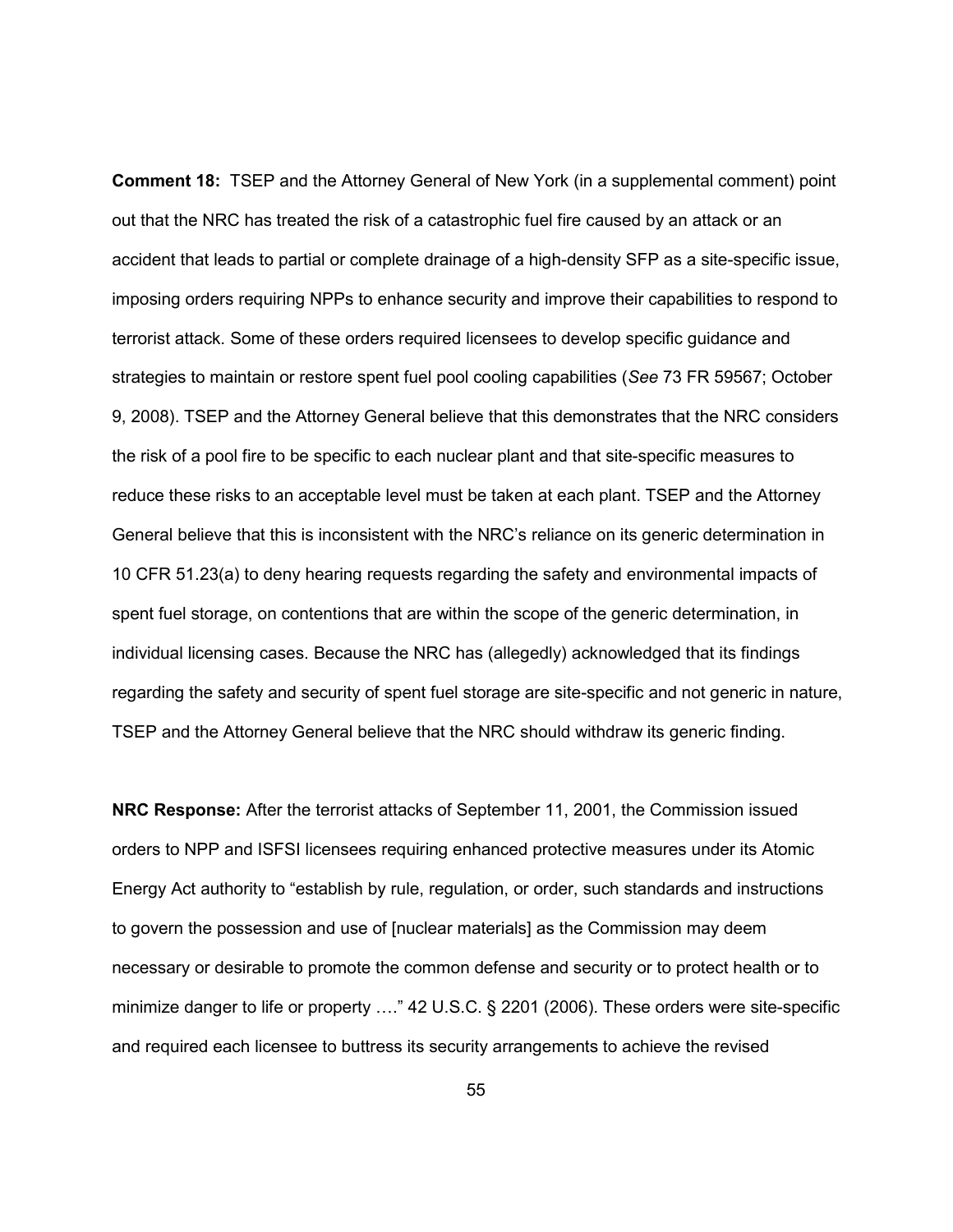standards set by the Commission. Additionally, the orders were used as an expedient method to impose new security requirements on licensees. Subsequently, some of these new requirements and other additional requirements were codified in rulemaking (*See* 72 FR 56287; October 3, 2007, 73 FR 19443; April 10, 2008, 73 FR 51378; September 3, 2008, 73 FR 63546; October 24, 2008; 74 FR 13926; March 27, 2009, 74 FR 17115; April 14, 2009). The NRC's determination that SNF can be stored safely and without significant environmental impacts beyond the licensed life for operation of the reactor for at least 60 years is a generic determination that satisfies both the NRC's NEPA responsibilities and evaluates the safety of the ongoing storage of SNF and HLW. The determination considers reasonably foreseeable risks that could threaten the safety of SNF storage and the environmental impacts of these risks. There is no inconsistency between the NRC's orders enhancing security at each plant and its generic determination that SNF can be safely stored because the requirements imposed by the orders and rulemakings help to ensure the safety and security of the SNF. As the Third Circuit said in its decision upholding the NRC's determination that NEPA did not require that the NRC consider the environmental effects of an aircraft attack on a licensed facility, the fact that the NRC does not have a particular obligation under NEPA does not mean that the NRC "has no obligation to consider how to strengthen nuclear facilities to prevent and minimize the effects of a terrorist attack; indeed, the AEA gives broad discretion over the safety and security of nuclear facilities." *New Jersey Department of Environmental Protection v. U.S. Nuclear Regulatory Commission,* 561 F.3d 132, 142 fn 9 (3d Cir. 2009). As discussed in the Response to Comment 17*,* the NRC's analysis satisfies the Ninth Circuit's holding in *San Luis Obispo Mothers for Peace.* 

**Comment 19:** A commenter stated that the NRC's implication that above-ground storage may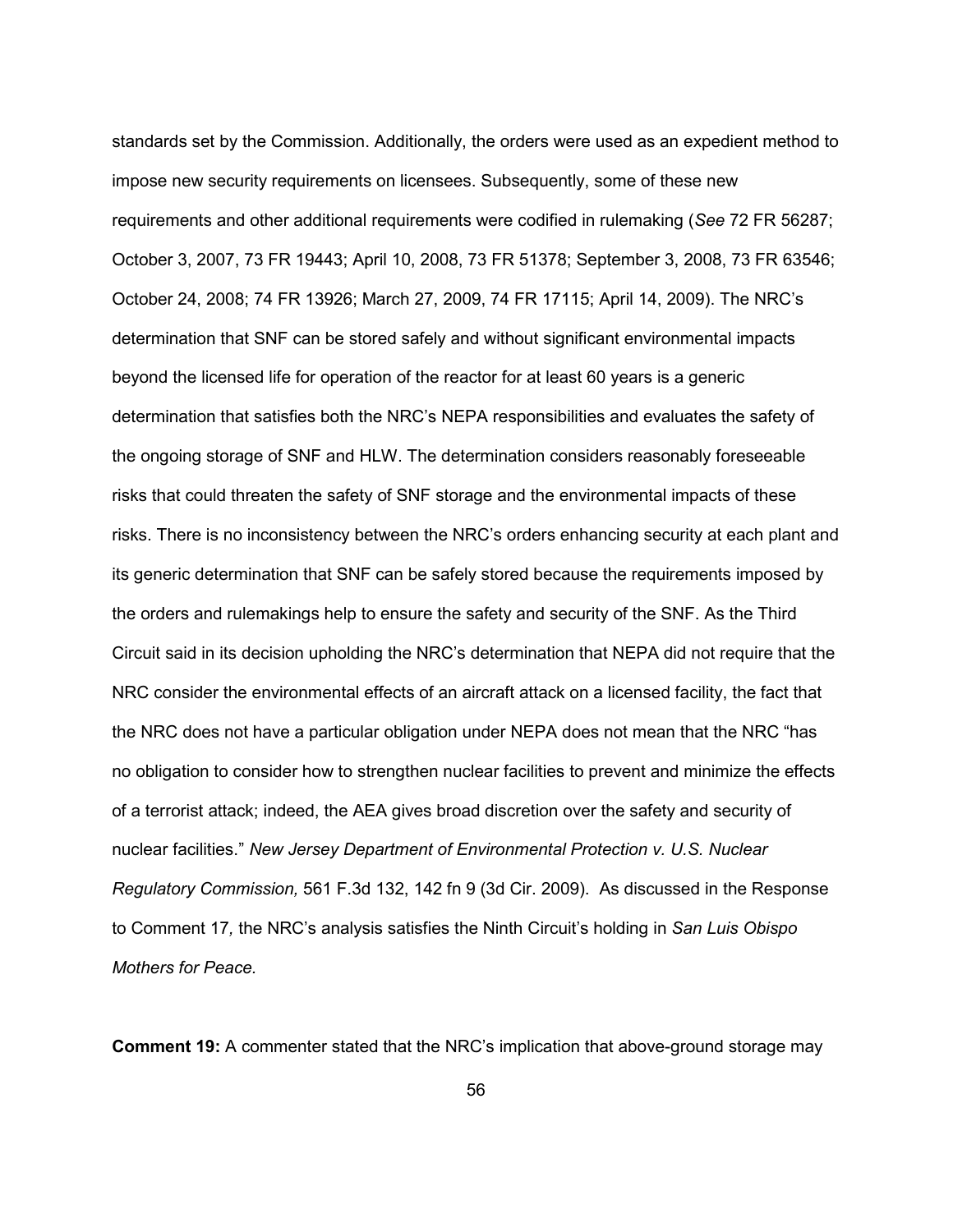be safely conducted for 60 years beyond the operating license of a reactor does not seem to account for probably rapidly changing climactic conditions in the next few decades. This is very critical since most reactor sites are located near large bodies of water.

**NRC Response:** The earliest impact to spent fuel storage casks from climate change is not from submergence of structures by rising ocean levels, but rather from an increased risk of potential flooding from storm surge and high winds caused by extreme weather events. Current NRC regulations for design characteristics specifically address severe weather events. Before certification or licensing of a dry storage cask or ISFSI, the NRC requires that the vendor or licensee include design parameters on the ability of the storage and spent fuel storage facilities to withstand severe weather conditions such as hurricanes, tornadoes, and floods.

 The NRC's regulations, 10 CFR 72.236 (for casks) and 72.122 (for facilities), require that applications for a Certificate of Compliance (COC) for a dry storage cask and a license to store spent fuel in an ISFSI evaluate the effects of a design basis flood on the facility. The evaluation of a design basis flood includes both static pressure from standing water and the force from a uniform flood-current. In addition, all storage casks approved for use with the general license provisions in 10 CFR Part 72 have been evaluated for static pressure and uniform flood-current in the same manner as those for a specific licensee. The NRC has published regulatory guidance that describes acceptable approaches to assessing these impacts; further, the staff is addressing climate change in updates to its guidance. Based on the NRC's activities related to climate change, and the relatively slow rate of this change, the NRC is confident that any regulatory action that may be necessary will be taken in a timely manner to ensure the safety of all nuclear facilities regulated by the NRC.

Based on the models discussed in the NAS study (*Potential Impact of Climate Change on U.S.*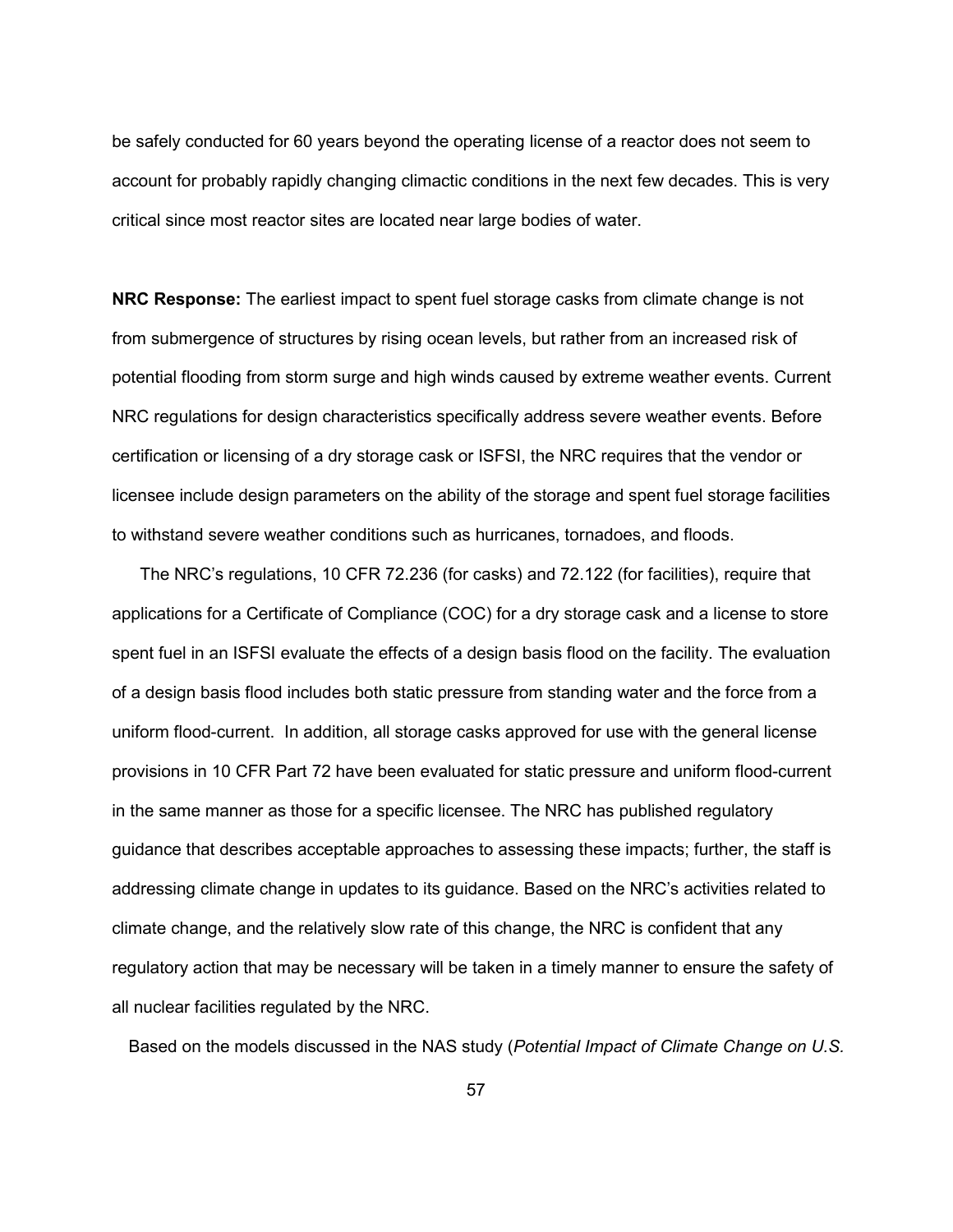*Transportation: Special Report 290),* none of the U.S. NPPs (operational or decommissioned) will be under water or threatened by water levels by 2050. The climate change models used in the NAS study are based on work by the Intergovernmental Panel on Climate Change. Climate changes over the next century are expected to result in a sea-level rise of approximately 0.8 meters; *see* J. A. Church *et al, Climate Change 2001: Impacts, Adaptation, and Vulnerability,*  Intergovernmental Panel on Climate Change, 642 (2001). Recently, the Intergovernmental Panel on Climate Change published a report confirming an accelerated sea-level rise in North America and concluding there will be further accelerated sea-level rise; the report found that the global mean sea-level is projected to rise by  $0.35 \pm 0.12$  meters from the 1980 to 1999 period to the 2090 to 2099 period (http://www.ipcc.ch/ipccreports/ar4-wg2.htm). This conclusion is supported by the findings of the U.S. Global Change Research Program report published in 2009 (http://downloads.globalchange.gov/usimpacts/pdfs/climate-impacts-report.pdf). Based on these reports, sea-level rise is controlled by complex processes, and estimated to rise less than 1 meter by 2100. In addition to sea-level rise, NRC facilities may be affected by increased storm surges, erosion, shoreline retreat, and inland flooding. Impacts to coastal areas may be further exacerbated by the land subsiding, as is currently observed in some central Gulf Coast areas. NRC facilities, including ISFSIs, are designed to be robust. The facilities are evaluated to ensure that performance of their safety systems, structures, and components is maintained during flooding events, and are monitored when in use. The lowest grade above sea-level of concern for an NRC licensed facility is currently about 4.3 m (14 feet). In the event of climate change induced sea-level rise the NRC regulations require licensees to implement corrective actions to identify and correct or mitigate conditions adverse to safety.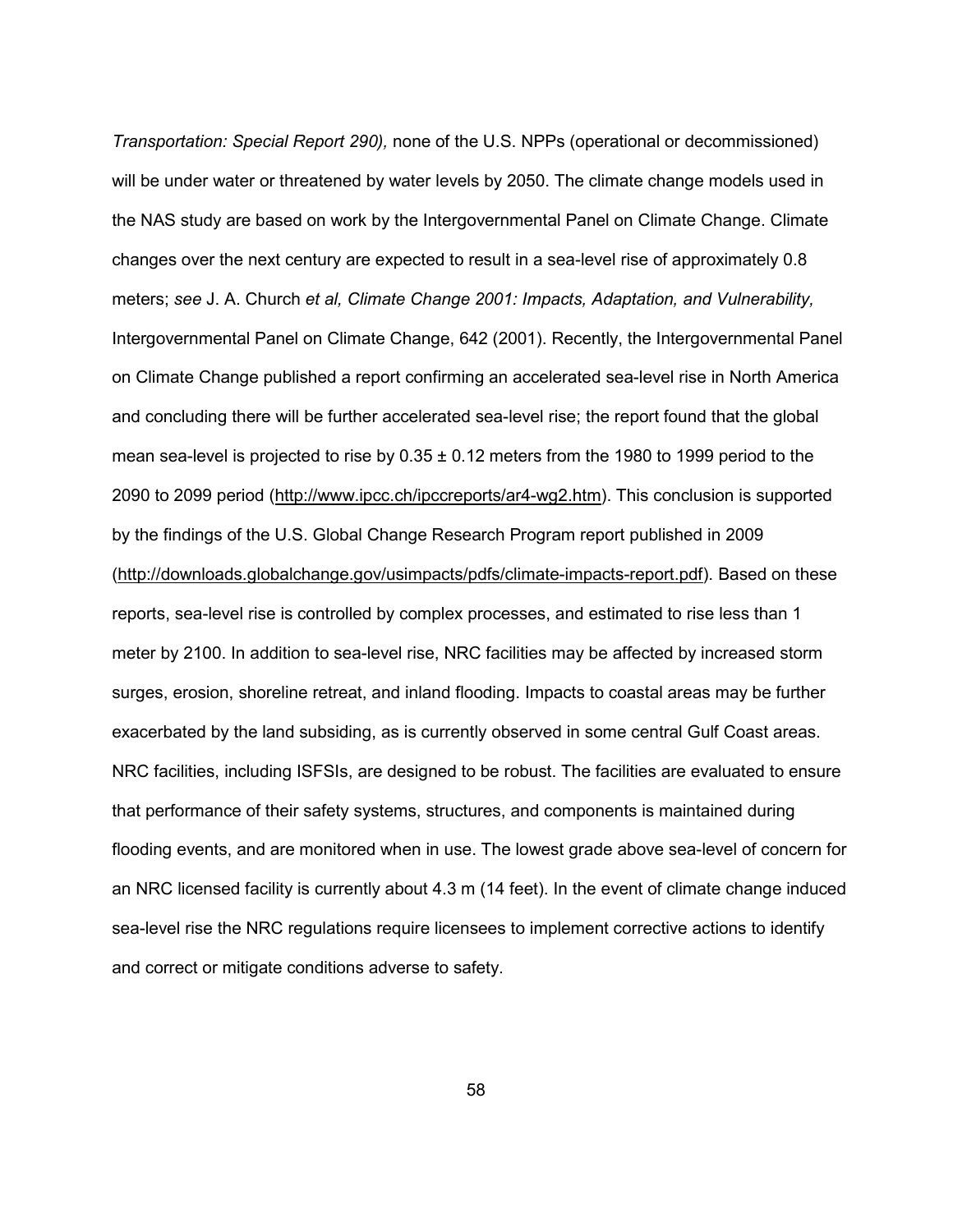**Comment 20:** A commenter stated that two events—the July 16, 2007, earthquake in Niigata Province, Japan, and an April 2008 earthquake in Michigan—and an August 2008 study, which discusses a newly-discovered fault line that could significantly increase estimates of the probability of an earthquake in New York City, undermine confidence in the safety of spent fuel storage. Further, the commenter believes that given the differing seismology of various plants around the country, a generic determination that SNF can be stored safely without significant environmental impacts for long periods of time is inappropriate.

#### **NRC Response:**

## *Japan Earthquake of July 2007:*

Staff reviewed a report on the 2007 Japan Earthquake by the International Atomic Energy Agency (IAEA) in December 2008. *See* 2d Follow-up IAEA Mission in Relation to the Findings and Lessons Learned from the 16 July 2007 Earthquake at Kashiwazaki-Kariwa NPP, *The Niigataken Chuetsu-oki Earthquake,* Tokyo and Kashiwazaki-Kariwa NPP, Japan, 1-5 December 2008. The report was the third in a series issued by an IAEA-led team of international experts that completed the mission in December 2008. According to this report, "the safe performance of the Kashiwazaki-Kariwa nuclear power plant during and after the earthquake that hit Japan's Niigata and Nagano prefectures on 16 July 2007 has been confirmed." The head of the IAEA's Division of Installation Safety, and the leader of the mission, also stated that "[t]he four reactors in operation at the time in the seven unit complex—the world's largest nuclear power plant—shut down safely and there was a very small radioactive release well below public health and environmental safety limits." The lessons learned from the results of the plant integrity evaluation process will be reviewed by the NRC and may be incorporated, as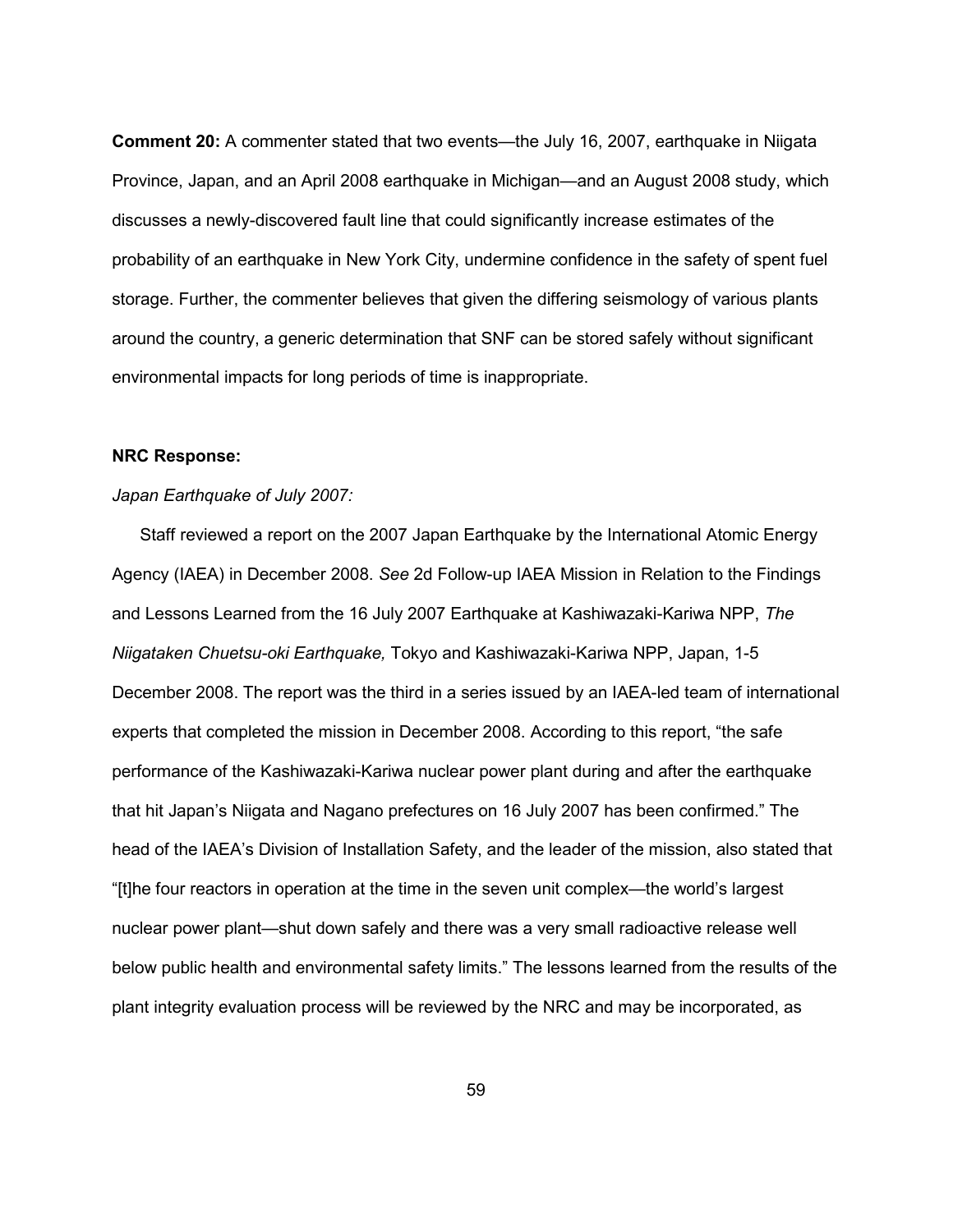necessary, to improve the approaches for design and evaluation criteria currently used for NPPs in the United States.

## *The Michigan Earthquake in April 2008:*

NRC Staff reviewed NRC's *Preliminary Notification of Event or Unusual Occurrence,* PNO-III-08-004A, April 18, 2008 (ADAMS Accession Number ML081090639) on the April 2008 earthquake in Michigan. This Notification revealed that licensee personnel and NRC inspectors at the D. C. Cook and Palisades NPPs, both of which experienced onsite seismic activity, conducted independent equipment walkdowns after the initial earthquake and aftershock, and identified no issues. In addition, licensee personnel and NRC inspectors conducted equipment walkdowns at all operating power reactors that felt seismic activity and also identified no issues. The NRC staff concluded that the earthquake will have little overall influence on the postulated seismic hazard estimates at ISFSIs located in the CEUS.

 The seismic design requirements for spent fuel pools are the same as for NPPs; these events do not undermine confidence in the safety of storage of spent fuel in spent fuel pools. With respect to dry storage, under 10 CFR 72.210, a general license for the storage of spent fuel in an ISFSI is granted to all holders of a license issued under 10 CFR Part 50 to possess or operate a NPP. The conditions of this general license are given in 10 CFR 72.212. The conditions of the license require a general licensee to perform written evaluations prior to use that establish that: (a) conditions set forth in the Certificate of Compliance (CoC) have been met; (b) cask storage pads and areas have been designed to adequately support the static and dynamic loads of the stored casks, considering potential amplification of earthquakes through soil-structure interaction, and soil liquefaction potential or other soil instability due to vibratory ground motion; and (c) the requirements of 10 CFR 72.104 (dose limitations for normal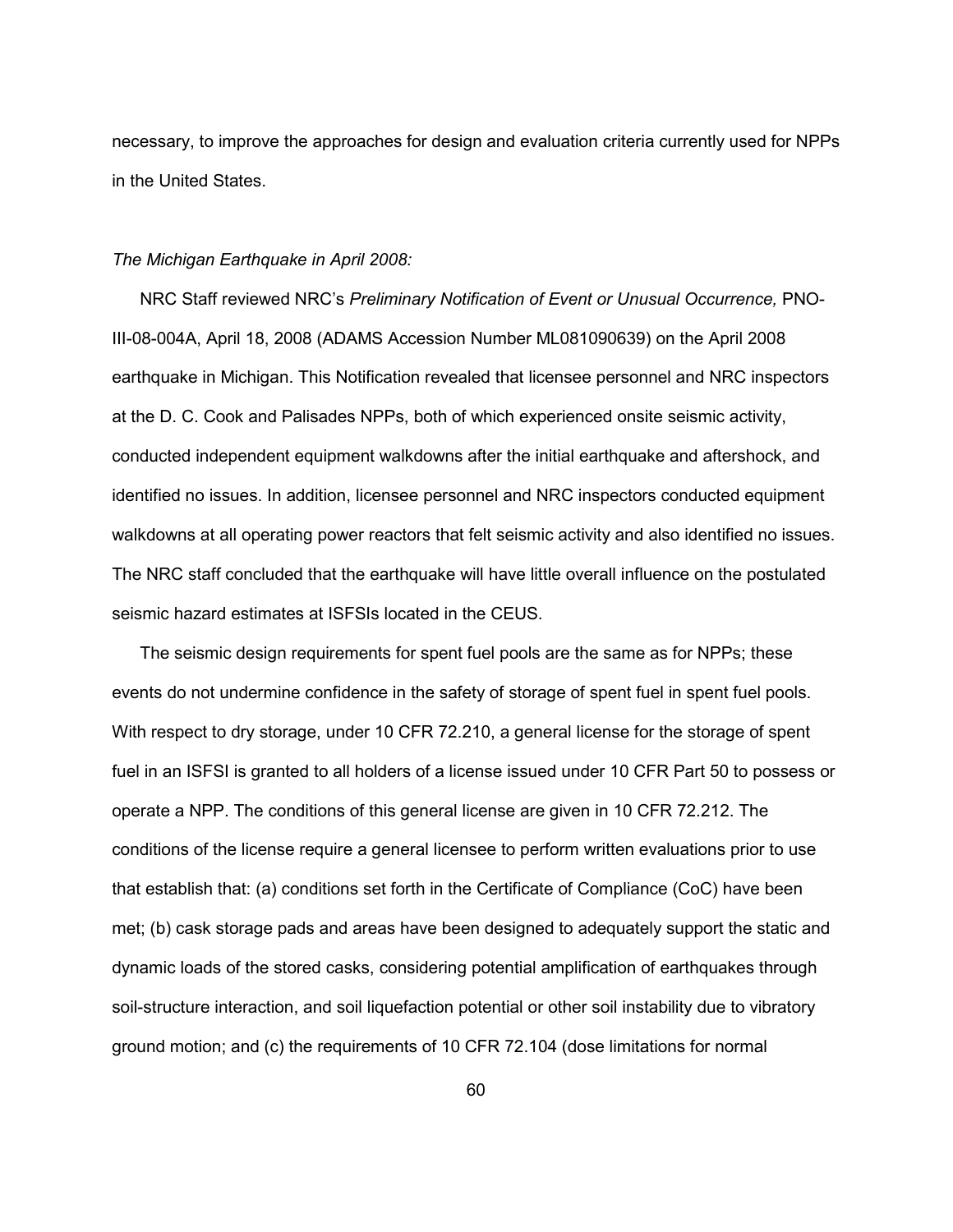operation and anticipated occurrences) have been met. Additionally, the ISFSI foundation analysis must include soil-structure interaction and must address liquefaction potential. *See*  10 CFR 72.212(b)(2). Further, 10 CFR 72.212(b)(3) requires that a general licensee "[r]eview the Safety Analysis Report (SAR) referenced in the [CoC] and the related NRC Safety Evaluation Report, prior to use of the general license, to determine whether or not the reactor site parameters, including analyses of earthquake intensity and tornado missiles, are enveloped by the cask design bases considered in these reports."

 In the continental United States, geographic areas located east of the Rocky Mountain Front (east of approximately 104 degrees west longitude) are generally known as "CEUS." For NPP sites that have been evaluated under the criteria of 10 CFR Part 100, Appendix A, the Design Earthquake must be equivalent to the safe shutdown earthquake for the NPP, but in no case less than 0.10g. For the existing NPPs in the United States, the design basis response spectra used for the design of dry cask storage systems are based on the response spectrum defined in NRC Regulatory Guide 1.60, "Design Response Spectra for Seismic Design of Nuclear Power Plants," Rev. 1, December 1973, anchored at a Peak Ground Acceleration of 0.3g in the horizontal direction and 0.2g in the vertical direction.

 As a condition for using a general license to operate an ISFSI, licensees are required to perform written evaluations to establish, for their site-specific conditions, that the conditions set forth in the CoC have been met and that cask storage pads and areas have been designed to adequately support the static and dynamic loads of the stored casks, considering potential amplification of earthquakes through soil-structure interaction, and soil liquefaction potential or other soil instability due to vibratory ground motion. The Indian Point, Vermont Yankee, and Palisades NPPs, which were specifically cited in the comment, have ISFSIs co-located at their existing NPPs and are operating their ISFSIs under an NRC general license. Entergy Nuclear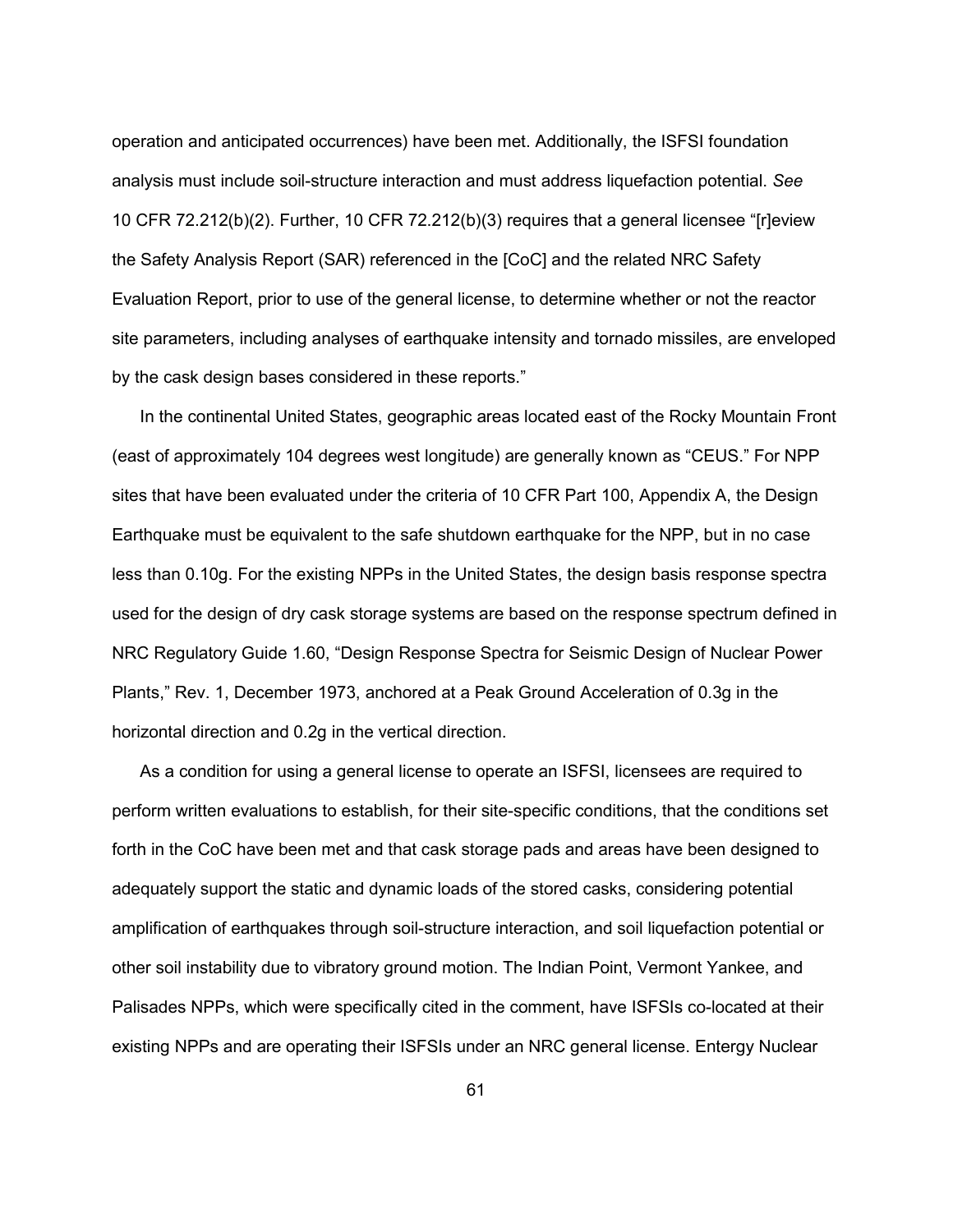Generation Company has informed the NRC of its intentions to store spent fuel in dry casks at the Pilgrim NPP.

 Based on currently available information, the NRC concludes that the storage casks being used at Indian Point, Vermont Yankee, and Palisades (all located in CEUS) demonstrate an adequate margin of safety for any design-basis earthquake loads postulated at these respective sites. There is no safety concern; however, there were a few limitations to the risk methodology employed and uncertainties associated with the data used. As a result, licensees of operating power reactors and ISFSI facilities in the CEUS may need to evaluate whether the updated seismic hazard estimates will have any adverse impact on their current design/licensing basis. This is currently being considered as part of the NRC's Generic Issue Resolution Process. Additionally, the storage cask analyses and designs at operating ISFSIs provide an adequate safety margin and comply with the requirements in 10 CFR Part 72. Since Generic Issue No. 199, "Implications of Updated Probabilistic Seismic Hazard Estimates in Central and Eastern United States on Existing Plants," November 17, 2008, is still an open issue, implications of any new information and its effects, if any, on CEUS-ISFSI seismic design for the storage casks and support pads will be evaluated as part of the resolution of that issue.

 On September 2, 2010, the NRC issued Information Notice (IN) 2010-18, "Implications of Updated Probabilistic Seismic Hazard Estimates in Central and Eastern United States on Existing Plants" to all operating reactors licensees. IN 2010-18 discusses recent updates to estimates, which apply to ISFSIs as well as existing plants, of the seismic hazard in the central and eastern United States. In summary, the information provided by the commenters has little overall influence on the postulated seismic hazard estimates in the CEUS.

*August 2008 Study of Seismic Hazard Estimates in the Eastern United States:*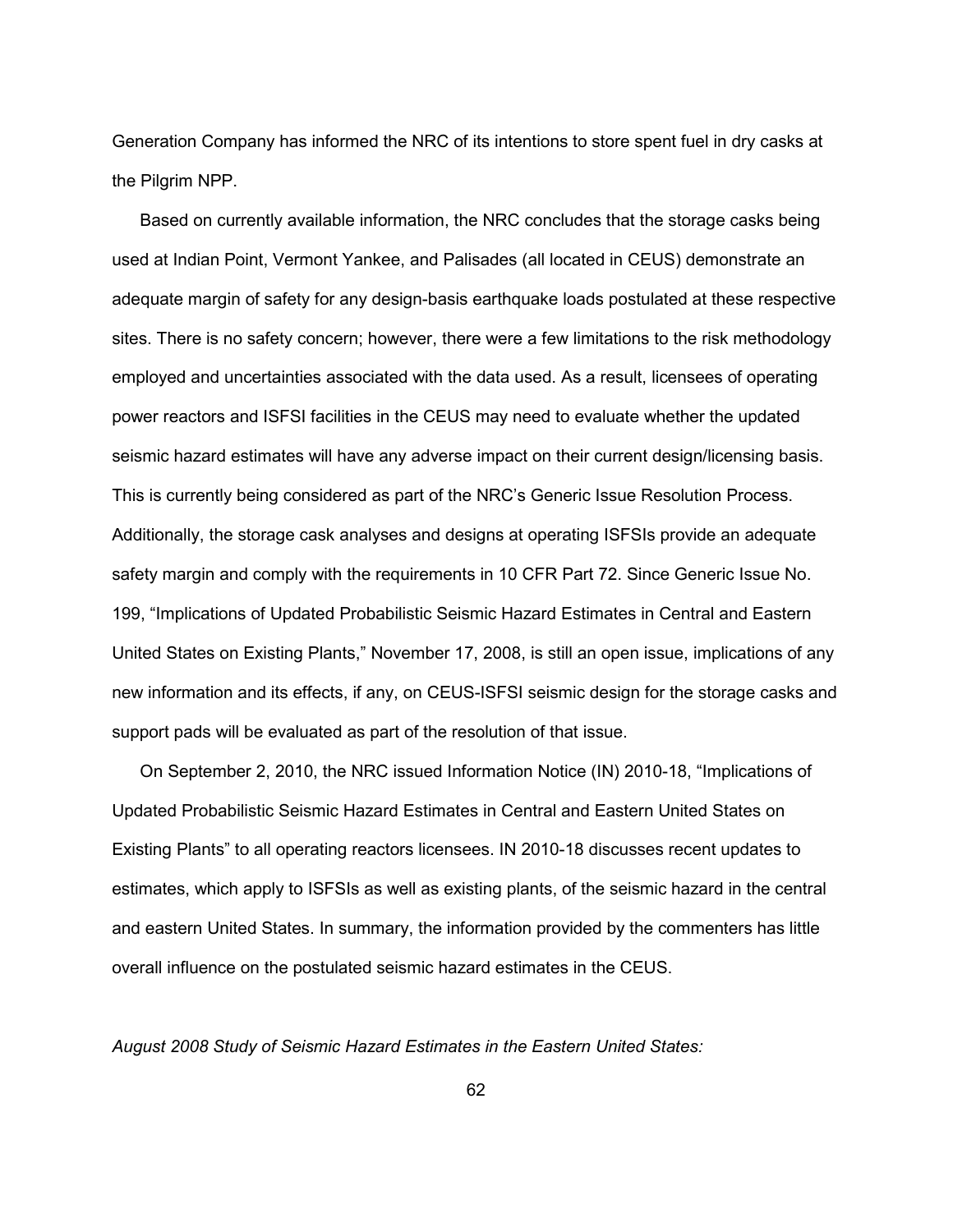In August 2008, a technical paper, *Observations and Tectonic Setting of Historic and* 

*Instrumentally Located Earthquakes in the Greater New York City - Philadelphia Area* by Lynn

R. Sykes *et al.* was published in the Bulletin of the Seismological Society of America, Vol. 98,

No. 4. NRC staff from the Office of Nuclear Regulatory Research (RES) reviewed this paper to

assess the impacts, if any, of this new information on the existing design basis seismic hazard

estimates used for NPPs located in this area of Central and Eastern United States (CEUS).

RES's assessment was as follows:

 In addition to publishing a seismicity map of the area covering the time period from 1677 to 2006, the paper identifies for the first time a boundary in seismicity, with earthquakes with magnitudes less than 3 occurring south of the boundary but not north of it. The boundary intersects the Ramapo Fault on the northwest near Peekskill, NY, and this point appears to coincide with an offset in the Hudson River. The southeast terminus of the boundary is near Stamford, CT, with a length of about 30 miles (50 km). The authors inferred that the boundary is a fault.

 If the boundary is a fault, it is only about 30 miles long and much shorter than the Ramapo Fault, which has already been considered in the seismic hazard of the area and in the seismic design of the Indian Point NPPs. The Ramapo Fault was already considered in a probabilistic seismic hazard assessment (PSHA) covering the Indian Point area. The newly identified boundary/fault would not change the maximum magnitude in the PSHA calculations; the Ramapo already controls that. The vast majority of earthquakes identified in the paper and the general seismicity of the area were known and were used in the US Geological Survey PSHA. Thus, the rate of seismicity used in their PSHA is little changed by the paper. Thus, with the maximum magnitude and the rate of seismicity little changed or unchanged by the paper, the PSHA assessment is not expected to have changed.

 This means that the paper would have little overall influence on the perceived hazard near Buchanan, NY. E-mail from Andrew Murphy to Scott Burnell, Diane Screnci, and Neil Sheehan, August 22, 2008 (ADAMS Accession Number ML091530483).

The rate of seismicity of the area used in the USGS PSHA is little changed by the

information published in the paper. As the maximum magnitude and the rate of seismicity

changed little or was practically unchanged by the information in the paper, the USGS PSHA

assessment is not expected to change.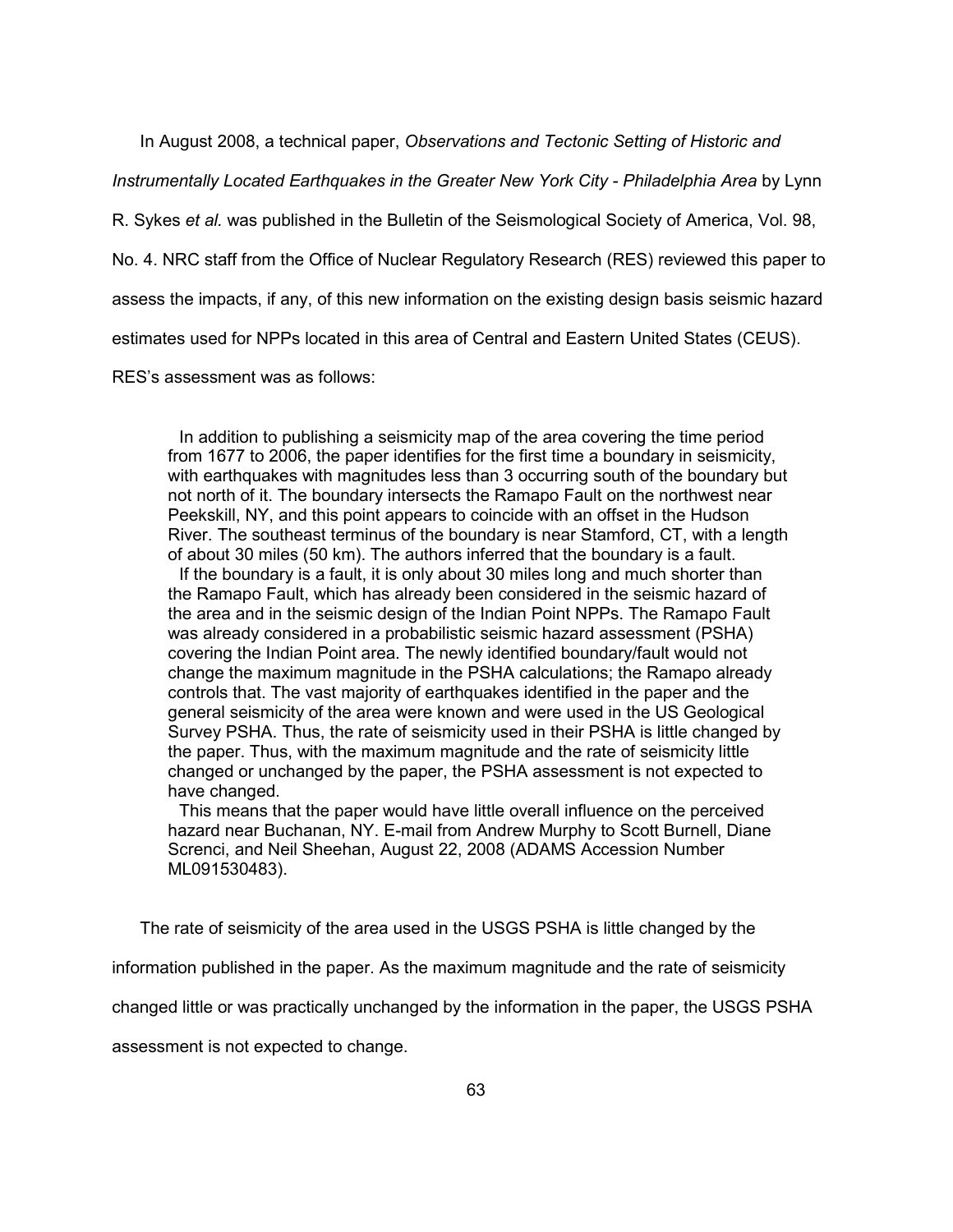**Comment 21:** A commenter believes that the NRC, in judging the safety and security of onsite storage for time periods extending to the middle of the next century, should seriously consider the safety of subsequent pick-up and transport of the SNF.

**NRC Response:** The NRC's regulations establish the safety standards for the design, construction and use of spent fuel transportation packages. *See* 10 CFR Part 71. The NRC conducts rigorous independent reviews to certify that spent fuel transportation packages meet the design standards and test conditions in the regulations. In addition, the NRC reviews and approves the operational procedures and conditions for use of the transport package. These requirements include maintenance of the transport package in full compliance with the NRCapproved package design and material conditions, and the requirements include strict adherence to the NRC-approved operating procedures for the preparation for and loading of the spent fuel transport package. The requirements for use of an NRC-approved spent fuel transport package apply irrespective of how long the spent fuel may have been in interim storage.

 Packages that are designed, tested, operated and maintained according to NRC requirements will provide for the safe transport of spent fuel. Spent fuel packages are very robust and are designed to withstand severe accidents. Numerous studies and physical testing programs have demonstrated that the safety standards that the NRC uses to certify transportation packages provide a very high degree of protection against real world accidents. *See* NUREG/CR-4829, *Shipping Container Response to Severe Highway and Railway Accident Conditions*; NUREG/CR-6894, *Spent Fuel Transportation Package Response to the Caldecott Tunnel Fire Scenario*; NUREG/CR-6886, *Spent Fuel Transportation Package Response to the Baltimore Tunnel Fire Scenario*; NUREG-0170, *Final Environmental Statement on the*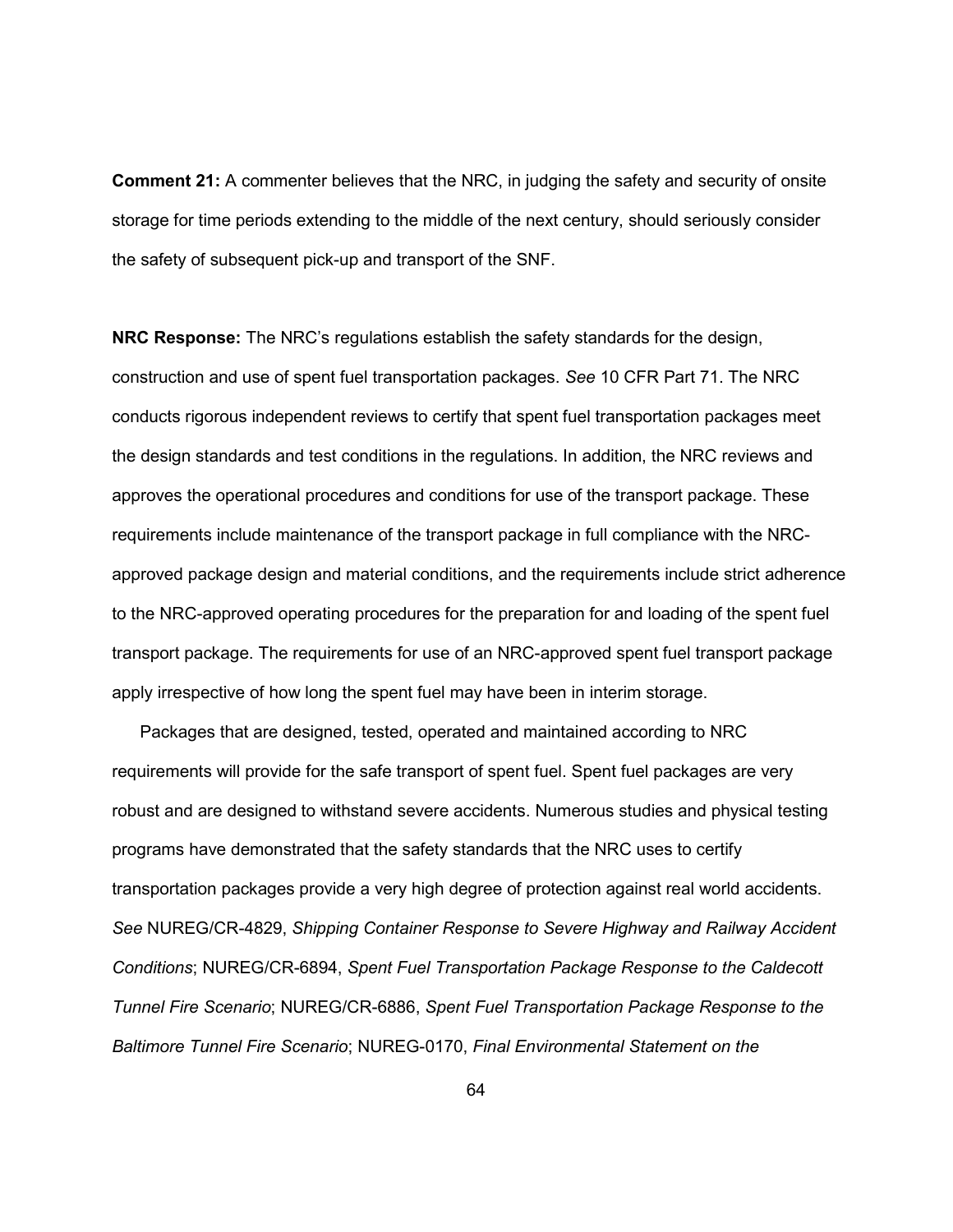*Transportation of Radioactive Material by Air and Other Modes*; "Going the Distance? The Safe Transport of Spent Nuclear Fuel and High-Level Radioactive Waste in the United States," National Research Council of the National Academies, National Academies Press, Washington DC, 2006, *available at http://www.nap.edu/catalog.php?record\_id=11538*.

 Additionally, the NRC periodically reviews the basis for the transportation regulations to ensure that the regulations continue to provide an adequate level of safety for the shipment of spent fuel. These reviews account for changes in analytical methods, materials, package contents, and operating history. The last periodic review confirmed that initial transportation studies done in the 1970s (which are the basis for the NRC's regulations) contained very conservative assumptions and that the risk to the public from transportation of spent fuel is very low. *See* NUREG/CR-6672, *Reexamination of Spent Fuel Shipment Risk Estimates,* March 2000. The same robust design features that make spent fuel packages safe also make them secure from terrorist attack.

**Comment 22:** The Decommissioning Plant Coalition (DPC) noted that in 1990 the Commission expressed support for timely disposal of SNF and HLW and stated that it did not intend to support storage of spent fuel for an indefinitely long period (*See* 55 FR 38482; September 18, 1990). The DPC urges the Commission to explicitly reaffirm this position and, further, express its expectation that the Federal Government will soon provide a demonstration that it can reach a consensus on a plan to take title to and remove SNF and Greater-Than-Class-C (GTCC) waste from permanently shut-down, single-site facilities. The DPC outlines the burdens imposed on decommissioned sites by continuing long-term onsite storage, such as restricting the property owners and other local stakeholders from other potential uses for the site. The National Association of Regulatory Utility Commissioners agrees with the NRC that today SNF is better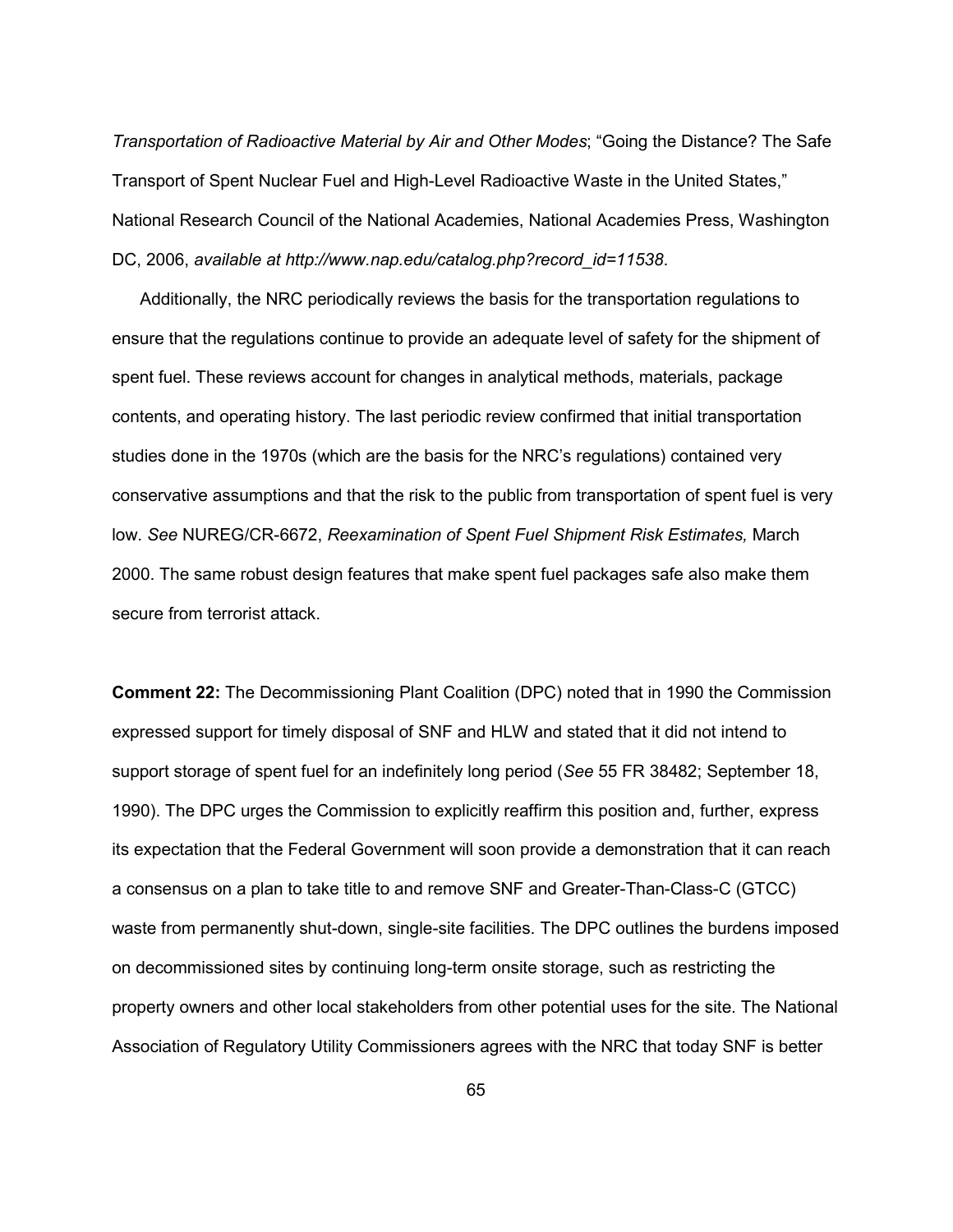protected than ever, but also believes that the SNF will be even more secure in a centralized interim storage or permanent disposal facility. Similarly, a number of commenters expressed the view that a centralized interim storage facility would be a safe and cost-effective option for managing and storing SNF until a repository is available. The DPC also takes exception to the NRC's "analysis" of difficulties that may block the opening of the Private Fuel Storage (PFS) ISFSI and the NRC's "analysis" of a February 2006 NAS study, in footnote 24 of the proposed update to the Waste Confidence Decision, and would like the footnote eliminated or rewritten.

**NRC Response:** The Commission continues to support timely disposal of HLW and SNF, but recognizes in this Waste Confidence Decision that storage of SNF may safely continue for at least 60 years beyond the licensed life for operation of a reactor. The Commission agrees that centralized interim storage would be an acceptable method for managing and storing SNF until a repository is available, but determining when DOE will take spent fuel and GTCC wastes from reactor sites and how waste will then be managed are issues for DOE to resolve.

 The NRC's proposed update noted that the issuance of a license for the PFS ISFSI confirmed the feasibility of licensing an away-from-reactor ISFSI under 10 CFR Part 72, but also noted that several issues would have to be resolved before the PFS ISFSI could be built and operated (*See* 73 FR 59566; October 9, 2008). Footnote 24 identified these issues as two approvals from the Department of the Interior and a NAS Report on the transportation of SNF in the United States (National Research Council 2006, *Going the Distance: The Safe Transport of [SNF and HLW] in the United States)*. The footnote is not an analysis of these issues; it simply acknowledges issues raised by the Department of the Interior and NAS that need to be addressed. With respect to PFS, the DPC states: "The Commission would do well to comment that it is THE safe and secure licensed facility that should be utilized to reduce waste confidence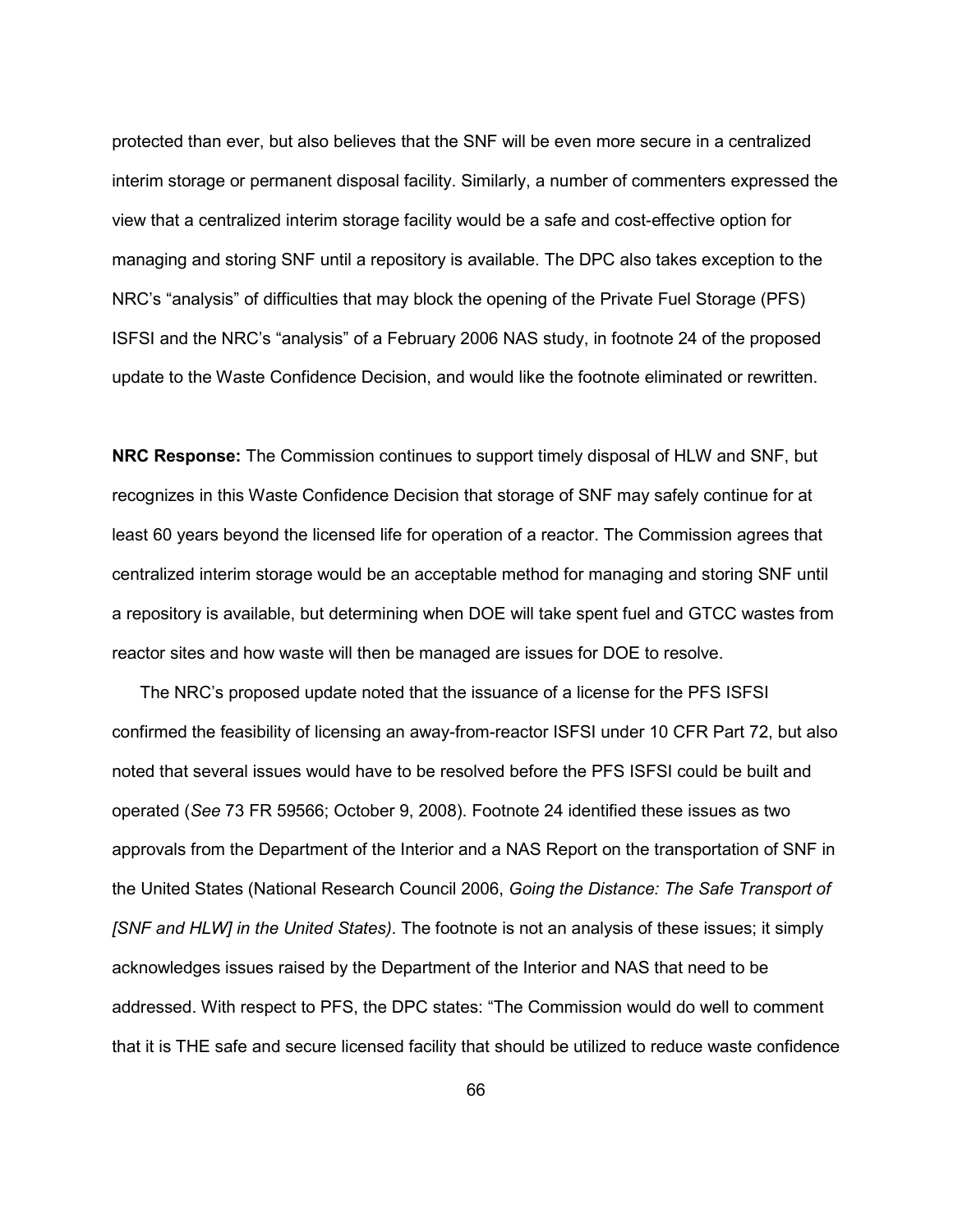concerns. You can observe, consistent with historical Commission concerns about dual and multiple regulation, that legislation can effect a reduction in the multiple and redundant political and regulatory jurisdictions over use of such facilities." The license issued to PFS demonstrates that the Commission believes that the facility can be constructed and operated without jeopardizing public health and safety, but it is up to the licensee and other agencies to resolve issues within their purview that may block construction of the facility.

### *Issue 8: Miscellaneous Comments*

**Comment 23:** One commenter stated that the proposed rulemaking appears to countenance the stranding of SNF at or near plant sites for up to 150 years or more and contains no effective or reasonable time frame in 20 or so years to revisit this matter, or to contain any form of limitations, guidelines, or other provisions to ensure the ultimate safe and proper disposal of SNF.

**NRC Response:** The Commission, in its 1999 review of the Waste Confidence Decision, stated that it would consider undertaking a comprehensive reevaluation of the Waste Confidence Findings when the impending repository development and regulatory activities run their course or if significant and pertinent unexpected events occur, raising substantial doubt about the continuing validity of the Waste Confidence Findings (*See* 64 FR 68005; December 6, 1999). Although those criteria have not triggered this update, it is apparent that the ultimate disposition of the YM application is uncertain. This update reflects the uncertainty regarding the ultimate grant or denial of the YM license by considering the possibility that the license is not granted. For this reason, termination of the YM program would not be a basis for a further review of the Waste Confidence Decision. However, if significant and pertinent unexpected events that raise substantial doubt about the continuing validity of the Waste Confidence Findings occur, the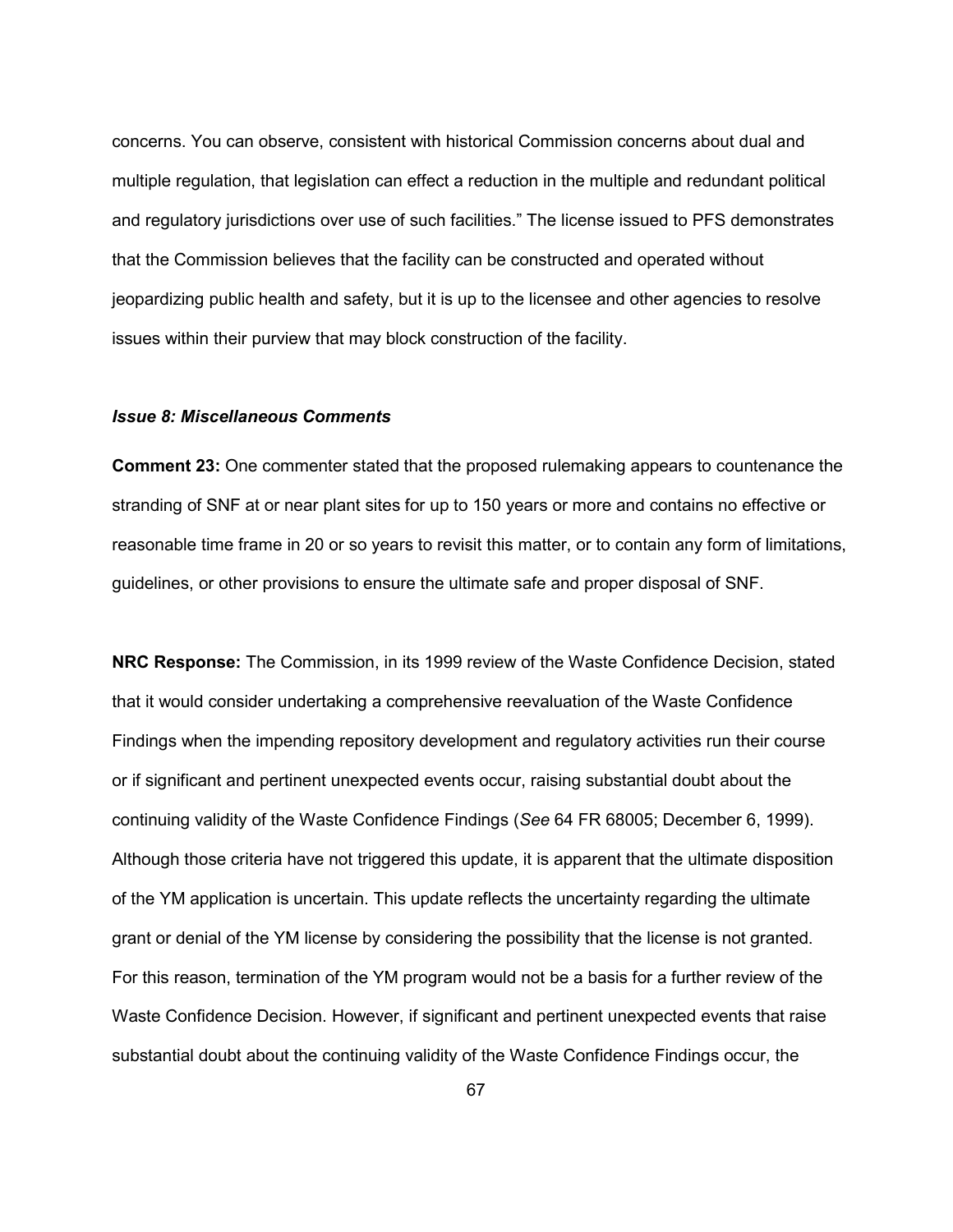Commission will consider undertaking another review of the Waste Confidence Decision. Further, the Commission has directed the NRC staff to begin an EIS to consider the long-term (greater than 120 years) storage of SNF and HLW and to consider further rulemaking in accordance with the findings of this review. The Commission will revisit the criteria for reopening the Waste Confidence Decision and Rule as part of this longer-term effort.

**Comment 24:** A commenter stated that the cost of the proposed rule change is only briefly and minimally discussed and expressed the view that there would be significant costs to both ratepayers and taxpayers stemming from storage of this waste for an additional 50 to 60 years at plant sites. The commenter recommended that the full cost of implementing this rule be completely evaluated by the NRC under the NRC's Regulatory Analyses Guidelines and the requirements for assessing the impacts of proposed rules which have a certain threshold cost. TSEP believes it is not reasonable to assume that the present 1.0 mil per kWh fee will suffice to pay for the U.S. repository program.

**NRC Response:** The Commission's action of enlarging its generic determination in 10 CFR 51.23(a) by 30 years is not a licensing decision and does not give permission to reactor licensees to store spent fuel that they do not already possess (or may not obtain) under a 10 CFR Part 72 general or specific license. *See* Response to Comment 6. Finding 4 only states the Commission's reasonable assurance that SNF can be stored safely and without significant environmental impact for at least 60 years beyond the licensed life for operation of any reactor, *if necessary.* The NRC generally provides a Regulatory Analysis for actions that "would affect a change in the use of resources by its licensees." *Regulatory Analysis Guidelines of the U.S. Nuclear Regulatory Commission,* NUREG/BR-0058, 5 (September 2004). A Regulatory Analysis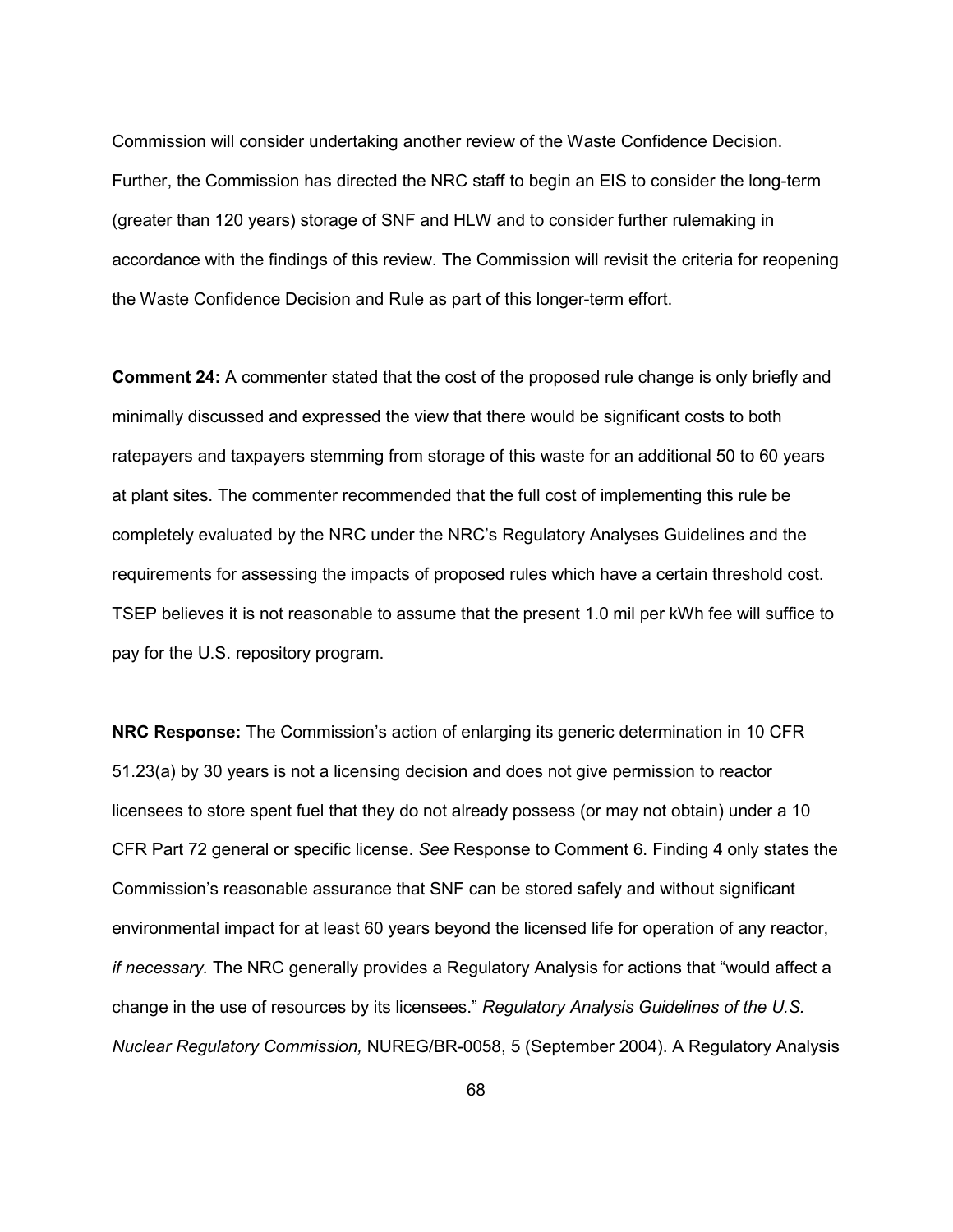may be appropriate when the NRC is considering placing burdens on its licensees through a licensing or regulatory action (*e.g*., in the prospective ISFSI security rulemaking), but that is not the case here. The NRC recognizes that many commenters are concerned about the burden placed on ratepayers charged by utilities for the cost of continued storage of SNF at reactor sites and on taxpayers paying the cost of DOE's default in failing to remove SNF from reactor sites as specified in DOE's contracts with the utilities. However, until DOE is able to fulfill its contracts, these burdens will exist irrespective of these updates to the Waste Confidence Decision and Rule; and NRC licensees still have to comply with the NRC's regulations, which continue to provide reasonable assurance that SNF and HLW will be stored safely.

 The fee mandated by the NWPA that reactor licensees must pay into the Nuclear Waste Fund to provide for eventual disposal of HLW and SNF has so far been more than adequate to support DOE's HLW program with approximately \$25 billion in the Fund as of July 2010. *See*  Statement of Kristina M. Johnson, Undersecretary of Energy, before the Committee on the Budget, U.S. House of Representatives, 1 (July 27, 2010).<sup>11</sup> Moreover, the NWPA provides a mechanism for increasing the fee if the current fee becomes inadequate to cover costs. *See* Section 302(a)(4) of NWPA, 42 U.S.C. § 10222 (2006). DOE has periodically issued a total system cost estimate for the disposal program to provide a basis for assessing the adequacy of the fee.12 *See, e.g., 2008 Fee Adequacy Assessment Letter Report*, (January 13, 2009).

-

 $11$  Congress must make annual appropriations for the HLW program from the Fund, so the amount actually available to DOE in any given year is dependent upon the amount appropriated.

<sup>12</sup> NRC is aware that there is a pending D.C. Circuit case—*National Association of Regulatory Utility Commissioners v. DOE*, Nos. 10-1074 and 10-1076 (consolidated) (D.C. Cir.)—where petitioners have asked the court of appeals to suspend further payments to the nuclear waste fund. The pending D.C. Circuit litigation relates to Yucca Mountain-related developments. Whatever that litigation's outcome, DOE's fee-adjustment authority would remain in the NWPA, available to be exercised in appropriate circumstances.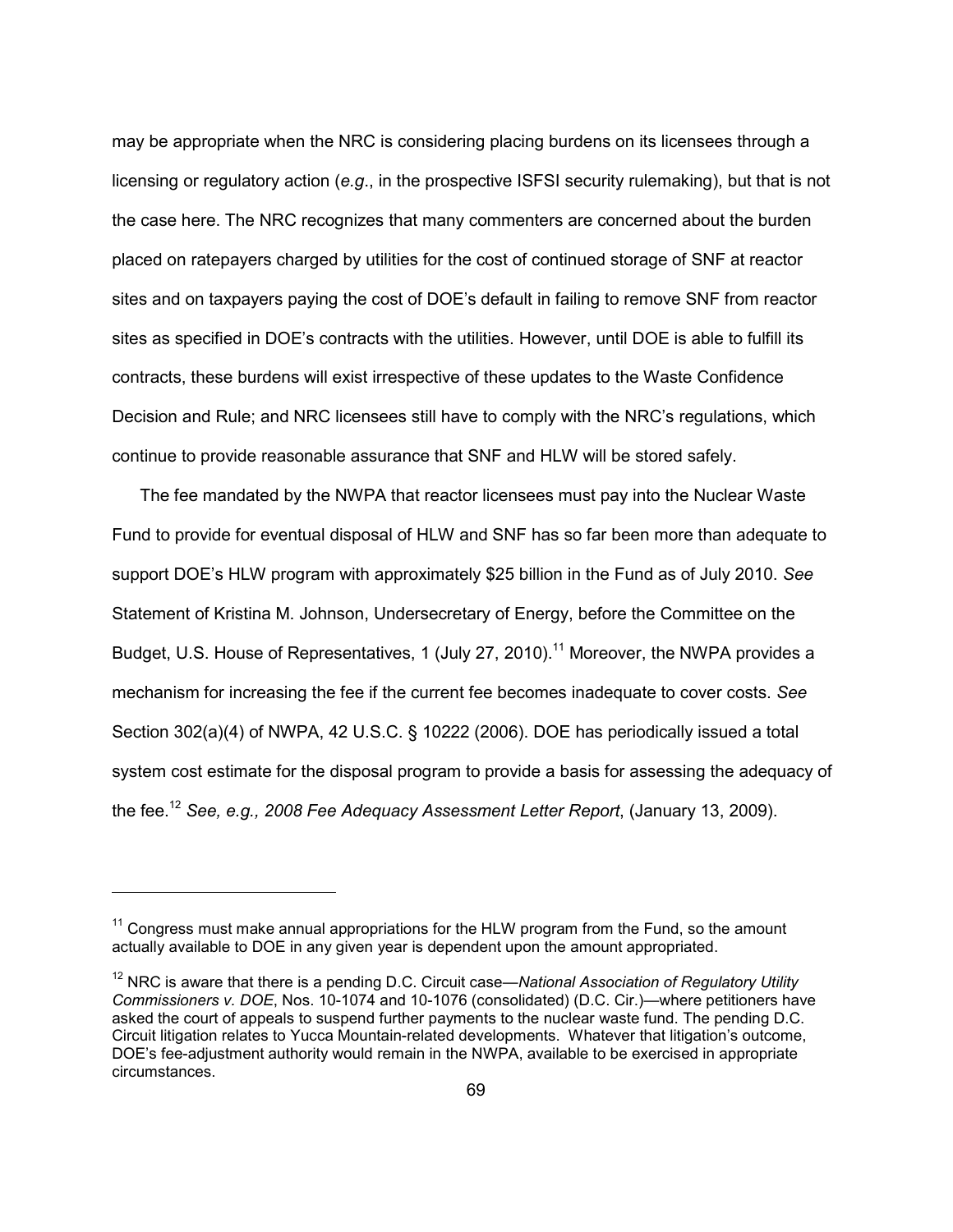**Comment 25:** A commenter raised the question of how the Commission's expectation that repository capacity can reasonably be expected to be available within 50-60 years beyond the licensed life for operation of any reactor would be met in the case of the Humboldt Bay 3 NPP which was decommissioned in 1976, meaning that 50 years beyond its decommissioning would be 2026. The commenter asked if this meant that SNF would be removed from Humboldt Bay 3 by 2026 and, if so, what is the need for amending Finding 2.

**NRC Response:** The commenter has confused the end of operation of the reactor with the end of the licensed life for operation. Humboldt Bay 3 was issued a 40-year operating license in 1962. The end of its *licensed life for operation*, therefore, was 2002 and 50 years beyond that would be 2052. Even if a reactor is retired prematurely, resulting in the need to manage and store SNF for a longer period after the end of reactor operation, the Commission is confident, for all the reasons expressed in reaching Findings 3 and 4, that the management and storage of the SNF will be conducted safely and securely without significant impact to the environment.

**Comment 26:** The Attorney General of New York submitted supplemental comments, many of which are discussed above. These comments did, however, raise an issue that, although similar to other comments, the NRC is addressing here: "Recent actions by the Commission, particularly since 2001, have demonstrated that a significant number of substantial environmental and safety issues related to indefinite storage of spent fuel at the site of shutdown nuclear reactors are specific to the particular reactor and site and cannot be addressed on a generic basis." More generally, the Attorney General argues that there are environmental and safety issues associated with spent fuel storage (not just indefinite storage) that are site and facility-specific and therefore cannot be addressed through a generic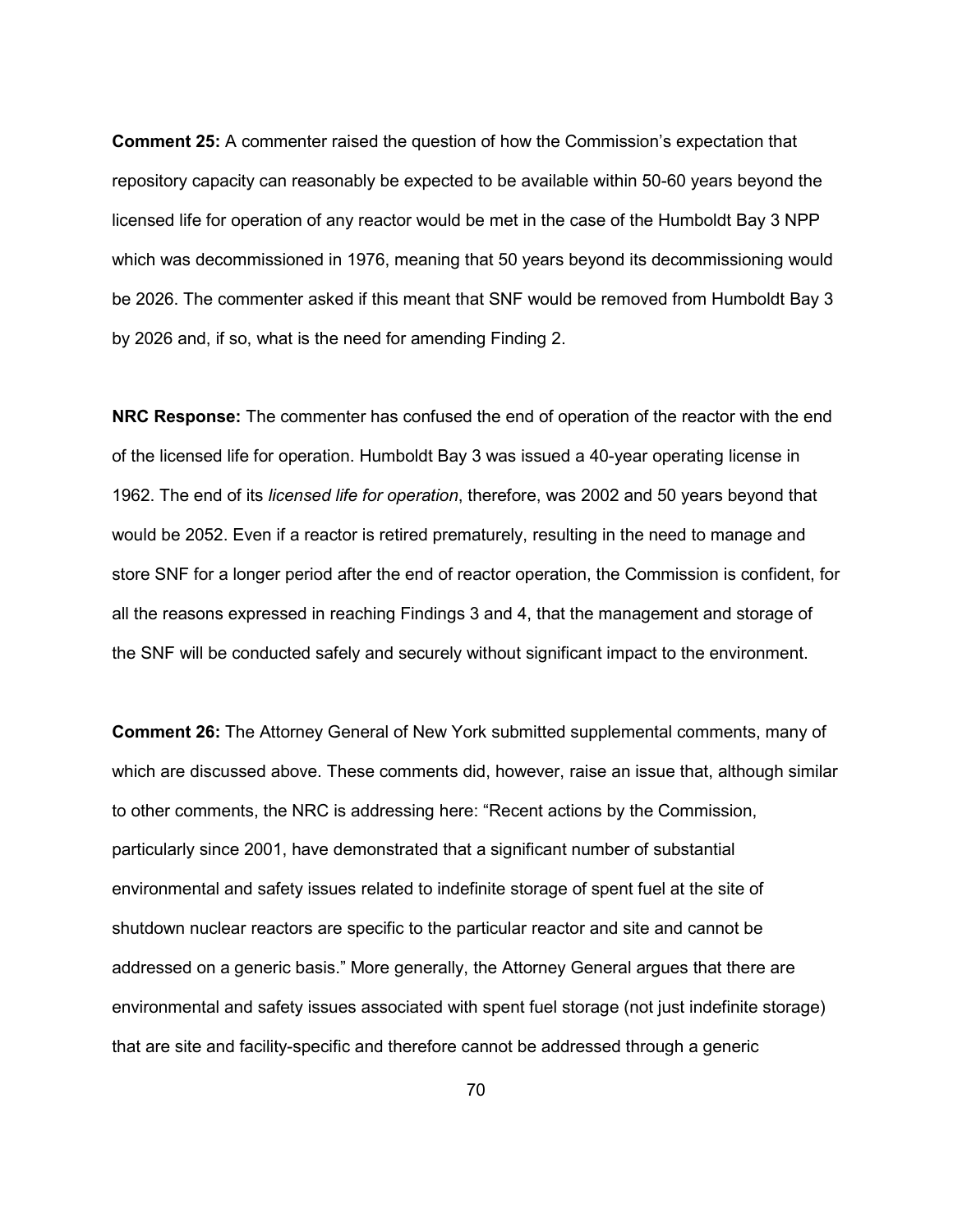rulemaking. The Attorney General believes that the NRC could address these concerns by permitting States to raise site-specific concerns with respect to issues that are now foreclosed by the Waste Confidence Decision and Rule.

**NRC Response:** The Attorney General is correct that there may be some issues that cannot be addressed through a generic process like the Waste Confidence Decision. The Commission has long recognized this, even in cases where issues are resolved through a generic rulemaking. Site-specific circumstances may require a site-specific analysis; the Commission has provided for these situations through its regulations in 10 CFR 2.335, which allows parties to adjudicatory proceedings to petition for the waiver of or an exception to a rule in a particular proceeding. These requests require the petitioning party to demonstrate that special circumstances exist so that the application of the rule or regulation would not serve the purposes for which the rule or regulation was adopted.

 Further, in the case of license renewal proceedings, the licensee is required to look for and identify "new and significant" information that would put the facility outside of the generic assessment in the GEIS for license renewal; the NRC staff also looks for new and significant information as part of its review. If no new and significant information is found, the staff concludes that the issue is generic and within the environmental impacts of the GEIS. With respect to the ongoing Indian Point license renewal proceeding, where the State of New York is a party, and has raised similar issues in the context of that proceeding, the license renewal proceeding is the proper venue in which to seek a waiver to the Waste Confidence Rule. If the State believes that there are site-specific issues associated with the Indian Point license renewal proceeding, the State should seek a waiver of the rule through that proceeding using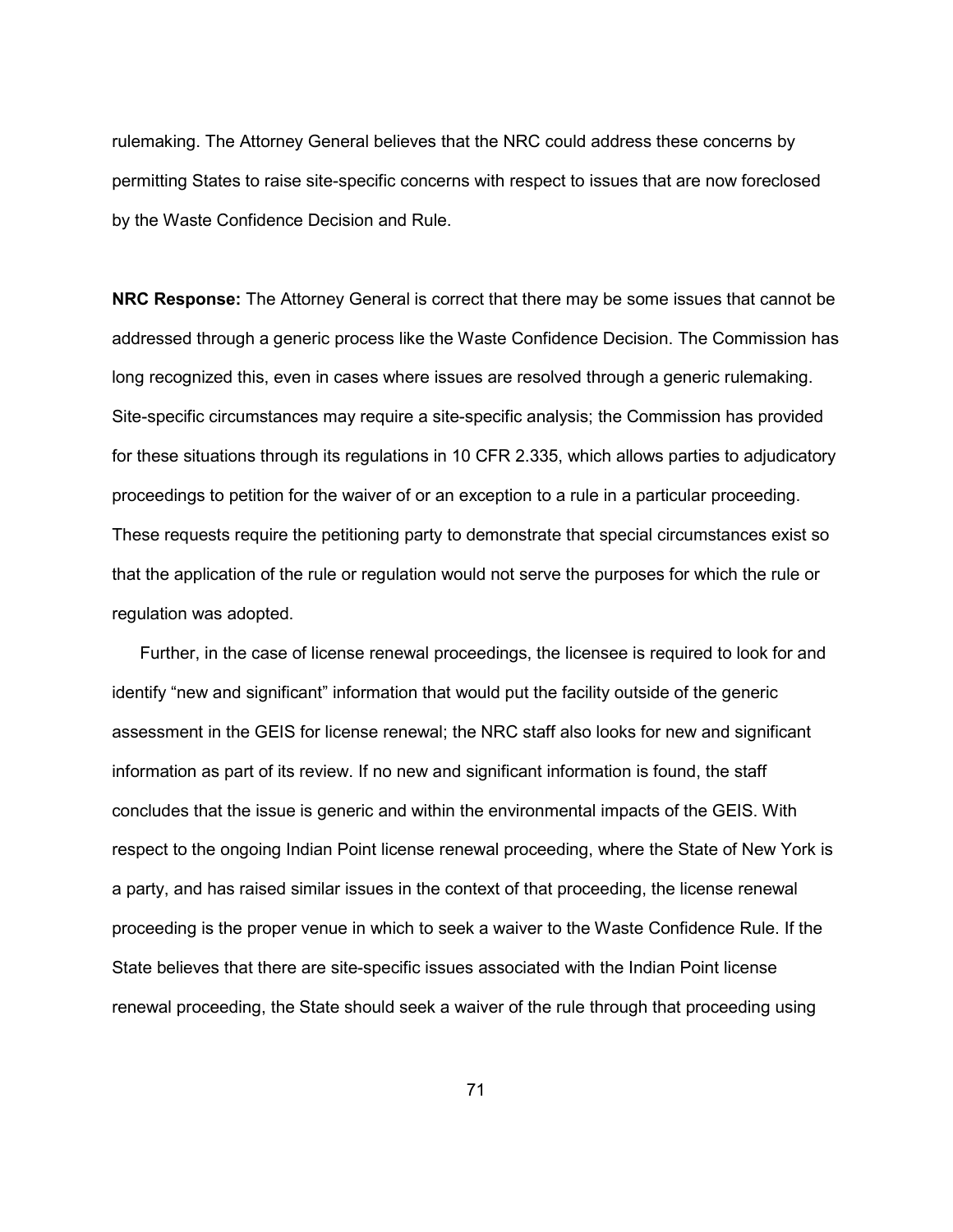the procedures in 10 CFR 2.335.<sup>13</sup> But the potential that one or more sites might not fall under

the generic determination in the Waste Confidence Decision and Rule is not sufficient reason for

the Commission to require to a site-specific analysis for all sites. The 10 CFR 2.335 waiver

process is intended to address the circumstances that the Attorney General claims are present

at Indian Point; and the adjudicatory proceeding for the Indian Point license renewal, not this

rulemaking, is the proper venue to raise these issues.

**Comment 27:** The Attorney General of New York's supplemental comments raised two new

"conclusions" to support its original comments:

Subsequent to 2001, the Commission has abandoned any attempt to treat safety and environmental issues associated with spent fuel storage at reactor sites on a generic basis. Rather, the Commission, operating through its regulatory staff, has ordered implementation of site-specific mitigation measures for each reactor to address concerns with spent fuel storage. NRC has acknowledged that there are differences in spent fuel pool designs and capabilities. NRC has also required the implementation of site-specific mitigation measures in response to Congressional directives to NRC to develop site-specific analyses and measures for each spent fuel pool. Moreover, while these mitigation measures have been the subject of extensive discussion between NRC and industry, their details have not been disclosed to the States, and there has not been any opportunity for public input regarding the adequacy of the measures being taken or even whether measures are being taken to address all the potential environmental and safety issues associated with spent fuel storage at reactors sites or whether more effective alternatives are available.

And

-

Previous indications that the Yucca Mountain waste repository would never come to fruition have now become more certain as the funding for the program has

 $13$  On July 8, 2010, the Commission directed the ASLB to deny admission of two new contentions regarding waste confidence in the Indian Point proceeding. The Commission explained that it has been longstanding policy to preclude initiating litigation on issues that will soon be resolved generically. *See In the Matter of Entergy Nuclear Operations, Inc.* (Indian Point Nuclear Generating Units 2 and 3), CLI-10- 19, 2010 WL 2753785 (2010).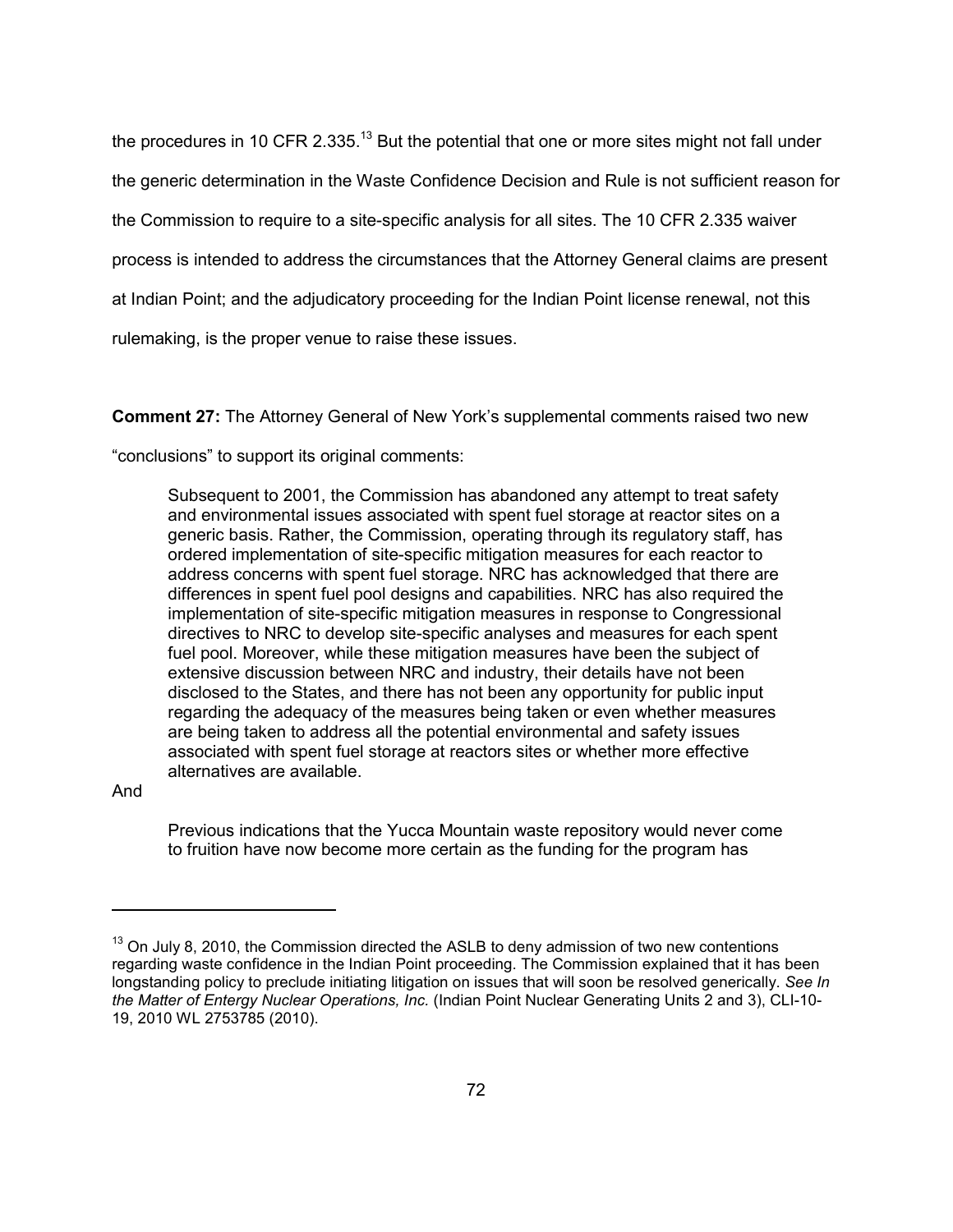been removed from the proposed federal budget and DOE staff have publicly stated that the project will not go forward.

**NRC Response:** Contrary to the State's assertion, the NRC continues to treat some issues associated with spent fuel storage on a generic basis; the Commission's approval of these updates to the Waste Confidence Decision and Rule are evidence of that fact. To the extent that the Attorney General's comments relate to the license renewal process at Indian Point, the Commission has a process in place to ensure that generic issues at specific sites under review for license renewal are, in fact, generic. Although spent fuel storage is a Category 1 (generic) issue and does not require a site-specific evaluation, the licensee and the staff both evaluate these generic issues to ensure that there is no new and significant information that would require a site-specific analysis for these issues. To the extent that the rest of the Attorney General's conclusion raises issues associated with the Indian Point license renewal, this rulemaking is not the appropriate venue to raise these issues; the State should raise these concerns in its capacity as a party to the Indian Point relicensing proceeding.

 As acknowledged in the Attorney General's conclusion, the Commission discussed the relationship between the YM repository and the draft final updates to the Waste Confidence Decision and Rule in the attachments to SECY-09-0090. In these documents (the draft final Decision and Rule), the Commission discussed how the Waste Confidence Decision and Rule *assume that YM will not be opened as a repository.* This conclusion continues in these documents: The Waste Confidence Decision and Rule assume that YM is not an option. As the Commission states throughout this document and has stated on multiple occasions, the availability of the YM repository has no bearing on the outcome of this rulemaking or update to the Waste Confidence Decision.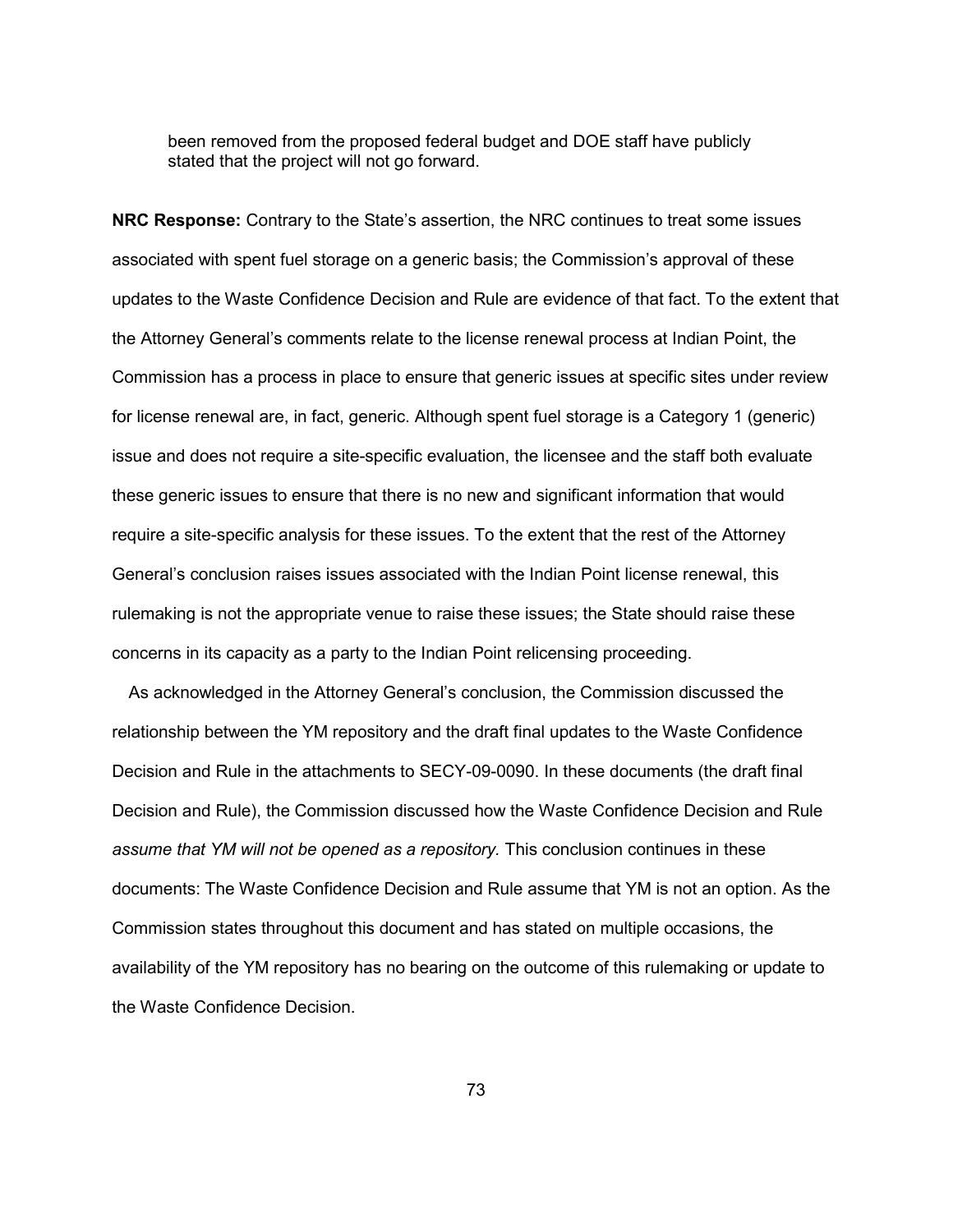# **Evaluation of Waste Confidence Findings**

Having considered and addressed the comments received on the Commission's proposed

updates to the Waste Confidence Decision and Rule, the Commission now reexamines the

1984 and 1990 bases for its findings and supplements those bases with an evaluation of events

and issues that have arisen since 1990 and affect the findings.

## **Table of Contents**

I. Finding 1: The Commission finds reasonable assurance that safe disposal of high-level radioactive waste and spent fuel in a mined geologic repository is technically feasible.

- A. Bases for Finding 1
- B. Evaluation of Finding 1

II. Finding 2 (1990): The Commission finds reasonable assurance that at least one mined geologic repository will be available within the first quarter of the twenty-first century, and that sufficient repository capacity will be available within 30 years beyond the licensed life for operation (which may include the term of a revised or renewed license) of any reactor to dispose of the commercial high-level radioactive waste and spent fuel originating in such reactor and generated up to that time.

- A. Bases for Finding 2
- B. Evaluation of Finding 2
- C. Finding 2

III. Finding 3: The Commission finds reasonable assurance that HLW and spent fuel will be managed in a safe manner until sufficient repository capacity is available to assure the safe disposal of all HLW and spent fuel.

- A. Bases for Finding 3
- B. Evaluation of Finding 3

IV. Finding 4 (1990): The Commission finds reasonable assurance that, if necessary, spent fuel generated in any reactor can be stored safely and without significant environmental impacts for at least 30 years beyond the licensed life for operation (which may include the term of a revised or renewed license) of that reactor at its spent fuel storage basin, or at either onsite or offsite independent spent fuel storage installations.

- A. Bases for Finding 4
- B. Evaluation of Finding 4
- C. Finding 4

V. Finding 5: The Commission finds reasonable assurance that safe, independent onsite spent fuel storage or offsite spent fuel storage will be made available if such storage capacity is needed.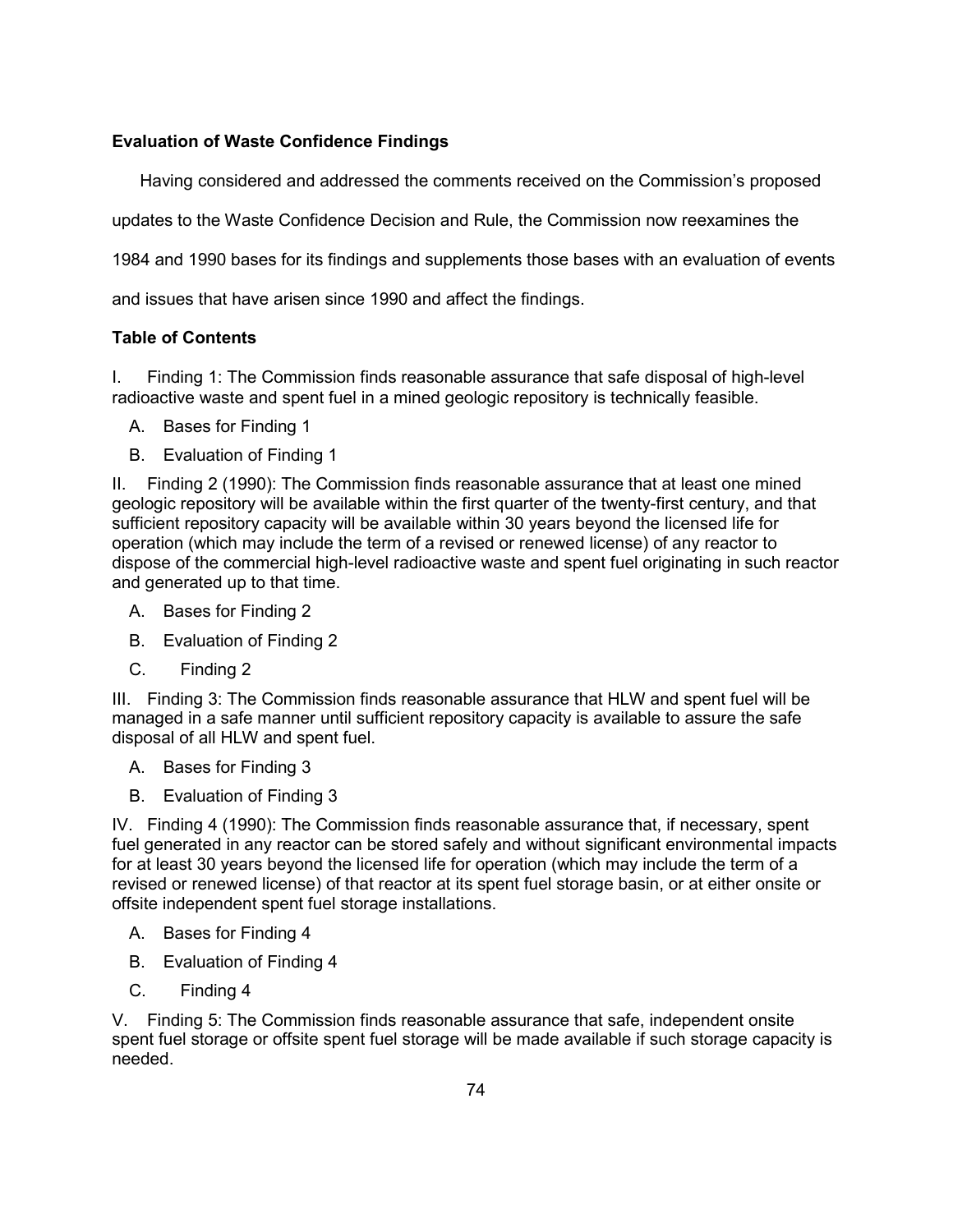- A. Bases for Finding 5
- B. Evaluation of Finding 5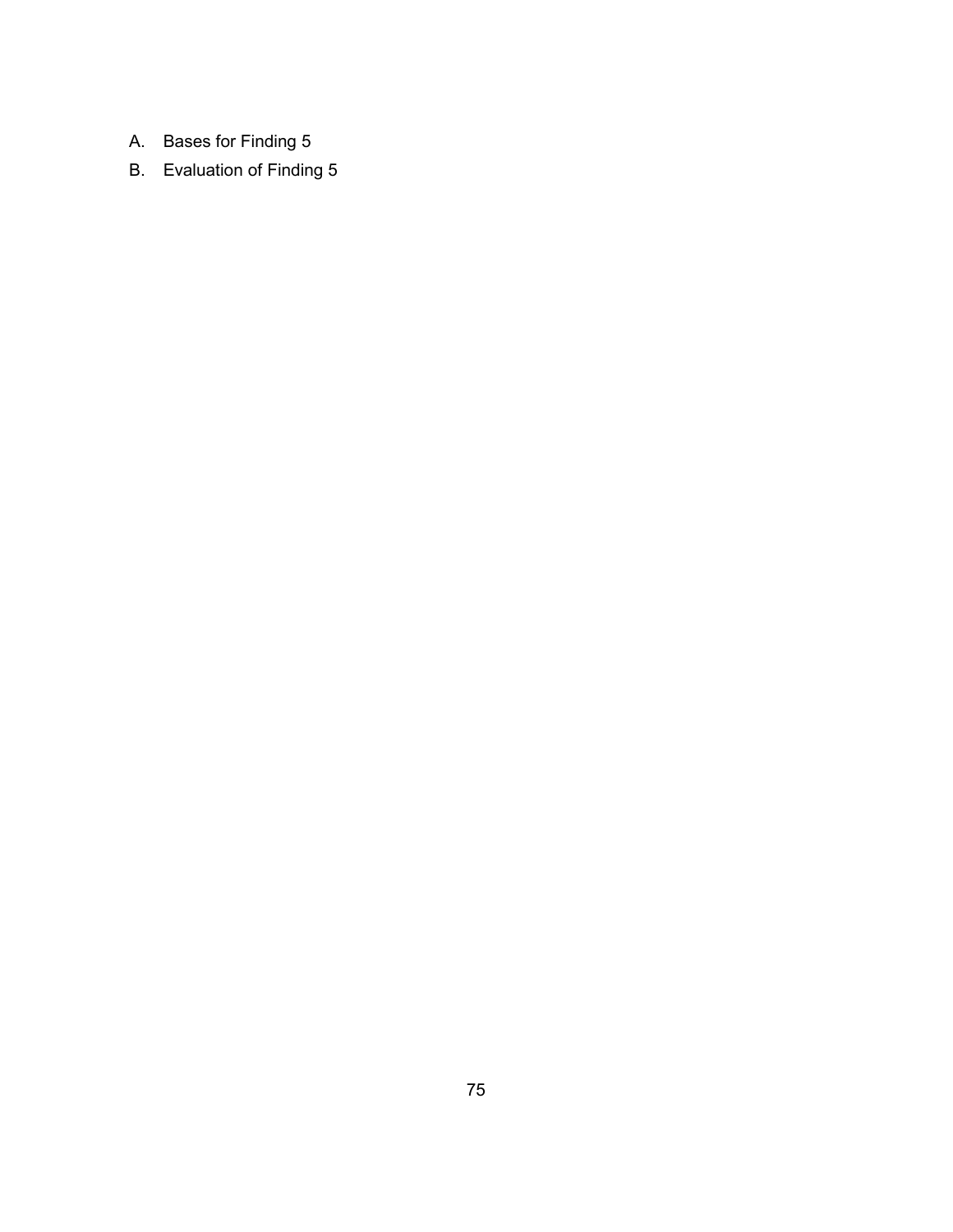# **I. Finding 1: The Commission finds reasonable assurance that safe disposal of highlevel radioactive waste and spent fuel in a mined geologic repository is technically feasible.**

#### A. Bases for Finding 1

 The Commission reached this finding in 1984 and reaffirmed it in 1990. The focus of this finding is on whether safe disposal of HLW and SNF is technically possible using existing technology and without a need for any fundamental breakthroughs in science and technology. To reach this finding, the Commission considered the basic features of a repository designed for a multi-barrier system for waste isolation and examined the problems that the DOE would need to resolve as part of a final design for a mined geologic repository. The Commission identified three major technical problems: (1) the selection of a suitable geologic setting as host for a technically acceptable repository site; (2) the development of waste packages that will contain the waste until the fission products are greatly reduced; and (3) the development of engineered barriers, such as backfilling and sealing of the drifts and shafts of the repository, which can effectively retard migration of radionuclides out of the repository (49 FR 34667; August 31, 1984).

 DOE's selection of a suitable geologic setting is governed by the NWPA. DOE explored potential repository sites before the NWPA was enacted, but that Act set in place a formal process and schedule for the development of two geologic repositories. The following brief summary of key provisions of this Act may assist readers in understanding DOE's process for locating a suitable geologic setting.

 As initially enacted, the Nuclear Waste Policy Act of 1982 directed DOE to issue guidelines for the recommendation of sites and then to nominate at least five sites as suitable for site characterization for selection as the first repository site and, not later than January 1, 1985, to recommend three of those sites to the President for characterization as candidate sites. Nuclear Waste Policy Act of 1982, § 112, 96 Stat. 2201 (1983) (current version at 42 U.S.C. 10132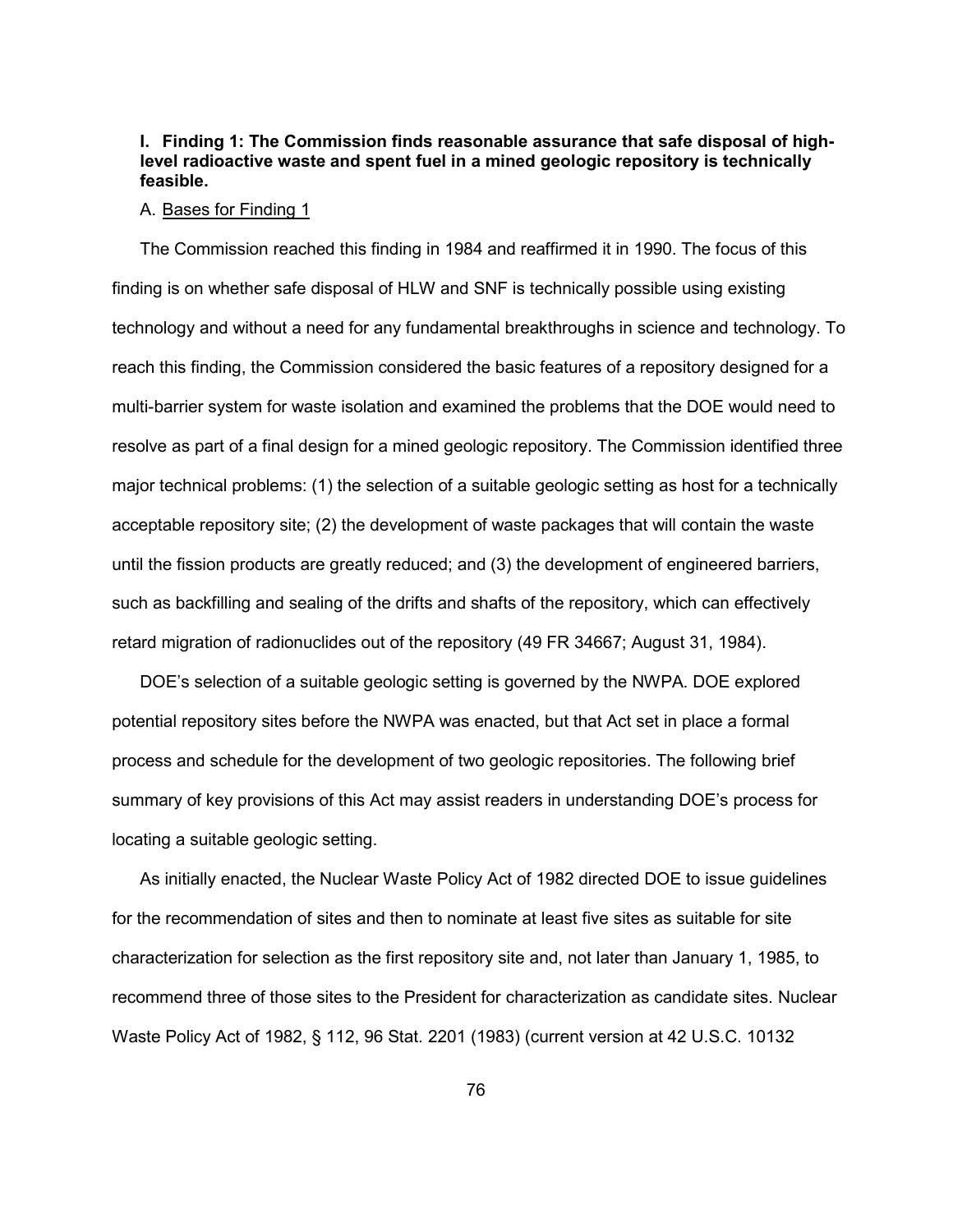(2006)). Not later than July 1, 1989, DOE was to again nominate five sites and recommend three of them to the President for characterization for selection as the second repository. *Id.*  DOE was then to carry out site characterization activities for the approved sites. Nuclear Waste Policy Act of 1982, § 113, 96 Stat. 2201 (1983) (current version at 42 U.S.C. 101323 (2006)). Following site characterization, DOE was to recommend sites to the President as suitable for development as repositories and the President was to recommend one site to the Congress by March 31, 1987, and another site by March 31, 1989, for development as the first two repositories. Nuclear Waste Policy Act of 1982, § 114, 96 Stat. 2201 (1983) (current version at 42 U.S.C. 10134 (2006)). States and affected Indian tribes were given the opportunity to object, but if the recommendations were approved by Congress, DOE was to submit applications for a construction authorization to the NRC. *Id.* The NRC was given until January 1, 1989, to reach a decision on the first application, and until January 1, 1992, on the second. The Commission was directed to prohibit the emplacement in the first repository of more than 70,000 MTHM until a second repository was in operation. *Id.* The NWPA, *inter alia,* restricted site characterization solely to a site at Yucca Mountain, NV (YM) and terminated the program for a second repository. The NWPA provided that if DOE at any time determines Yucca Mountain to be unsuitable for development as a repository, DOE must report to Congress its recommendations for further action to ensure the safe, permanent disposal of SNF and HLW, including the need for new legislation. Section 113 of NWPA, 42 U.S.C. 10133 (2006).

 In 1984, the Commission reviewed DOE's site exploration program and concluded that it was providing information on site characteristics at a sufficiently large number and variety of sites and geologic media to support the expectation that one or more technically acceptable sites would be identified (49 FR 34668; August 31, 1984). In 1990, the Commission noted that the 1987 amendment of the Nuclear Waste Policy Act of 1982, which focused solely on the YM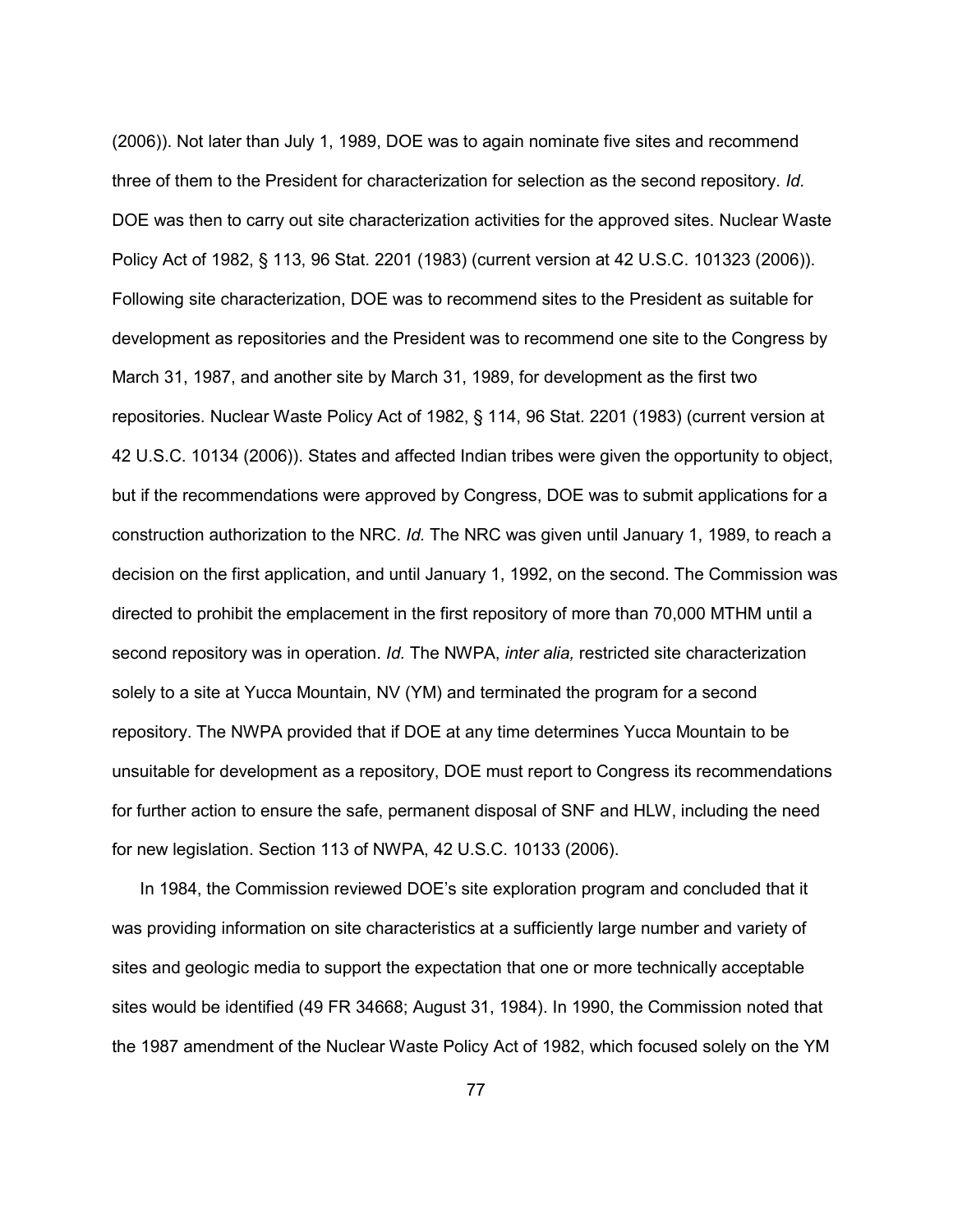site, could cause considerable delay in opening a repository if that site were found not suitable for licensing. But the possibility of that delay did not undermine the Commission's confidence that a technically acceptable site would be located, either at YM or elsewhere. The Commission observed that the NRC staff had provided extensive comments on DOE's draft environmental assessments of the nine sites it had identified as being potentially acceptable and on the final environmental assessments for the five sites nominated.<sup>14</sup> The NRC had not identified any fundamental technical flaws or disqualifying factors that would render any of the sites unsuitable for characterization or potentially unlicenseable, although the NRC noted that many issues would need to be resolved during site characterization for YM or any other site (55 FR 38486; September 18, 1990).

 With respect to the development of effective waste packages, the Commission, in 1984, reviewed DOE's scientific and engineering program on this subject. The Commission also considered whether the possibility of renewed reprocessing of SNF could affect the technical feasibility of the waste package because it would need to consider waste form other than spent fuel. The Commission concluded that the studies by DOE and others demonstrated that the chemical and physical properties of SNF and HLW can be sufficiently understood to permit the design of a suitable waste package and that the possibility of commercial reprocessing would not substantially affect this conclusion (49 FR 34671; August 31, 1984). In 1990, the Commission reviewed DOE's continued research and experimentation on waste packages, which primarily focused on work in Canada and Sweden. The NRC noted that the DOE had

<sup>&</sup>lt;sup>14</sup> Under the program established by the initial NWPA, DOE had nominated sites at Hanford WA, Yucca Mountain, NV, Deaf Smith County, TX, Davis Canyon, UT, and Richton Dome, MS, and had recommended the first 3 sites for site characterization.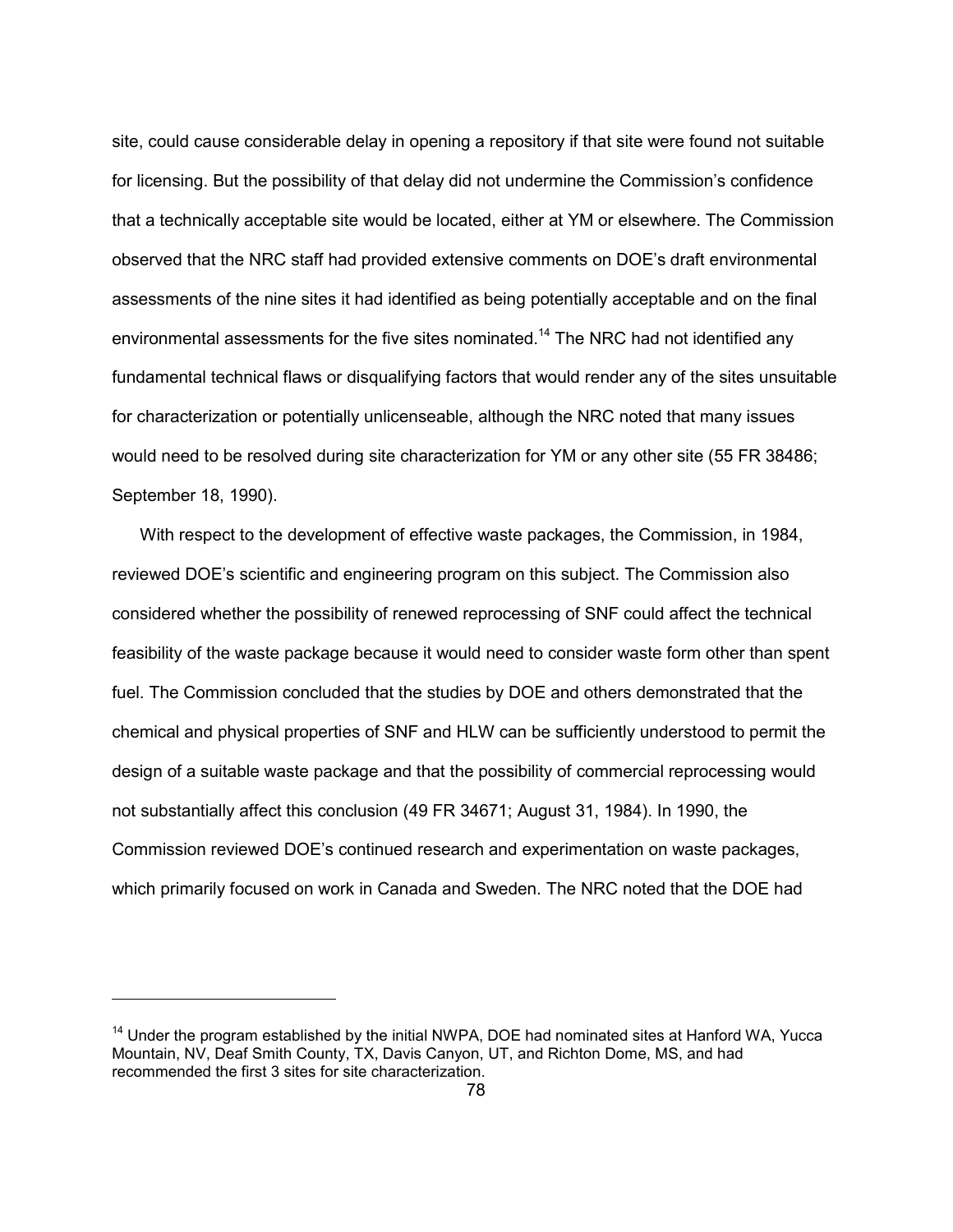narrowed the range of waste package designs to a design tailored for unsaturated tuff<sup>15</sup> at the YM site due to the 1987 redirection of the HLW program. The NRC also noted that some reprocessing wastes from the defense program and the West Valley Demonstration Project were now anticipated to be disposed of in the repository. The NRC remained confident that, given a range of waste forms and conservative test conditions, the technology is available to design acceptable waste packages (55 FR 38489; September 18, 1990).

 With respect to the development of effective engineered barriers, the Commission's confidence in 1984 rested upon its consideration of DOE's ongoing research and development activities regarding backfill materials and borehole and shaft sealants, which led the Commission to conclude that these activities provided a basis for reasonable assurance that engineered barriers can be developed to isolate or retard radioactive material released by the waste package (49 FR 34671; August 31, 1984). In 1990, although DOE's research had narrowed to focus on YM, the Commission continued to have confidence that backfill or packing materials can be developed as needed for the underground facility and waste package and that an acceptable seal can be developed for candidate sites in different geologic media (55 FR 38489-38490; September 18, 1990).

## B. Evaluation of Finding 1

-

 Today, the scientific and technical community engaged in waste management continues to have high confidence that safe geologic disposal is achievable with currently available technology. S*ee, e.g.,* National Research Council, *"Technical Bases for Yucca Mountain Standards,"* 1995. No insurmountable technical or scientific problem has emerged to disturb this confidence that safe disposal of SNF and HLW can be achieved in a mined geologic repository.

<sup>15</sup> Tuff is a type of rock consisting of successive layers of fine-grained volcanic ash. *See* DOE/RW-0573, Rev. 0 *Yucca Mountain Repository GI.* (ADAMS Accession Numbers ML081560408, ML081560409, and ML081560410).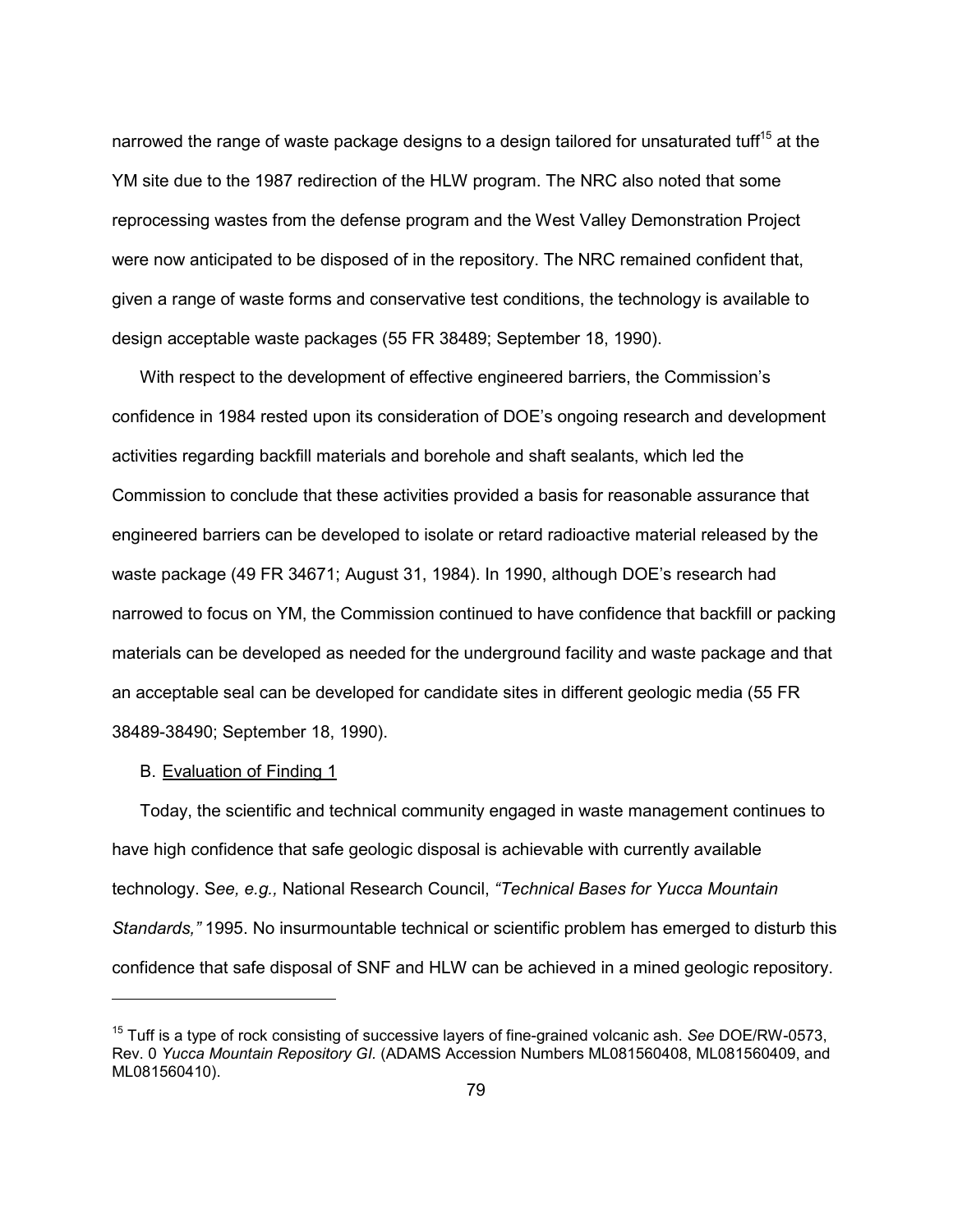To the contrary, there has been significant progress in the scientific understanding and technological development needed for geologic disposal over the past 18 years. There is now a much better understanding of the processes that affect the ability of repositories to isolate waste over long periods. *Id. a*t 71-72; International Atomic Energy Agency (IAEA), "Scientific and Technical Basis for the Geologic Disposal of Radioactive Wastes, Technical Reports Series No. 413," 2003. The ability to characterize and quantitatively assess the capabilities of geologic and engineered barriers has been repeatedly demonstrated. NRC, "Disposal of High-Level Radioactive Wastes in a Proposed Geologic Repository at Yucca Mountain, Nevada; Proposed Rule," (64 FR 8640, 8649; February 22, 1999); Organization for Economic Cooperation and Development, Nuclear Energy Agency, "Lessons Learned from Ten Performance Assessment Studies," 1997. Specific sites have been investigated and extensive experience has been gained in underground engineering. IAEA, "Radioactive Waste Management Studies and Trends, IAEA/WMDB/ST/4," 2005; IAEA, "The Use of Scientific and Technical Results from Underground Research Laboratory Investigations for the Geologic Disposal of Radioactive Waste, IAEA-TECDOC-1243," 2001. These advances and others throughout the world continue to confirm the soundness of the basic concept of deep geologic disposal. IAEA, "Joint Convention on Safety of Spent Fuel Management and on Safety of Radioactive Waste Management, INFCIRC/546," 1997.

 In the United States, the technical approach for safe HLW disposal has remained unchanged for several decades: Use a deep geologic repository containing natural barriers to hold canisters of HLW with additional engineered barriers to further retard radionuclide release. Although some elements of this technical approach have changed in response to new knowledge (*e.g*., engineered backfill was removed as a design concept for YM in the late 1990s in response to enhanced understandings of heat and water transfer processes in the near-field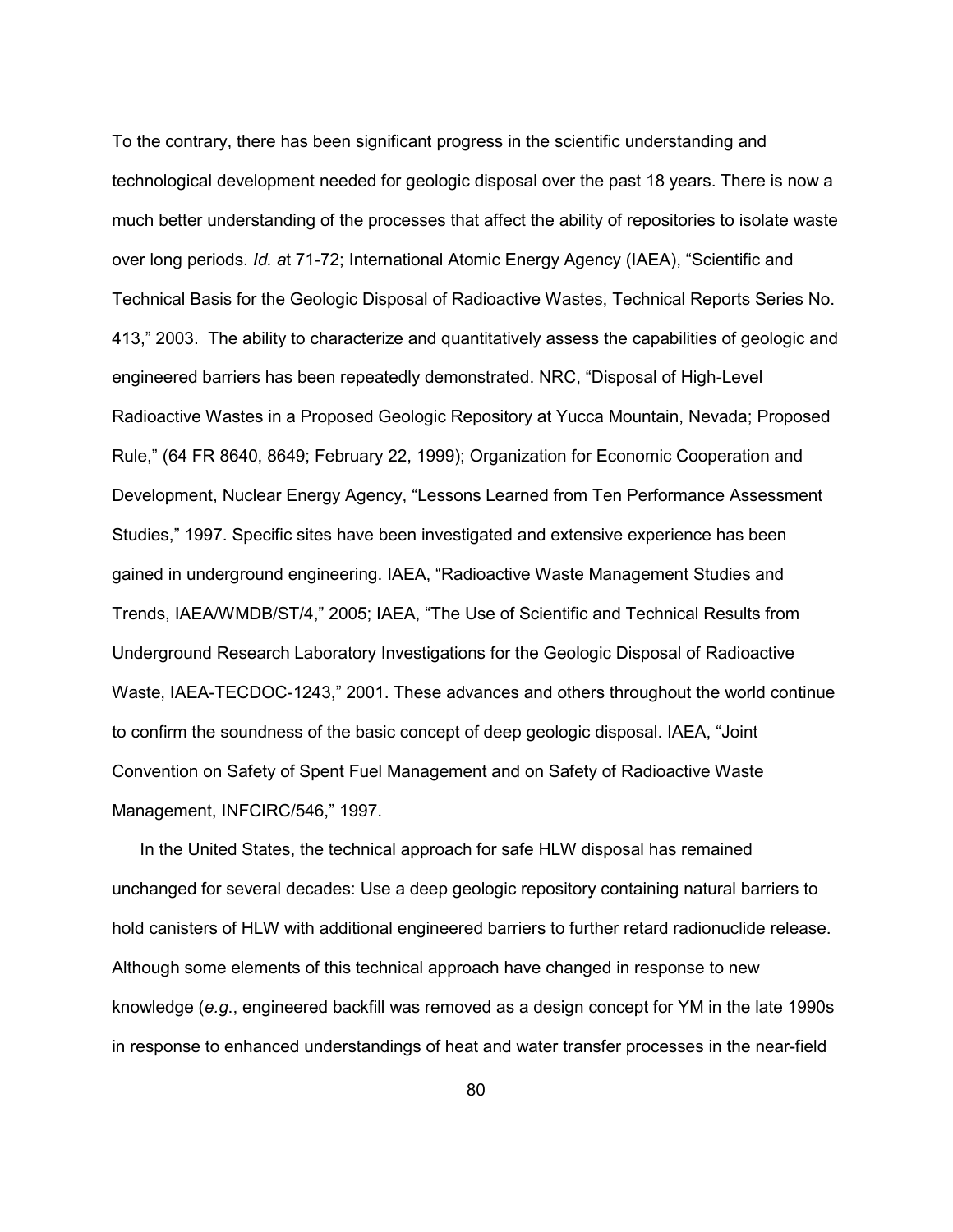drift environment), safe disposal still appears to be feasible with current technology. In 1998, DOE conducted assessments for long-term performance of a potential repository at YM (DOE/RW-0508, Viability Assessment) and 2002 (DOE/RW-0539, Site Recommendation). These assessments used existing technology and available scientific information and did not identify areas where fundamental breakthroughs in science or technology were needed to support safe disposal.

 With respect to the issue of identifying a suitable geologic setting as host for a technically acceptable site, DOE made its suitability determination for the YM site in 2002. On June 3, 2008, DOE submitted the application for construction authorization to the NRC and on September 8, 2008, NRC staff notified DOE that it found the application acceptable for docketing (73 FR 53284; September 15, 2008). Whether YM is technically acceptable must await the outcome of an NRC licensing proceeding, which, if completed, would rule on the technical acceptability of a repository at YM. Even if DOE does not construct a repository at YM, this would not change the fact that the Commission continues to have reasonable assurance that the technology exists today to safely dispose of SNF and HLW in a geologic repository. Although the 1987 amendments to NWPA barred DOE from continuing site investigations elsewhere, the U.S. Congress's decision to focus solely on YM was not based on any finding that any of the other sites were unsuitable for technical reasons; rather, the decision was aimed at controlling the costs of the HLW program (55 FR 38486; September 18, 1990).

 Repository programs in other countries, which could inform the U.S. program, are actively considering crystalline rock, clay, and salt formations as repository host media. IAEA, "Radioactive Waste Management Status and Trends, IAEA/WMDB/ST/4," 2005; IAEA, "The Use of Scientific and Technical Results from Underground Research Laboratory Investigations for the Geologic Disposal of Radioactive Waste, IAEA-TECDOC-1243," 2001. Many of these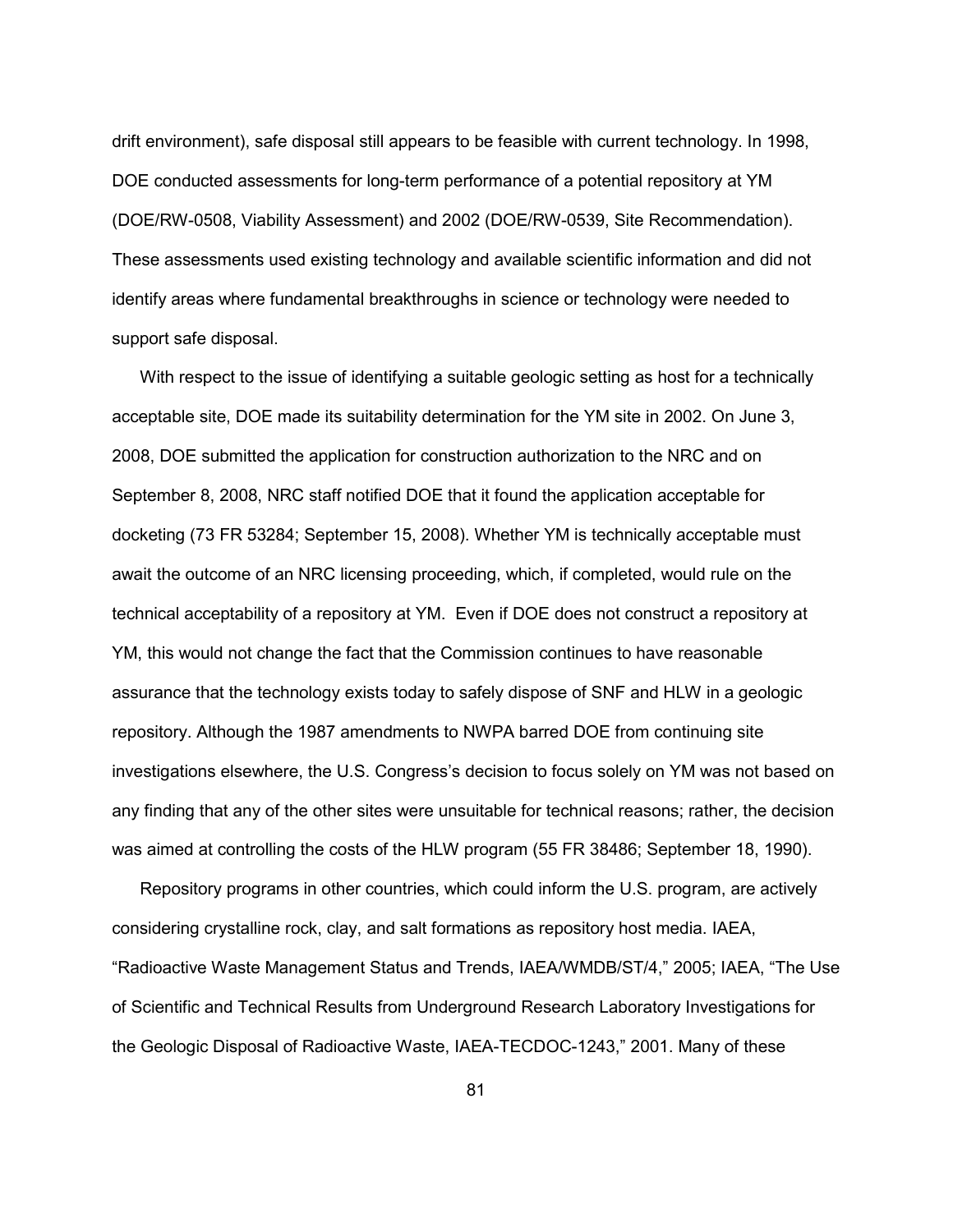programs have researched these geologic media for several decades. Although there are relative strengths to the capabilities of each of these potential host media, no geologic media previously identified as a candidate host, with the exception of salt formations for SNF, has been ruled out based on technical or scientific information. Salt formations are being considered as hosts only for reprocessed nuclear materials because heat-generating waste, like SNF, exacerbates a process by which salt can rapidly deform. This process could cause problems with keeping drifts stable and open during the operating period of a repository.

 In 2001, the NRC amended its regulations to include a new 10 CFR Part 63, "Disposal of High-Level Radioactive Wastes in a Geologic Repository at Yucca Mountain, Nevada," (66 FR 55732; November 2, 2001).

 Part 63 requires use of both natural and engineered barriers to meet overall total system performance objectives without pre-determined subsystem performance requirements, which are required in 10 CFR Part 60.<sup>16</sup> Accordingly, U.S. research and development activities have focused on understanding the long-term capability of natural and engineered barriers, which can prevent or substantially reduce the release rate of radionuclides from a potential repository system. Although the performance of individual barriers may change over time, the overall performance of the total system is required to be acceptable throughout the performance period of the repository. In this context of total system performance, research and development has found that it appears technically possible to design and construct a waste package and an engineered barrier system that, in conjunction with natural barriers, could prevent or substantially reduce the release rate of radionuclides from a potential repository system during

 $16$  NRC's regulations at 10 CFR Part 63 apply only to the proposed repository at YM. NRC's regulations at 10 CFR Part 60, "Disposal of High-Level Radioactive Wastes in Geologic Repositories," govern the licensing of any repository other than one located at YM. However, at the time Part 63 was proposed, the Commission indicated it would consider revising Part 60 if it seemed likely to be used in the future. (64 FR 8640, 8643; February 22, 1999).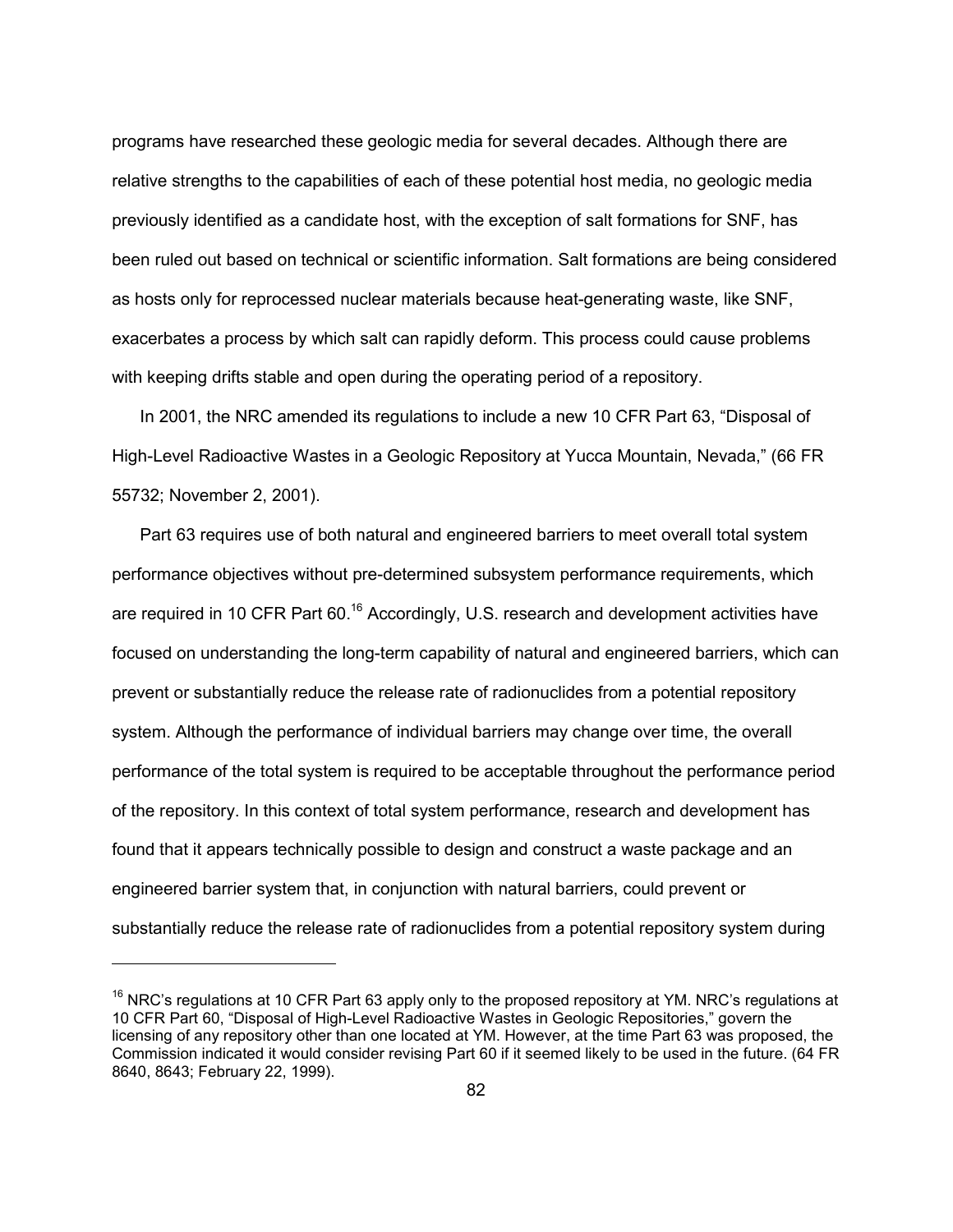the performance period. NRC, "Disposal of High-Level Radioactive Wastes in a Proposed Geologic Repository at Yucca Mountain, Nevada; Proposed Rule," (64 FR 8649; February 22, 1999); IAEA, "Joint Convention on Safety of Spent Fuel Management and on Safety of Radioactive Waste Management, INFCIRC/546," 1997.

 Since the Commission last considered Waste Confidence, the NRC has issued design certifications for new reactors under its regulations at 10 CFR Part 52, "Early Site Permits; Standard Design Certifications; and Combined Licenses for Nuclear Power Plants," and is currently reviewing several plant designs in response to applications for design certifications. The NRC is also considering COL applications for nuclear power plants that reference these certified and under-review designs. These facilities would use the same or similar fuel assembly designs as the nuclear power plants currently operating in the United States. If these new facilities use a new fuel type or different cladding, then it may be necessary to modify the design of a repository to accommodate these changes. But if limited reliance is placed on the barrier capabilities of cladding or fuel type to comply with repository safety requirements, then minimal design changes may be needed to accommodate new types of SNF or cladding. As such, the new reactor designs and specific license applications currently under review would not raise issues as to the technical feasibility of repository disposal.

The NRC is also engaged in preliminary interactions with DOE and possible reactor vendors proposing advanced reactor designs that are different from the currently operating light-water reactors. Some of these advanced reactors use gas-cooled or liquid metal cooled technologies and have fuel and reactor components that might require different transportation and storage containers. Geometric, thermal, and criticality constraints could conceivably require a design modification to disposal containers from those currently proposed for YM. Nevertheless, the technical requirements for disposal of advanced reactor components appear similar to the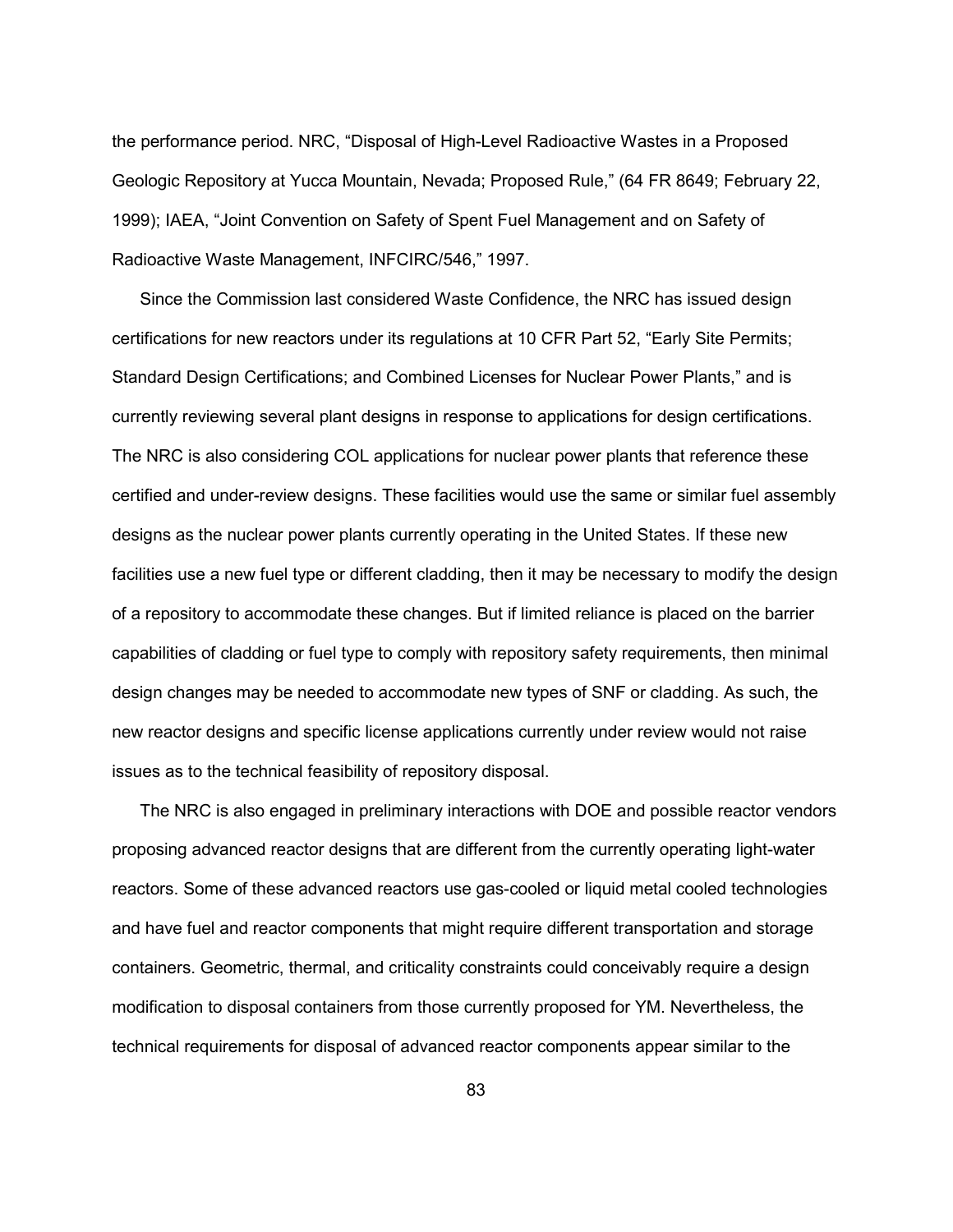requirements for disposal of components for current light water reactors. For example, DOE had planned to dispose of spent fuel at YM from both gas-cooled (Peach Bottom 1) and liquid-metal cooled (Fermi 1) reactors, using the same basic technological approach as for SNF from light water reactors. Although radionuclide inventory, fuel matrix, and cladding characteristics for advanced fuels might be different from current light-water reactors, the safe disposal of advanced fuel appears to involve the same scientific and engineering knowledge as used for fuel from current light-water reactors.

There is currently a high uncertainty regarding the growth of advanced reactors in the U.S. In the licensing strategy included in a joint report to Congress in August 2008 from the NRC and the DOE for the next generation nuclear plant (NGNP) program, the agencies found that an aggressive licensing approach may lead to operation of a prototype facility in 2021. (ADAMS Accession Number ML082290017). Based on comparison with current disposal strategies for fuel from existing gas cooled or liquid-metal cooled reactors, the NRC is confident that current technology is adequate to support the safe disposal of spent fuel from a potential prototype facility. Small modular light water reactors being developed will use fuel very similar in form and materials to the existing operating reactors and will not, therefore, introduce new technical challenges to the disposal of spent fuel. In addition to the NGNP activities related to the prototype reactor, various activities, such as DOE's Fuel Cycle Research and Development Program, are underway to evaluate fuel cycle alternatives that could affect the volume and form of waste from the prototype reactor or other nuclear reactor designs. The need to consider waste disposal as part of the overall research and development activities for advanced reactors is recognized and included in the activities of designers, the DOE, and the NRC. *See, e.g.,* DOE Nuclear Energy Research Advisory Committee and the Generation IV International Forum, "A Technology Roadmap for Generation IV Nuclear Energy Systems," December 2002.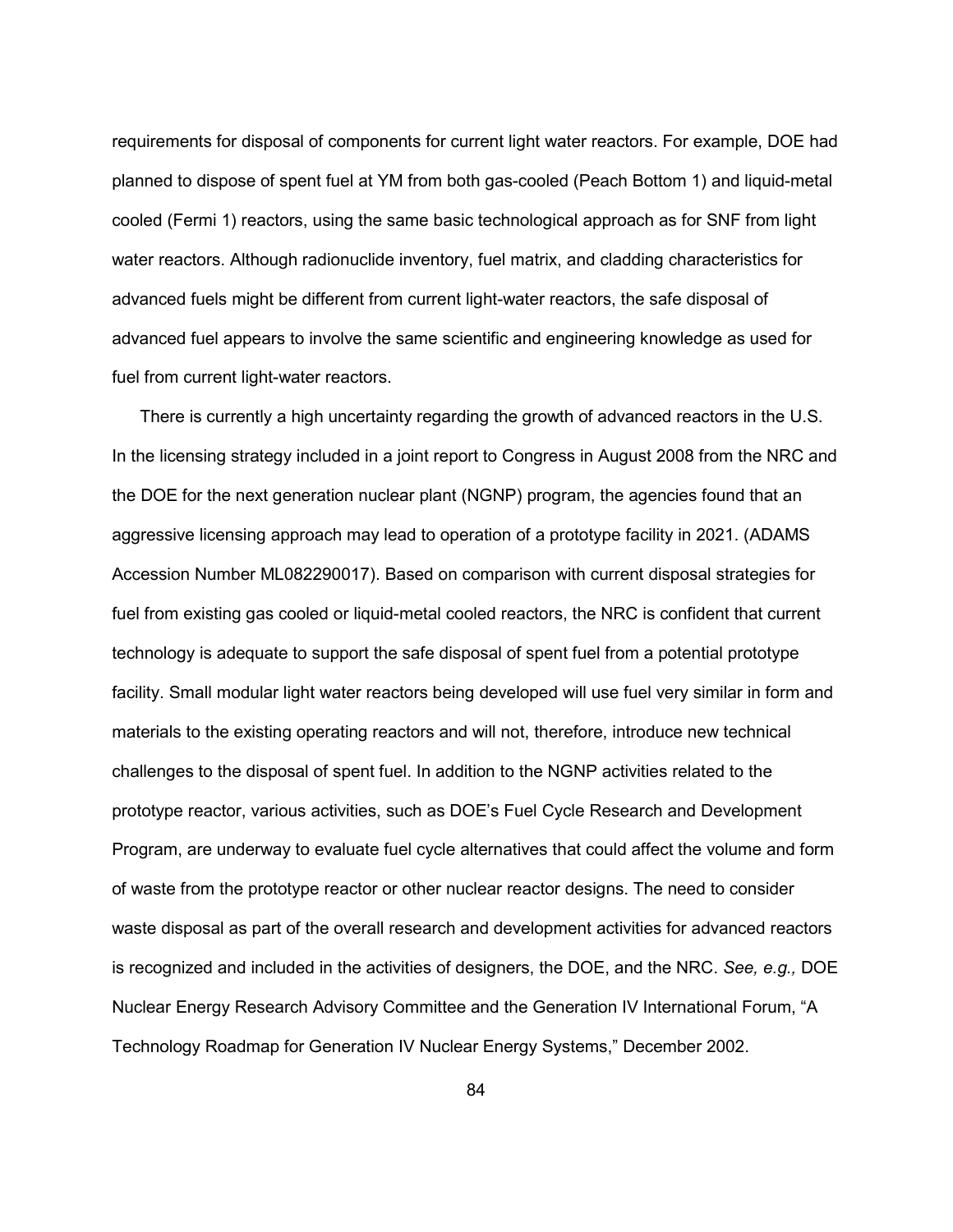Based on the above discussion, including its response to the public comments, the

Commission reaffirms Finding 1.

**II. Finding 2 (1990): The Commission finds reasonable assurance that at least one mined geologic repository will be available within the first quarter of the twenty-first century, and that sufficient repository capacity will be available within 30 years beyond the licensed life for operation (which may include the term of a revised or renewed license) of any reactor to dispose of the commercial high-level radioactive waste and spent fuel originating in such reactor and generated up to that time.** 

### A. Bases for Finding 2

-

In the 1984 and 1990 Waste Confidence Decisions, the dual objectives of this finding were

to predict when a repository will be available for use and to predict how long spent fuel may

need to be stored at a reactor site until repository space is available for the spent fuel generated

at that reactor. With respect to the first prediction, the Commission's focus in 1984 was on the

years 2007-2009—the years during which the operating licenses for the Vermont Yankee<sup>17</sup> and

Prairie Island<sup>18</sup> nuclear power plants would expire.<sup>19</sup> In 1984, DOE anticipated that the first

repository would begin operation in 1998 and the second in 2004. But the NRC concluded that

technical and institutional uncertainties made it preferable to focus on the 2007–2009 time

period. The technical uncertainties involved how long it would take DOE to locate a suitable

 $17$  The Commission amended Vermont Yankee's operating license on January 23, 1991, to extend the expiration date of the license to 2012. (56 FR 2568; January 24, 1991). Vermont Yankee has applied for a license renewal, which is being reviewed by the Commission and would extend the plant's operating license for 20 years. http://www.nrc.gov/reactors/operating/licensing/renewal/applications.html (last visited September 15, 2010).

<sup>&</sup>lt;sup>18</sup> The Commission amended Prairie Island 1 and 2's operating licenses on September 23, 1986, to extend the expiration date of the licenses to August 9, 2013, and October 29, 2014 (ADAMS Accession Number ML022200335). Prairie Island 1 and 2 have applied for license renewals, which are being reviewed by the Commission and would extend the plants' operating licenses for 20 years. http://www.nrc.gov/reactors/operating/licensing/renewal/applications.html (last visited September 15, 2010).

 $19$  Under the court remand that precipitated the initial waste confidence review, NRC was required to consider whether there was reasonable assurance that an offsite storage solution would be available by the years 2007-2009 and, if not, whether there was reasonable assurance that the spent fuel could be stored safely at those sites beyond those dates. *See State of Minnesota v. NRC,* 602 F.2d 412, 418 (D.C. Cir. 1979).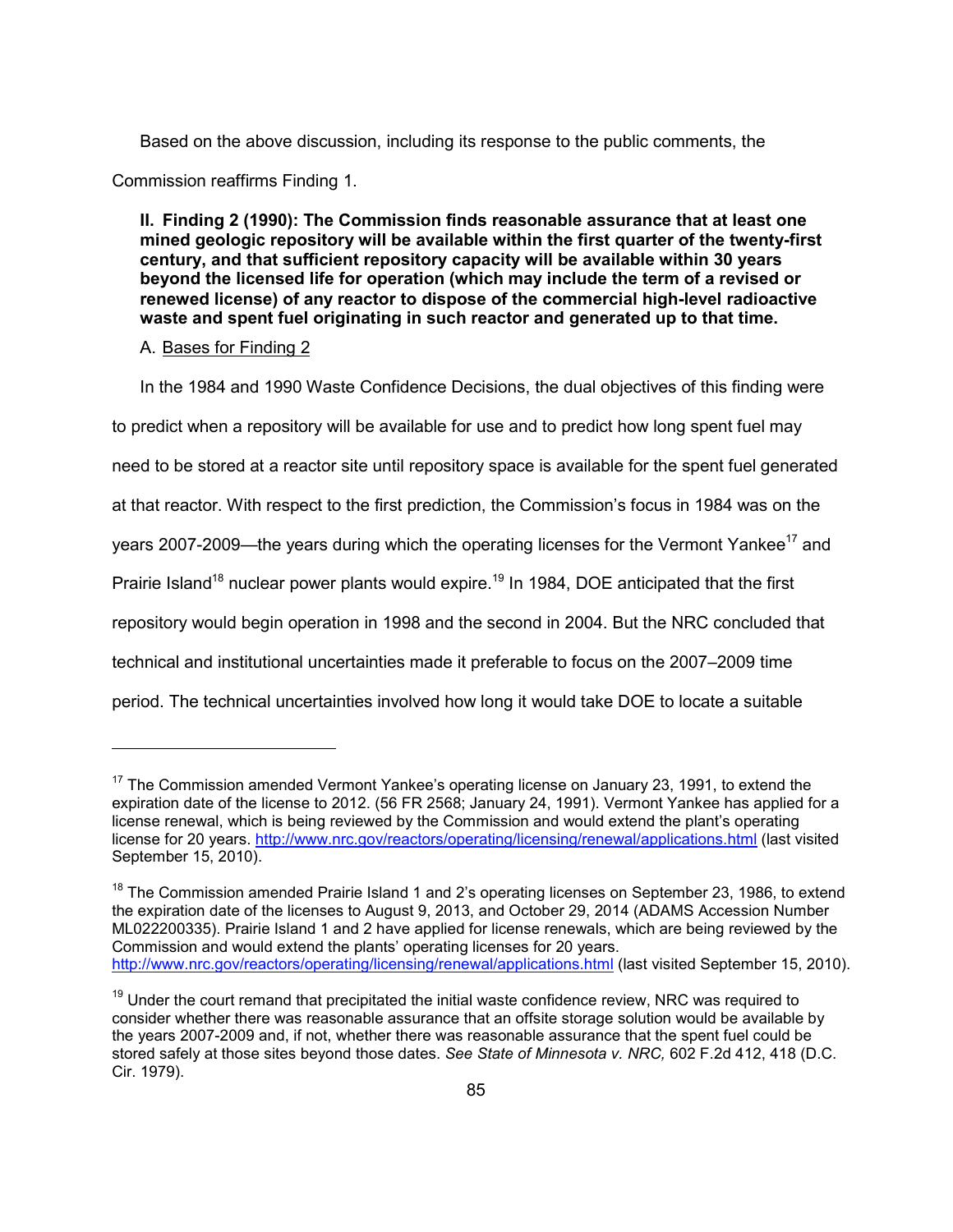geologic setting for a potentially technically acceptable repository and how long it would take to develop an appropriate waste package and engineered barriers. The Commission expressed the view that despite early delays, DOE's program was on track and, under the impetus given by the recently-enacted NWPA, would timely resolve the technical problems (49 FR 34674– 34675; August 31, 1984).

 The Commission also identified institutional uncertainties that needed to be resolved: (1) Measures for dealing with Federal-state disputes; (2) An assured funding mechanism that would be sufficient over time to cover the period for developing a repository; (3) An organizational capability for managing the HLW program; and (4) A firm schedule and establishment of responsibilities. The Commission expressed its confidence in the ability of the provisions of the then recently-passed NWPA to timely resolve these uncertainties (49 FR 34675-34679; August 31, 1984).

 With respect to the second prediction, the NRC reviewed DOE's estimates of the amount of installed generating capacity of commercial nuclear power plants in the year 2000 and concluded that the total amount of spent fuel that would be produced during the operating lifetimes of these reactors would be about 160,000 MTHM. To accommodate this volume of spent fuel, the NRC assumed that two repositories would be needed. The NRC calculated that if the first repository began to receive SNF in 2005 and the second in 2008, then all the SNF would be emplaced by about 2026. This would mean that sufficient repository capacity would be available within 30 years beyond the expiration of any reactor license for disposal of its SNF (49 FR 34679; August 31, 1984).

 In reviewing these predictions in 1990, the Commission faced a considerably changed landscape. First, DOE's schedule for the availability of a repository had slipped several times so that its then-current projection was 2010. Second, Congress's 1987 amendment of NWPA had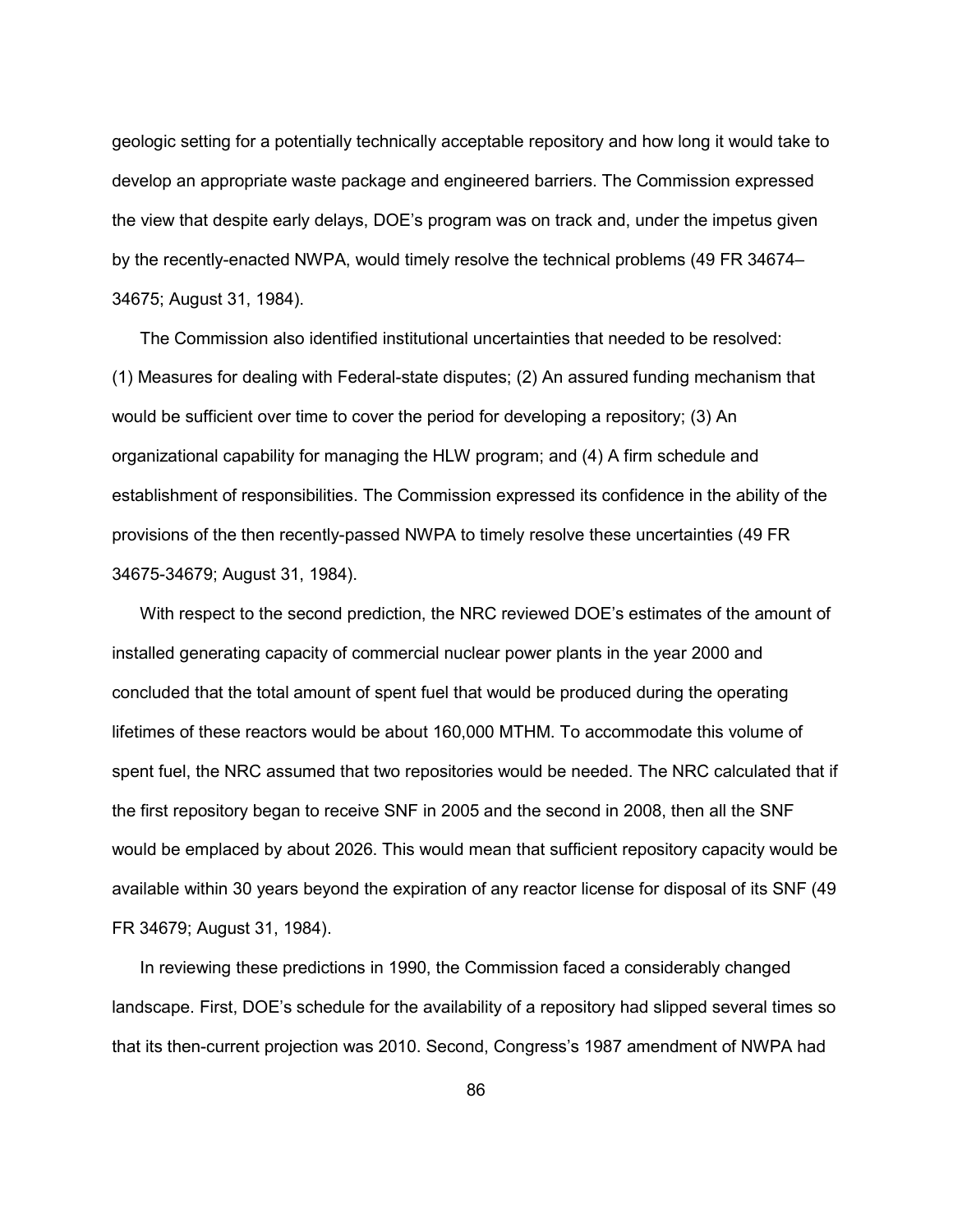confined site characterization to the YM site, meaning that there were no "back-up" sites being characterized in case the YM site was found unsuitable or unlicenseable. Finally, site characterization activities at YM had not proceeded without problems, notably in DOE's schedule for subsurface exploration and in development of its quality assurance program. Given these considerations, the Commission found it would not be prudent to reaffirm its confidence in the availability of a repository by 2007-2009 (55 FR 38495; September 18, 1990).

 Instead, the Commission found that it would be reasonable to assume that DOE could make its finding whether YM was suitable for development of a repository by the year 2000. The Commission was unwilling to assume that DOE would make a finding of suitability (which would be necessary for a repository to be available by 2010). To establish a new time frame for repository availability, the Commission made the assumption that DOE would find the YM site unsuitable by the year 2000 and that (as DOE had estimated) it would take 25 years for a repository to become available at a different site. The Commission then considered whether it had sufficient bases for confidence that a repository would be available by 2025 using the same technical and institutional criteria it had used in 1984. The Commission found no reason to believe that another potentially technically acceptable site could not be located if the YM site were found unsuitable. The development of a waste package and engineered barriers was tied to the question of the suitability of the YM site, but the NRC found no reason to believe that a waste package and engineered barriers could not be developed for a different site by 2025, if necessary (55 FR 38495; September 18, 1990).

 The institutional uncertainties were perhaps more difficult to calculate. The Commission acknowledged that DOE's efforts to address the concerns of states, local governments, and Indian tribes had met with mixed results. Nevertheless, the Commission retained its confidence that NWPA had achieved the proper balance between providing for participation by affected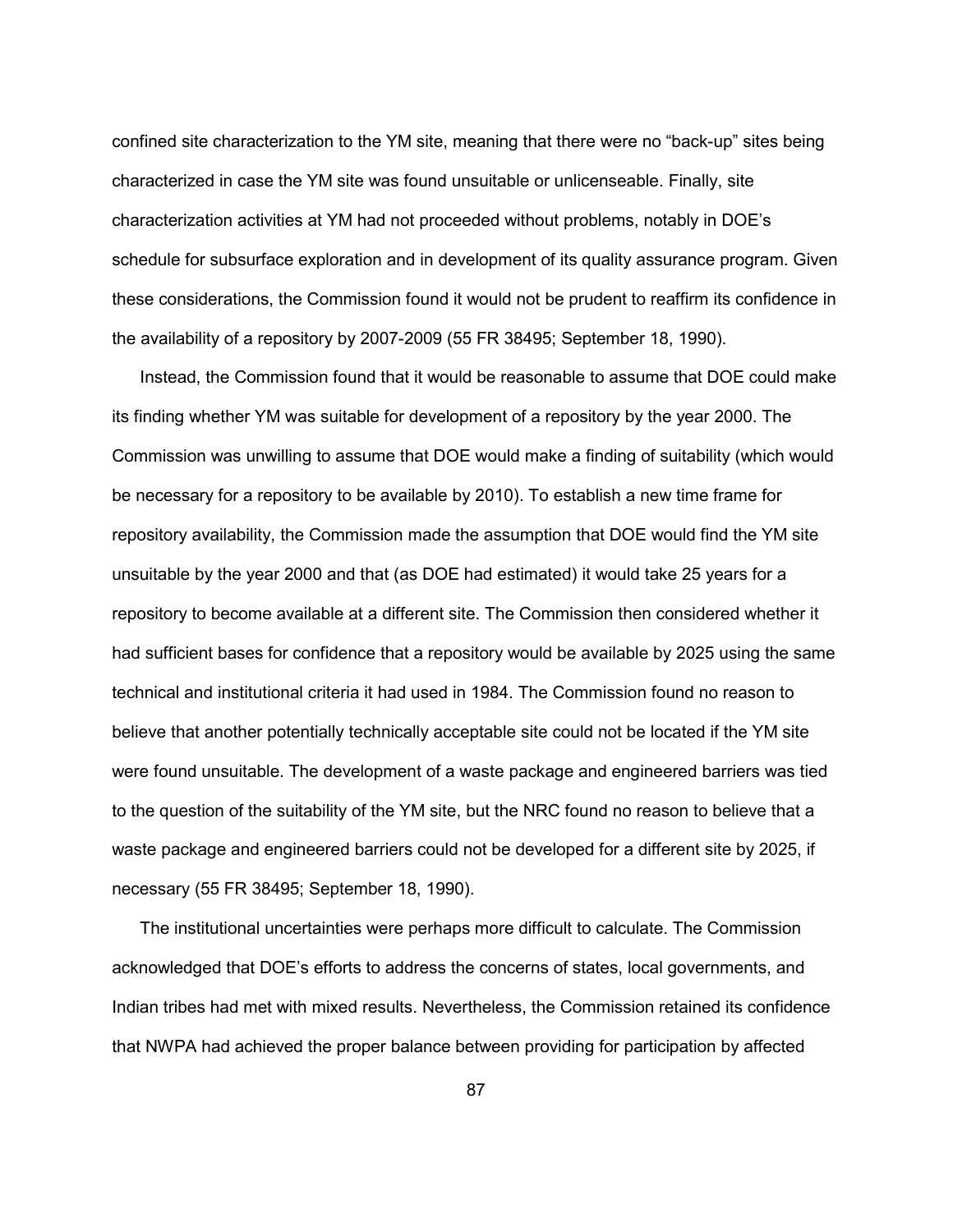parties and providing for the exercise of Congressional authority to carry out the national program for waste disposal (55 FR 38497; September 18, 1990). Similarly, the Commission believed that management and funding issues had been adequately resolved by NWPA and would not call into question the availability of a repository by 2025 (55 FR 38497-38498; September 18, 1990). Thus, except for the schedule, the Commission was confident that the HLW program set forth in the NWPA would ultimately be successful.

 The Commission also considered whether the termination of activities for a second repository, combined with the 70,000 MTHM limit for the first repository, together with its new projection of 2025 as the date for the availability for a repository, undermined its assessment that sufficient repository capacity would be available within 30 years beyond expiration of any reactor operating license to dispose of the SNF originating in such reactor and generated up to that time (55 FR 38501-38504; September 18, 1990). The Commission noted that almost all reactor licenses would not expire until sometime in the first three decades of the twenty-first century and license renewal was expected to extend the terms of some of these licenses. Thus, a repository was not needed by 2007-2009 to provide disposal capacity within 30 years beyond expiration of most operating licenses.<sup>20</sup> The Commission acknowledged, however, that it appeared likely that two repositories would be needed to dispose of all the SNF and HLW from the current generation of reactors unless Congress provided statutory relief from the 70,000 MTHM limit for the first repository and unless the first repository had adequate capacity to hold all the SNF and HLW generated. This was because DOE's 1990 spent fuel projections, which assumed that no new reactors would be constructed, called for 87,000 MTHM to be generated

 $20$  NRC identified Dresden 1, licensed in 1959, as the earliest licensed power reactor and noted that 30 years beyond its licensed life for operation would be 2029 and that it was possible, if a repository were to become available by 2025, for all the Dresden 1 SNF to be removed from that facility by 2029 (55 FR 38502; September 18, 1990).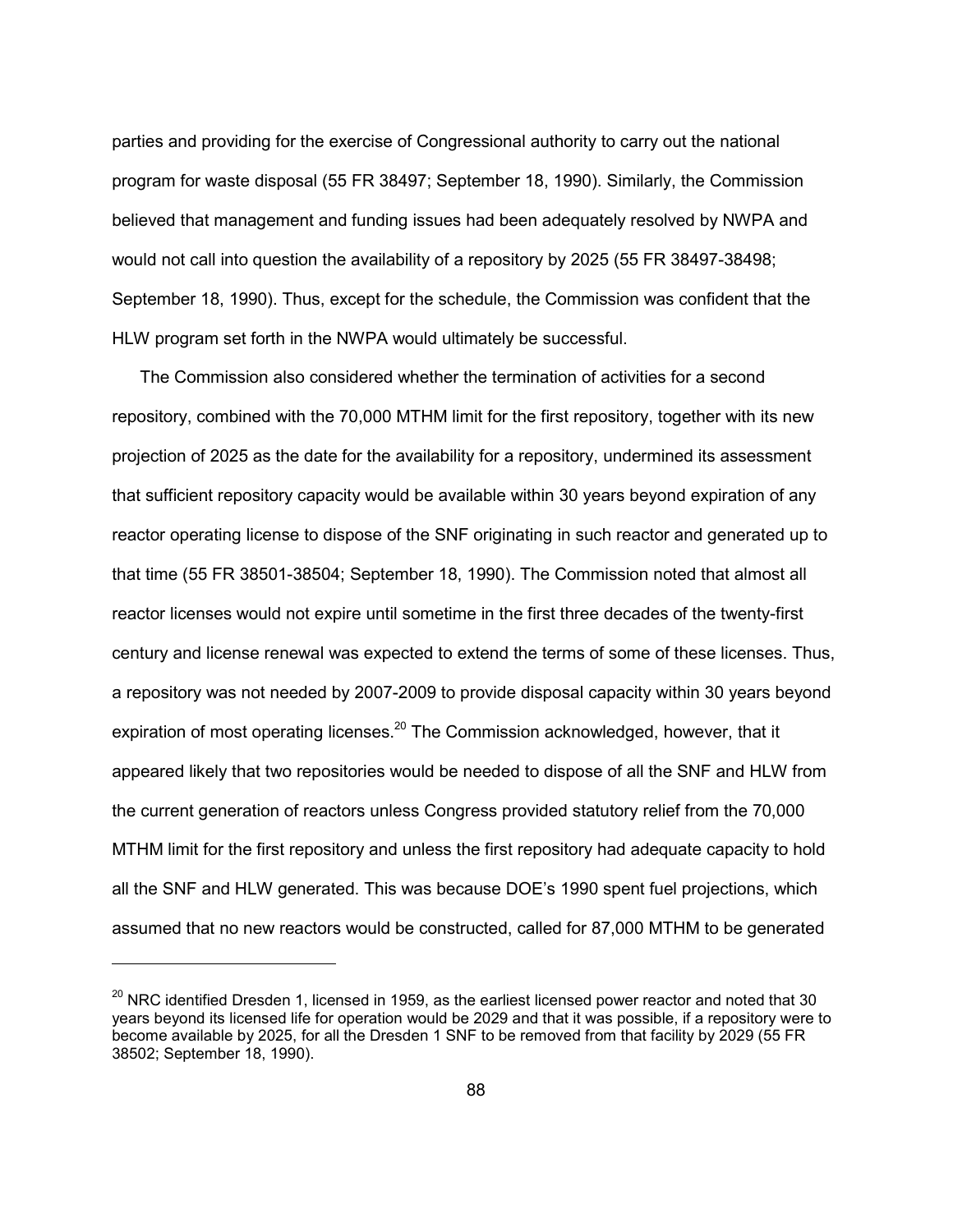by 2036. The Commission believed that that assumption probably underestimated the expected total spent fuel discharges due to the likelihood of reactor license renewals.

 Further, the Commission expressed the belief that if the need for a second repository was established, Congress would provide the needed institutional support and funding, as it had for the first repository.<sup>21</sup> The Commission reasoned that if work began on the second repository program in 2010, that repository could be available by 2035. Two repositories available in approximately 2025 and 2035, each with acceptance rates of 3400 MTHM/year within several years after commencement of operations, would provide assurance that sufficient repository capacity will be available within 30 years of operating license expiration for reactors to dispose of the spent fuel generated at their sites up to that time. The Commission concluded that a second repository, or additional capacity at the first repository, would be needed only to accommodate the additional quantity of spent fuel generated during the later years of reactors operating under a renewed license. The Commission stated that the availability of a second repository would permit spent fuel to be shipped offsite well within 30 years after expiration of these reactors' operating licenses and that the same would be true of the spent fuel discharged from any new generation of reactor designs (55 FR 38503-38504; September 18, 1990).

 The Commission acknowledged that there were several licenses that had been prematurely terminated where it was possible that SNF would be stored more than 30 years beyond the effective expiration of the license and that there could be more of these premature terminations. But the Commission remained confident that in these cases the overall safety and

 $21$  DOE was statutorily required to report to the President and to Congress on the need for a second repository between January 1, 2007, and January 1, 2010. Section 161 of NWPA, 42 U.S.C. 10172a. DOE submitted the report to Congress in December 2008. The report recommended that Congress remove the 70,000 MTHM limit for the YM repository, but Congress has not yet responded to the recommendation. The Report to the President and the Congress by the Secretary of Energy on the Need for a Second Repository, 1, (2008) available at http://www.energy.gov/media/Second\_Repository\_Rpt\_120908.pdf. (last visited October 16, 2010).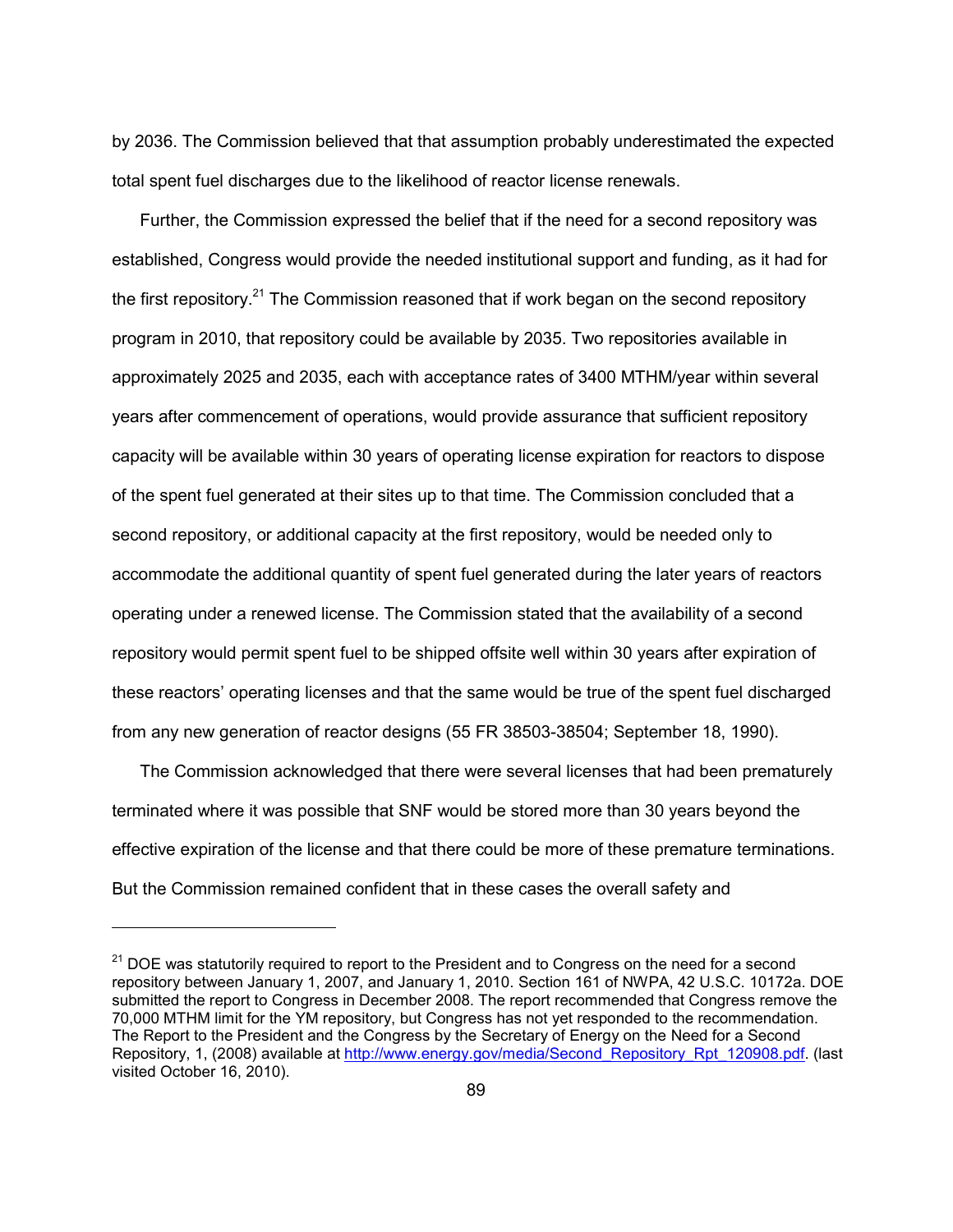environmental impacts of extended spent fuel storage would be insignificant. The Commission found that spent fuel could be safely stored for at least 100 years (Finding  $4)^{22}$  and that spent fuel in at-reactor storage would be safely maintained until disposal capacity at a repository was available (Finding 3). The Commission emphasized that it had not identified a date by which a repository must be available for health and safety reasons. Under the second part of Finding 2, safe management and safe storage would not need to continue for more than 30 years beyond expiration of any reactor's operating license because sufficient repository capacity was expected to become available within those 30 years (55 FR 38504; September 18, 1990).

### B. Evaluation of Finding 2

-

 As explained previously, the Commission based its estimate in 1990—that at least one geologic repository would be available within the first quarter of the twenty-first century—on an assumption that DOE would make its suitability determination under section 114 of NWPA around 2000. To avoid being put in the position of assuming the suitability of the YM site, the Commission then assumed that DOE would find that site unsuitable and, as DOE had estimated, that it would take 25 years before a repository could become available at an alternate site.

 The DOE made its suitability determination in early 2002 and found the YM site suitable for development as a repository.<sup>23</sup> Although DOE's application for a construction authorization for a

 $22$  The Commission conservatively assumed that licenses would be renewed for 30 year terms (55 FR 38503; September 18, 1990). Thus, the initial 40-year term of the operating license, plus 30 years for the renewed operating license term and 30 years beyond the expiration of the renewed license amounts to storage for at least 100 years.

<sup>&</sup>lt;sup>23</sup> On February 14, 2002, the Secretary of Energy recommended the YM site for the development of a repository to the President thereby setting in motion the approval process set forth in sections 114 and 115 of the NWPA. *See* 42 U.S.C. 10134(a)(1); 10134(a)(2); 10135(b), 10136(b)(2) (2006). On February 15, 2002, the President recommended the site to Congress. On April 8, 2002, the State of Nevada submitted a notice of disapproval of the site recommendation to which Congress responded on July 9, 2002, by passing a joint resolution approving the development of a repository at YM, which the President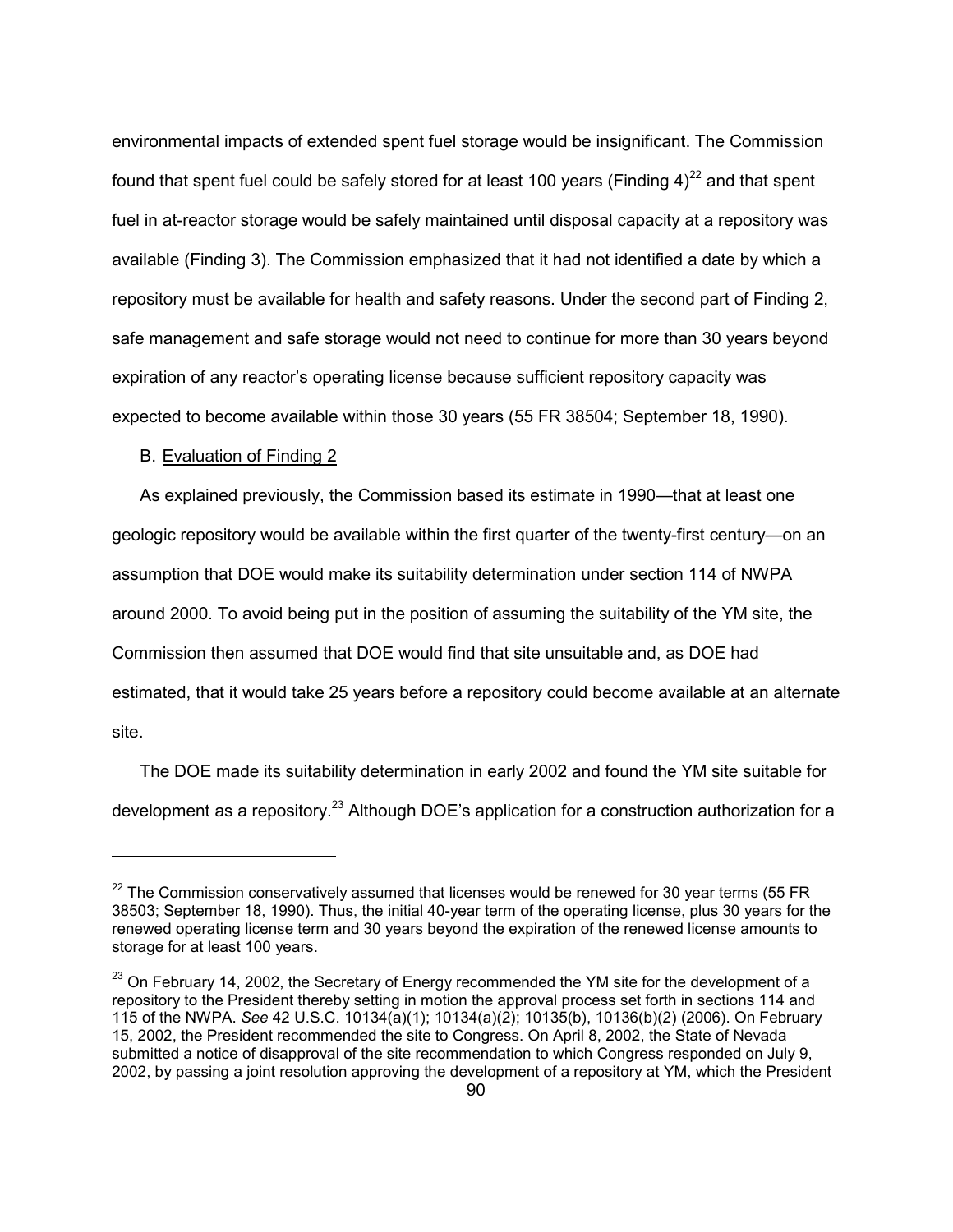repository was considerably delayed from the schedule set out in the NWPA $^{24}$ , on June 3, 2008, the DOE submitted the application to the NRC and on September 8, 2008, the NRC staff notified the DOE that it found the application acceptable for docketing (73 FR 53284; September 15, 2008). Although the licensing proceeding for the YM repository is ongoing, DOE and the Administration have made it clear that they do not support construction of Yucca Mountain. On March 3, 2010, the DOE filed its Notice of Withdrawal with the Atomic Safety and Licensing Board (ASLB) that is presiding over the Yucca Mountain licensing proceeding (ADAMS Accession Number ML100621397). On June 29, 2010, the ASLB denied the Department's motion; and on June 30, 2010, the Secretary of the Commission invited the parties to file briefs regarding whether the Commission should review, reverse, or uphold the ASLB's decision (ADAMS Accession Numbers ML101800299 and ML101810432). The Commission has not yet issued its decision*.* 

 In 2005, the State of Nevada filed a petition for rulemaking with the NRC (PRM-51-8) that questioned whether continued use of the 2025 date, in effect, indicated prejudgment of the outcome of any licensing proceeding that might be held. The Commission rejected this notion in its denial of the petition:

Even if DOE's estimate as to when it will tender a license application should slip further, the 2025 date would still allow for unforeseen delays in characterization and licensing. It also must be recognized that the Commission remains committed to a fair and comprehensive adjudication and, as a result, there is the potential for the Commission to deny a license for the Yucca Mountain site based on the record established in the adjudicatory proceeding. That commitment is not jeopardized by the 2025 date for repository availability. The Commission did not see any threat to its ability to be an impartial adjudicator in 1990 when it selected the 2025 date even though then, as now, a repository could only become

signed on July 23, 2002. See Pub. L. No. 107-200, 116 Stat. 735 (2002) (codified at 42 U.S.C. 10135 note (Supp. IV 2004)).

 $24$  Section 114(b) of NWPA directs the Secretary of Energy to submit a construction authorization application to NRC within 90 days of the date the site designation becomes effective. 42 U.S.C. 10134(b).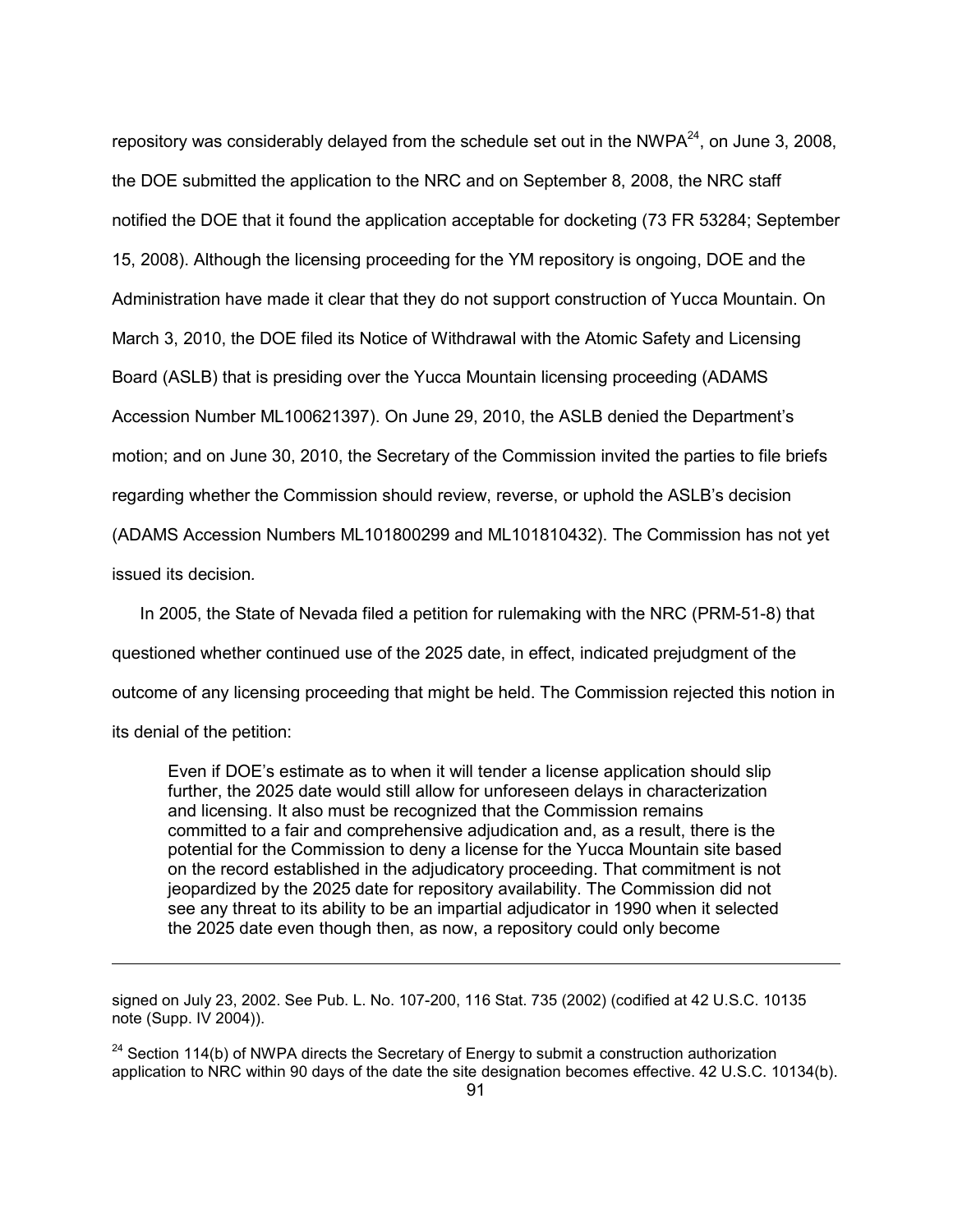available if the Commission's decision is favorable. Should the Commission's decision be unfavorable and should DOE abandon the site, the Commission would need to reevaluate the 2025 availability date, as well as other findings made in 1990. *State of Nevada; Denial of a Petition for Rulemaking (*70 FR 48329, 48333; August 17, 2005); *affirmed, Nevada v. NRC,* 199 Fed. Appx. 1 (D.C. Cir., Sept. 22, 2006).

 In the absence of an unfavorable NRC decision or DOE's abandonment of the site, the Commission found no reason to reopen its Waste Confidence Decision. Now that it appears uncertain whether the YM project will ever be constructed, the Commission would have adequate reasons to reopen the Waste Confidence Decision; but the Commission, in any event, had already decided to revisit its decision before DOE filed its motion to withdraw.

 The initial decision to revisit the Waste Confidence Decision was supported by the recommendations of the Combined License Review Task Force Report. In its June 22, 2007 SRM on that report, the Commission approved rulemaking to resolve generic issues associated with combined license applications. SRM - COMDEK-07-0001/COMJSM-07-0001—Report of the Combined License Review Task Force (ADAMS Accession Number ML071760109). In a subsequent SRM, issued on September 7, 2007, the Commission expressed the view that a near-term update to the Waste Confidence Findings was appropriate. SRM—Periodic Briefing on New Reactor Issues (ADAMS Accession Number ML072530192). The staff, in its response to these SRMs, recognized that there would likely be long-term inefficiencies in combined license application proceedings due to the need to respond to potential questions and petitions directed to the existing Waste Confidence Decision and committed to evaluate possible updates to the decision.25 *See* Memorandum from Luis A. Reyes, Executive Director for Operations, to

 $25$  Challenges to 10 CFR 51.23 in individual COL proceedings would likely be addressed through application of 10 CFR 2.335, "Consideration of Commission rules and regulations in adjudicatory proceedings." This rule generally prohibits attacks on NRC rules during adjudicatory proceedings, but does allow a party to an adjudicatory proceeding to petition that application of a specified rule be waived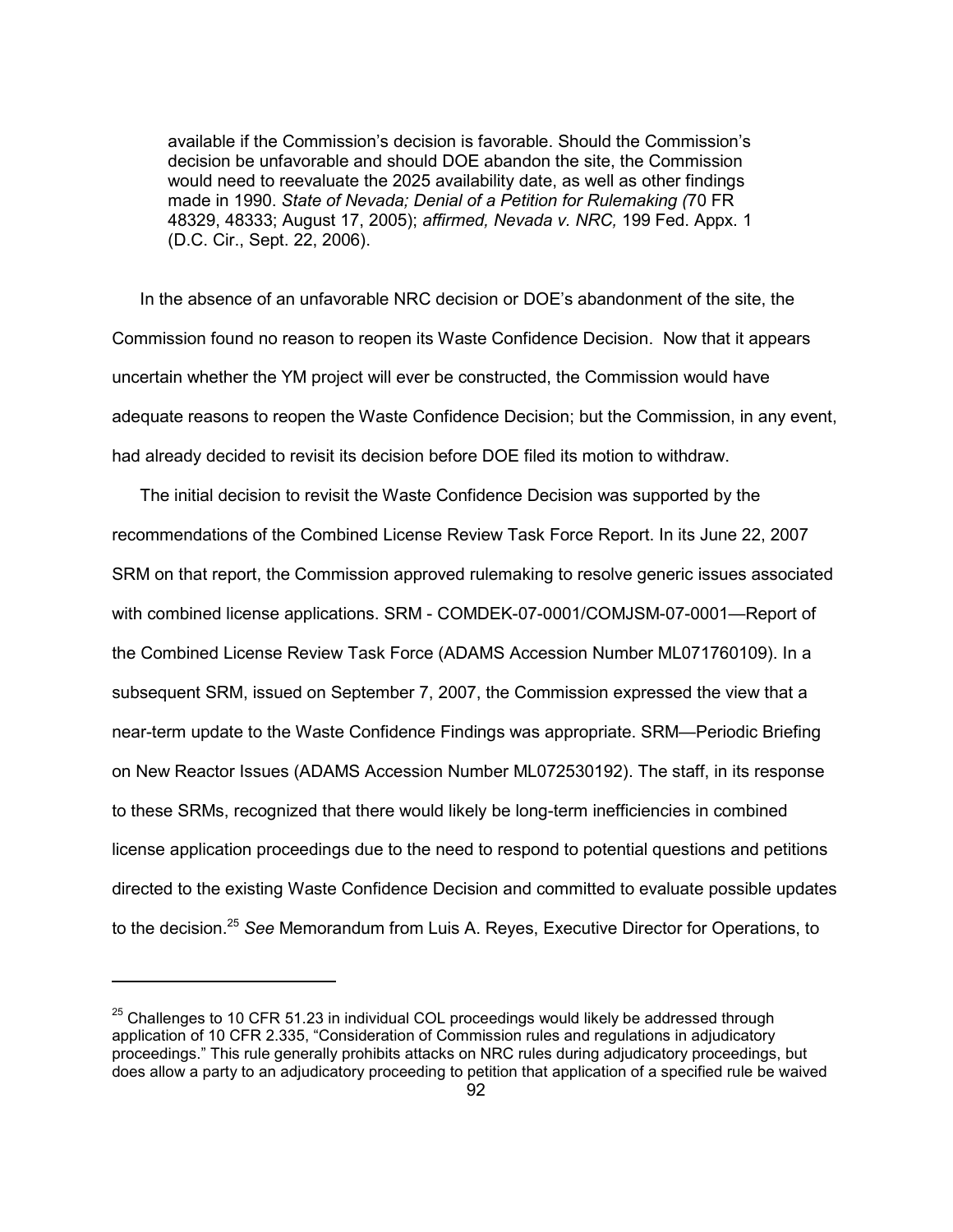the Commissioners, "Rulemakings that Will Provide the Greatest Efficiencies to Complete the Combined License Application Reviews in a Timely Manner," December 17, 2007, at 3 (ADAMS Accession Number ML073390094).

 Based upon these and more recent developments, undertaking a public rulemaking proceeding now to consider revisions to the Waste Confidence Decision and Rule is appropriate and has allowed sufficient time to conduct a studied and orderly reassessment and to revise and update the findings and rule. In particular, the Commission has been able to consider alternative time frames (including no specific time frame) that would provide reasonable assurance for the availability of a repository. Further, the Commission does not believe that any of the developments since it issued its proposed update and proposed rule would require it to revise any of its proposed findings—the alternative to proposed Finding 2 that the Commission approves in this update to the Waste Confidence Decision was proposed as part of the initial proposed rulemaking and update (73 FR 59561; October 9, 2008). Although none of the developments in the last year *requires* the Commission to revise any of the proposed findings, the Commission does believe that recent developments make it imprudent to continue to include a target date in Finding 2. Therefore, as discussed in the response to Comment 9, the Commission has decided to remove the target date from Finding 2 and to express its confidence that a repository will be available when necessary. The proposed findings assumed that YM would not be built and that DOE would have to select a new repository site. The proposal to eliminate the YM project simply reinforces the appropriateness of revisiting the 1990 decision at this time.

or an exception made for the particular proceeding. 10 CFR 2.335(b). The sole grounds for a waiver or exception is that "special circumstances with respect to the subject matter of the particular proceeding are such that the application of the rule or regulation … would not serve the purposes for which the rule or regulation was adopted." *Id.* Thus, a review of the Waste Confidence findings and rule now might be expected to obviate such challenges in individual COL proceedings.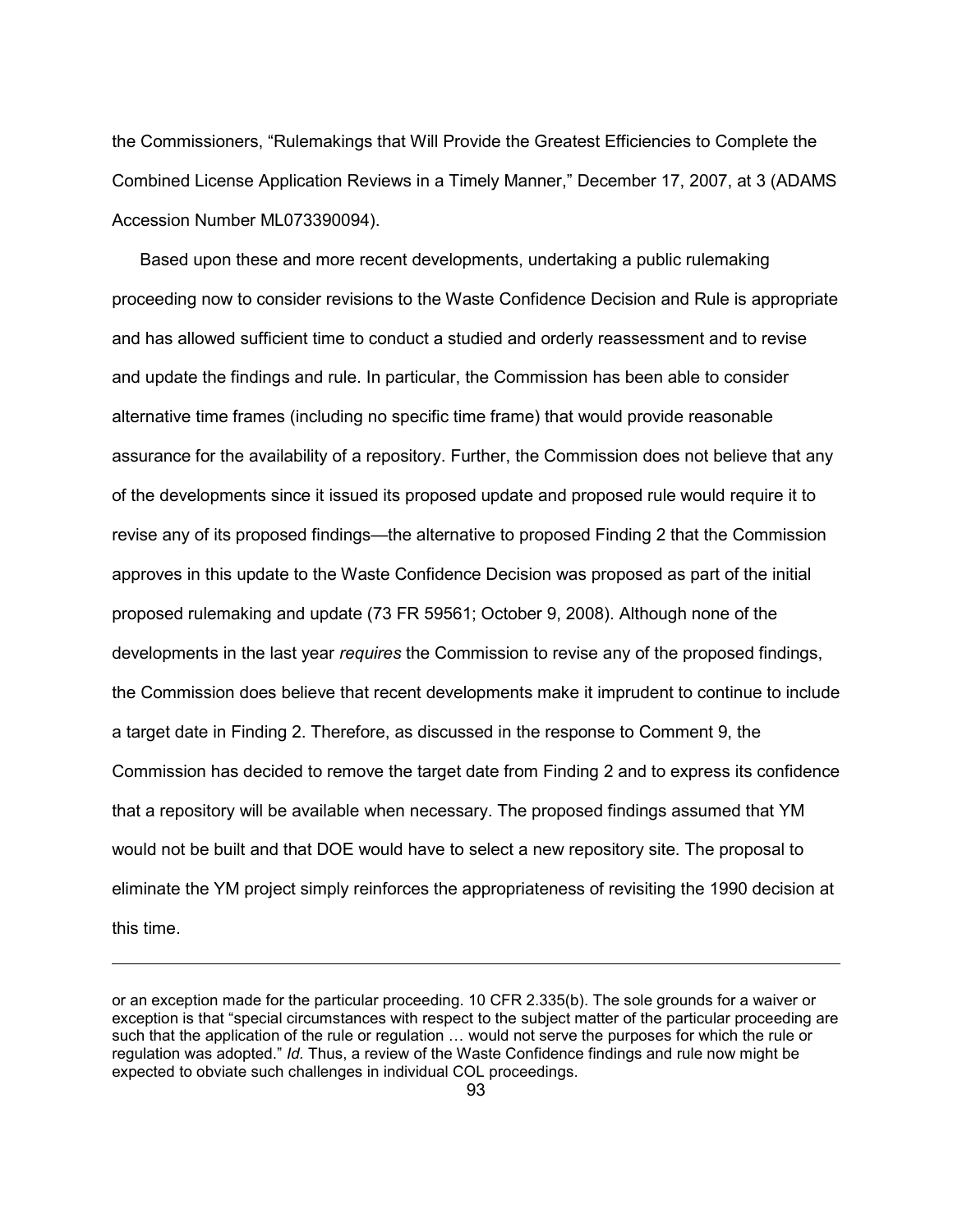In response to developments involving YM, as well as for other reasons, the Secretary of Energy appointed the Blue Ribbon Commission on America's Nuclear Future to assess the state of SNF storage and disposal in the United States. Because of the decades of scientific studies supporting the use of a geologic repository for the disposal of HLW and SNF, the Commission believes that the Blue Ribbon Commission could conclude that geologic disposal remains the preferred course of action. Further, the NWPA still mandates a national repository program, and until the law is changed disposal in a repository remains the controlling policy. But if the Blue Ribbon Commission were to recommend an option that does not involve eventual geologic disposal of waste in a repository and the Congress were to amend the NWPA to change the national policy, then the Commission would likely have to revisit the Waste Confidence Decision.

 One possible approach to revising Finding 2 might be to set the expected availability of a new repository at a time around 25 years after the conclusion of the YM licensing process in accordance with DOE's 1990 estimate of the time it would take to make a repository available at a different site. But the Commission rejected this approach when denying the Nevada petition:

[T]he use of a Commission acceptability finding as the basis for repository availability is impossible to implement because it would require the Commission to prejudge the acceptability of any alternative to Yucca Mountain in order to establish a reasonably supported outer date for the Waste Confidence finding. That is, if the Commission were to assume that a license for the Yucca Mountain site might be denied in 2015 and establish a date 25 years hence for the "availability" of an alternative repository (i.e., 2040), it would still need to presume the "acceptability" of the alternate site to meet that date (70 FR 48333; August 17, 2005).

 Another approach, which the Commission included in its proposed Finding 2, would be to revise the finding to include a target date or time frame for which it now seems reasonable to assume that a repository would be available. A target date for when a disposal facility can reasonably be expected to be available would result from an examination of the technical and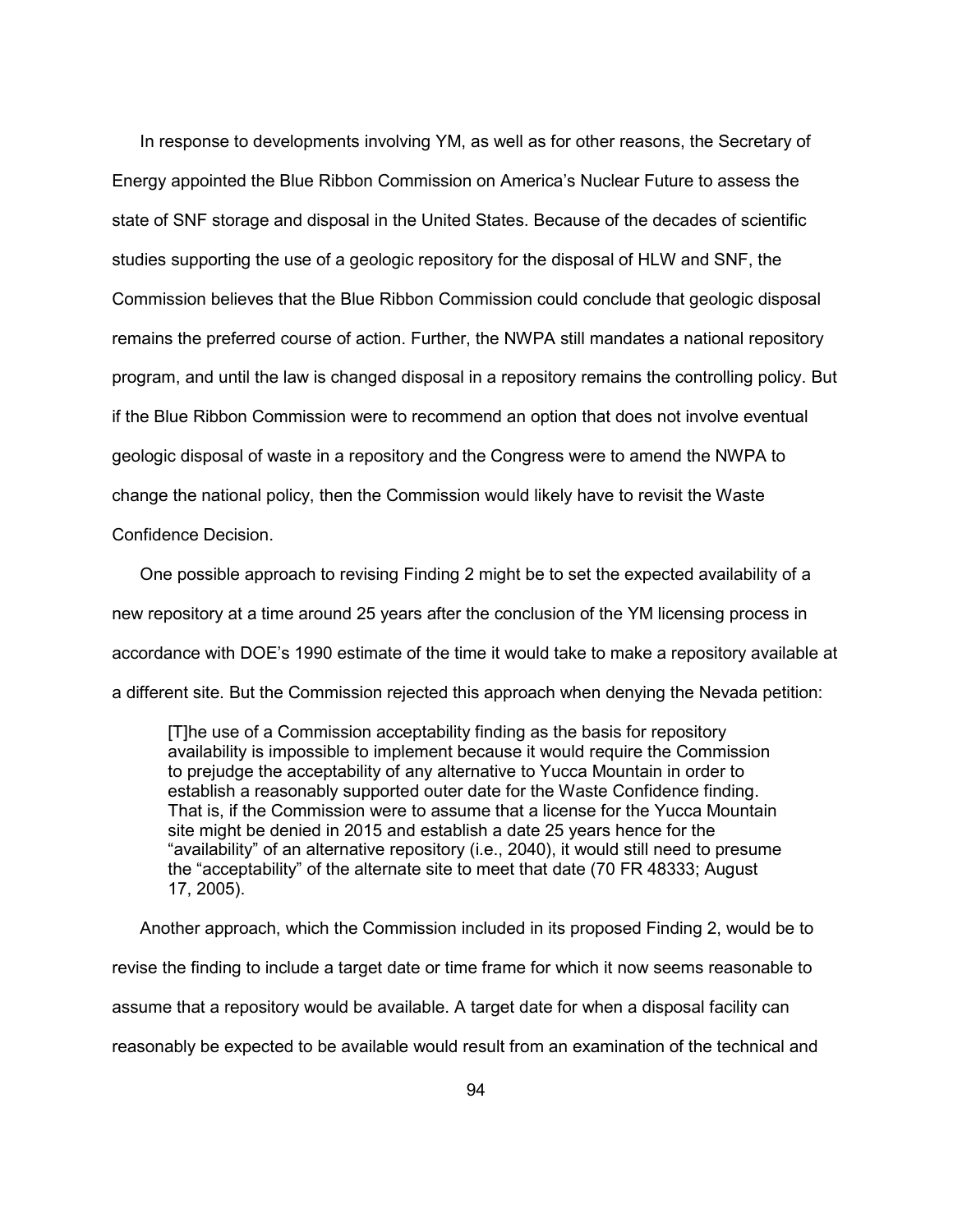institutional issues that would need to be resolved before a repository could be available. The target date approach would be consistent with the HLW disposal programs in other countries, as explained below.

 But the Commission has concerns about the use of this approach and has not adopted it. A target date requires the Commission to have reasonable assurance of when a repository will become available, and without the resolution of the political and societal issues associated with the siting and construction of a repository, the Commission cannot reasonably predict that a repository can and will become available within a specific time frame. The Commission does, however, believe that a repository can be constructed within 25-35 years of a Federal decision to construct a repository. Further, given the ongoing activities of the Blue-Ribbon Commission, events in other countries, the viability of safe long-term storage for at least 60 years (and perhaps longer) after reactor licenses expire, and the Federal Government's statutory obligation to develop a HLW repository, the Commission has confidence that a repository will be made available well before any safety or environmental concerns arise from the extended storage of spent nuclear fuel and high-level waste. In other words, a repository will be available when necessary.

 It must be emphasized that the removal of a target date from Finding 2 should not be interpreted as a Commission endorsement of indefinite storage. Instead, the Commission has confidence that the SNF and HLW can continue to be safely stored without significant environmental impacts for at least 60 years beyond the licensed life for operation of any nuclear power plant. The Commission is therefore amending Finding 2 to state that a deep geologic repository will be available when necessary.

 This change to Finding 2 does not affect the Commission's confidence that spent fuel can be safely stored with minimal environmental impacts. This revision reflects the Commission's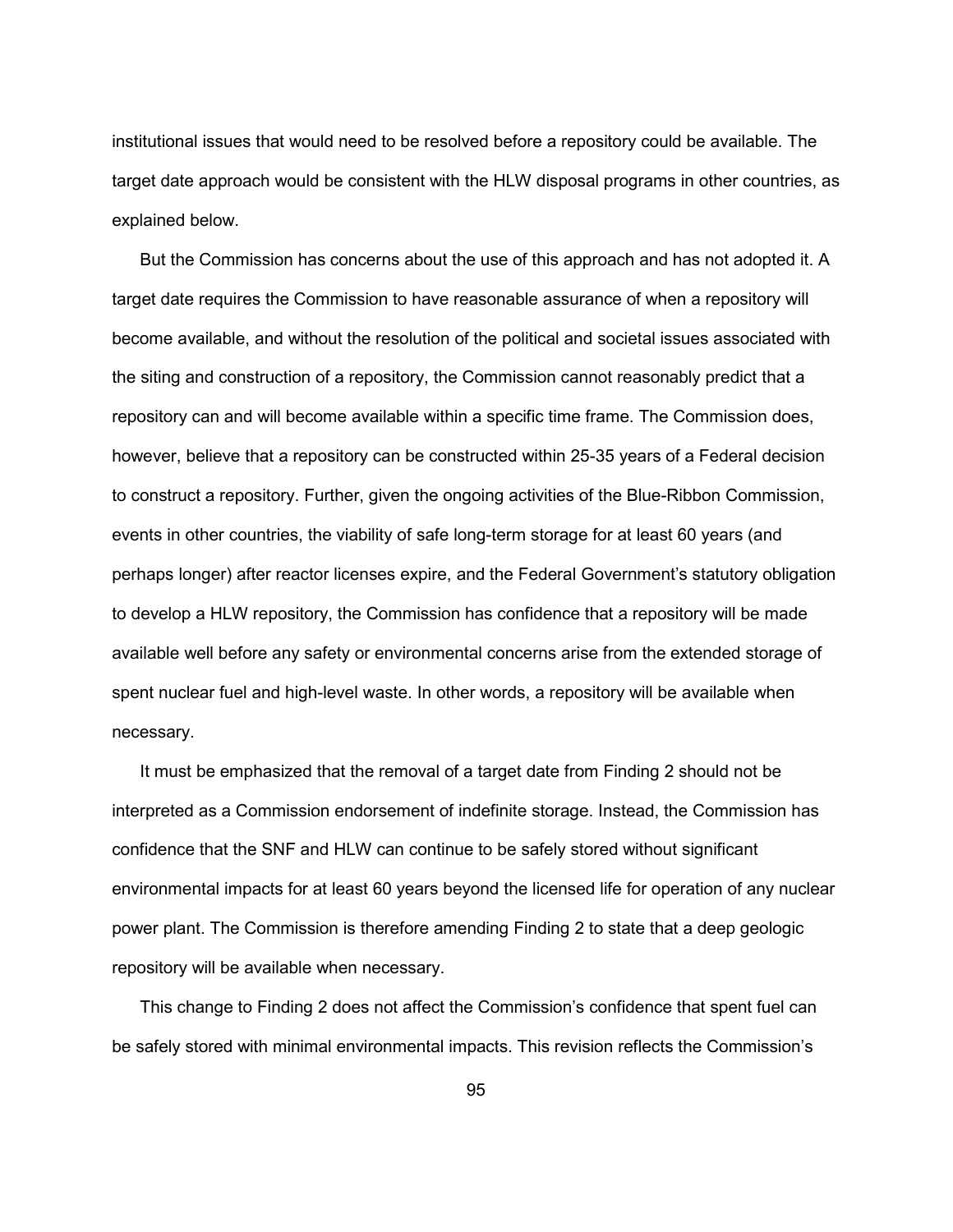inability to predict with precision when the societal and political uncertainties associated with the construction of a repository can be resolved; the Commission is unwilling to predict a starting point for a new repository program—the time to complete a repository program remains unchanged from the discussion in the proposed rule. As discussed below, the Commission continues to have confidence that a deep geologic disposal facility can be completed within a reasonable time (25-35 years) and that disposal capacity for HLW and SNF will be available when necessary.

 Most countries possessing HLW and SNF plan to eventually confine these wastes using deep geologic disposal. Currently, there are 24 other countries considering disposal of spent or reprocessed nuclear fuel in deep geologic repositories. From the vantage point of near-term safety, there has been little urgency in these countries for implementing disposal facilities because of the perceived high degree of safety provided by interim storage, either at reactors or at independent storage facilities. Of these 24 countries, 10 have established target dates for the availability of a repository. Most of the 14 countries that have not established target dates rely on centralized interim storage, which may include a protracted period of onsite storage before shipment to a centralized facility.<sup>26</sup>

 Unlike these other countries, recent events in the United States (e.g., the DOE's motion to withdraw the YM application and the current Administration's decision to seek no funding for the YM Program) have not diminished the Commission's confidence that a repository is technologically feasible, but have diminished its confidence in the target-date approach. The Commission now believes that there is insufficient support for the continued use of a target date

 $26$  The three countries with target dates that plan direct disposal of SNF are: Czech Republic (2050), Finland (2020), and Sweden (2025). The seven countries with target dates for disposal of reprocessed SNF and HLW are: Belgium (2035), China (2050), France (2025), Germany (2025), Japan (2030s), Netherlands (2013), Switzerland (2042).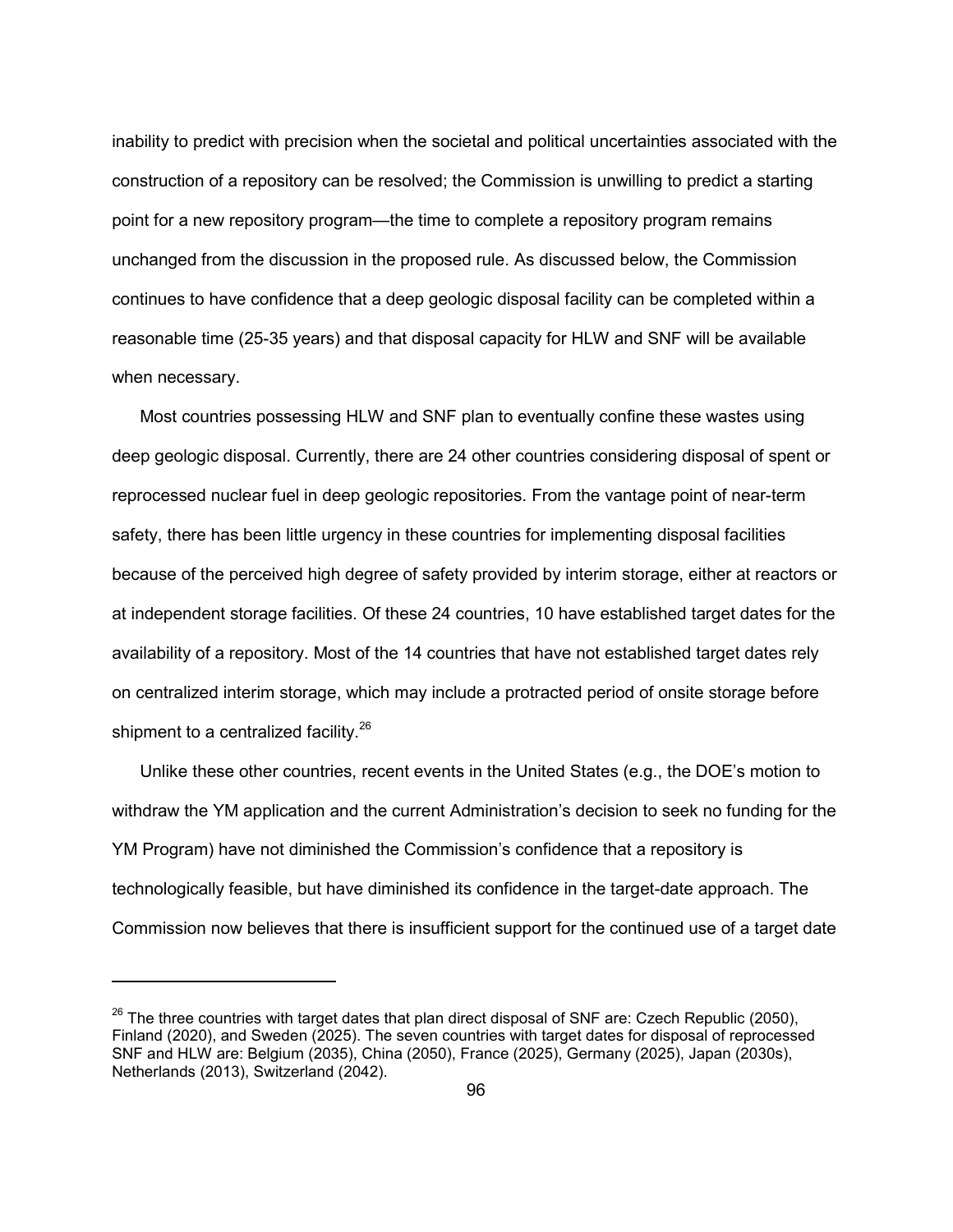because of the difficulty associated with predicting the start-date for any repository program. The Commission is therefore adopting the position regarding the removal of a target date proposed in the "Additional Question for Public Comment" section of the proposed update (73 FR 59567; October 9, 2008). The Commission is revising Finding 2 to state that it has reasonable assurance that disposal capacity in a deep geologic repository will become available "when necessary." Although the Commission has declined to set a target date for the availability of a repository, it does believe that it would be beneficial to analyze the time required to successfully site, license, construct, and open a repository.

 The technical problems should be the same as those examined in the earlier Waste Confidence reviews, namely, how long it would take DOE to locate a suitable site and how long it would take to develop a waste package and engineered barriers for that site. For the reasons explained in the evaluation of Finding 1, the Commission continues to have reasonable assurance that disposal in a geologic repository is technically feasible. That is the approach being taken in all the countries identified previously that have set target dates for the availability of a repository. It is also the approach of the 14 other countries that have HLW disposal programs but have not set target dates. $27$  These target dates can be used to provide a reasonable idea of how much time is required to site, license, construct, and open a repository. In addition, when Congress amended the Nuclear Waste Policy Act in 1987 to focus exclusively on the YM site, it did so for budgetary reasons and not because the other sites DOE was considering were technically unacceptable. The ongoing research in the US and other countries strongly suggests that many acceptable sites exist and can be identified.

The amount of time DOE might need to develop an alternative repository site would depend

<sup>&</sup>lt;sup>27</sup> These countries are: Brazil, Canada, Hungary, Lithuania, Romania, South Korea, Slovak Republic, Spain (direct disposal of SNF); Bulgaria, India, Italy, Russia, United Kingdom, Ukraine (disposal of reprocessed SNF and HLW).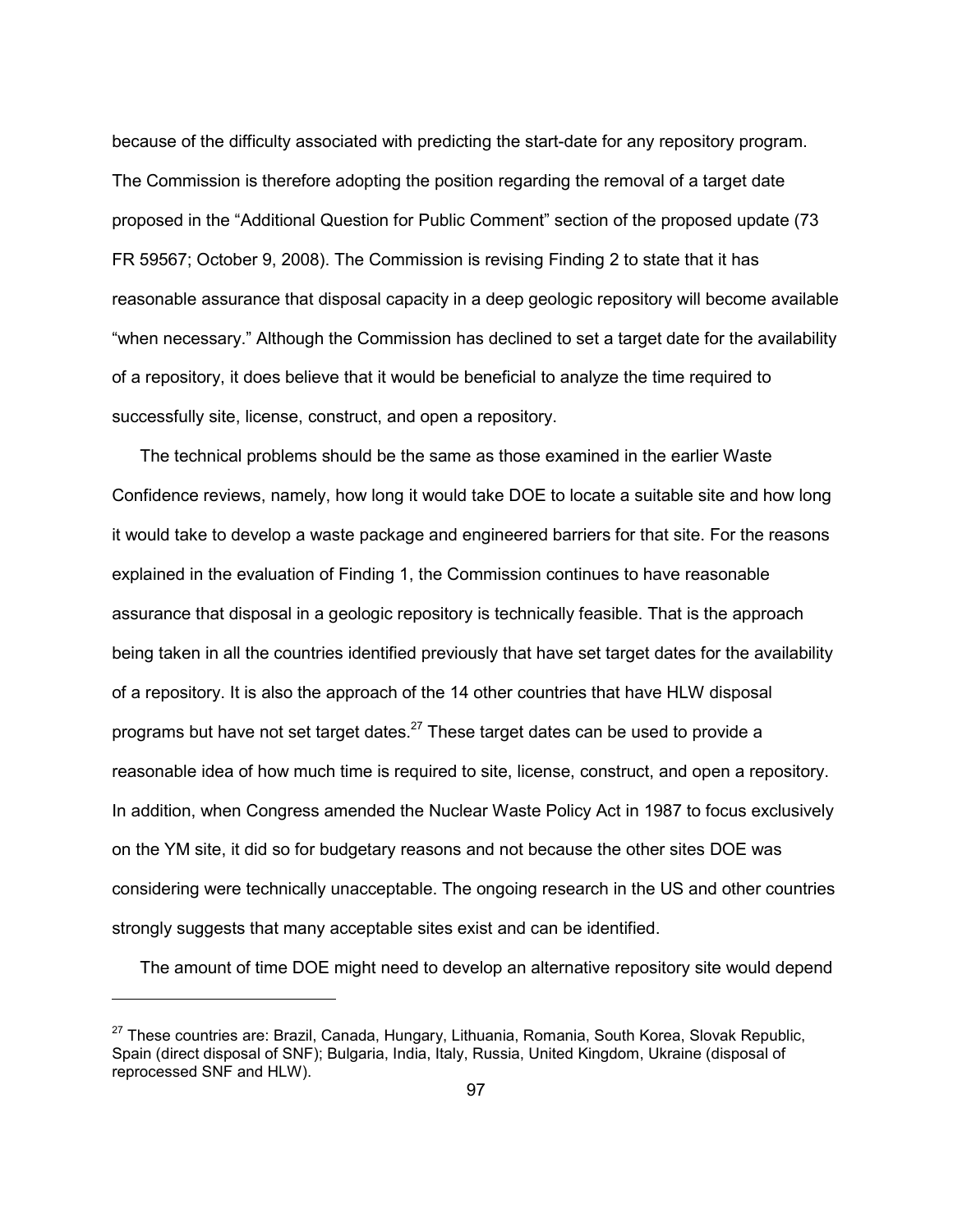upon any enabling legislation, budgetary constraints, and the degree of similarity between a candidate site and other well-characterized sites with similar HLW disposal concepts. DOE began characterization of the YM site in 1982, made its suitability determination in 2002, and submitted a license application in 2008. But the history of potential repository development at YM may be a poor indicator of the amount of time needed to develop a new repository. Many problems extraneous to site characterization activities adversely affected DOE's repository program, such as changes in enabling legislation, public confidence issues, funding, and a significant delay in issuing environmental standards. In terms of the technical work alone, much would depend on whether Congress establishes a program involving characterization of many sites preliminary to the recommendation of a single site (similar to the 1982 NWPA) or a program focused on a single site (similar to the amended NWPA). The former would likely take longer, but might have a better chance of success if problems develop with a single site. The time needed to characterize the sites would also depend on whether the one or more sites chosen for characterization are similar to sites in this or other countries, which would allow DOE to use already existing knowledge and research to increase the efficiency of its repository program.

 Alternatively, the sites could present novel challenges, which would require more time than sites that are similar to those that have already been studied. There are also many "lessons learned" from the YM repository program that could help to shorten the length of a new program. For example, performance assessment techniques have significantly improved over the past 20 years (*e.g*., the Goldsim software package of DOE's Total System Performance Assessment that replaced the original FORTRAN based software); performance assessment models are now easier to develop and more reliable than those that were available 20 years ago. Similarly, operational and manufacturing techniques developed during the YM program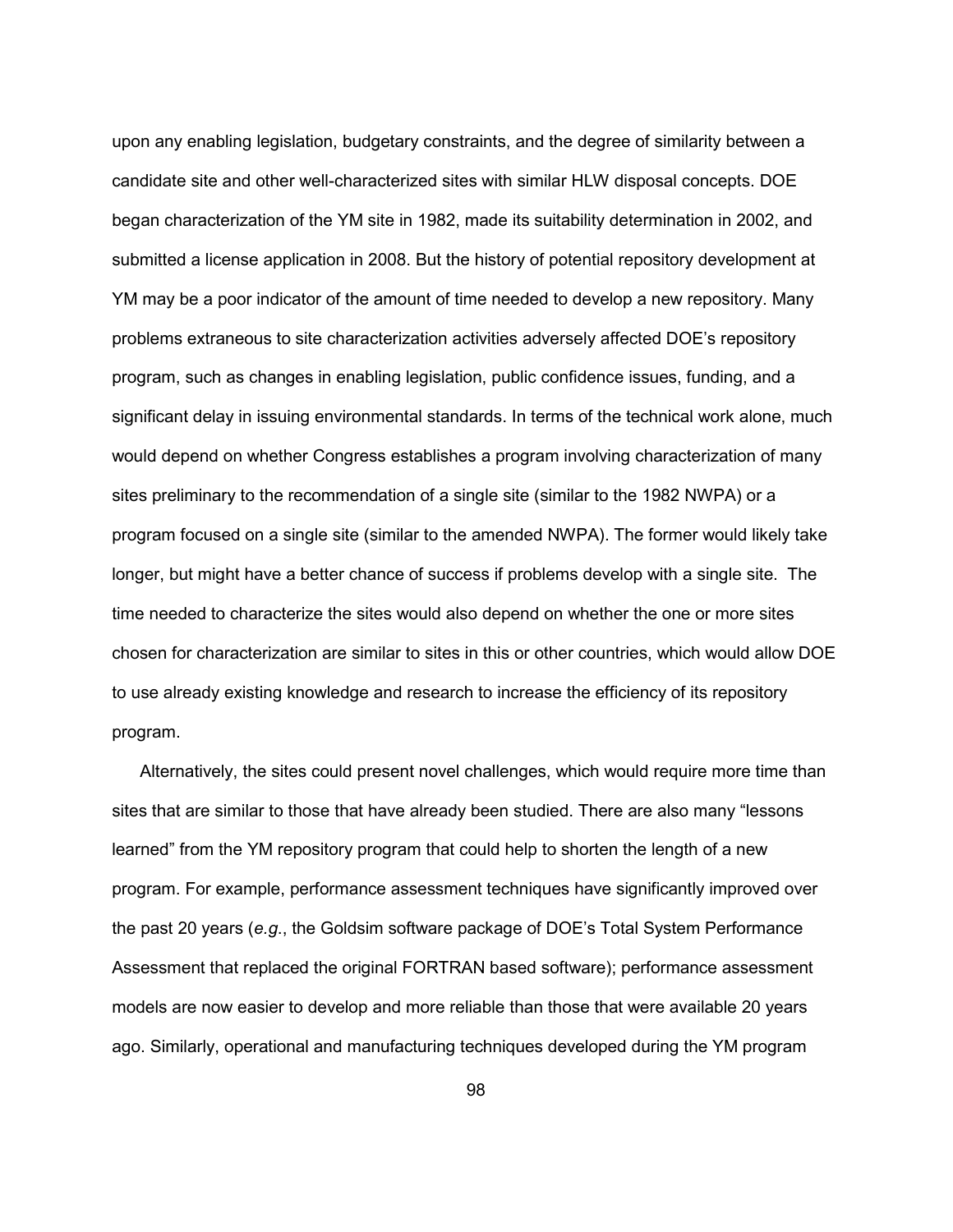(*e.g.*, manufacturing of waste packages, excavation of drifts, waste handling), would be applicable to another program. Regulatory issues considered during the YM program (*e.g*., burn-up credit for nuclear fuel and seismic performance analysis) should provide useful information for setting new standards or revising current standards.<sup>28</sup> Finally, the experience gained by completing the NRC licensing process, if that were to occur, should help the DOE and the NRC improve the licensing process for any future repositories.

 Whether waste package and engineered barrier information developed during the YM repository program would be transferable to a new program depends on the degree of similarity between an alternative site and YM. The fundamental physical characteristics of Yucca Mountain are significantly different from other potential repository sites that were considered in the U.S. repository program before 1987. DOE could select an alternative candidate site that is similar to YM in important physical characteristics (such as oxidizing conditions, drifts above the water table with low amounts of water infiltration, water chemistry buffered by volcanic tuff rocks). In this instance, much of the existing knowledge for engineered barrier performance at YM might be transferable to a different site. Nevertheless, much of DOE's current research on engineered barriers for YM could be inapplicable if an alternative site has significantly different characteristics from the YM site, such as an emplacement horizon in reducing conditions below the water table. In this instance, research from other DOE, industry, or international programs might provide important information on engineered barriers, provided the new site is analogous to sites and engineered barriers being considered elsewhere.

 But broader institutional issues have emerged since 1990 that bear on the time it takes to implement geologic disposal. International developments have made it clear that technical

<sup>&</sup>lt;sup>28</sup> Both NRC's 10 CFR Part 63 and EPA's 40 CFR Part 197 are applicable only for a repository at YM. NRC and EPA have in place standards for a repository at a different site, but these standards would likely be revised in a new repository program.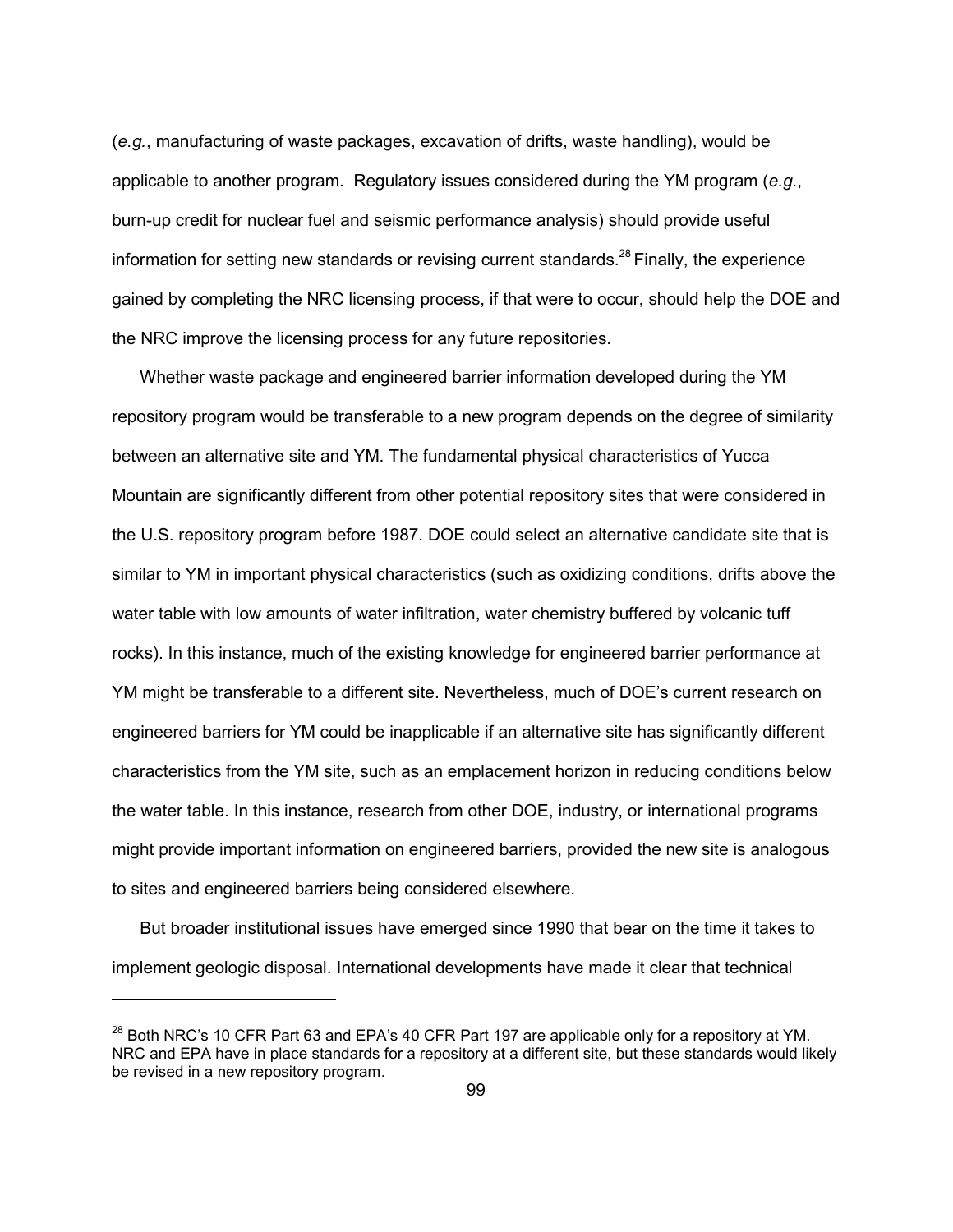experience and confidence in geologic disposal, on their own, are not sufficient to bring about the broad social and political acceptance needed to construct a repository. It is these issues that have caused the Commission to remove a target date as part of the revised Finding 2. As stated above, the Commission continues to have confidence that a repository can be constructed within 25-35 years of a Federal decision to do so and that a repository will become available when one is necessary.

 As part of its evaluation of this finding, the Commission evaluated the programs in a number of other countries that support its conclusion that a repository will be available when necessary and that siting, licensing, construction, and operation can occur within 25-35 years of a Federal decision to do so.

 In 1997, the United Kingdom rejected an application for the construction of a rock characterization facility at Sellafield, leaving the country without a path forward for long-term management or disposal of either intermediate-level waste or SNF. In 1998, an inquiry by the UK House of Lords endorsed geologic disposal, but specified that public acceptance was required. As a result, the UK Government embraced a repository plan based on the principles of voluntarism and partnership between communities and implementers. This led to the initiation of a national public consultation, and major structural reorganization within the UK program. The UK Nuclear Decommissioning Authority envisions availability of a geologic disposal facility for ILW in 2040 and a geologic facility for SNF and HLW in 2075. In 2007, however, the Scottish Government officially rejected any further consultation with the UK Government on deep geologic disposal of HLW and SNF. This action by the Scottish Government effectively ends more than 7 years of consultations with stakeholders near Scottish nuclear installations and represents yet another major setback for the UK program.

In Germany, a large salt dome at Gorleben had been under study since 1977 as a potential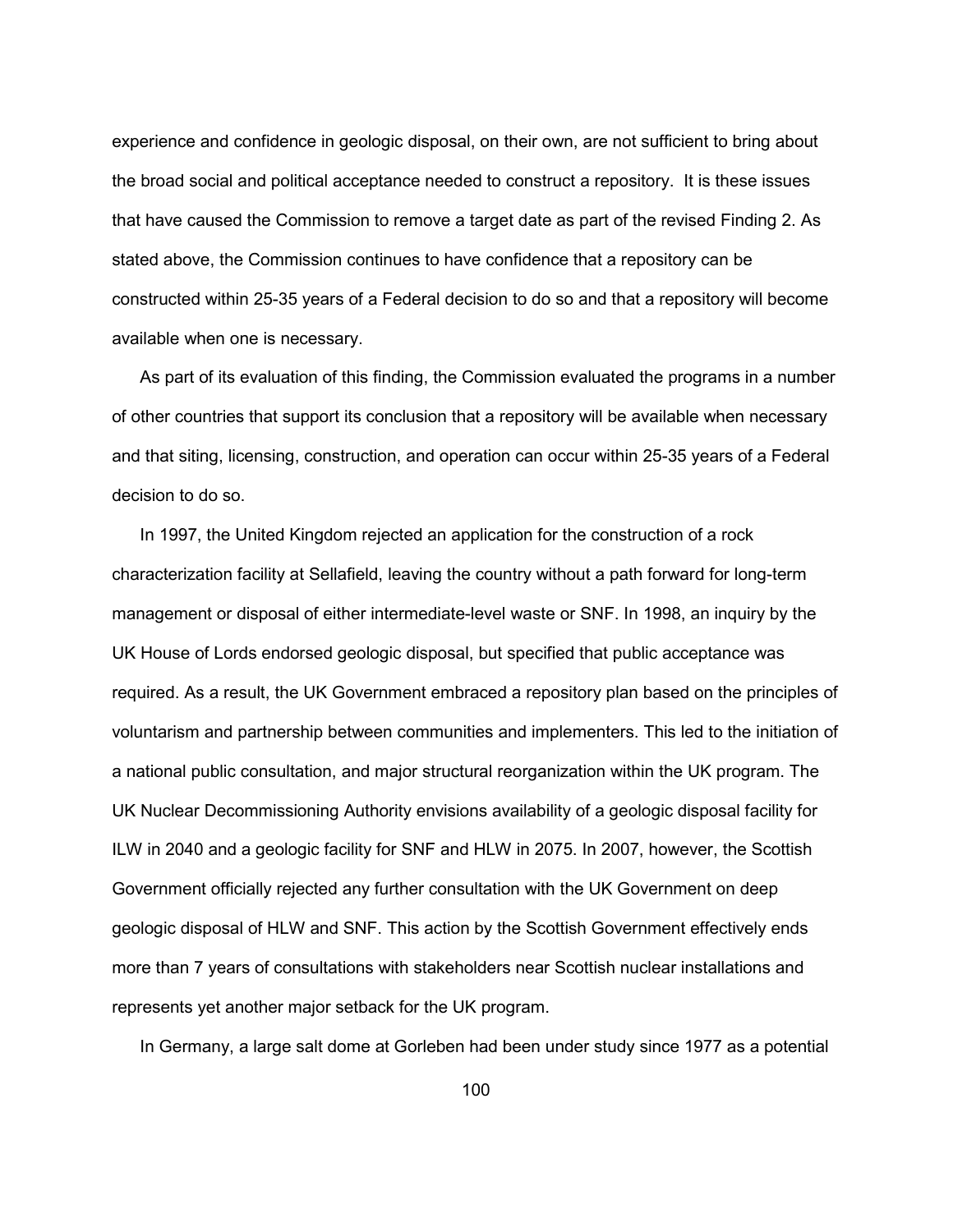SNF repository. After decades of intense discussions and protests, the utilities and the government reached an agreement in 2000 to suspend exploration of Gorleben for at least three, and at most ten, years. In 2003, the Federal Ministry for the Environment set up an interdisciplinary expert group to identify, with public participation, criteria for selecting new candidate sites. In October, 2010 Germany resumed exploration of Gorleben as a potential SNF repository. A decision on whether the site is suitable for a repository could be reached in 2015.

 Initial efforts in France, during the 1980s, also failed to identify potential repository sites, using solely technical criteria. Failure of these attempts led to the passage of nuclear waste legislation that prescribed a period of 15 years of research. Reports on generic disposal options in clay and granite media were prepared and reviewed by the safety authorities in 2005. In 2006, conclusions from the public debate on disposal options, held in 2005, were published. Later that year, the French Parliament passed new legislation designating a single site for deep geologic disposal of intermediate and HLW. This facility, to be located in the Bure region of northeastern France, is scheduled to open in 2025, some 34 years after passage of the original Nuclear Waste Law of 1991.

 In Switzerland, after detailed site investigations in several locations, the Swiss National Cooperative for Radioactive Waste Disposal proposed, in 1993, a deep geologic repository for low- and intermediate-level waste at Wellenberg. Despite a 1998 finding by Swiss authorities that technical feasibility of the disposal concept was successfully demonstrated, a public cantonal referendum rejected the proposed repository in 2002. Even after more than 25 years of high quality field and laboratory research, Swiss authorities do not expect that a deep geologic repository will be available before 2040.

 In 1998, an independent panel reported to the Governments of Canada and Ontario on its review of Atomic Energy of Canada Ltd.'s concept of geologic disposal. Canadian Nuclear Fuel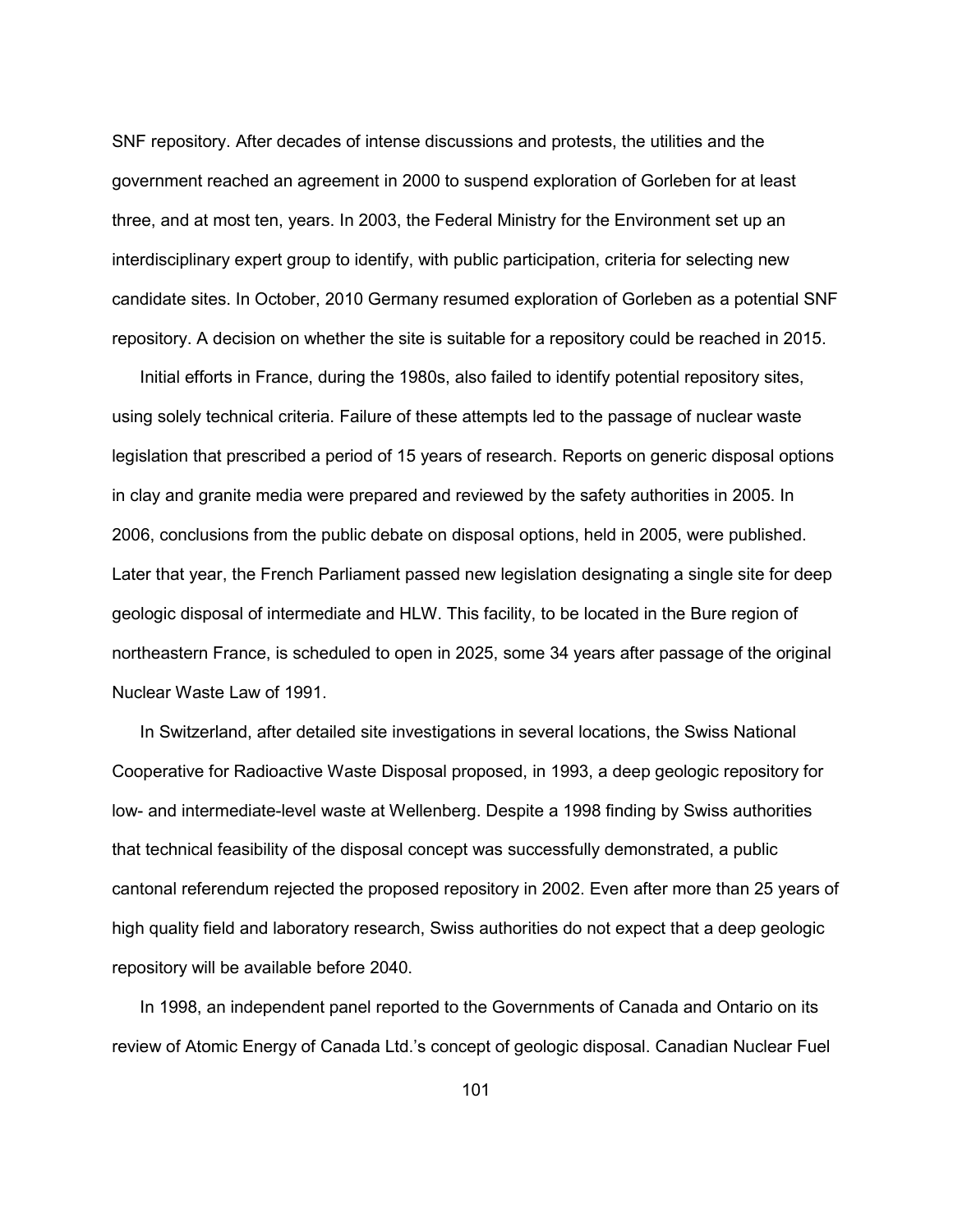Waste Disposal Concept Environmental Assessment Panel, *Report of the Nuclear Fuel Waste Management and Disposal Concept Environmental Assessment* Panel, February 1998. The panel found that from a technical perspective, safety of the concept had been adequately demonstrated, but from a social perspective, it had not. The panel concluded that broad public support is necessary in Canada to ensure the acceptability of a concept for managing nuclear fuel wastes. The panel also found that technical safety is a key part, but only one part, of acceptability. To be considered acceptable in Canada, the panel found that a concept for managing nuclear fuel wastes must: (1) have broad public support; (2) be safe from both a technical and social perspective; (3) have been developed within a sound ethical and social assessment framework; (4) have the support of Aboriginal people; (5) be selected after comparison with the risks, costs, and benefits of other options; and (6) be advanced by a stable and trustworthy proponent and overseen by a trustworthy regulator. Resulting legislation mandated a nationwide consultation process and widespread organizational reform. Eight years later, in 2005, a newly-created Nuclear Waste Management Organization (NWMO), recommended an Adaptive Phased Management approach for long-term care of Canada's SNF, based on the outcomes of the public consultation. This approach includes both a technical method and a new management system. According to NWMO, it "provides for centralized containment and isolation of used nuclear fuel deep underground in suitable rock formations, with continuous monitoring and opportunity for retrievability; and it allows sequential and collaborative decision-making, providing the flexibility to adapt to experience and societal and technological change." NWMO, *Choosing a Way Forward: The Future Management of Canada's Used Nuclear Fuel, Final Study Report*, November 2005.

 In 2007, the Government of Canada announced its selection of the Adaptive Phased Management approach and directed NWMO to take at least two years to develop a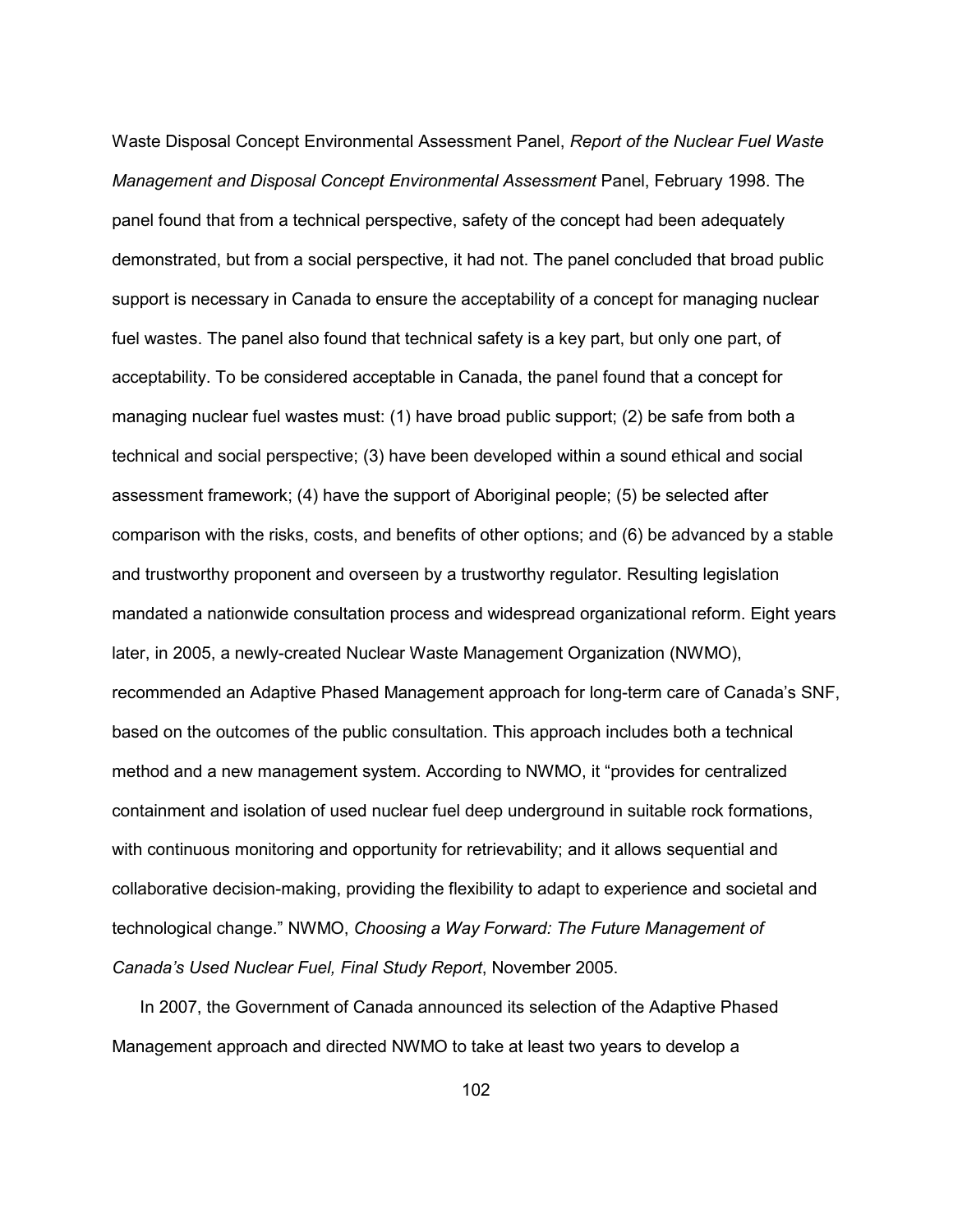"collaborative community-driven site-selection process." NWMO will use this process to open consultations with citizens, communities, Aboriginals, and other interested parties to find a suitable site in a willing host community. For financial planning and cost estimation purposes only, NWMO assumes the availability of a deep geological repository in 2035, 27 years after initiating development of new site selection criteria, 30 years after embarking on a national public consultation, and 37 years after rejection of the original geologic disposal concept. NWMO, *Annual Report 2007: Moving Forward Together*, March 2008. In 2009, NWMO proposed a site selection process for public comment, and after considering the comments and input received is now welcoming expressions of interest from potential host communities. NWMO, Annual Report 2009: Moving Forward Together, March 2010.

 Repository development programs in Finland and Sweden are further along than in other countries, but have nonetheless taken the time to build support from potential host communities. In Finland, preliminary site investigations started in 1986, and detailed characterizations of four locations were performed between 1993 and 2000. In 2001, the Finnish Parliament ratified the Government's decision to proceed with a repository project at a chosen site only after the 1999 approval by the municipal council of the host community. Finland expects this facility to begin receipt of SNF for disposal in 2020, 34 years after the start of preliminary site investigations.

 Between 1993 and 2000, Sweden conducted feasibility studies in eight municipalities. Based on technical considerations, one site was found unsuitable for further study, and two sites, based on municipal referenda, decided against allowing further investigations. Three of the remaining five sites were selected for detailed site investigations. Municipalities adjacent to two of these sites agreed to be potential hosts and one refused.

 On June 3, 2009, the Swedish Nuclear Fuel and Waste Management Company, SKB, selected a site near Oesthammer as the site for the final repository for disposal of Swedish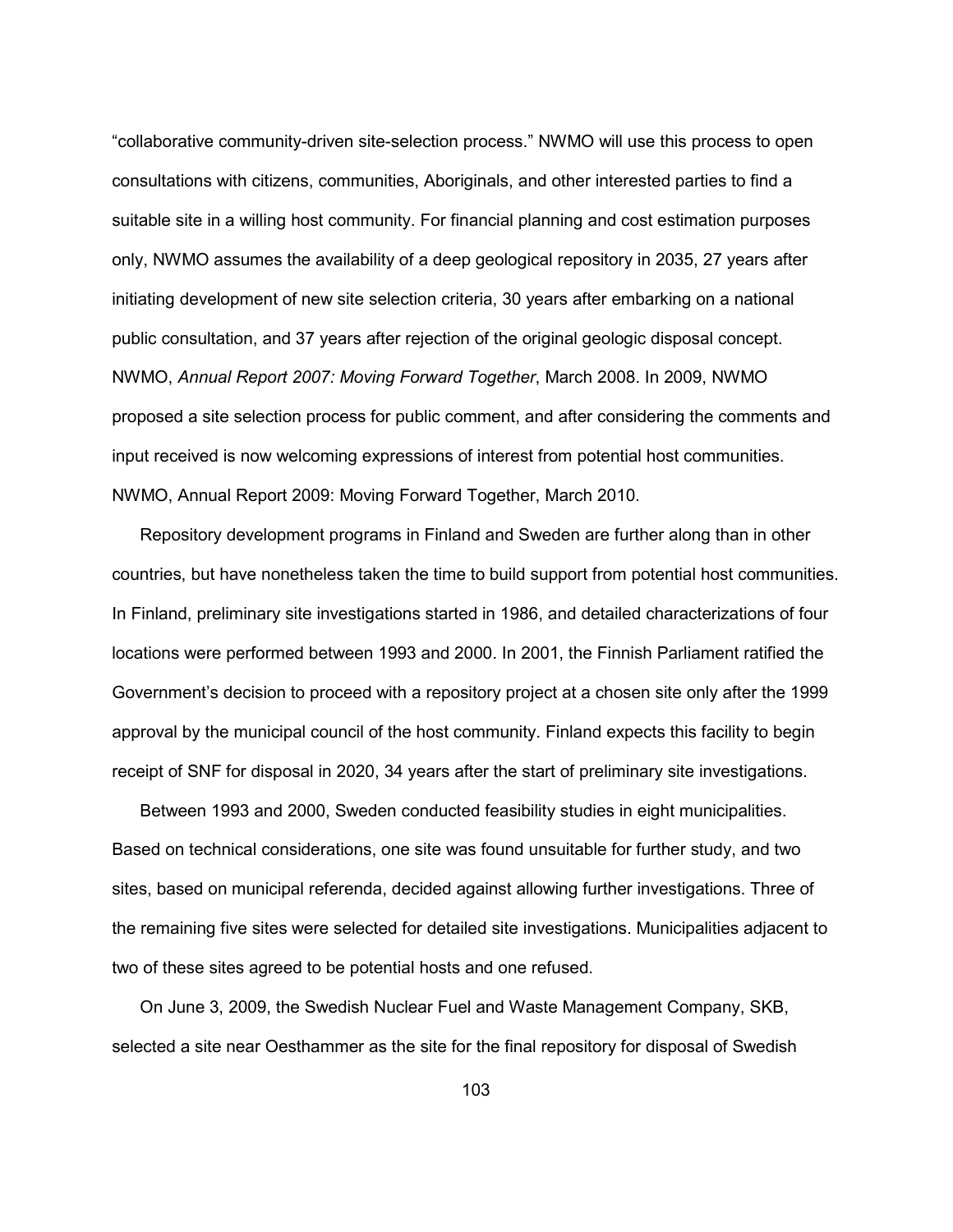SNF. Since 2007, detailed site investigations were conducted at both Oesthammer and Oskarshamn, both of which already host nuclear power stations. All Swedish spent fuel will be disposed of in the Oesthammer repository. It will be located at a depth of 500 meters, in crystalline bedrock that is relatively dry with few fractures. SKB plans to submit a license application in March 2011, along with an Environmental Impact Assessment and safety analysis. A government decision is expected in 2015. If Swedish authorities authorize construction, the repository could be available for disposal around 2025, some 30 years after feasibility studies began.

 Before DOE can start the development of a new site, Congress may need to provide additional direction, beyond the current NWPA, for the long-term management and disposal of SNF and HLW. Whatever approach Congress mandates, international experience since 1990 would appear to suggest that greater attention may need to be paid to developing societal and political acceptance in concert with essential technical, safety, and security assurances. While there is no technical basis for making precise estimates of the minimum time needed to accomplish these objectives, examination of the international examples cited previously would support a range of between 25 and 35 years. The Commission believes that societal and political acceptance must occur before a successful repository program can be completed, and that this is unlikely to occur until a Federal decision is made, whether for technical, environmental, political, legal, or societal reasons, that will allow the licensing and construction of a repository to proceed.

 Another important institutional issue is whether funding for a new repository program is likely to be available. The provisions of NWPA for funding the repository have proved to be adequate for the timely development of a repository in the sense that there have always been more than sufficient funds available to meet the level of funding Congress appropriates for the repository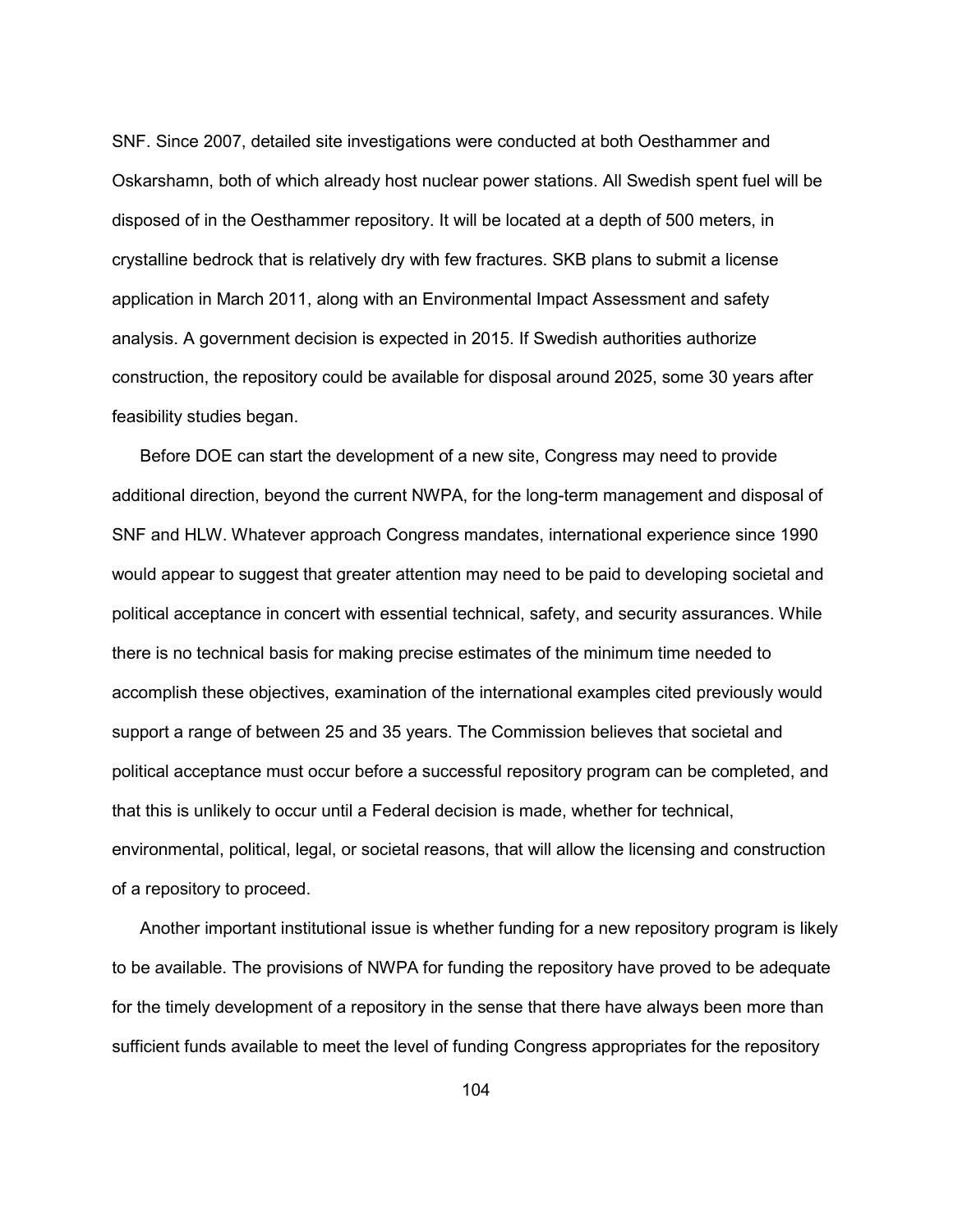program. Section 302(e)(2) of NWPA provides that the Secretary of Energy may make expenditures from the Nuclear Waste Fund (NWF), subject to appropriations by the Congress. In her July 27, 2010 statement to the Committee on the Budget, Kristina M. Johnson, Undersecretary of Energy, testified that the NWF has a balance of approximately \$25 billion. Thus, the NWF has the capacity to ensure timely development of a repository consistent with Congressional funding direction. Moreover, DOE has prepared updated contracts and a number of utility companies have signed contracts with the Department that provide for payment into the NWF (*See, e.g.,* ADAMS Accession Numbers ML100280755 and ML083540149). Therefore, there will be a source of funding for disposal of the fuel to be generated by these reactors.

 Arriving at an estimate of the time necessary to successfully construct a repository involves considering the technical and institutional factors discussed previously. It appears that the technical work needed to make a repository available could be done in less time than it took DOE to submit a license application for the YM site (26 years measured from the beginning of site characterization). But as discussed previously, the time needed to develop societal and political acceptance of a repository might range between 25 and 35 years. Therefore, once a decision is made that it is necessary to construct a repository, it is likely that a repository could be sited, licensed, constructed, and in operation within 25-35 years.

 Finding 2, as adopted in 1990, also predicts that sufficient repository capacity will be available within 30 years beyond the licensed life for operation (which may include the term of a revised or renewed license) of any reactor to dispose of HLW and SNF originating in such reactor and generated up to that time. As explained previously, in 1990 DOE projected that 87,000 MTHM would be generated by 2036. Given the statutory limit of 70,000 MTHM for the first repository, either statutory relief from that limit or a second repository would be needed. The Commission's continued confidence that sufficient repository capacity would be available within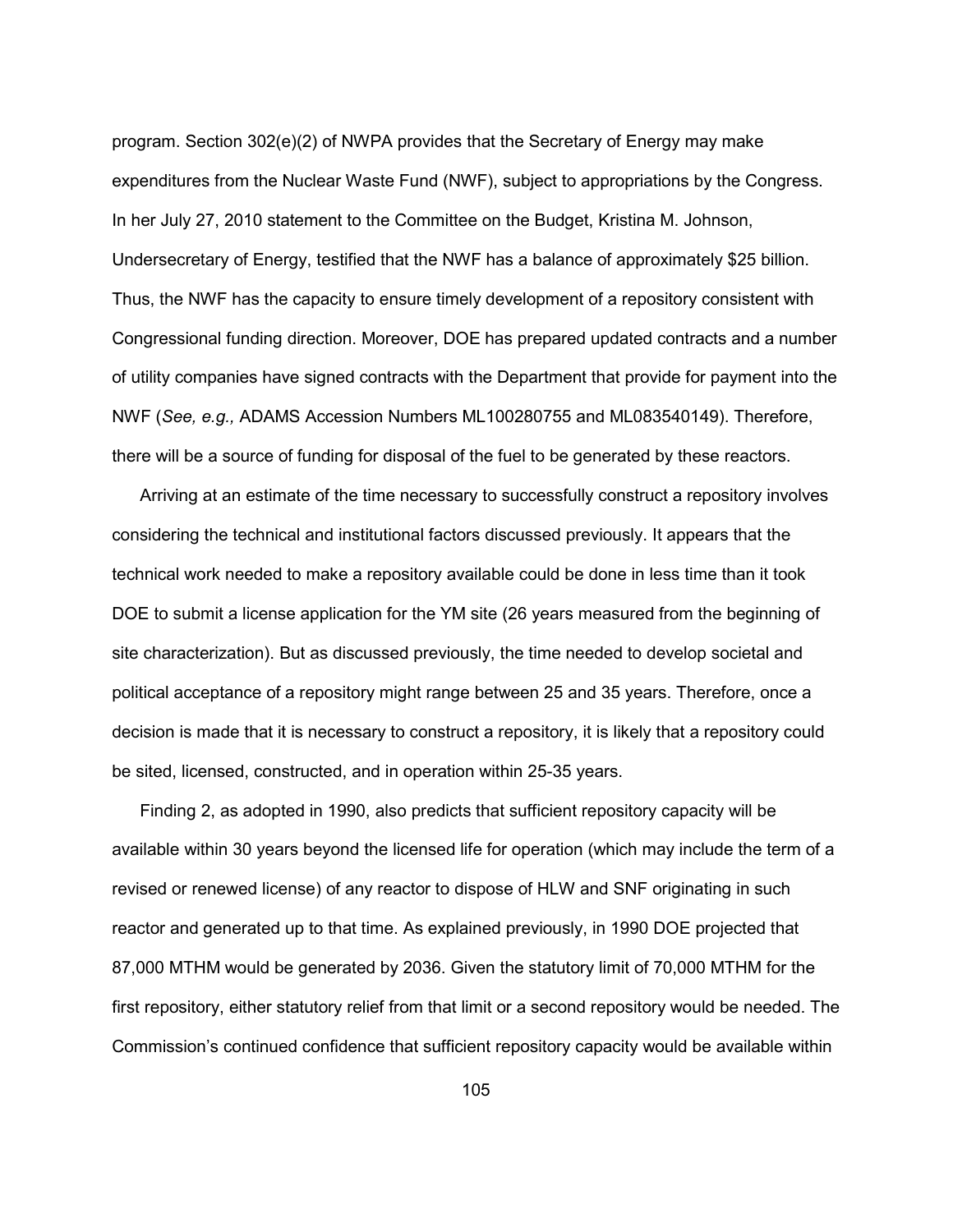30 years of license expiration of all reactors rested on an assumption that two repositories would be available in approximately 2025 and 2035, each with acceptance rates of 3400 MTHM/year within several years after commencement of operations (*See* 55 FR 38502; September 18, 1990). DOE acknowledged that a second repository, or an expansion of the statutory disposal limit for a single repository, would be necessary to accommodate all the spent fuel from the currently operating and future reactors. The Report to the President and the Congress by the Secretary of Energy on the need for a second repository, 1, (2008), *available at http://brc.gov/library/docs/Second\_Repository\_Rpt\_120908.pdf* (last visited September 17, 2010).

 The revision to Finding 2 in this update to the Waste Confidence Decision reflects the Commission's concern that it may no longer be possible to have reasonable assurance that sufficient repository space will be available within 30 years beyond the licensed life for operation (which may include the term of a revised or renewed license).<sup>29</sup> According to the NRC's "High-Value Datasets", there are 14 reactor operating licenses that will expire between 2012 and 2020 and an additional 36 licenses that will expire between 2021 and 2030. NRC High-Value Datasets, http://www.nrc.gov/public-involve/open.html#datasets (last visited October 8, 2010). Many of these licenses could be renewed, which would extend their operating lifetimes, but this cannot be assumed.<sup>30</sup> For licenses that are not renewed, some spent fuel will need to be stored for more than 30 years beyond the expiration of the license if a repository is not available until

<sup>&</sup>lt;sup>29</sup> Based on the inventory of SNF in nuclear power plant pools and interim storage facilities, the amount of spent fuel is anticipated to exceed the 70,000 MTHM disposal limit in the NWPA by 2010. *See The Report to the President and the Congress by the Secretary of Energy on the Need for a Second Repository,* DOE/RW-0595, December 2008*.* Therefore, a new repository program would need to remove this limit or provide for more than one repository.

 $30$  Seven of the licenses that will expire between 2021 and 2030 are renewed licenses (Dresden 2, Ginna, Nine Mile Point 1, Robinson 2, Point Beach 1, Monticello, and Oyster Creek). Fifty-two other reactor operating licenses have been renewed and the renewed licenses will expire after 2030.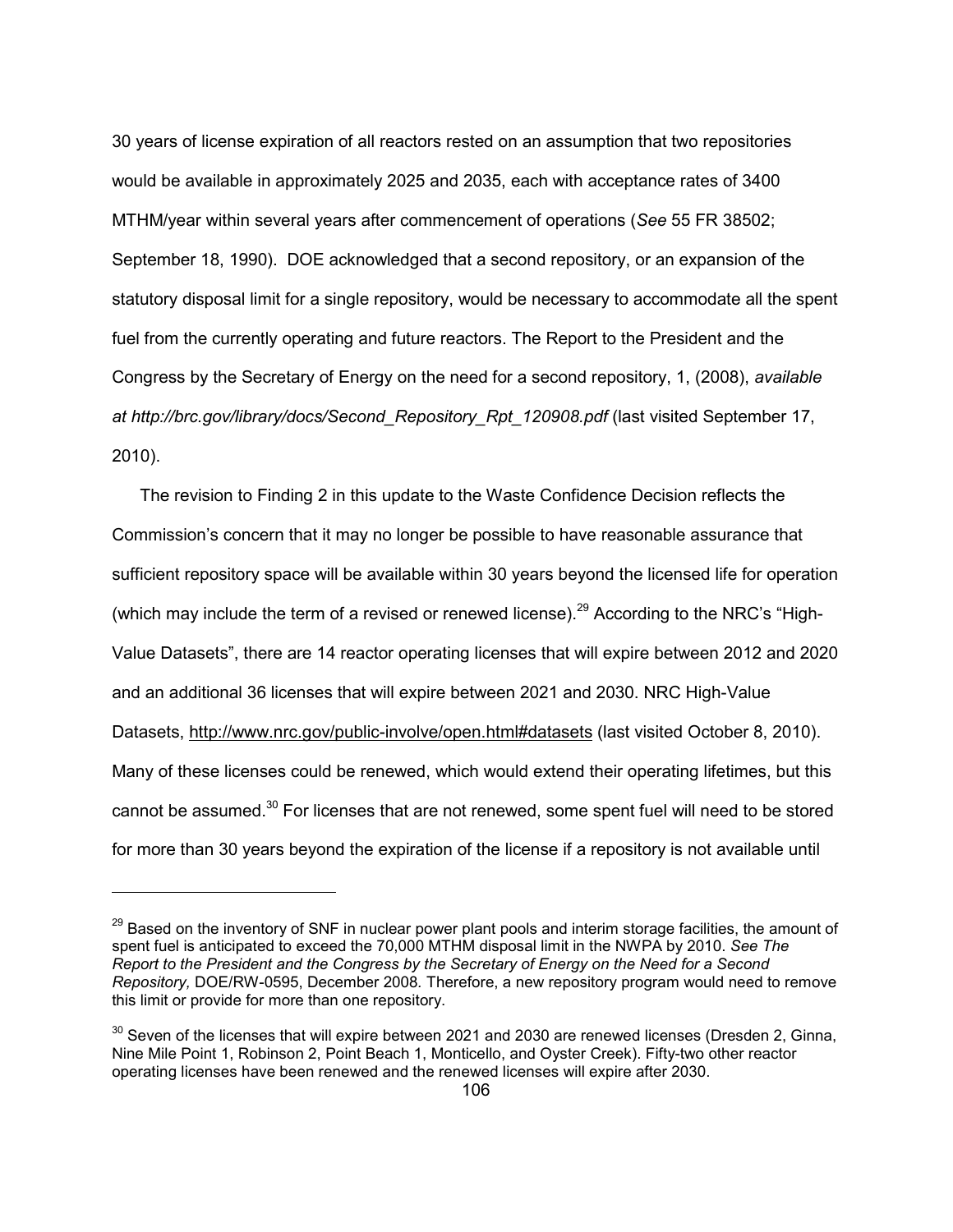after 2025. There are 23 reactors that were formerly licensed to operate by the NRC or the AEC and have been permanently shut down*. Id.* Thirty years beyond their licensed life of operation will come as early as 2029 for Dresden 1 and as late as 2056 for Millstone 1; but for many of these plants, 30 years beyond the licensed life for operation will occur in the 2030s and 2040s. Given the time necessary to successfully complete a repository program—25-35 years—and the uncertainty surrounding the start date of this program, it is likely that spent fuel will have to be stored beyond 30 years after the expiration of the license at a number of these plants.

 In 1990, the Commission emphasized that this 30 year period did not establish a safety limit on the length of SNF and HLW storage. It was only an estimate of how long SNF might need to be stored given the Commission's confidence that repository disposal would be available by 2025. In fact, the Commission said it was not concerned about the fact that it was already clear in 1990 that a few reactors would need to store spent fuel onsite beyond 30 years after the effective expiration date of their licenses (*i.e*., the date the license prematurely terminated) due to its confidence in the safety of spent fuel storage (55 FR 38503; September 18, 1990). For the reasons presented in the evaluation of Finding 4, the Commission is now able to conclude that there is no public health and safety or environmental concern if the availability of a disposal facility results in the need to store fuel at some reactors for 60 years after expiration of the license or even longer.

 If the Commission had not already issued a proposed rule and update to the Waste Confidence Decision, then the Administration's proposed budget and plan to terminate the YM project and DOE's filing of a motion to withdraw would likely have forced it to do so. The Commission's proposed update to the Waste Confidence Decision, although it could not consider these yet-to-occur developments, did assume that YM would not be built and that DOE would have to search for another repository location, which now appears quite possible.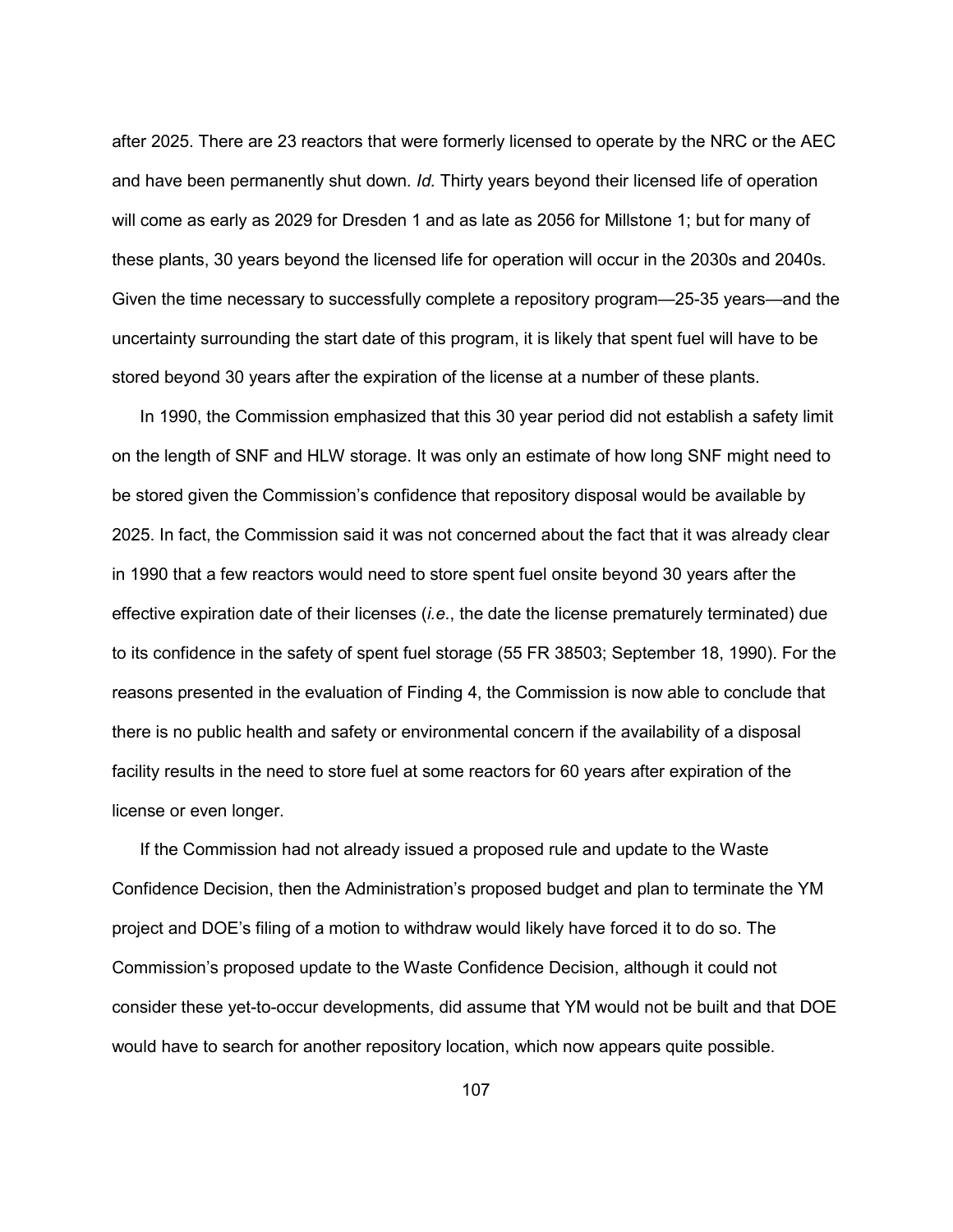The Commission has, in sum, reconsidered the use of a target date and, as discussed above, has elected to remove the target date from Finding 2 and adopt a finding that deep geologic disposal will be available "when necessary." This change adopts the alternative approach presented in the proposed update to the Waste Confidence Decision to revise Finding 2 without reference to a time frame for the availability of a repository (73 FR 59561; October 9, 2008). As discussed in the proposed update, this revision to Finding 2 is based both on the Commission's understanding of the technical issues involved and on predictions of the time needed to bring about the necessary societal and political acceptance for a repository site. *Id.* Because the Commission cannot predict when this societal and political acceptance will occur, it is unable to express reasonable assurance in a specific target date for the availability of a repository.

 Based on the above information and consideration of the public comments, the Commission revises Finding 2 to eliminate its expectation that a repository will be available within the first quarter of the twenty-first century and to state that a repository may reasonably be expected to be available when necessary.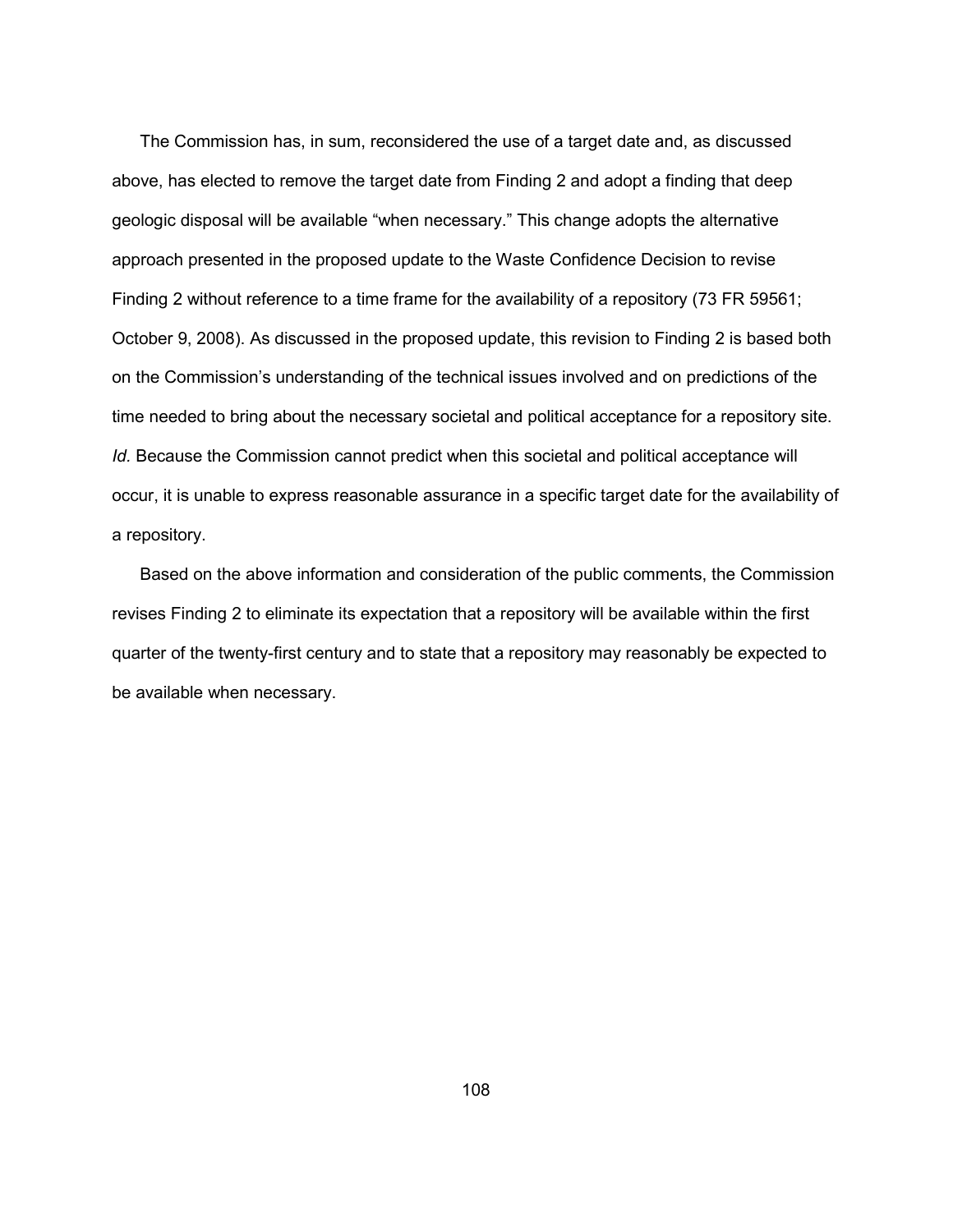## C. Finding 2

The Commission finds reasonable assurance that sufficient mined geologic repository capacity will be available to dispose of the commercial high-level radioactive waste and spent fuel generated in any reactor when necessary.

# **III. Finding 3: The Commission finds reasonable assurance that HLW and spent fuel will be managed in a safe manner until sufficient repository capacity is available to assure the safe disposal of all HLW and spent fuel.**

# A. Bases for Finding 3

-

 The Commission reached this finding in 1984 and reaffirmed it in 1990. This finding focuses on whether reactor licensees can be expected to safely store their spent fuel in the period between the cessation of reactor operations and the availability of repository capacity for their fuel. The Commission found that the spent fuel would be managed safely because, under either a possession-only 10 CFR Part 50 license or a 10 CFR Part 72 license, the utility would remain under the NRC's regulatory control and inspections and oversight of storage facilities would continue (49 FR 34679-34680; August 31, 1984, 55 FR 38508; September 18, 1990). In 1990, when extended storage at the reactor site seemed more probable, the Commission noted that 10 CFR Part 72 allowed for license renewals and that the NRC was considering issuance of a general 10 CFR Part 72 license under which spent fuel could be stored in NRC-certified casks (55 FR 38508; September 18, 1990).  $31$  The Commission reasoned that these regulations would provide additional NRC supervision of spent fuel management. The Commission was not concerned about then-looming contractual disputes between the DOE and the utilities over the DOE's inability to remove spent fuel from reactor sites in 1998 because NRC licensees cannot

<sup>&</sup>lt;sup>31</sup> 10 CFR Part 72 was, in fact, amended to provide for storage of spent fuel in NRC-certified casks under a general license (55 FR 29191; July 18, 1990).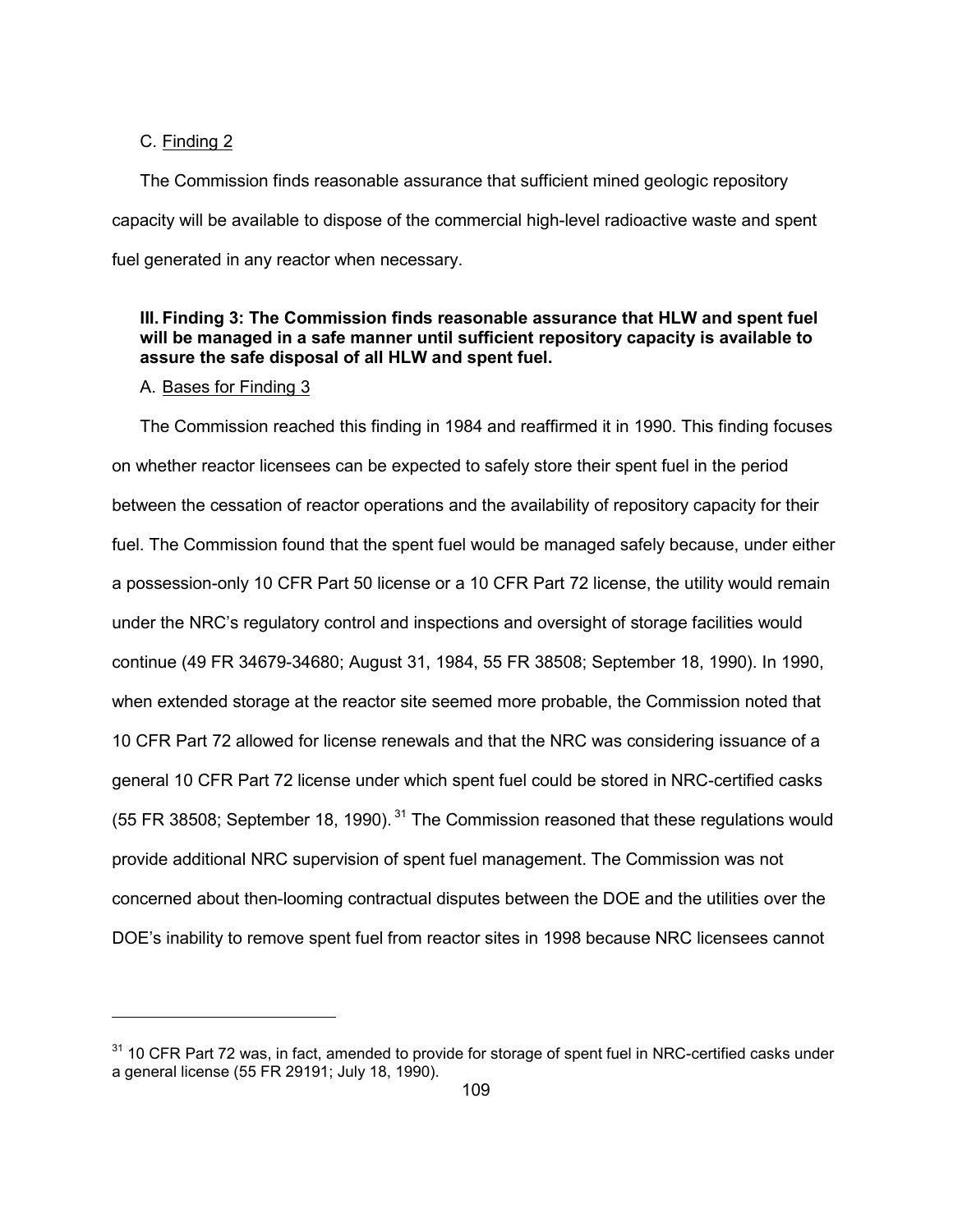abandon, and remain responsible for, spent fuel in their possession (55 FR 38508; September 18, 1990).

 The Commission also considered the unusual case where a utility was unable to manage its spent fuel. If a utility were to become insolvent, the Commission believes that the cognizant state public utility commission would require an orderly transfer to another entity, which could be accomplished if the new entity satisfied the NRC's requirements (49 FR 34680; August 31, 1984). Further, the Commission expressed the view that, while the possibility of a need for Federal action to take over stored spent fuel from a defunct utility or from a utility that lacked technical competence to assure safe storage was remote, the authority for this type of action exists in sections 186c and 188 of the Atomic Energy Act. *Id*.

# B. Evaluation of Finding 3

-

 As explained above, the focus of Finding 3 is on whether reactor licensees can be expected to safely store their spent fuel in the period between the cessation of reactor operations and the availability of repository capacity for their fuel. In this regard, the NRC is successfully regulating four decommissioned reactor sites that continue to hold 10 CFR Part 50 licenses and consist only of an ISFSI under the 10 CFR Part 72 general license provisions.<sup>32</sup> In addition, the NRC staff has discussed plans to build and operate ISFSIs under the 10 CFR Part 72 general license provisions with the licensees at the La Crosse and Zion plants, which are currently undergoing decommissioning. The La Crosse plant plans to load its ISFSI in July 2011 and the Zion plant is discussing its plans with the NRC staff. The NRC is also successfully regulating ISFSIs at two

<sup>&</sup>lt;sup>32</sup> These reactor sites include Maine Yankee, Yankee Rowe, Connecticut Yankee (also known as Haddam Neck), and Big Rock Point.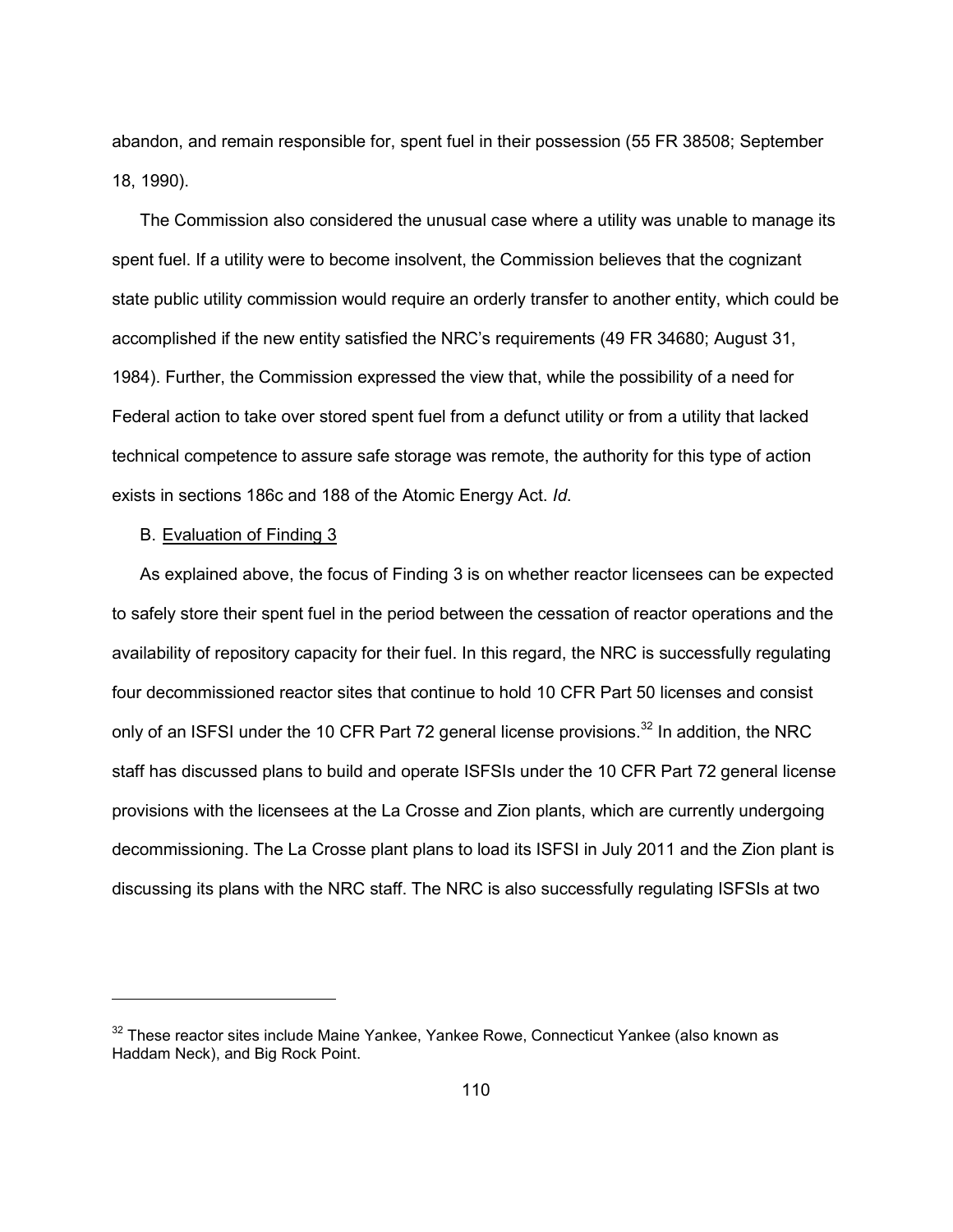fully decommissioned reactor sites (Trojan and Ft. St. Vrain) under 10 CFR Part 72 specific licenses.<sup>33</sup>

 The NRC monitors the performance of ISFSIs at decommissioned reactor sites by conducting periodic inspections that are identical to ISFSI inspections at operating reactor sites. When conducting inspections at these ISFSIs, NRC inspectors follow the guidance in NRC Inspection Manual Chapter 2690, "Inspection Program for Dry Storage of Spent Reactor Fuel at Independent Spent Fuel Storage Installations and for 10 CFR Part 71 Transportation Packages." At all six decommissioned reactor sites mentioned previously, all spent fuel on site has been successfully loaded into the ISFSI; only those inspection procedures applicable to the existing storage configurations are conducted. Also, any generally licensed ISFSI where decommissioning and final survey activities related to reactor operations have been completed is treated as an "away from reactor" (AFR) ISFSI for inspection purposes. Therefore, those programs that rely upon a 10 CFR Part 50 license for the operation of a generally licensed ISFSI are also subject to inspection.

 The NRC has not encountered any management problems associated with the ISFSIs at these six decommissioned reactor sites. Further, the NRC's inspection findings have not found any unique management problems at any currently operating ISFSI. Generally, the types of issues identified through NRC inspections of ISFSIs are similar to issues identified for 10 CFR Part 50 licensees. Most issues are identified early in the operational phase of the dry cask storage process, during loading preparations and actual spent fuel loading activities. Once a loaded storage cask is placed on the storage pad, relatively few inspection issues are identified due to the passive nature of these facilities.

-

<sup>&</sup>lt;sup>33</sup> There are several additional sites with specific Part 72 ISFSI licenses that are in the process of decommissioning (*e.g*., Humbolt Bay, Rancho Seco).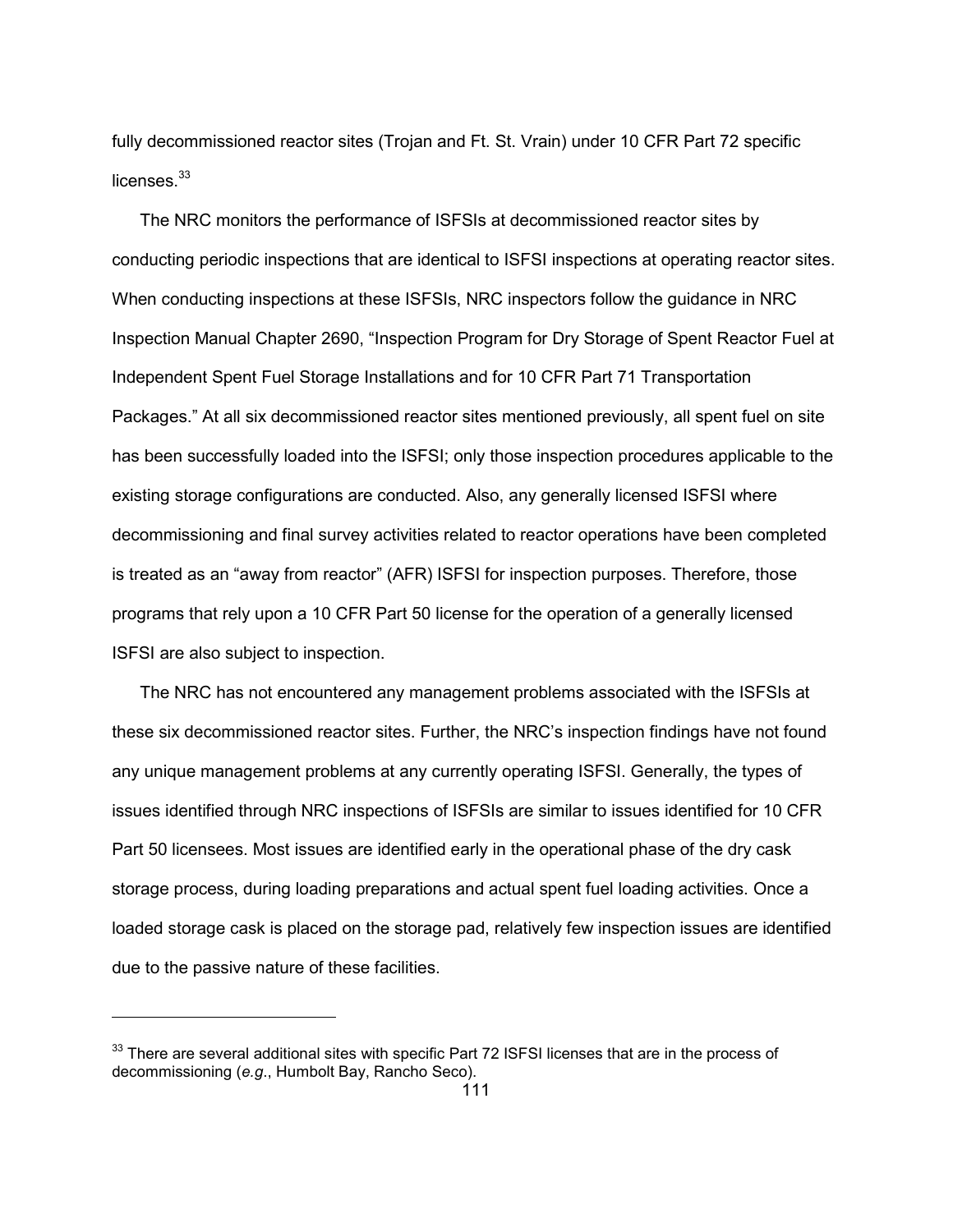Further, the NRC's regulations require that every nuclear power reactor operating license issued under 10 CFR Part 50 and every COL issued under 10 CFR Part 52 must contain a condition requiring each licensee to submit written notification to the Commission of the licensee's plan for managing irradiated fuel between cessation of reactor operation and the time the DOE takes title to and possession of the irradiated fuel for ultimate disposal in a repository. The submittal, required by 10 CFR 50.54(bb), must include information on how the licensee intends to provide funding for the management of its irradiated fuel. Specifically, 10 CFR

50.54(bb) requires the licensee to:

[W]ithin 2 years following permanent cessation of operation of the reactor or 5 years before expiration of the reactor operating license, whichever occurs first, submit written notification to the Commission for its review and preliminary approval of the program by which the licensee intends to manage and provide funding for the management of all irradiated fuel at the reactor following permanent cessation of operation of the reactor until title to the irradiated fuel and possession of the fuel is transferred to the Secretary of Energy for its ultimate disposal…. Final Commission review will be undertaken as part of any proceeding for continued licensing under part 50 or 72 of this chapter. The licensee must demonstrate to NRC that the elected actions will be consistent with NRC requirements for licensed possession of irradiated nuclear fuel and that the actions will be implemented on a timely basis. Where implementation of such actions requires NRC authorizations, the licensee shall verify in the notification that submittals for such actions have been or will be made to NRC and shall identify them. A copy of the notification shall be retained by the licensee as a record until expiration of the reactor operating license. The licensee shall notify the NRC of any significant changes in the proposed waste management program as described in the initial notification.

 To date, the NRC has also renewed four specific 10 CFR Part 72 ISFSI licenses. These renewals include the Part 72 specific licenses for the General Electric Morris Operation (the only wet, or pool-type ISFSI), as well as the Surry, H.B. Robinson, and Oconee ISFSIs. Additionally, the NRC received a renewal application for the Fort St. Vrain ISFSI on November 23, 2009. Specific licenses for six additional ISFSIs will expire between 2012 and 2020. It is expected that license renewals will be requested by these licensees, unless a permanent repository or some other interim storage option is made available.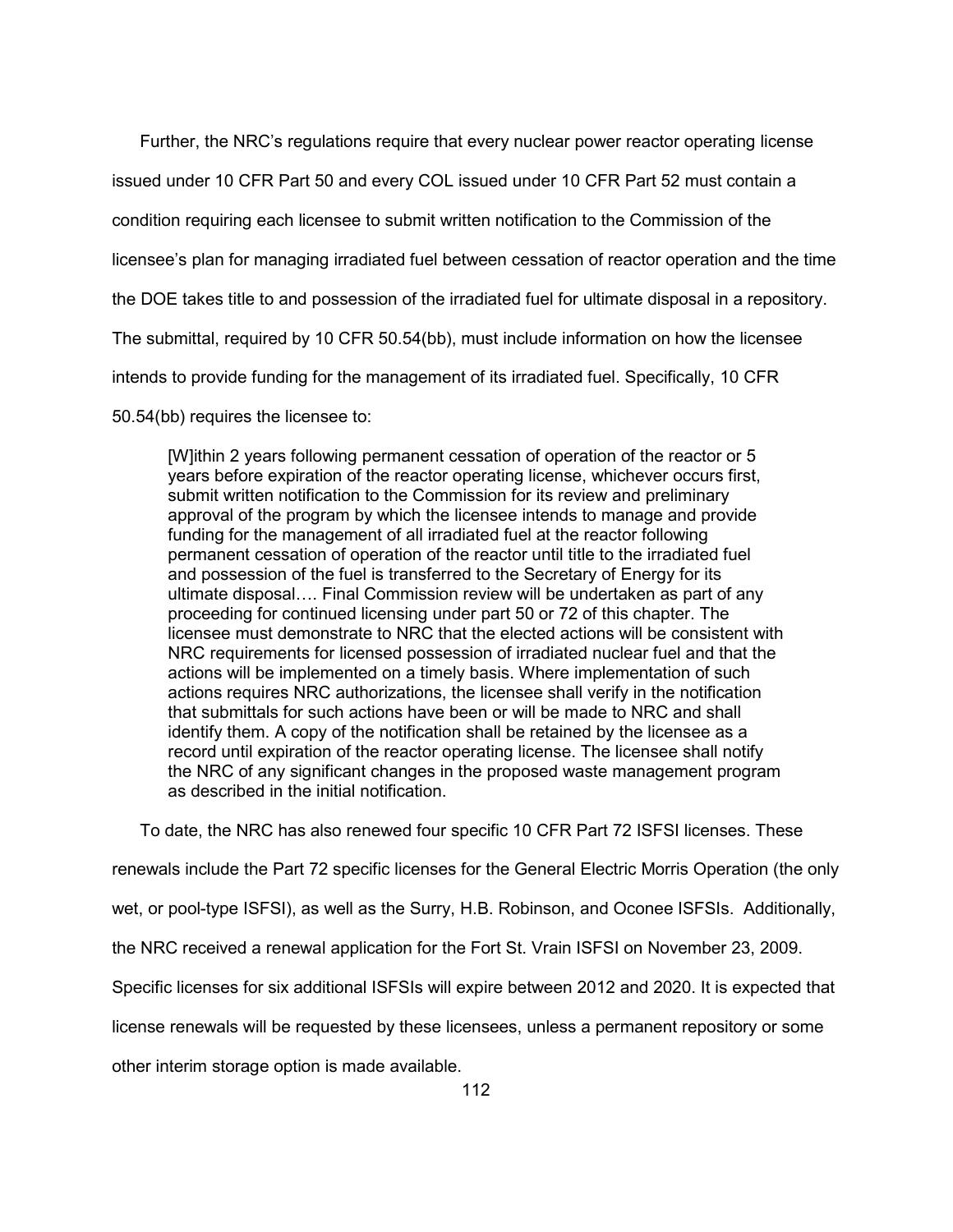Although the NRC staff's experience with renewal of ISFSI licenses is limited to these four cases, it is noteworthy that the Surry, H.B. Robinson and Oconee ISFSI licenses were renewed for a period of 40 years, instead of the 20-year renewal period currently provided for under 10 CFR Part 72. The Commission authorized the staff to grant exemptions to allow the 40-year renewal period after the staff reviewed the applicants' evaluations of aging effects on the structures, systems, and components important to safety. The Commission determined that the evaluations, supplemented by the licensees' aging management programs, provide reasonable assurance of continued safe storage of spent fuel in these ISFSIs. *See* SECY-04-0175, "Options for Addressing the Surry Independent Spent Fuel Storage Installation License-Renewal Period Exemption Request," September 28, 2004 (ADAMS Accession Number ML041830697).

 With regard to generally licensed ISFSIs, the NRC staff submitted a draft final rule to the Commission on May 3, 2010, to clarify the processes for the renewal of ISFSIs operated under the general license provisions of 10 CFR Part 72 and for renewal of the CoC for dry cask storage systems. *See* SECY 10-0056, "Final Rule: 10 CFR Part 72 License and Certificate of Compliance Terms (RIN 3150-A109)" (ADAMS Accession Number ML100710052). There are currently nine sites operating generally licensed ISFSIs that will reach the prescribed 20 year limit on storage between 2013 and 2020.

 The Commission concludes that the events that have occurred since the last formal review of the Waste Confidence Decision in 1990 support a continued finding of reasonable assurance that HLW and spent fuel will be managed in a safe manner until sufficient repository capacity is available. Specifically, the NRC has continued its regulatory control and oversight of spent fuel storage at both operating and decommissioned reactor sites, through both specific and general 10 CFR Part 72 licenses. With regard to general 10 CFR Part 72 licenses, the NRC has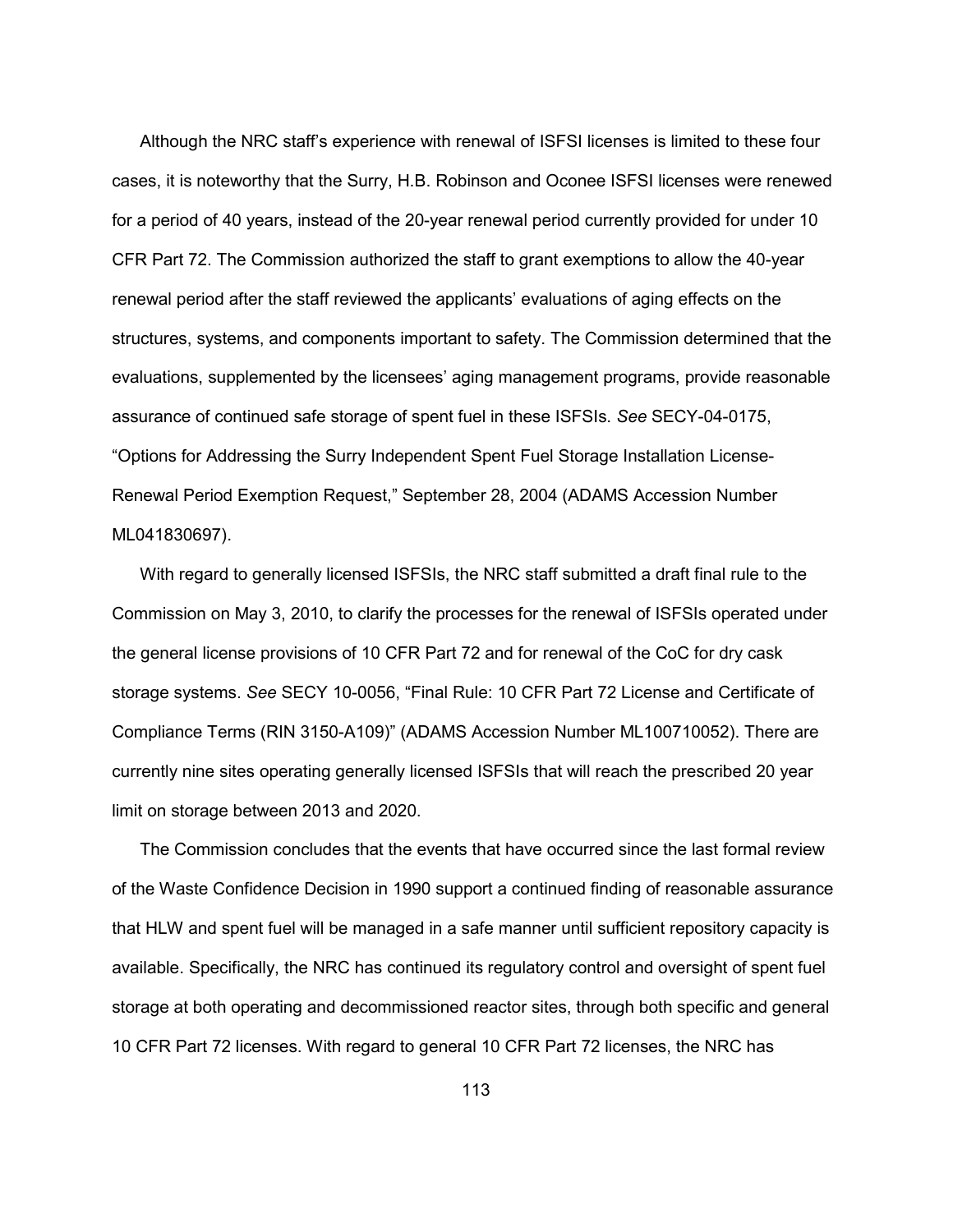successfully implemented a general licensing and cask-certification program, as envisioned by the Commission in 1990. There are currently 16 certified spent fuel storage cask designs. 10 CFR 72.214 (2010). In addition, the Commission's reliance on the license renewal process in its 1990 review has proven well-placed, with three specific 10 CFR Part 72 ISFSI licenses having been successfully renewed for an extended 40-year renewal period, and a fourth having been renewed for a period of 20 years. NRC licensees have continued to meet their obligation to safely store spent fuel in accordance with the requirements of 10 CFR Parts 50 and 72.<sup>34</sup>

Based on the above discussion, including its response to the public comments, the

Commission reaffirms Finding 3.

**IV. Finding 4 (1990): The Commission finds reasonable assurance that, if necessary, spent fuel generated in any reactor can be stored safely and without significant environmental impacts for at least 30 years beyond the licensed life for operation (which may include the term of a revised or renewed license) of that reactor at its spent fuel storage basin, or at either onsite or offsite independent spent fuel storage installations.** 

# A. Bases for Finding 4

-

This finding focuses on the safety and environmental effects of long-term storage of spent

fuel. In 1984, the Commission found that spent fuel can be stored safely and without significant

environmental impacts for at least 30 years beyond the expiration of reactor operating licenses

<sup>&</sup>lt;sup>34</sup> Section 302 of NWPA authorizes the Secretary of Energy to enter into contracts with utilities generating HLW and SNF under which the utilities are to pay statutorily imposed fees into the NWF in return for which the Secretary, "beginning not later than January 31, 1998, will dispose of the [HLW] or [SNF] involved …." 42 U.S.C. 10222(a)(5)(B). The NWPA also prohibits NRC from issuing or renewing a reactor operating license unless the prospective licensee has entered into a contract with DOE or is engaged in good-faith negotiations for a contract. 42 U.S.C. 10222(b)(1). When it became evident that a repository would not be available in 1998, DOE took the position that it did not have an unconditional obligation to accept the HLW or SNF in the absence of a repository. *See Final Interpretation of Nuclear Waste Acceptance Issues* (60 FR 21793; May 3, 1995). The U.S. Court of Appeals for the District of Columbia Circuit, however, held that DOE's statutory and contractual obligation to accept the waste no later than January 31, 1998, was unconditional. *Indiana Michigan Power Co. v. DOE,* 88 F.3d 1272 (D.C. Cir. 1996). Subsequently, the utilities have continued to safely manage the storage of SNF in reactor storage pools and in ISFSIs and have received damage awards as determined in lawsuits brought before the U.S. Court of Federal Claims. *See, e.g., System Fuels Inc. v. U.S.,* 78 Fed. Cl. 769 (October 11, 2007).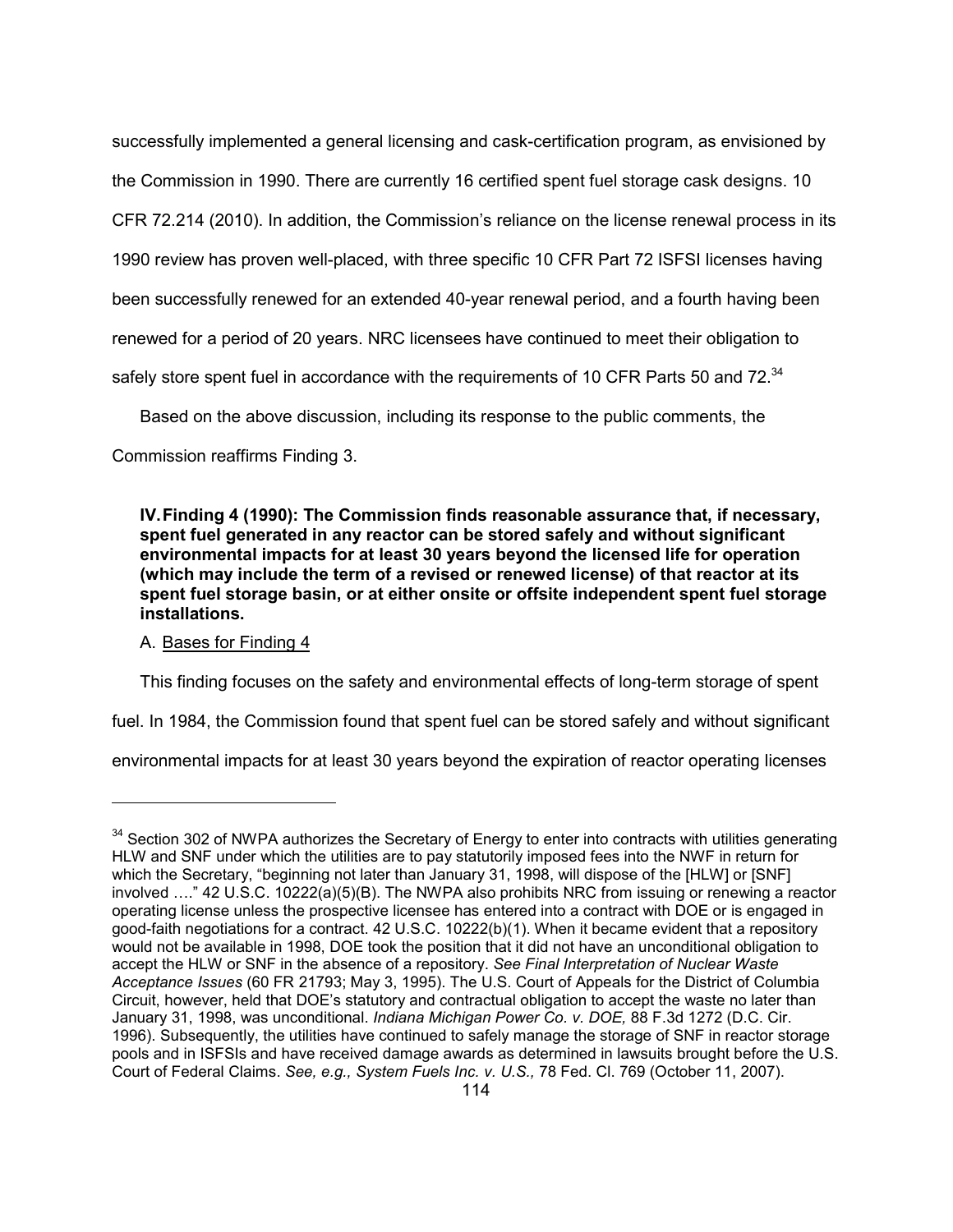(49 FR 34660; August 31, 1984). In 1990, the Commission determined that if the reactor operating license were renewed for 30 years, $35$  storage would be safe and without environmental significance for at least 30 years beyond the term of licensed operation for a total of at least 100 years (55 FR 38513; September 18, 1990). The Commission looked at four broad issues in making this finding: (1) the long-term integrity of spent fuel under water pool storage conditions, (2) the structure and component safety for extended facility operation for storage of spent fuel in water pools, (3) the safety of dry storage, and (4) the potential risks of accidents and acts of sabotage at spent fuel storage facilities (49 FR 34681; August 31, 1984; 55 FR 38509; September 18, 1990).

 With respect to the safety of water pool storage, the Commission found in 1984 that research and experience in the United States, Canada, and other countries confirmed that longterm storage could be safely undertaken (49 FR 34681-34682; August 31, 1984). In 1990, the Commission determined that experience with water storage of spent fuel continued to confirm that pool storage is a benign environment for spent fuel that does not lead to significant degradation of spent fuel integrity and that the water pools in which the assemblies are stored will remain safe for extended periods. Further, degradation mechanisms are well understood and allow time for appropriate remedial action (55 FR 38509-38511; September 18, 1990). In sum, based on both experience and scientific studies, the Commission found wet storage to be a fully-developed technology with no associated major technical problems.

 In 1984, the Commission based its confidence in the safety of dry storage on an understanding of the material degradation processes, derived largely from technical studies, together with the recognition that dry storage systems are simple and easy to maintain (49 FR

-

<sup>&</sup>lt;sup>35</sup> Subsequently, the Commission limited the renewal period for power reactor licenses to 20 years beyond expiration of the operating license or combined license (10 CFR 54.31; 56 FR 64943, 64964; December 13, 1991).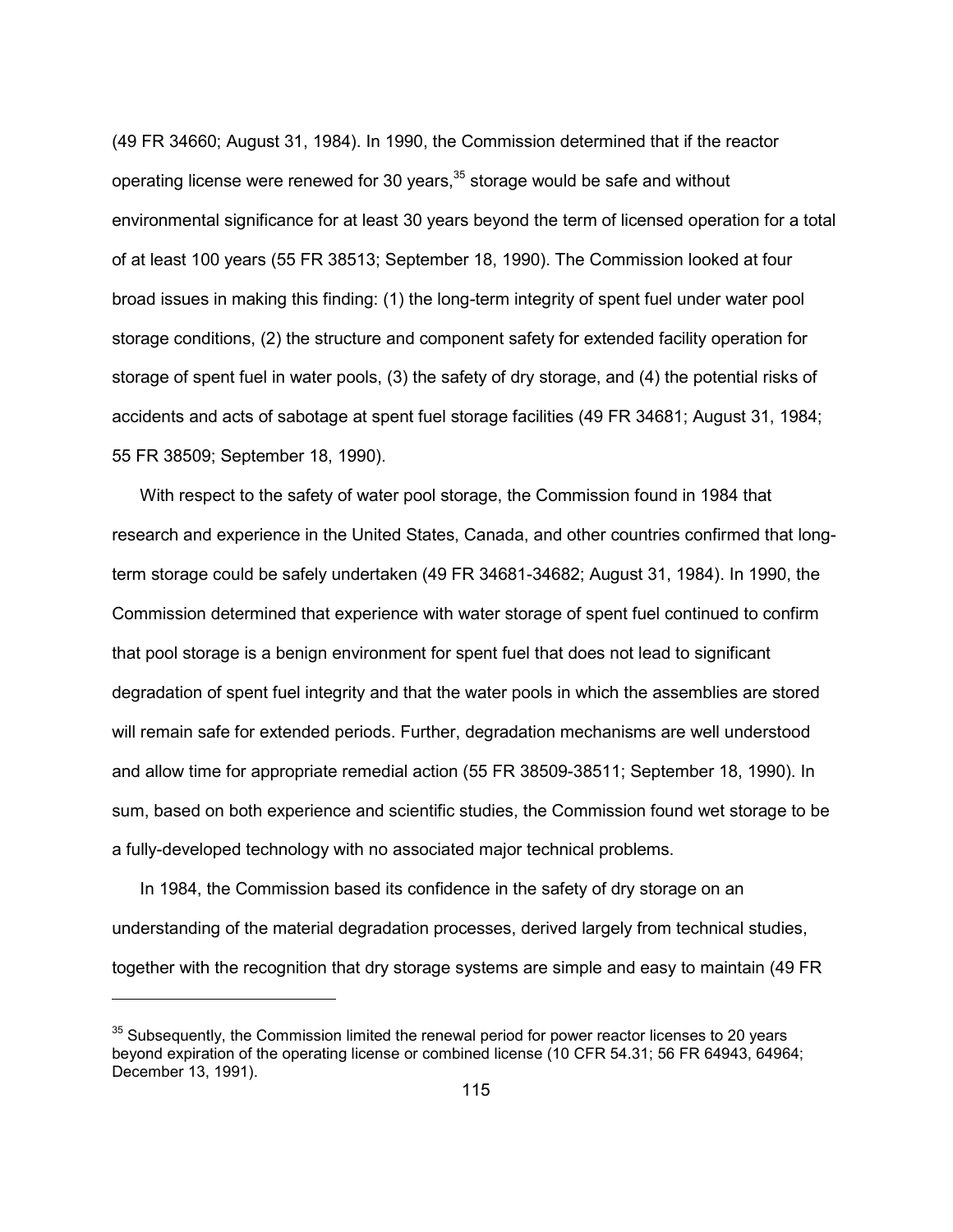34683-34684; August 31, 1984). By 1990, the NRC and ISFSI licensees had considerable experience with dry storage. NRC staff safety reviews of topical reports on storage system designs, the licensing and inspection of dry storage at two reactor sites under 10 CFR Part 72, and the NRC's promulgation of an amendment to 10 CFR Part 72 that incorporated a monitored retrievable storage installation (MRS) (a dry storage facility) into the regulations confirmed the 1984 conclusions on the safety of dry storage. In fact, under the environmental assessment for the amendment (NUREG-1092), the Commission found confidence in the safety and environmental insignificance of dry storage at an MRS for 70 years following a period of 70 years of storage in spent fuel storage pools (55 FR 38509-38513; September 18, 1990).

 The Commission also found that the risks of major accidents at spent fuel storage pools resulting in offsite consequences were remote because of the secure and stable character of the spent fuel in the storage pool environment and the absence of reactive phenomena— "driving forces"—that might result in dispersal of radioactive material. The Commission noted that storage pools and ISFSIs are designed to safely withstand accidents caused by either natural or man-made phenomena, and that, due to the absence of high temperature and pressure conditions, human error does not have the capability to create a major radiological hazard to the public (49 FR 34684-34685; August 31, 1984). By 1990, the NRC staff had spent several years studying catastrophic loss of reactor spent fuel pool water, which could cause a fuel fire in a dry pool and concluded that because of the large inherent safety margins in the design and construction of a spent fuel pool no action was needed to further reduce the risk (55 FR 38511; September 18, 1990).

 In 1984, the Commission recognized that the intentional sabotage of a storage pool was theoretically possible, but found that the consequences would be limited because, with the exception of some gaseous fission products, the radioactive content of spent fuel is in the form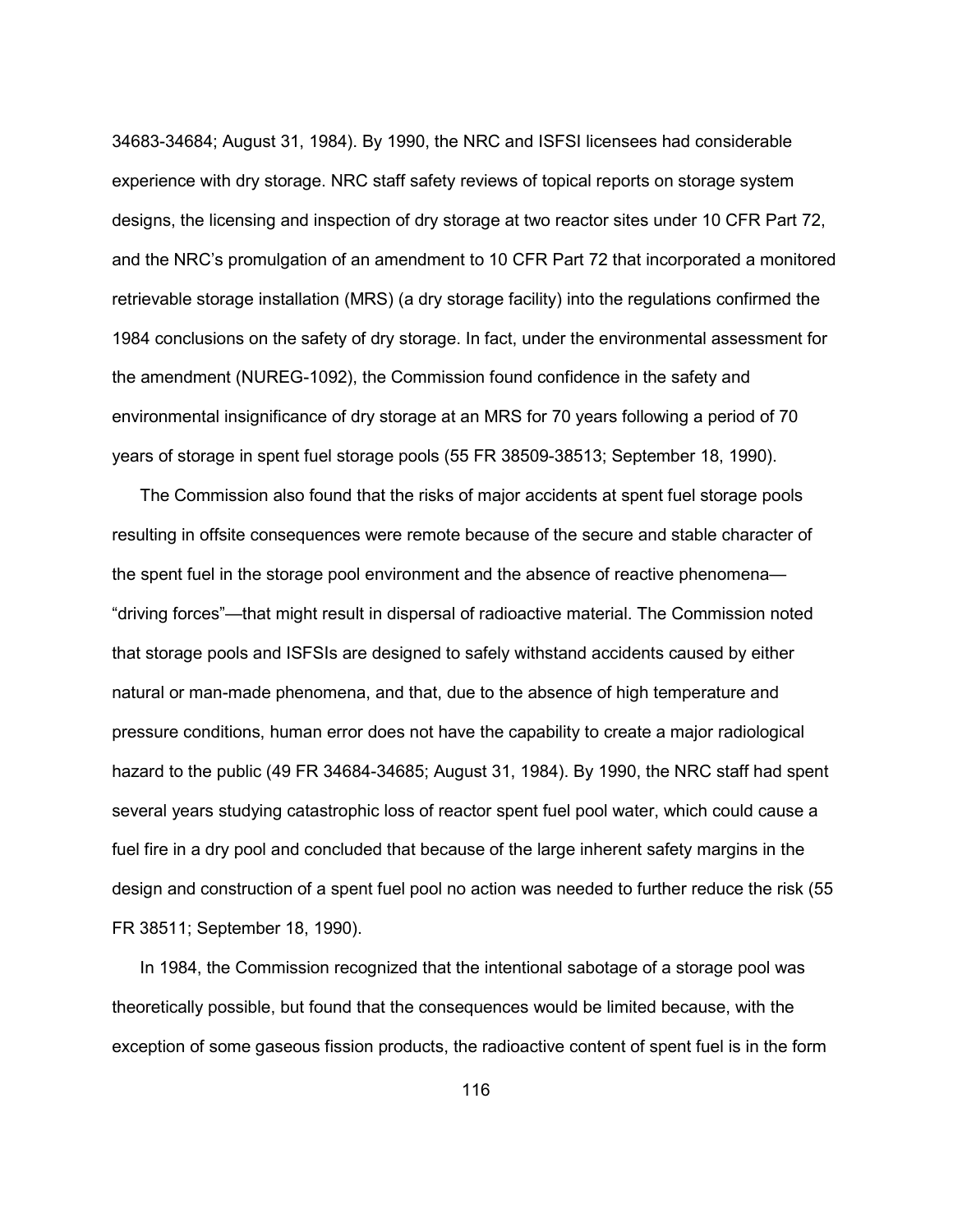of solid ceramic material encapsulated in high-integrity metal cladding and stored underwater in a reinforced concrete structure (49 FR 34685; August 31, 1984). Under these conditions, the Commission noted that the radioactive content of spent fuel is relatively resistant to dispersal to the environment. Similarly, because of the weight and size of the sealed protective enclosures, dry storage of spent fuel in dry wells, vaults, silos, and metal casks is also relatively resistant to sabotage and natural disasters. *Id*. Although the 1990 decision examined several studies of accident risk, no considerations affected the Commission's confidence that the possibility of a major accident or sabotage with offsite radiological impacts at a spent fuel storage facility is extremely remote (55 FR 38512; September 18, 1990).

 Finally, the Commission noted that the generation and onsite storage of more spent fuel as a result of reactor license renewals would not affect the Commission's findings on environmental impacts. Finding 4 is not based on a determination of a specific number of reactors and amount of spent fuel; Finding 4 evaluates the safety of spent fuel storage and lack of environmental impacts overall. Further, individual license renewal actions are subject to separate safety and environmental reviews (55 FR 38512; September 18, 1990).

### B. Evaluation of Finding 4

 As discussed above, Finding 4 focuses on the safety and environmental significance of long-term storage of spent fuel. Specifically, the Commission examined four broad issues in making this finding: (1) the long-term integrity of spent fuel under water pool storage conditions; (2) the structure and component safety for extended facility operation for storage of spent fuel in water pools; (3) the safety of dry storage; and (4) the potential risks of accidents and acts of sabotage at spent fuel storage facilities.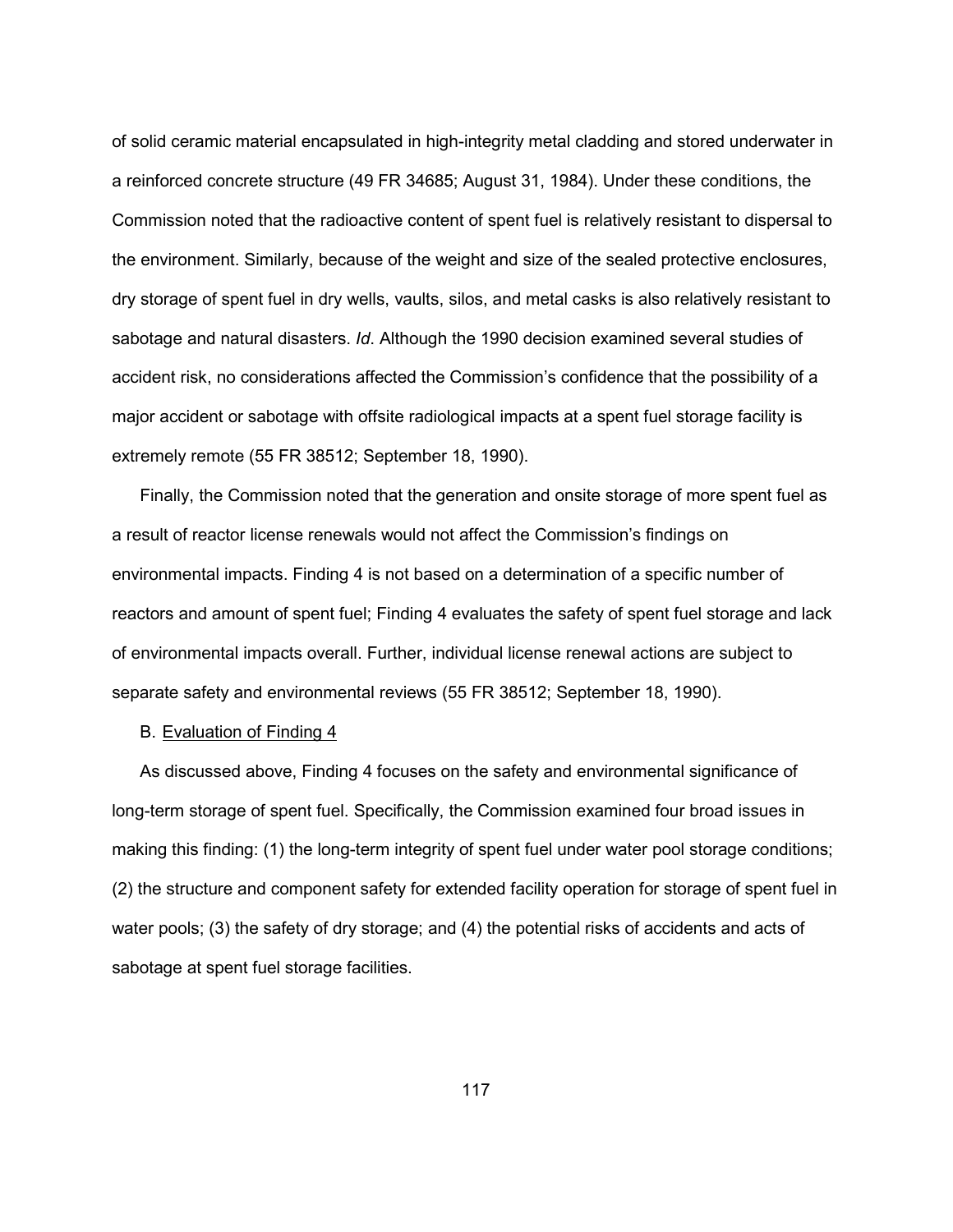## 1. Storage in Spent Fuel Pools

 Since 1990, the NRC has continued its periodic examination of spent fuel pool storage to ensure that adequate safety is maintained and that there are no adverse environmental effects from the storage of spent fuel in pools. The Office of Nuclear Reactor Regulation (NRR) and the former Office for Analysis and Evaluation of Operational Data independently evaluated the safety of spent fuel pool storage, and the results of these evaluations were documented in a memorandum to the Commission dated July 26, 1996, "Resolution of Spent Fuel Storage Pool Action Plan Issues," (ADAMS Accession Number ML003706364) and a separate memorandum to the Commission dated October 3, 1996, "Assessment of Spent Fuel Pool Cooling," (ADAMS Accession Number ML003706381) (later published as NUREG-1275, Vol. 12, "Operating Experience Feedback Report: Assessment of Spent Fuel Cooling," February 1997). As a result of these studies, the NRC staff and industry identified a number of follow-up activities that are described by the NRR staff in a memo to the Commission dated September 30, 1997, "Followup Activities on the Spent Fuel Pool Action Plan," (ADAMS Accession Number ML003706412). These evaluations became part of the investigation of Generic Safety Issue 173, "Spent Fuel Pool Storage Safety," which found that the relative risk posed by loss of spent fuel cooling is low when compared with the risk of events not involving the SFP.

 The safety and environmental effects of spent fuel pool storage were also addressed in conjunction with regulatory assessments of permanently shutdown nuclear plants and decommissioning nuclear power plants. NUREG/CR-6451, "A Safety and Regulatory Assessment of Generic BWR and PWR Permanently Shutdown Nuclear Power Plants," (August 1997) addressed the appropriateness of regulations (*e.g*., requirements for emergency planning and insurance) associated with spent fuel pool storage. The study identified a number of regulations that apply only to an operating reactor and not to spent fuel storage. These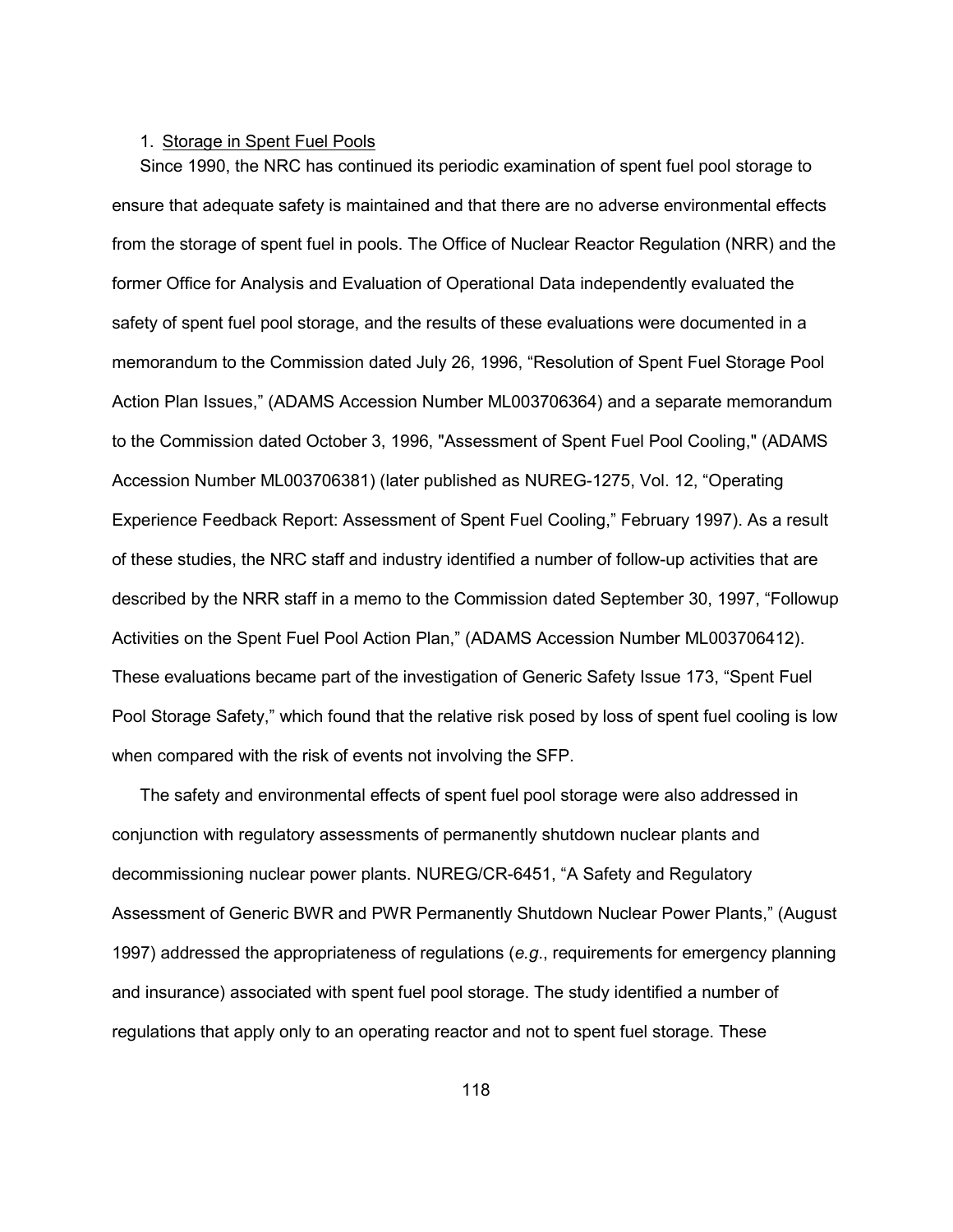regulations are not needed to ensure the safe maintenance of a permanently shutdown plant. The study also provided conservative bounding estimates of fuel coolability and offsite consequences for the most severe accidents, which involve draining of the spent fuel pool.

 More recently, the NRC issued NUREG-1738, "Technical Study of Spent Fuel Pool Accident Risk at Decommissioning Nuclear Power Plants," (February 2001), which provides a newer and more robust analysis of the safety and environmental effects of spent fuel pool storage. This study provided the results of the NRC staff's latest evaluation of the accident risk in a spent fuel pool at decommissioning plants. The report discussed fuel coolability for various types of accidents and included potential offsite consequences based on assumed radiation releases. The study demonstrated that by using conservative and bounding assumptions regarding the postulated accidents, the predicted risk estimates were below those associated with reactor accidents and well below the Commission's safety goal.

 Following the terrorist attacks of September 11, 2001, the NRC undertook an extensive reexamination of spent fuel pool safety and security issues. This reexamination included a significantly improved methodology, based on detailed state-of-the-art analytical modeling, for assessing the response of spent fuel assemblies during security events including those that might result in draining of the spent fuel pool. This more detailed and realistic analytical modeling was also supported by extensive testing of zirconium oxidation kinetics in an air environment and full scale coolability and "zirc fire" testing of spent fuel assemblies. This effort both confirmed the conservatism of past analyses and provided more realistic analyses of fuel coolability and potential responses during accident or security event conditions. Importantly, the new more detailed and realistic modeling led to the development of improvements in spent fuel safety, which were required to be implemented at spent fuel pools by the Commission for all operating reactor sites. (*See* 73 FR 46204; August 8, 2008)*.*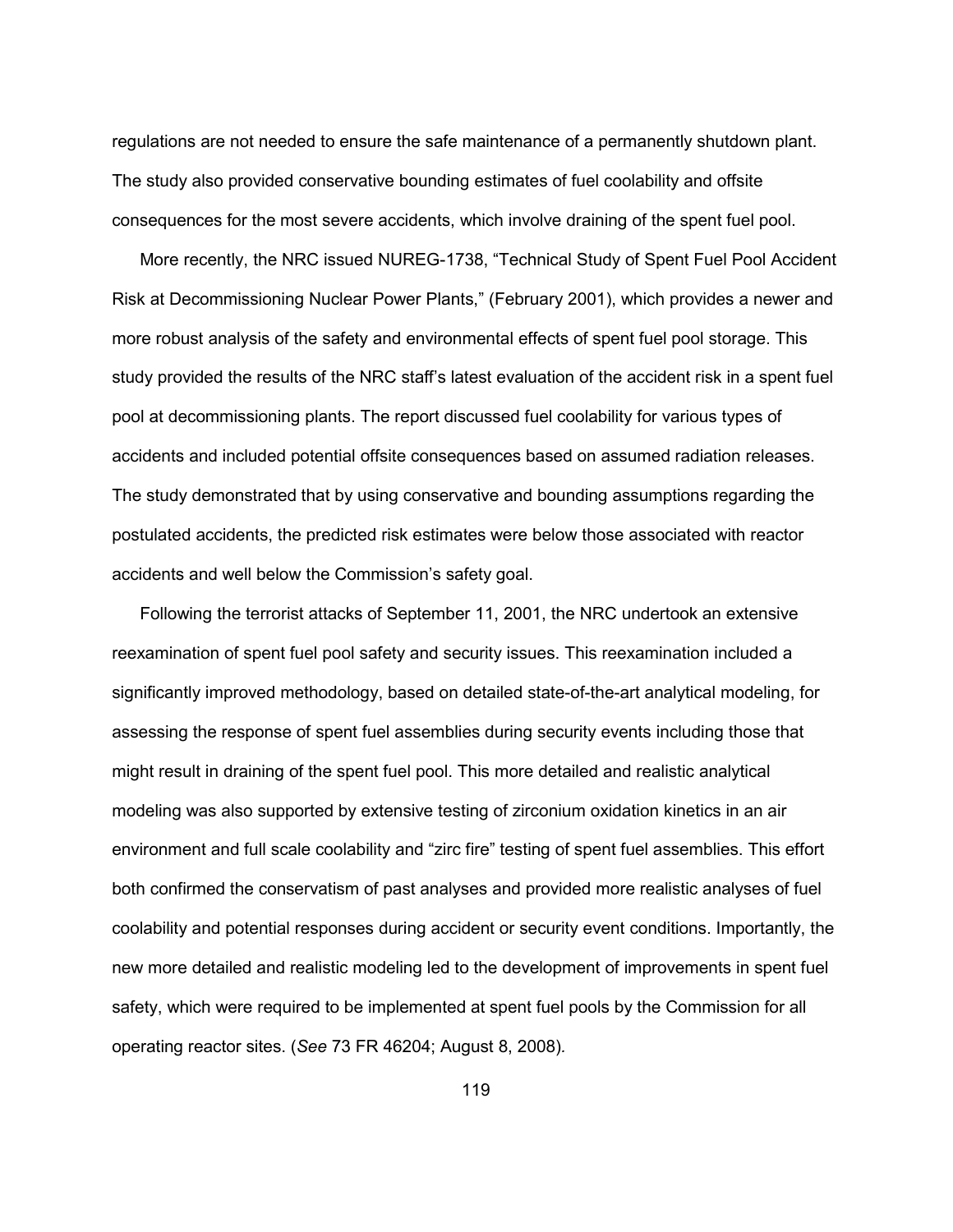In 2003, the U.S. Congress asked the NAS to provide independent scientific and technical advice on the safety and security of commercial SNF storage, including the potential safety and security risks of SNF presently stored in cooling pools and dry casks at commercial nuclear reactor sites. In July 2004, the NAS issued a classified report—a publicly available unclassified summary was made available in 2006 (as noted above, the unclassified summary of the NAS report can be purchased or downloaded for free by accessing the NAS website at: http://www.nap.edu/catalog.php?record\_id=11263). As part of the information gathering for the study, the NRC and Sandia National Laboratories briefed the NAS authoring committee on the ongoing work to reassess spent fuel pool safety and security issues. The NAS report contains findings and recommendations for reducing the risk of events involving spent fuel pools as well as dry casks. NRC Chairman Nils J. Diaz provided the Commission's response to the NAS in a letter to Senator Pete V. Domenici, dated March 14, 2005 (ADAMS Accession Number ML050280428) (Diaz Letter). In essence, the NRC concluded, as a result of its own study and subsequent regulatory actions, that it had adopted the important recommendations of the report relevant to spent fuel pools. As a result of the improvements in spent fuel pool safety and security, and the inherent safety and robustness of spent fuel pool designs, the NRC concluded that the risk associated with security events at spent fuel pools is acceptably low. Because these safety improvements in spent fuel pool storage are applicable to non-security events (randomly initiated accidents), accident risk was also further reduced.

 While the Commission continues to have reasonable assurance that storage in spent fuel pools provides adequate protection of public health and safety and the common defense and security, and will not result in significant impacts on the environment, the NRC acknowledges several incidents of groundwater contamination originating from leaking reactor spent fuel pools and associated structures. In 1990, the Commission specifically acknowledged two incidents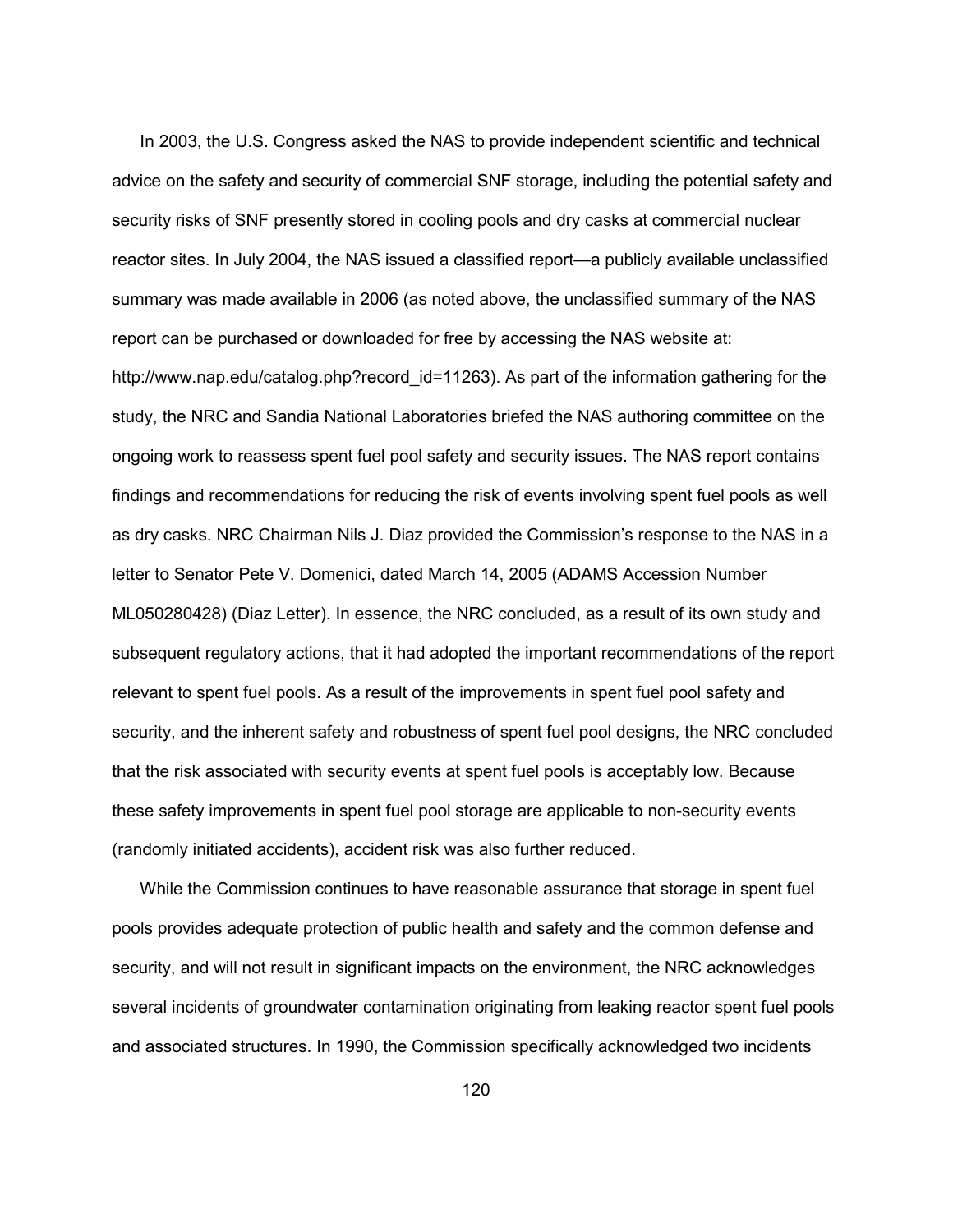where radioactive water leaked from spent fuel pools, one of which resulted in contamination outside of the owner controlled area (*See* 55 FR 38511; September 18, 1990). The Commission addressed these events stating, "[t]he occurrence of operational events like these have been addressed by the NRC staff at the plants listed. The staff has taken inspection and enforcement actions to reduce the potential for such operational occurrences in the future." *Id*.

 On March 10, 2006, the NRC Executive Director for Operations established the Liquid Radioactive Release Lessons Learned Task Force in response to incidents at several plants involving unplanned, unmonitored releases of radioactive liquids into the environment. Liquid Radioactive Release Lessons Learned Task Force Final Report, September 1, 2006 (Task Force Report) (ADAMS Accession Number ML062650312). One of the incidents that prompted formation of the Task Force involved leaks from the Unit 1 and 2 spent fuel pools at Indian Point.<sup>36</sup> Task Force Report, at 1, 5-6, 11. The Task Force reviewed historical data on inadvertent releases of radioactive liquids, including four additional incidents involving leaks from spent fuel pools (Seabrook, Salem, Watts Bar, and Palo Verde). As a result of its review, the Task Force concluded that "[b]ased on bounding dose calculations and/or actual measurements, the near-term public health impacts have been negligible for the events at NRClicensed operating power facilities discussed in this report." Task Force Report, at 15. While concluding that near-term public health impacts from the leaks the NRC had investigated were

-

<sup>&</sup>lt;sup>36</sup> In Mav 2008, the NRC staff completed an inspection at Indian Point Units 1 and 2. NRC Inspection Report Nos. 05000003/2007010 and 05000247/2007010, May 13, 2008 (ADAMS Accession Number ML081340425). The purpose of the inspection was to assess Entergy's site groundwater characterization conclusions and the radiological significance of Entergy's discovery of spent fuel pool leaks at Units 1 and 2. The NRC staff concluded that Entergy's response to the spent fuel pool leaks was reasonable and technically sound. The NRC staff stated that "[t]he existence of onsite groundwater contamination, as well as the circumstances surrounding the causes of leakage and previous opportunities for identification and intervention, have been reviewed in detail. Our inspection determined that public health and safety has not been, nor is likely to be, adversely affected, and the dose consequence to the public that can be attributed to current onsite conditions associated with groundwater contamination is negligible." *Id.*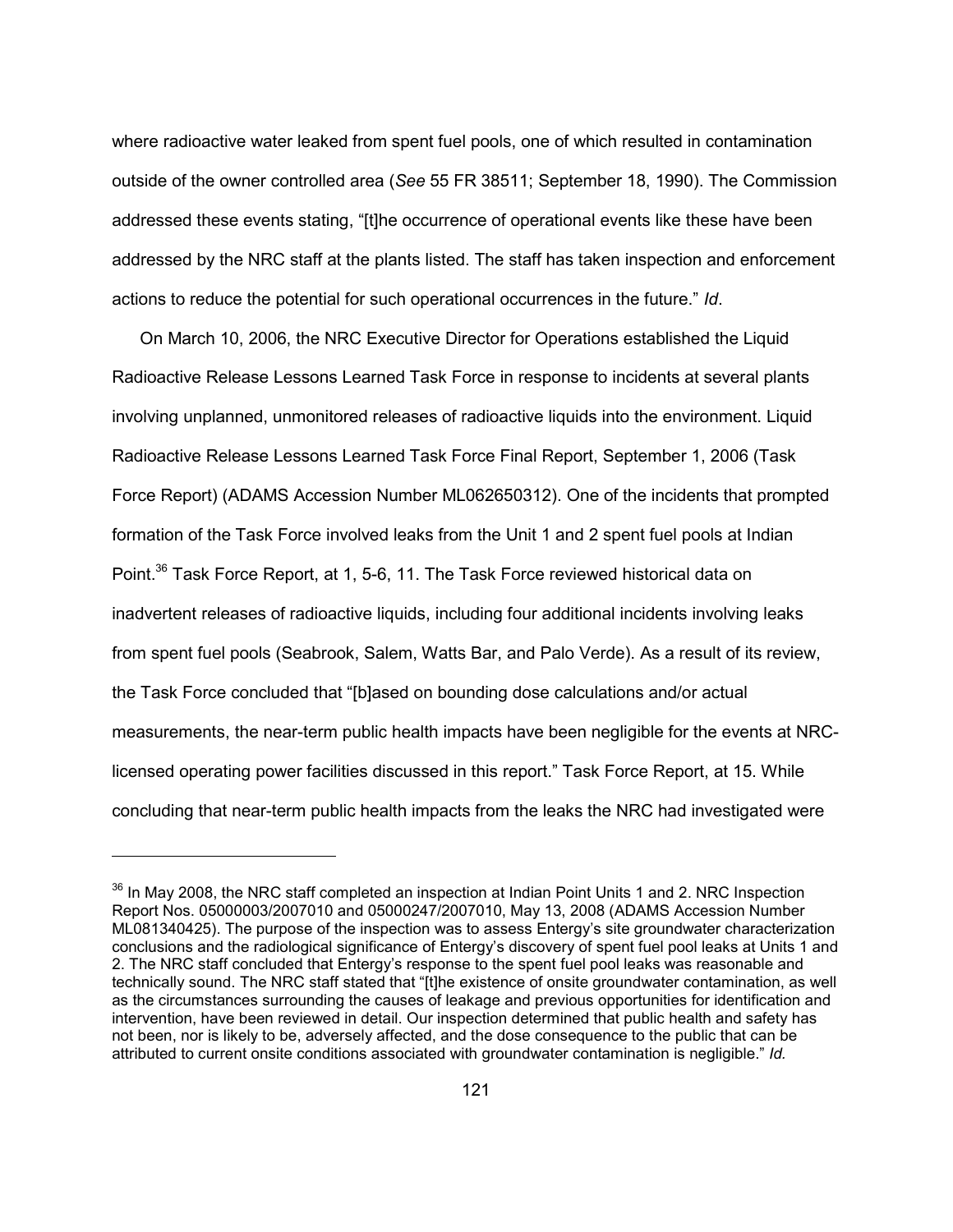negligible, the Task Force also recommended that measures be taken to avoid leaks in the future. The Task Force made 26 specific recommendations for improvements to the NRC's regulatory programs concerning unplanned or unmonitored releases of radioactive liquids from nuclear power reactors.

 The NRC staff has addressed, or is in the process of addressing, the Task Force recommendations. *See* "Liquid Release Task Force Recommendations Implementation Status as of February 26, 2008" (ADAMS Accession Number ML073230982) (Implementation Status). Actions taken in response to Task Force recommendations included revisions to several guidance documents, development of draft regulatory guidance on implementation of the requirements of 10 CFR 20.1406 (i.e. DG-4012),<sup>37</sup> revisions to Inspection Procedure 71122.01, and an evaluation of whether further action was required to enhance the performance of SFP tell-tale drains. $38$ 

 For example, Regulatory Guide 4.1 is being revised to provide guidance to industry for detecting, evaluating, and monitoring releases from operating facilities via unmonitored pathways; to ensure consistency with current industry standards and commercially available radiation detection methodology; to clarify when a licensee's radiological effluent and environmental monitoring programs should be expanded based on data or environmental conditions; and to ensure that leaks and spills are detected before radionuclides migrate offsite via an unmonitored pathway. Also, Regulatory Guide 1.21 is being revised to provide a

-

 $37$  DG-4012 was formally issued as Regulatory Guide 4.21, "Minimization of Contamination and Radioactive Waste Generation: Life-Cycle Planning" in June 2008.

<sup>&</sup>lt;sup>38</sup> In addition to the NRC's efforts, the nuclear industry collectively responded to these incidents of unplanned, unmonitored releases of radioactive liquids through the Industry Initiative on Groundwater Protection. The Industry Initiative has resulted in publication of voluntary industry guidance on the implementation of groundwater protection programs at nuclear power plants. *See* "Industry Ground Water Protection Initiative-Final Guidance Document," NEI-07-07, August 2007 (ADAMS Accession Number ML072610036); "Groundwater Protection Guidelines for Nuclear Power Plants: Public Edition, EPRI, Palo Alto, CA: EPRI Doc. No. 1016099, 2008.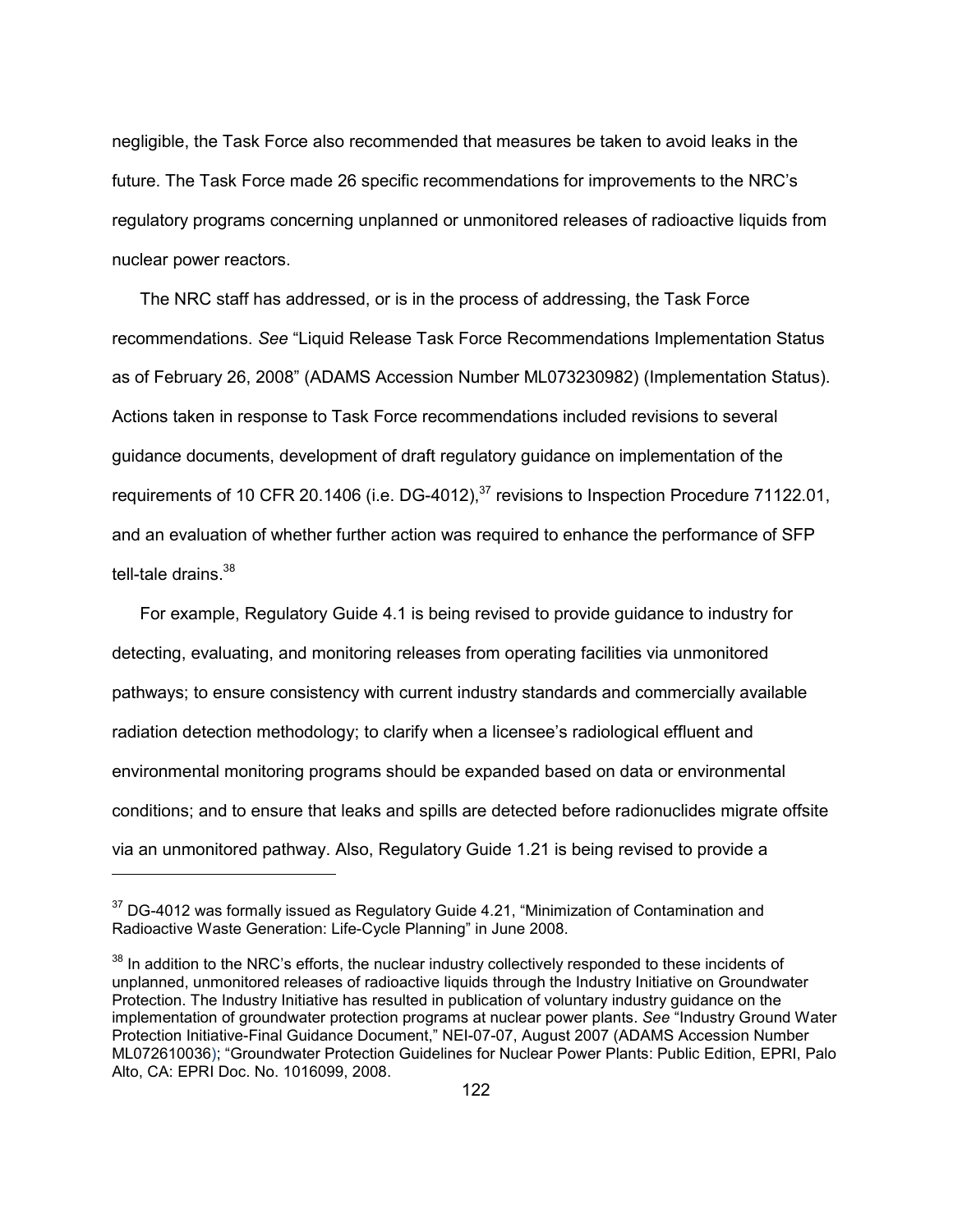definition of "significant contamination" that should be documented in a licensee's decommissioning records under 10 CFR 50.75(g); to clarify how to report summaries of spills and leaks in a licensee's Annual Radioactive Effluent Release Report; to provide guidance on remediation of onsite contamination; and to upgrade the capability and scope of the in-plant radiation monitoring system to include additional monitoring locations and the capability to detect lower risk radionuclides. Further, Inspection Procedure 71122.01 has been revised to provide for review of onsite contamination events, including events involving groundwater; evaluation of effluent pathways so that new pathways are identified and placed in the licensee's Offsite Dose Calculation Manual, as applicable; and inclusion of limited, defined documentation of significant radioactive releases to the environment in inspection reports for those cases where such events would not normally be documented under current inspection guidance. *See*  Implementation Status (ADAMS Accession Numbers ML073230982 and ML020730763).

 Additionally, the NRC monitors the condition of SFPs through onsite Resident Inspectors, reviews of license amendment applications, and participation in industry forums. For example on October 28, 2009, the NRC issued Information Notice (IN) 2009-26, "Degradation of Neutron-Absorbing Materials in the Spent Fuel Pool" to all operating reactors licensees and construction permit holders. IN 2009-26 is the latest in a series of generic communications regarding material issues in SFPs. These and other documents demonstrate the NRC's continuing evaluation of the SFPs and their ability to provide an adequate level of safety. This engagement ensures any issues are identified and addressed through the current regulatory process before they could advance to a state where there is a significant environmental impact. Therefore the Commission has reasonable assurance that SFPs designed, tested, operated and maintained according to NRC requirements will provide for the safe storage of spent nuclear fuel.

#### 2. Storage in Dry Casks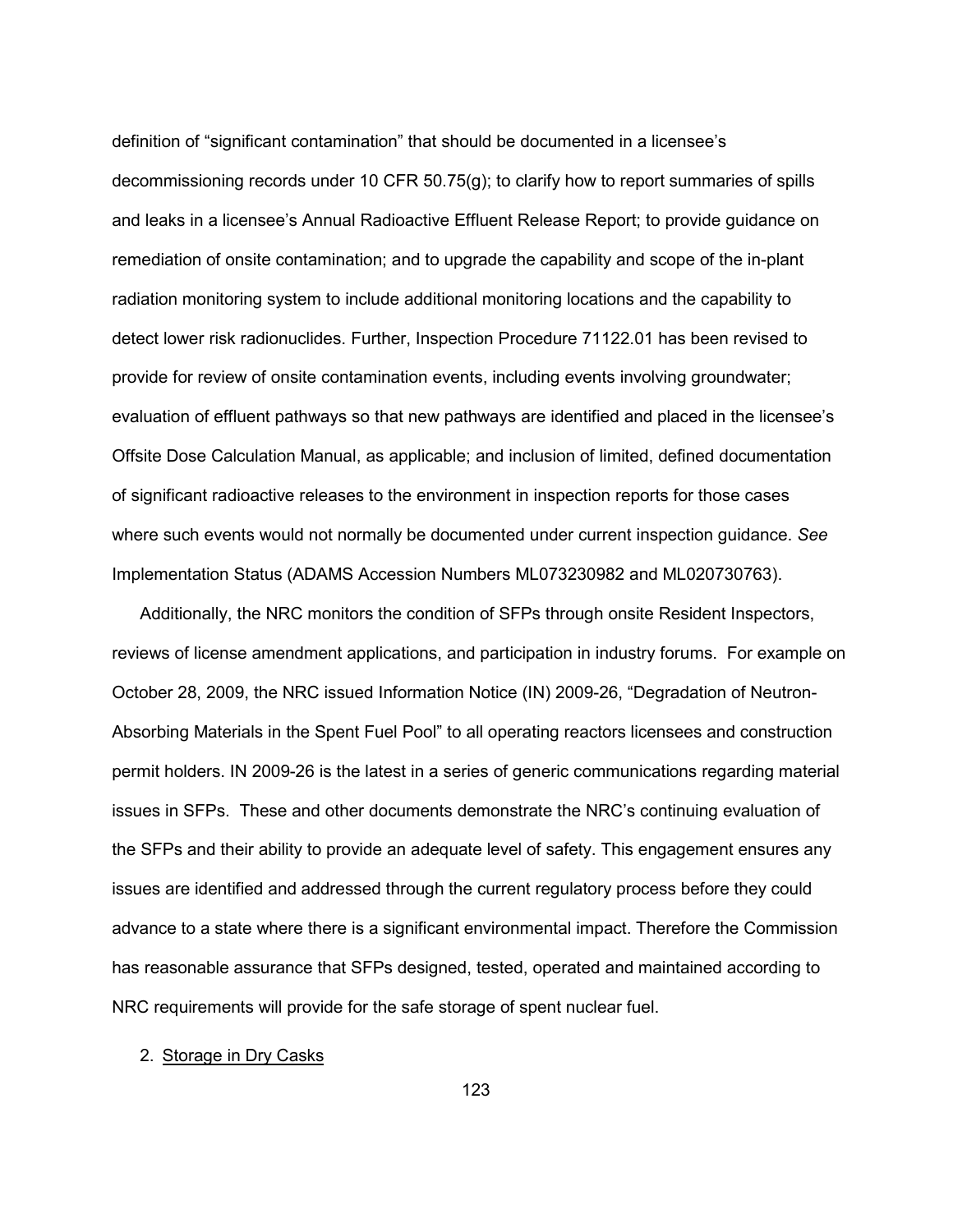With regard to dry cask storage, studies of the accident risk of dry storage since 1990 have focused on specific dry cask storage systems located at either a generic Pressurized Water Reactor (PWR) site or a specific Boiling Water Reactor (BWR) site. In 2004, the Electric Power Research Institute (EPRI) performed a Probabilistic Risk Assessment (PRA) of a bolted dry spent fuel storage cask at a generic PWR site. K. Canavan, "Probabilistic Risk Assessment (PRA) of Bolted Storage Casks Updated Quantification and Analysis Report," Electric Power Research Institute, Palo Alto, California; EPRI Doc. No. 1009691, December 2004. In 2007, the NRC published a pilot PRA methodology that assessed the risk to the public and identified the dominant contributors to risk associated with a welded canister dry spent fuel storage system at a specific BWR site. NUREG-1864, "A Pilot Probabilistic Risk Assessment of a Dry Cask Storage System at a Nuclear Power Plant," March 2007. Both studies calculated the annual individual radiological risk and consequences associated with a single cask lifecycle where the lifecycle is divided into three phases: loading, onsite transfer, and onsite storage. The EPRI study showed that risk is extremely low with no calculated early fatalities, a first year risk of latent cancer fatality of 5.6E-13 per cask, and subsequent year cancer risk of 1.7E-13 per cask. The NRC study also showed that risk is extremely low with no prompt fatalities expected, a first year risk of latent cancer fatality of 1.8E-12 per cask and subsequent year cancer risk of 3.2E-14 per cask.

 The major contributors to the low risk associated with dry cask storage are that they are passive systems, relying on natural air circulation for cooling, and are inherently robust massive structures that are highly damage resistant. Current design light water reactor (LWR) uranium oxide based fuel and carbon coated uranium oxide fuel of low burn-up from a high temperature gas cooled reactor have been successfully stored in dry storage facilities for approximately 20 years. Extended dry-storage of this fuel has been approved for an additional 40-year term for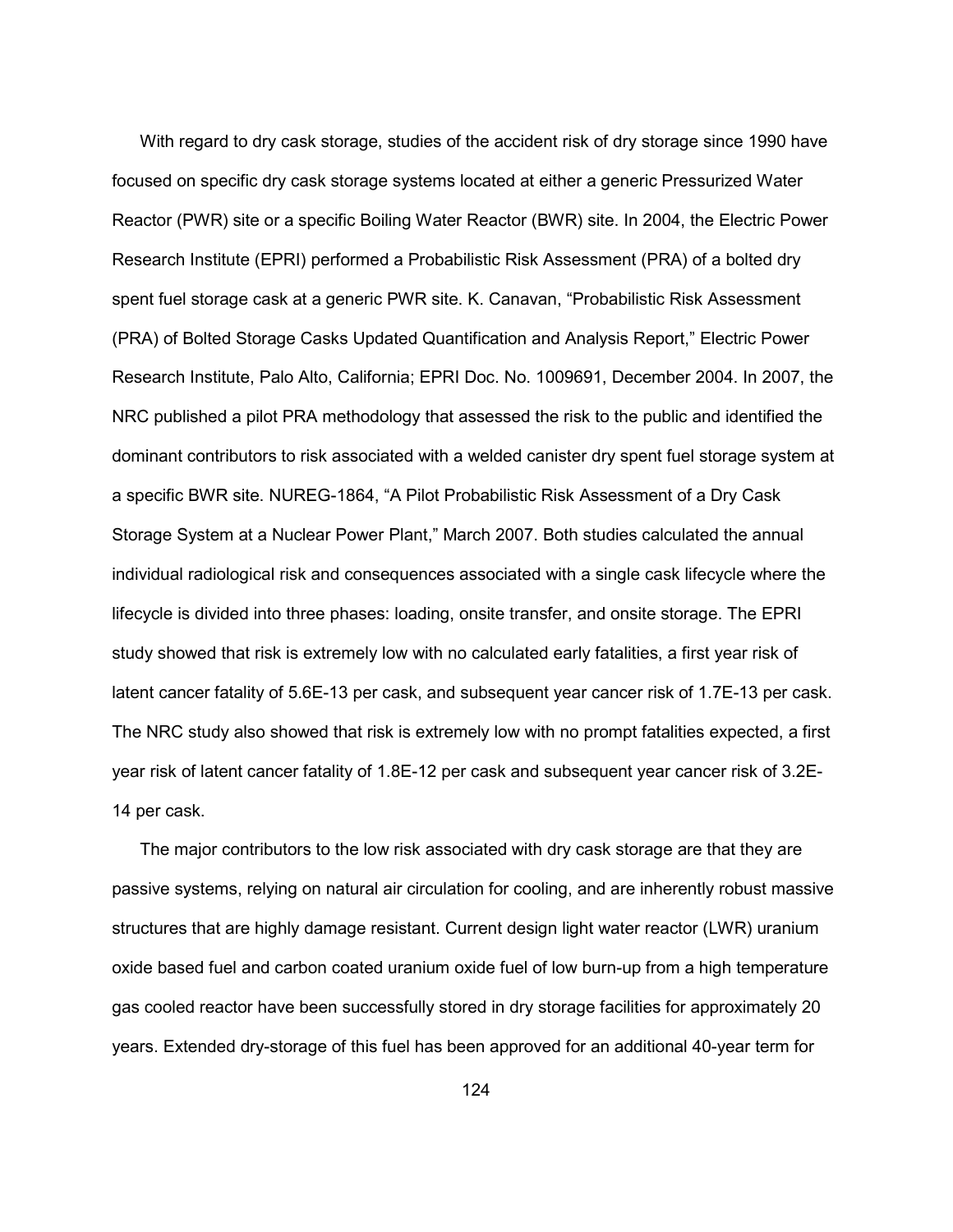facilities that have incorporated an appropriate aging management plan. Other potential new fuel types, such as fuels having different cladding alloys, fuel internal materials, new assembly designs, different operating conditions, or fuel higher than current burn-up limits, can be approved by the NRC for extended storage if the applicant provides sufficient data to demonstrate that storage of the newer designs can be safely accomplished.

 NRC and licensee experience to date with ISFSIs and with certification of casks has indicated that interim storage of spent fuel at reactor sites can be safely and effectively conducted using passive dry storage technology. There have not been any safety problems during dry storage. The problems that have been encountered primarily occur during cask preparation activities, after initial loading of spent fuel and before placement on the storage pad. One issue involved the unanticipated collection and ignition of combustible gas during cask welding activities. The NRC issued generic communications in 1996 to address the problem and provide direction for preventing its recurrence. NRC Bulletin 96-04, "Chemical, Galvanic, or Other Reactions in Spent Fuel Storage and Transportation Casks," and NRC Information Notice 96-34: "Hydrogen Gas Ignition During Closure Welding of a VSC-24 Multi-Assembly Sealed Basket." The NRC also revised its inspection and review guidance to ensure that appropriate measures are in place to preclude these events. *See* NRC Inspection Manual, Inspection Procedure 60854 Item 60854-02 and 02.03.a.6 and SFPO Interim Staff Guidance No. 15, dated January 10, 2001.

 In addition, issuance of Materials License No. SNM-2513 for the Private Fuel Storage, LLC (PFS) facility has confirmed the feasibility of licensing an AFR ISFSI under 10 CFR Part 72. While there are several issues that have to be resolved before the PFS AFR ISFSI can be built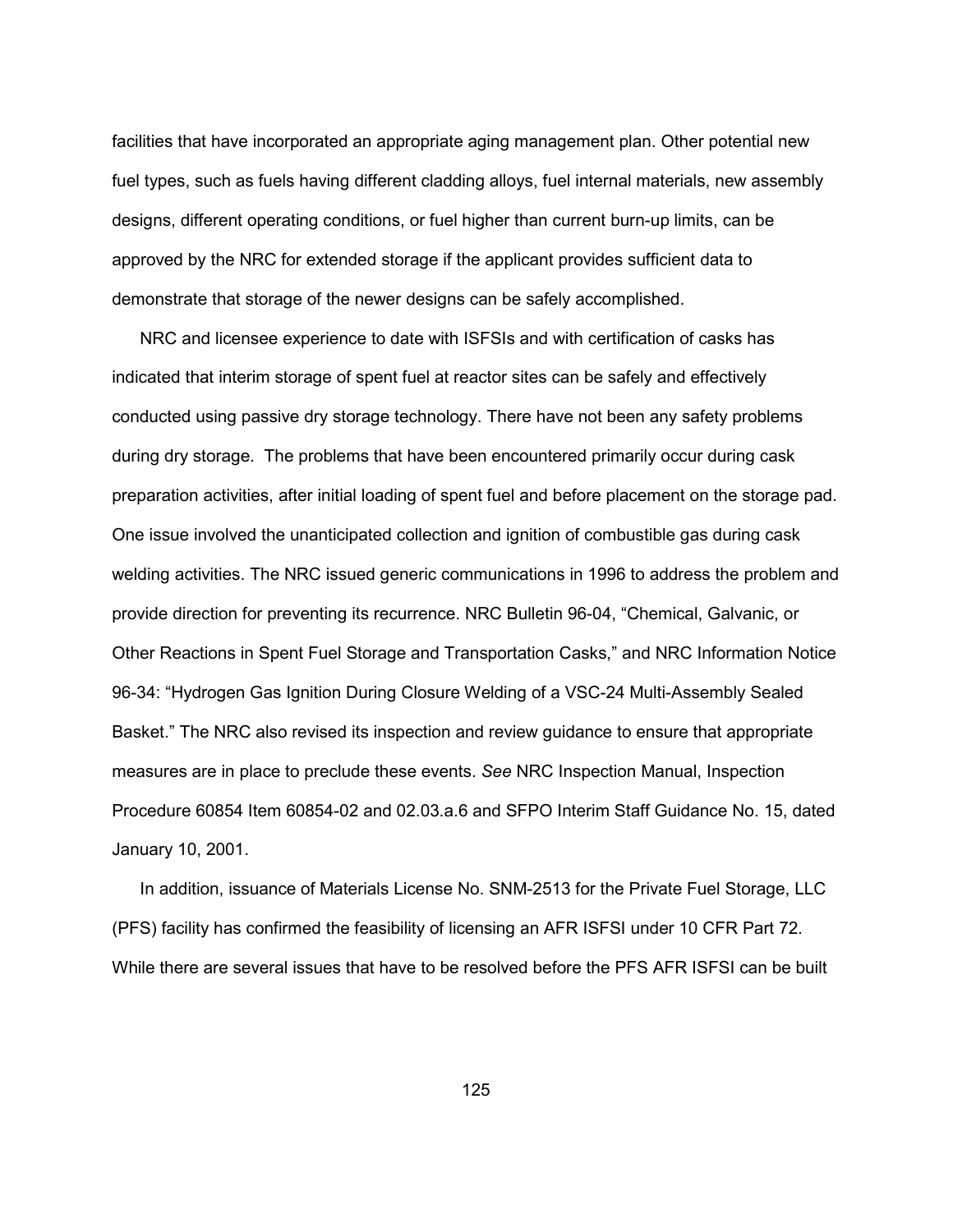and operated,<sup>39</sup> the extensive review of safety and environmental issues associated with

licensing the PFS facility provides additional confidence that spent fuel may be safely stored at

an AFR ISFSI for long periods after storage at a reactor site.

In addition, as noted in its 1990 Waste Confidence Decision, the Commission has

confidence in the safety and environmental insignificance of dry storage at an MRS for 70 years

following a period of 70 years of storage in spent fuel storage pools. Specifically, the

Commission stated:

-

Under the environmental assessment for the MRS rule [NUREG-1092], the Commission has found confidence in the safety and environmental insignificance of dry storage of spent fuel for 70 years following a period of 70 years of storage in spent fuel storage pools. Thus, this environmental assessment supports the proposition that spent fuel may be stored safely and without significant environmental impact for a period of up to 140 years if storage in spent fuel pools occurs first and the period of dry storage does not exceed 70 years. (55 FR 38509-38513; September 18, 1990).

 In addition, timely petitions for review challenging the NRC's decision to issue a license to Private Fuel Storage for the construction of an interim spent fuel storage facility were filed in the Court of Appeals for the D.C. Circuit. *Ohngo Gaudadeh Devia v. NRC,* No. 05-1419 (and consolidated cases) (D.C. Cir.). By Order dated June 27, 2007, the court held the petitions for review in abeyance pending further court order, requiring the parties to file status reports every 120 days on the status of actions challenging DOI's lease and right-of-way decisions.

 Another issue is associated with the February 2006 (NAS) Report on the transport of SNF in the United States, which concluded that while safe transport is technically viable, "the societal risks and related institutional challenges may impinge on the successful implementation of large-quantity shipping programs." National Research Council 2006, "Going the Distance? The Safe Transport of Spent Nuclear Fuel and High-Level Radioactive Waste in the United States," Washington, D.C.: National Academy Press, TIC: 217588, at pp. 214. The NAS committee found that "malevolent acts against spent fuel and high-level waste shipment are a major technical and societal concern," and recommended that "an independent examination of security of spent fuel and high-level waste transportation be carried out prior to the commencement of large-quantity shipments to a federal repository or to interim storage." *Id*.

<sup>&</sup>lt;sup>39</sup> For example, on July 17, 2007, Private Fuel Storage and the Skull Valley Band of Goshute Indians (the Band) filed suit against the U.S. Department of Interior (DOI) in federal district court, challenging DOI's decisions to disapprove the lease between PFS and the Band and to deny PFS's application for right-ofway across public land. On July 26, 2010, the district court vacated both of DOI's denials and remanded the case to DOI for further consideration. *Skull Valley Band of Goshute Indians v. Davis, ----* F.Supp.2d --- -, 2010 WL2990781 (D. Utah July 26, 2010). On September 27th, 2010, the Salt Lake Tribune reported that the Department of Interior would not challenge the court's ruling. http://www.sltrib.com/sltrib/home/50365983-76/interior-nuclear-department-ruling.html.csp?page=1.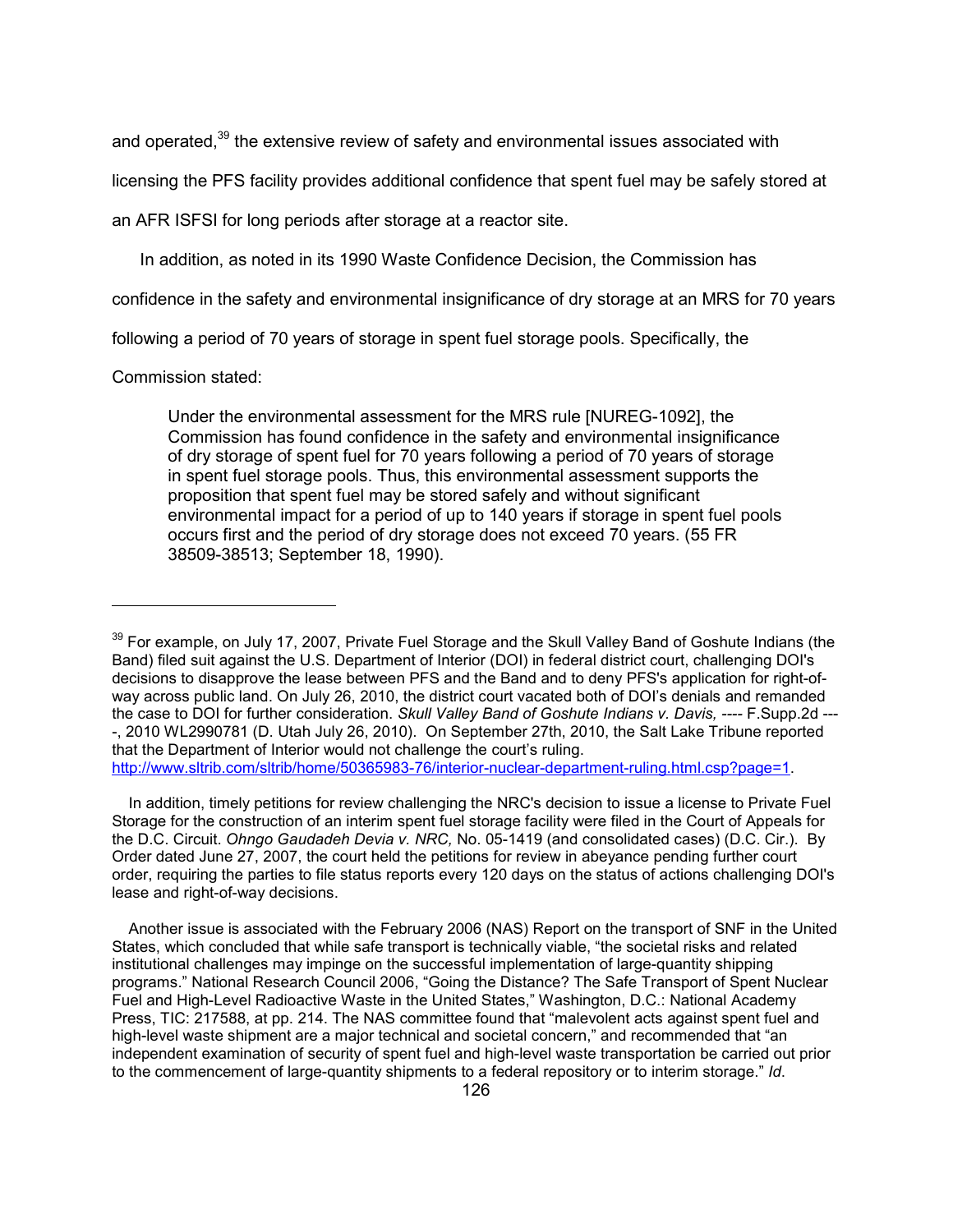Further, a commenter on the 1990 Waste Confidence Decision asserted that there was

reasonable assurance that spent fuel could be stored safely and without significant

environmental risk in dry casks at reactor sites for up to 100 years. The Commission responded:

The Commission does not dispute a conclusion that dry spent fuel storage is safe and environmentally acceptable for a period of 100 years. Evidence supports safe storage for this period. A European study published in 1988 states, "in conclusion, present-day technology allows wet or dry storage over very long periods, and up to 100 years without undue danger to workers and population (See Fettel, W., Kaspar, G., and Guntehr, H., "Long-Term Storage of Spent Fuel from Light-Water Reactors" (EUR 11866 EN), Executive Summary, p.v., 1988).

Although spent fuel can probably be safely stored without significant environmental impact for longer periods, the Commission does not find it necessary to make a specific conclusion regarding dry cask storage in this proceeding, as suggested by the commenter, in part because the Commission's Proposed Fourth Finding states that the period of safe storage is "at least" 30 years after expiration of a reactor's operating license. The Commission supports timely disposal of spent fuel and high-level waste in a geologic repository, and by this decision does not intend to support storage of spent fuel for an indefinitely long period. (55 FR 38482; September 18, 1990).

The Commission also explained the nature of its finding that spent fuel could be stored

safely and without significant environmental impacts for at least 30 years beyond the licensed

life for operation, stating:

[I]n using the words "at least" in its revised Finding Four, the Commission is not suggesting 30 years beyond the licensed life for operation . . . represents any technical limitation for safe and environmentally benign storage. Degradation rates of spent fuel in storage, for example, are slow enough that it is hard to distinguish by degradation alone between spent fuel in storage for less than a decade and spent fuel stored for several decades. (55 FR 38509; September 18, 1990).

As explained above under the discussion of Finding 3, the NRC has renewed three specific

ISFSI licenses for an extended 40-year period under exemptions granted from 10 CFR Part 72,

which provides for 20-year renewals. In addition, the NRC staff submitted a final rule package to

the Commission on May 3, 2010, that would provide a 40-year license term for an ISFSI with the

possibility of renewal. *See* SECY 10-0056, "Final Rule: 10 CFR Part 72 License and Certificate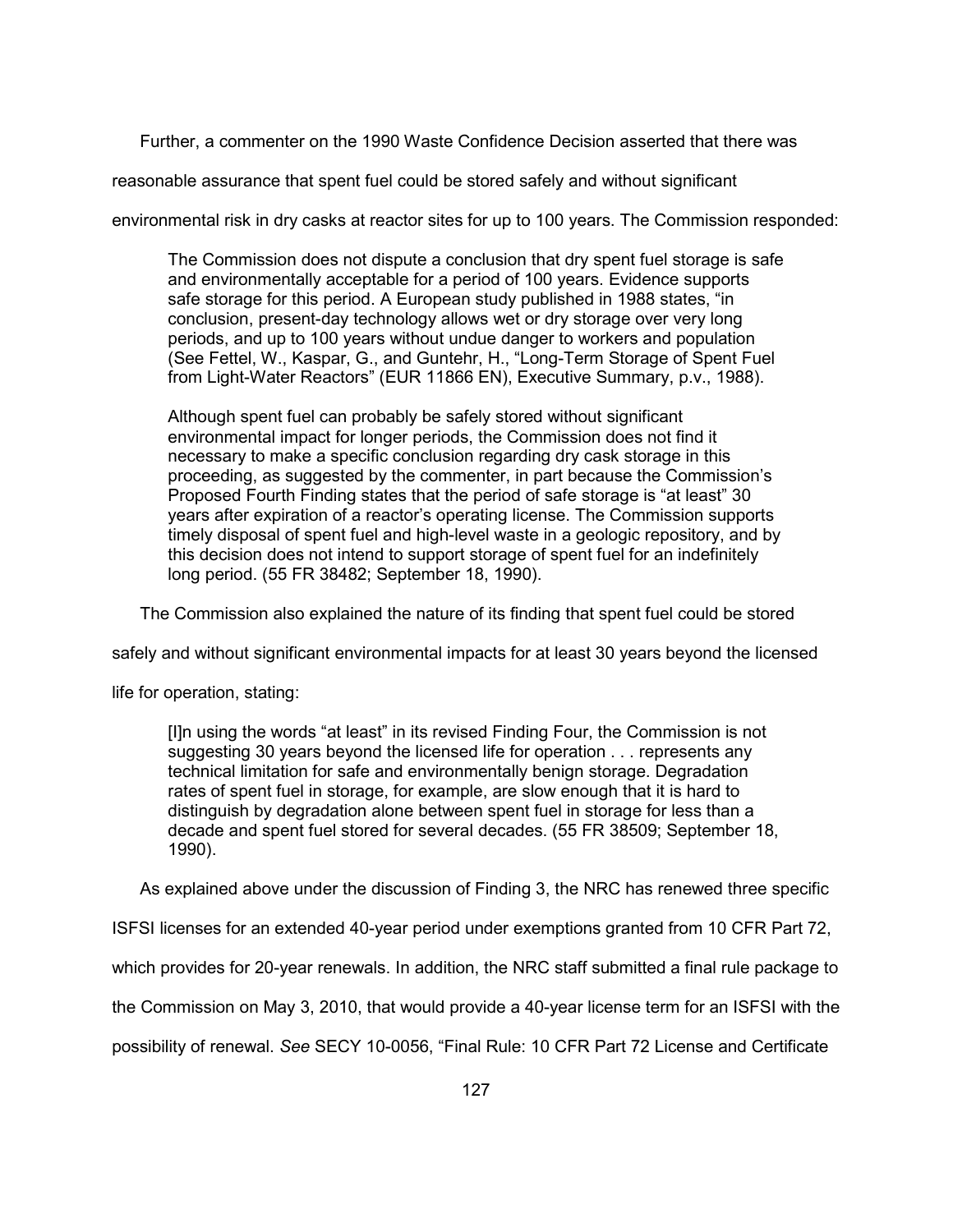of Compliance Terms (RIN 3150-A109)" (ADAMS Accession Number ML100710052).

Continued suitability of materials is a prime consideration for ISFSI license renewals. As discussed under Finding 3 in this document, the applicants' evaluation of aging effects on the structures, systems, and components important to safety, supplemented by the licensees' aging management programs, provided reasonable assurance of continued safe storage of spent fuel in these ISFSIs. Thus, these cases reaffirm the Commission's confidence in the safety of interim dry storage for an extended period. While these license renewal cases only address storage for a period of up to 60 years (20-year initial license, plus 40-year renewal), studies performed to date have not identified any major issues with long-term use of dry storage. *See, e.g.,* NUREG/CR-6831, "Examination of Spent PWR Fuel rods after 15 Years in Dry Storage," (September 2003); J. Kessler, "Technical Bases for Extended Dry Storage of Spent Nuclear Fuel," Electric Power Research Institute, Palo Alto, California; EPRI Doc. No. 1003416, December 2002 (55 FR 38509; September 18, 1990). As noted above, the Commission has directed the NRC staff, separate from these updates to the Waste Confidence Decision and Rule, to examine the possibility of storage for more than 60 years after licensed life for operation. This longer-term analysis will be supported by an Environmental Impact Statement.

#### 3. Terrorism and Spent Fuel Management

 The NRC has, since the 1970s, regarded spent fuel in storage as a potential terrorist target and provided for appropriate security measures. Before September 11, 2001, spent fuel was well protected by physical barriers, armed guards, intrusion detection systems, area surveillance systems, access controls, and access authorization requirements for persons working inside nuclear power plants and spent fuel storage facilities. Since September 11, 2001, the NRC has significantly enhanced its requirements, and licensees have significantly increased their resources to further enhance and improve security at spent fuel storage facilities and nuclear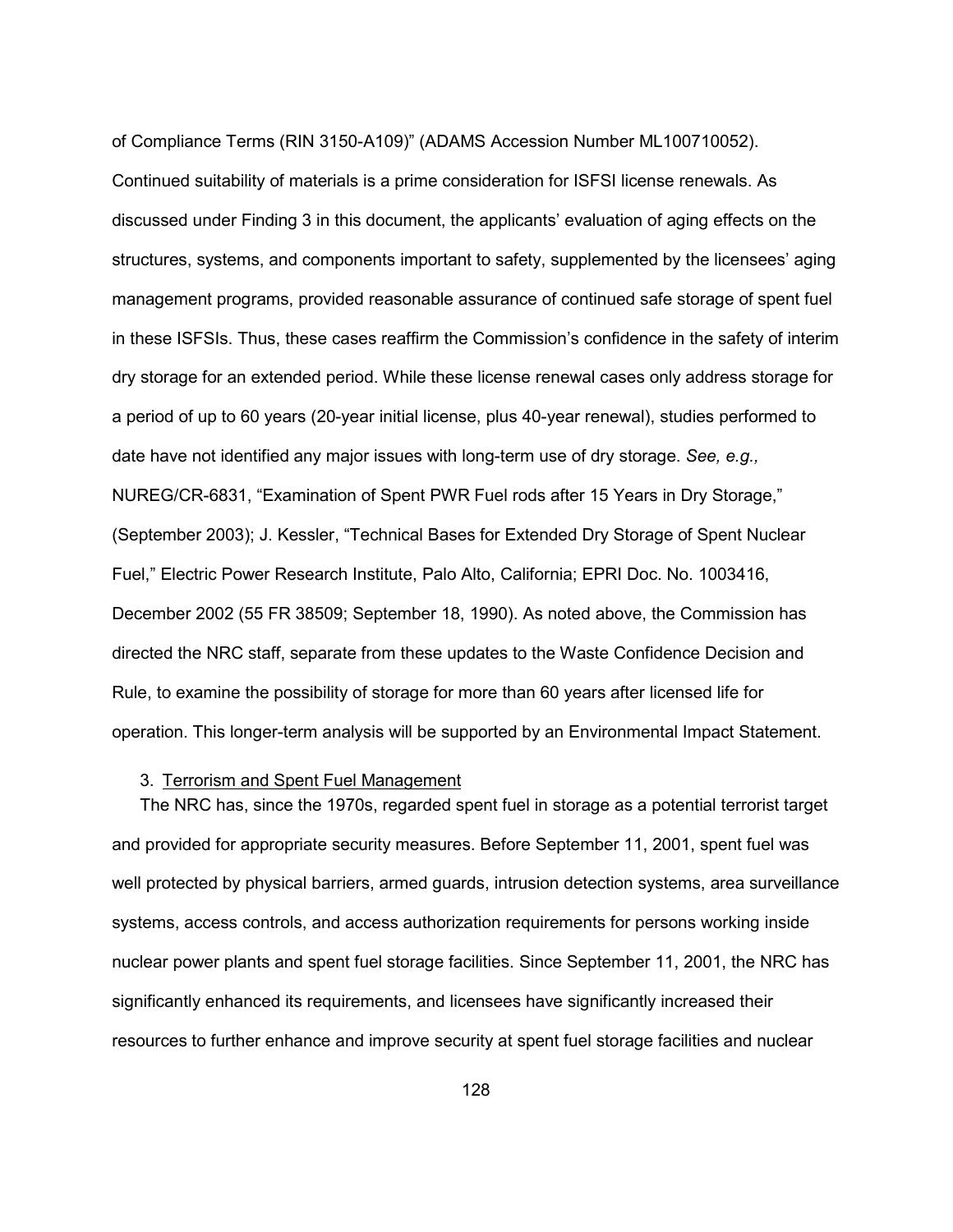power plants. *See* (Diaz Letter), at 20.

 Consistent with the approach taken at other categories of nuclear facilities, the NRC responded to the terrorist attacks of September 11, 2001, by promptly developing and requiring security enhancements for spent fuel storage both in spent fuel pools and dry casks. In February 2002, the NRC required power reactor licensees to enhance security and improve their capabilities to respond to terrorist attacks. The NRC's orders included requirements for spent fuel pool cooling to deal with the consequences of potential terrorist attacks. These enhancements to security included increased security patrols, augmented security forces, additional security posts, increased vehicle standoff distances, and improved coordination with law enforcement and intelligence communities, as well as strengthened safety-related mitigation procedures and strategies. The February 2002 orders required licensees to develop specific guidance and strategies to maintain or restore spent fuel pool cooling capabilities using existing or readily available resources (equipment and personnel) that can be effectively implemented under the circumstances associated with the loss of large areas of the plant due to large fires and explosions.

 In January and April 2003, the NRC issued additional orders on security, including security for spent fuel storage. The NRC subsequently inspected each facility to verify the licensee's implementation, evaluated inspection findings and, as necessary, required actions to address any noted deficiencies. The NRC's inspection activities in this area are ongoing. In 2004, the NRC reviewed and approved revised security plans submitted by licensees to reflect the implementation of new security requirements. The enhanced security at licensee facilities is routinely inspected using a revised baseline inspection program, and power reactor licensees' capabilities (including spent fuel pools) are tested in periodic (every 3 years) force-on-force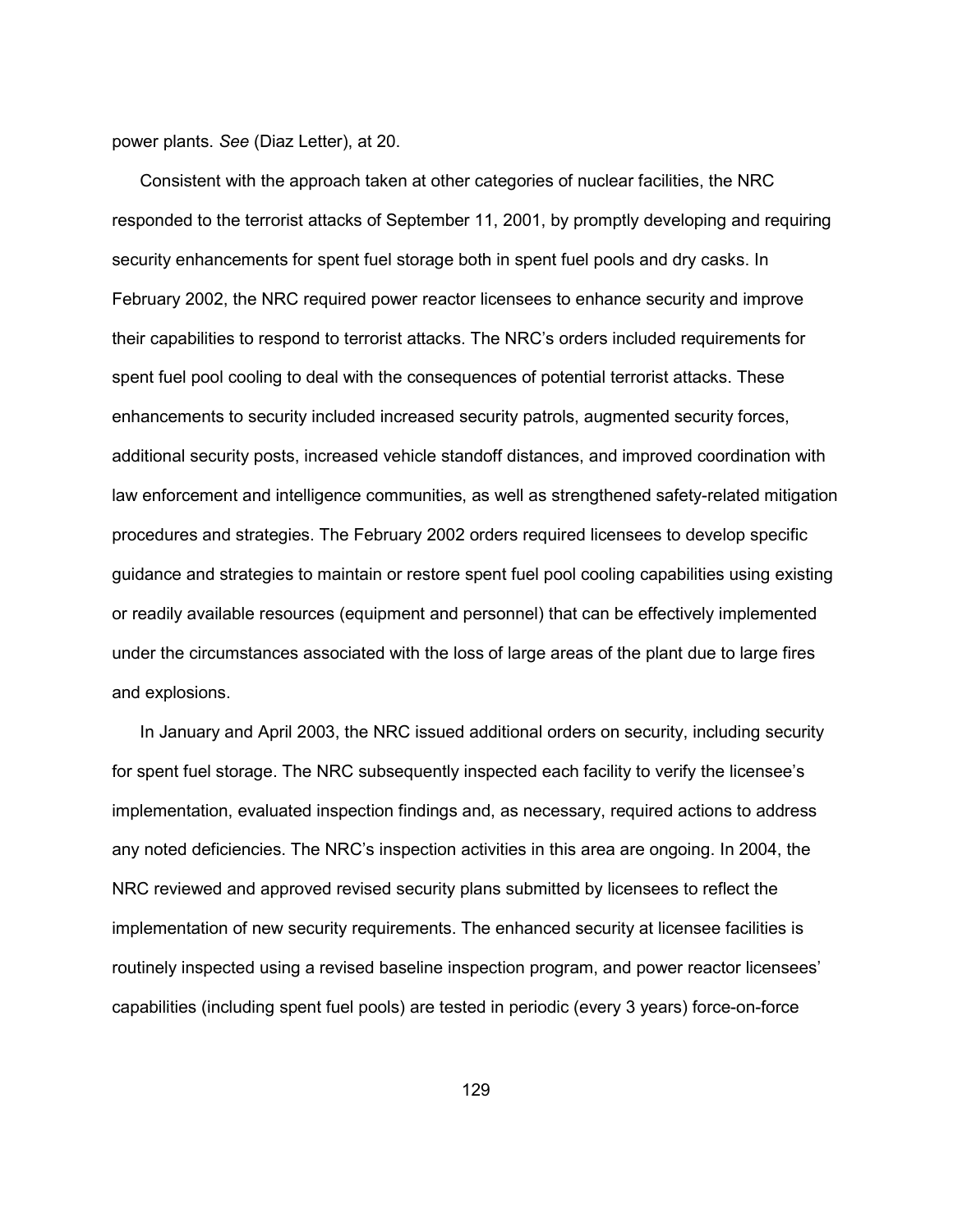exercises. Diaz Letter at iii, 7, 9. The NRC's ongoing ISFSI security rulemaking is discussed below.

 In 2002, the NRC required power reactors in decommissioning, wet ISFSIs, and dry storage ISFSIs to enhance security and improve their capabilities to respond to, and mitigate the consequences of, a terrorist attack. In the same year, the NRC required licensees transporting more than a specified amount of spent fuel to enhance security during transport. Diaz Letter at 7, 8.

 In 2002, the NRC also initiated a classified program on the capability of nuclear facilities to withstand a terrorist attack. The early focus of the program was on power reactors, including spent fuel pools, and on dry cask storage and transportation. As the results of the program became available, the NRC provided additional guidance to licensees on the Commission's expectations regarding the implementation of the orders on the spent fuel mitigation measures. Diaz Letter at iv.

 In 2007 the NRC issued a final rule revising the Design Basis Threat, which also increased the security requirements for power reactors and their spent fuel pools (72 FR 12705; March 19, 2007). More recently, on March 27, 2009, the NRC issued a final rule to improve security measures at nuclear power reactors (74 FR 13926).

## i. Spent Fuel Pools

 Spent fuel pools that are designed, tested, operated and maintained according to NRC requirements will provide for the safe storage of spent nuclear fuel. Spent fuel pools are extremely robust structures that are designed to safely contain spent fuel under a variety of normal, off-normal, and hypothetical accident conditions (*e.g*., loss of electrical power, floods, earthquakes, tornadoes). The pools are massive structures made of reinforced concrete with walls typically over six feet thick, lined with welded stainless steel plates to form a generally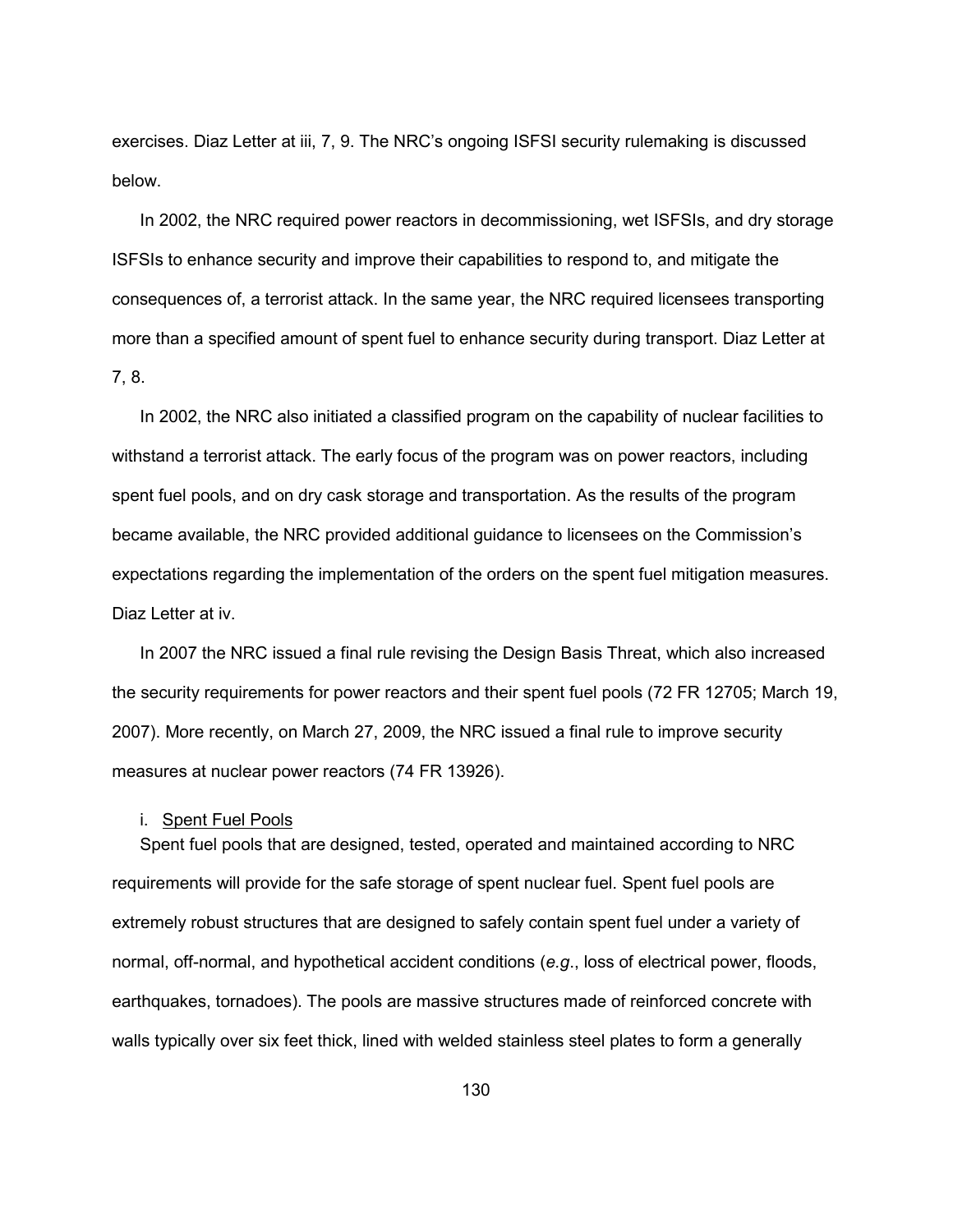leak-tight barrier, fitted with racks to store the fuel assemblies in a controlled configuration, and provided with redundant monitoring, cooling, and make-up water systems. Spent fuel stored in pools is typically covered by about 25 feet of water, which serves as both shielding and an effective protective cover against direct impacts on the stored fuel. Diaz Letter at 2 (73 FR 46206; August 8, 2008).

 The post-September 11, 2001 studies discussed above confirm the effectiveness of additional mitigation strategies to maintain spent fuel cooling in the event the pool is drained and its initial water inventory is reduced or lost entirely. Based on this recent information and the implementation of additional strategies following September 11, 2001, the risk of a spent fuel pool zirconium fire initiation will be less than reported in NUREG-1738 and previous studies. Given the physical robustness of the pools, the physical security measures, and the spent fuel pool mitigation measures, and based upon NRC site evaluations of every spent fuel pool in the United States, the NRC has determined that the risk of a spent fuel pool zirconium fire, whether caused by an accident or a terrorist attack, is very low. In addition, the NRC has approved license amendments and issued safety evaluations to incorporate mitigation measures into the plant licensing bases of all operating nuclear power plants in the United States (*See* 73 FR 46207-46208; August 8, 2008).

## ii. Dry Storage Casks

 Dry storage casks are massive canisters, either all metal or a combination of concrete and metal, and are inherently robust (*e.g*., some casks weigh over 100 tons). Storage casks contain spent fuel in a sealed and chemically-inert environment. Diaz Letter at 3.

 The NRC has evaluated the results of security assessments involving large commercial aircraft attacks, which were performed on four prototypical spent fuel cask designs, and concluded that the likelihood is very low that a radioactive release from a spent fuel storage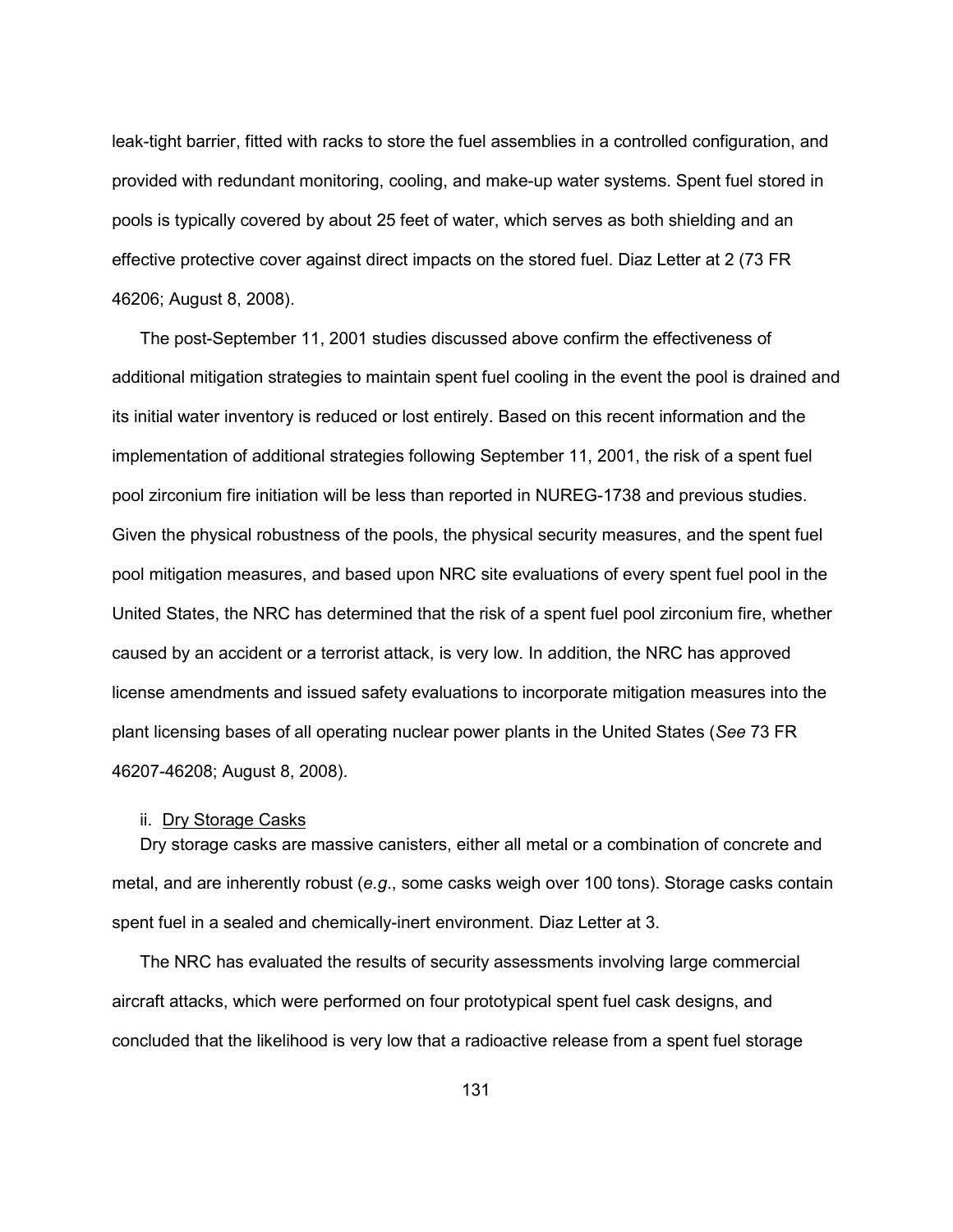cask would be significant enough to cause adverse health consequences to nearby members of the public. While differences exist between storage cask designs, the results of the security assessments indicate that any potential radioactive releases were consistently very low.

 The NRC also evaluated the results of security assessments involving vehicle bomb and ground assault attacks against these same four cask designs. The NRC concluded that, while a radiological release was possible, the size and nature of the release did not require the Commission to immediately implement additional security compensatory measures. Accordingly, the NRC staff recommended, and the Commission approved, development of riskinformed, performance-based security requirements and associated guidance applicable to all ISFSI licensees (general and specific), which would enhance existing security requirements. This proposed ISFSI security rulemaking would apply to all existing and future licensees. *See*  SECY-07-0148, "Independent Spent Fuel Storage Installation Security Requirements for Radiological Sabotage," (August 28, 2007) (ADAMS Accession Number ML080250294); SRM-SECY-07-0148 - Independent Spent Fuel Storage Installation Security Requirements for Radiological Sabotage, (December 18, 2007) (ADAMS Accession Number ML073530119).

 On August 26, 2010, the NRC staff recommended an extension of the proposed rulemaking schedule to reassess the technical approach and evaluate the impacts from shifting technical approaches. *See* SECY 10-0114, "Recommendation to Extend the Proposed Rulemaking on Security Requirements For Facilities Storing Spent Nuclear Fuel and High-Level Radioactive Waste," (August 26, 2010) (ADAMS Accession Number ML101880013). In addition, the NRC has noted that distributing spent fuel over many discrete storage casks (*e.g*., in an ISFSI) limits the total quantity of spent fuel that could be attacked at any one time, due to limits on the number of adversaries and the amount of equipment they can reasonably bring with them. Diaz Letter at 17, 18, 22.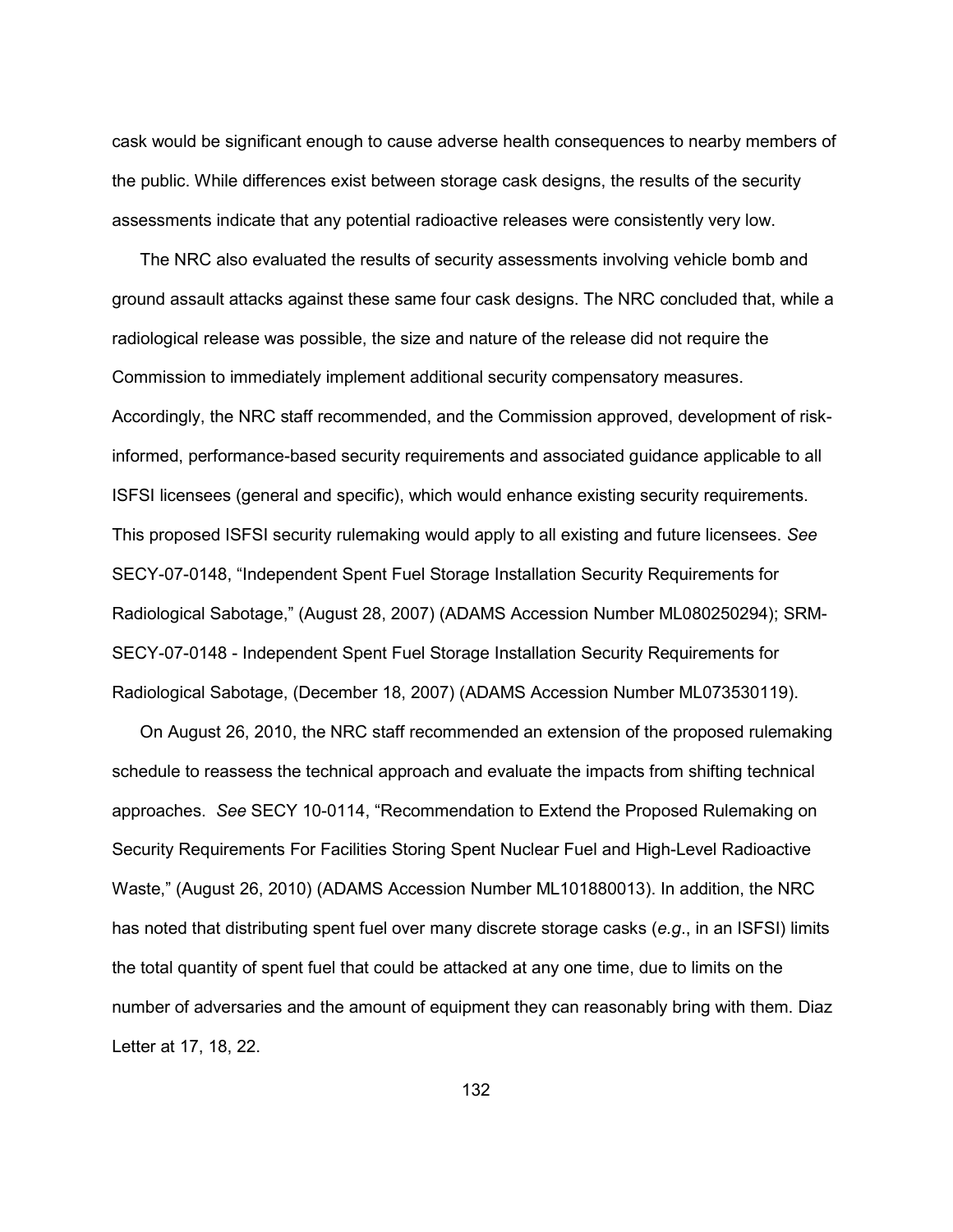## iii. Conclusion-Security

 Today, spent fuel is better protected than ever. The results of security assessments, existing security regulations, and the additional protective and mitigative measures imposed since September 11, 2001, provide high assurance that the spent fuel in both spent fuel pools and in dry storage casks will be adequately protected. The ongoing efforts to update the ISFSI security requirements to address the current threat environment will integrate the additional protective measures imposed since September 11, 2001, into a formalized regulatory framework in a transparent manner that balances public participation against protection of exploitable information.

# 4. Conclusion

 The Commission concludes that the events that have occurred since the last formal review of its Waste Confidence Decision in 1990 provide support for a continued finding of reasonable assurance that, if necessary, spent fuel generated in any reactor can be stored safely and without significant environmental impacts for at least 30 years beyond the licensed life for operation of that reactor at its spent fuel storage basin. Specifically, the NRC finds continued support for this finding in the extensive study of spent fuel pool storage that has occurred since 1990, and the continued regulatory oversight of operating plants, which has been enhanced by the recommendations of the Liquid Release Task Force.

 Further, the Commission is revising Finding 2 to reflect its expectation that repository capacity will be available when necessary. The analysis supporting Finding 2 concludes that a repository can be constructed within 25-35 years of a Federal decision to do so. This means that the earliest a repository could be available is 2035-2045, which is beyond the 30 years after licensed life of operation in the 1990 rule. But as the Commission discussed above, there is no safety finding that would preclude the extension of the 30 years of safe storage without significant environmental impacts. Indeed, the current technical information supports a finding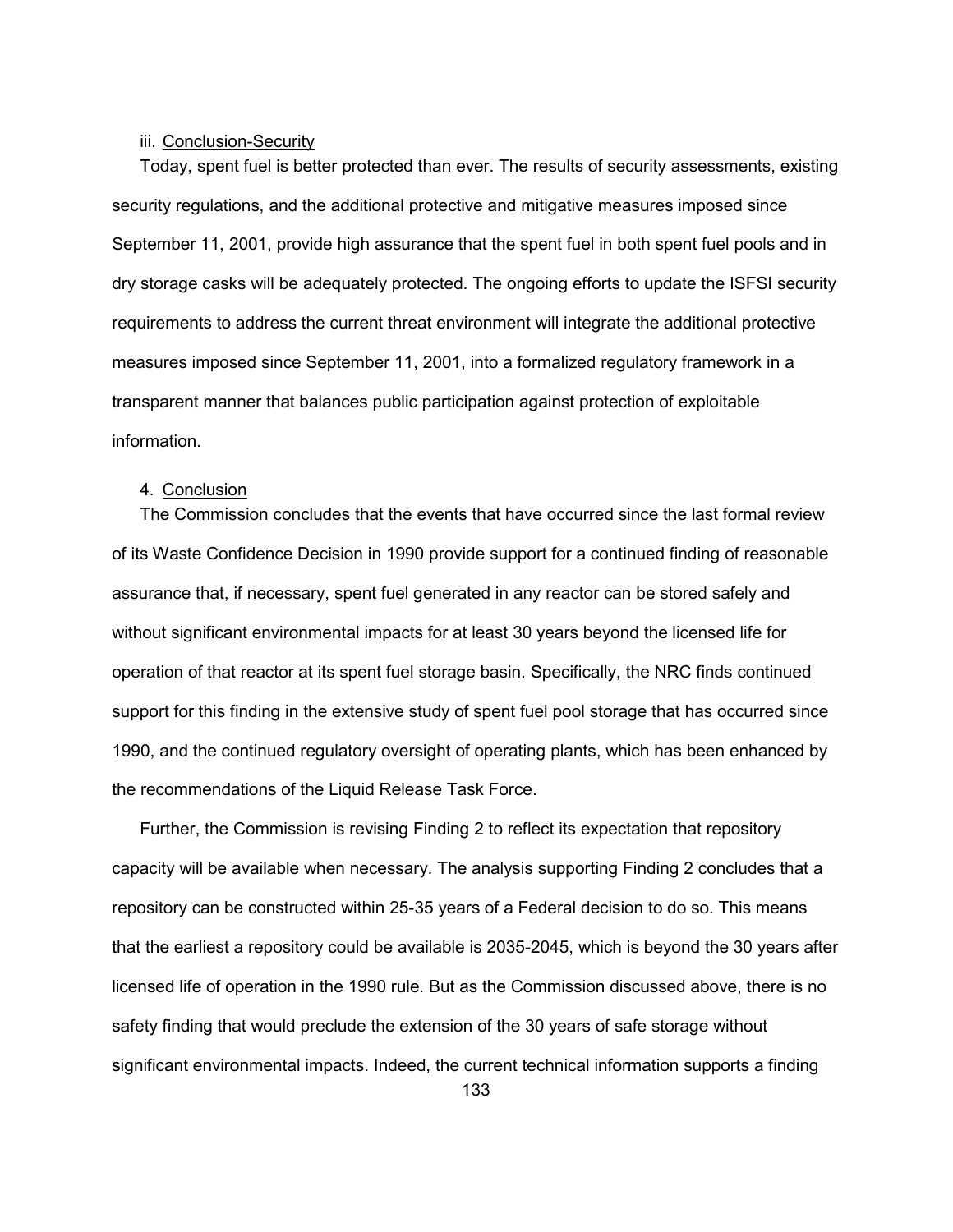that storage for at least 60 years after licensed life for operation is safe. Consistent with the changes to Finding 2 and its supporting analysis, the Commission is revising Finding 4 to reflect that spent fuel can be safely stored in dry casks for a period of at least 60 years without significant environmental impacts. Specifically, the inherent robustness and passive nature of dry cask storage—coupled with the operating experience and research accumulated to date, the 70-year finding in the Environmental Assessment for the MRS rule, and the renewal of three specific 10 CFR Part 72 licenses for an extended 40-year period (for a total ISFSI operating life of at least 60 years)—support this finding. Further, this finding is consistent with the Commission's statements in 1990 that it did not dispute that dry spent fuel storage is safe and environmentally acceptable for a period of 100 years (55 FR 38482; September 18, 1990); that spent fuel could probably be safely stored without significant environmental impact for periods longer than 30 years *Id;* and that the 30 year finding did not represent a technical limitation for safe and environmentally benign storage (55 FR 38509; September 18, 1990).

 Therefore, based on all of the information set forth above and after consideration of the public comments received, the Commission is revising Finding 4 as proposed.

### C. Finding 4

The Commission finds reasonable assurance that, if necessary, spent fuel generated in any reactor can be stored safely and without significant environmental impacts for at least 60 years beyond the licensed life for operation (which may include the term of a revised or renewed license) of that reactor in a combination of storage in its spent fuel storage basin and either onsite or offsite independent spent fuel storage installations.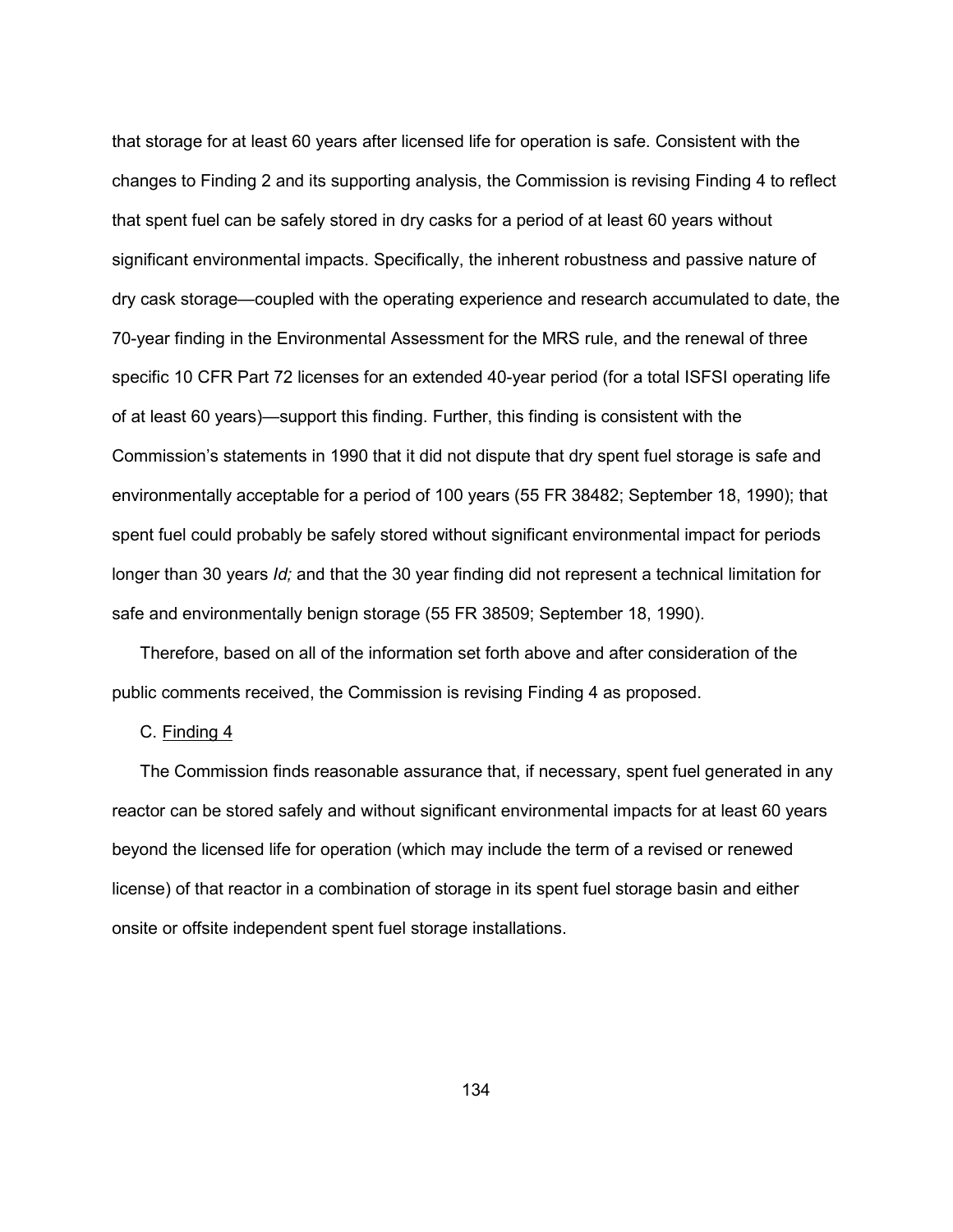# **V. Finding 5: The Commission finds reasonable assurance that safe, independent onsite spent fuel storage or offsite spent fuel storage will be made available if such storage capacity is needed.**

#### A. Bases for Finding 5

 The focus of this finding is on the timeliness of the availability of facilities for storage of spent fuel when the fuel can no longer be stored in the reactor's spent fuel storage pool. At the outset of the Waste Confidence proceeding, there was uncertainty as to who had the responsibility for providing this storage, with the expectation that the Federal Government would provide awayfrom-reactor (AFR) facilities for this purpose. But in 1981 DOE announced its decision to discontinue the AFR program. The Commission found that the industry's response to this change was a general commitment to do whatever was necessary to avoid shutting down reactors. The NWPA provided Federal policy on this issue by defining public and private responsibilities for spent fuel storage and by providing for an MRS program, an interim storage program at a Federal facility for utilities for which there was no other solution, and a research, development, and demonstration program for dry storage designed to assist utilities in using dry storage methods. These NWPA provisions, together with the availability of ISFSI technology and the fact that the 10 CFR Part 72 regulations and licensing procedures were in place, gave the Commission reasonable assurance that safe, independent onsite or offsite spent fuel storage would be available when needed (49 FR 34686-34687; August 31, 1984).

 In 1990, the Commission saw no need to revise this finding. It recognized that the NWPA had undermined the ability of an MRS to provide for timely storage by linking the MRS to the siting and schedule for a repository (*i.e*., DOE was not permitted to select an MRS site until it had recommended a site for development as a repository). *See* Section 145(b) of NWPA, 42 U.S.C. § 10165 (2006) and Section 148(d)(1) of NWPA, 42 U.S.C. § 10168 (2006). But the Commission found that whatever the uncertainty introduced by these NWPA provisions, it was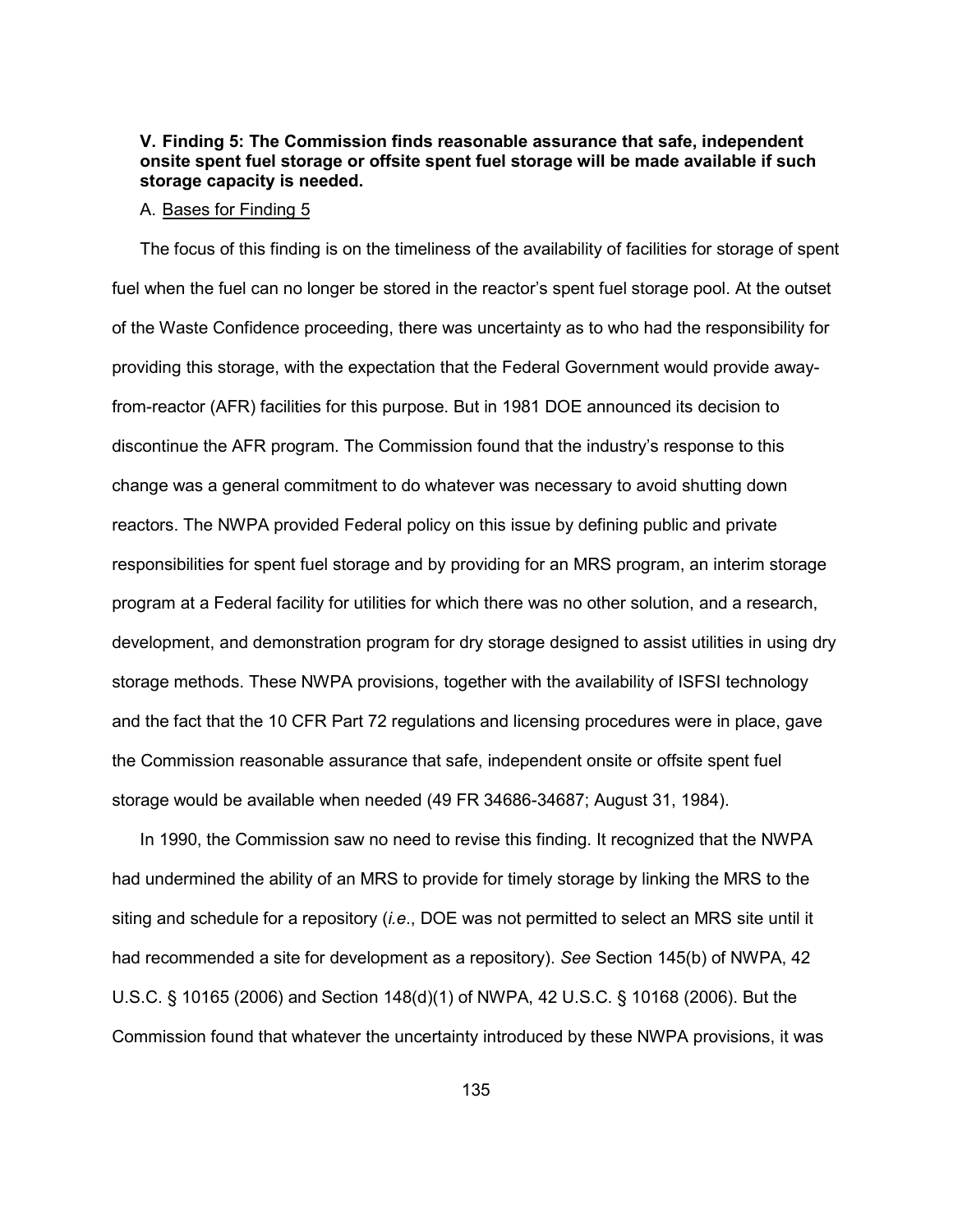more than compensated for by operational and planned spent fuel pool expansions and dry storage investments by the utilities themselves.

 The Commission also considered the fact that it seemed probable that DOE would not meet the 1998 deadline for beginning to remove spent fuel from the utilities. This did not undermine the Commission's confidence that storage capacity would be made available as needed because NRC licensees cannot abrogate their safety responsibilities and would remain responsible for the stored fuel despite any possible contractual disputes with DOE. The Commission noted that DOE's research program had successfully demonstrated the viability of dry storage technology and that the utilities had continued to add dry storage capacity at their sites. Further, the Commission believed that there would be sufficient time for construction and licensing of any additional storage capacity that might be needed due to operating license renewals (55 FR 38513-38514; September 18, 1990).

#### B. Evaluation of Finding 5

 In 1990, the Commission reaffirmed Finding 5 despite significant uncertainties regarding DOE's MRS and repository programs, and the potential for the renewal of reactor operating

licenses. Specifically, in reaffirming Finding 5 the Commission stated:

In summary, the Commission finds no basis to change the Fifth Finding in its Waste Confidence Decision. Changes by the NWPAA, which may lessen the likelihood of an MRS facility, and the potential for some slippage in repository availability to the first quarter of the twenty-first century . . . are more than offset by the continued success of utilities in providing safe at-reactor-site storage capacity in reactor pools and their progress in providing independent onsite storage. Therefore, the Commission continues to find '. . . reasonable assurance that safe independent onsite spent fuel storage or offsite spent fuel storage will be made available if such storage is needed.' (55 FR 38514; September 18, 1990).

 In reaching this conclusion, the Commission stressed that—regardless of the outcome of possible contractual disputes between DOE and utilities—the utilities possessing spent fuel could not abrogate their safety responsibilities, which by law the NRC imposes and enforces. In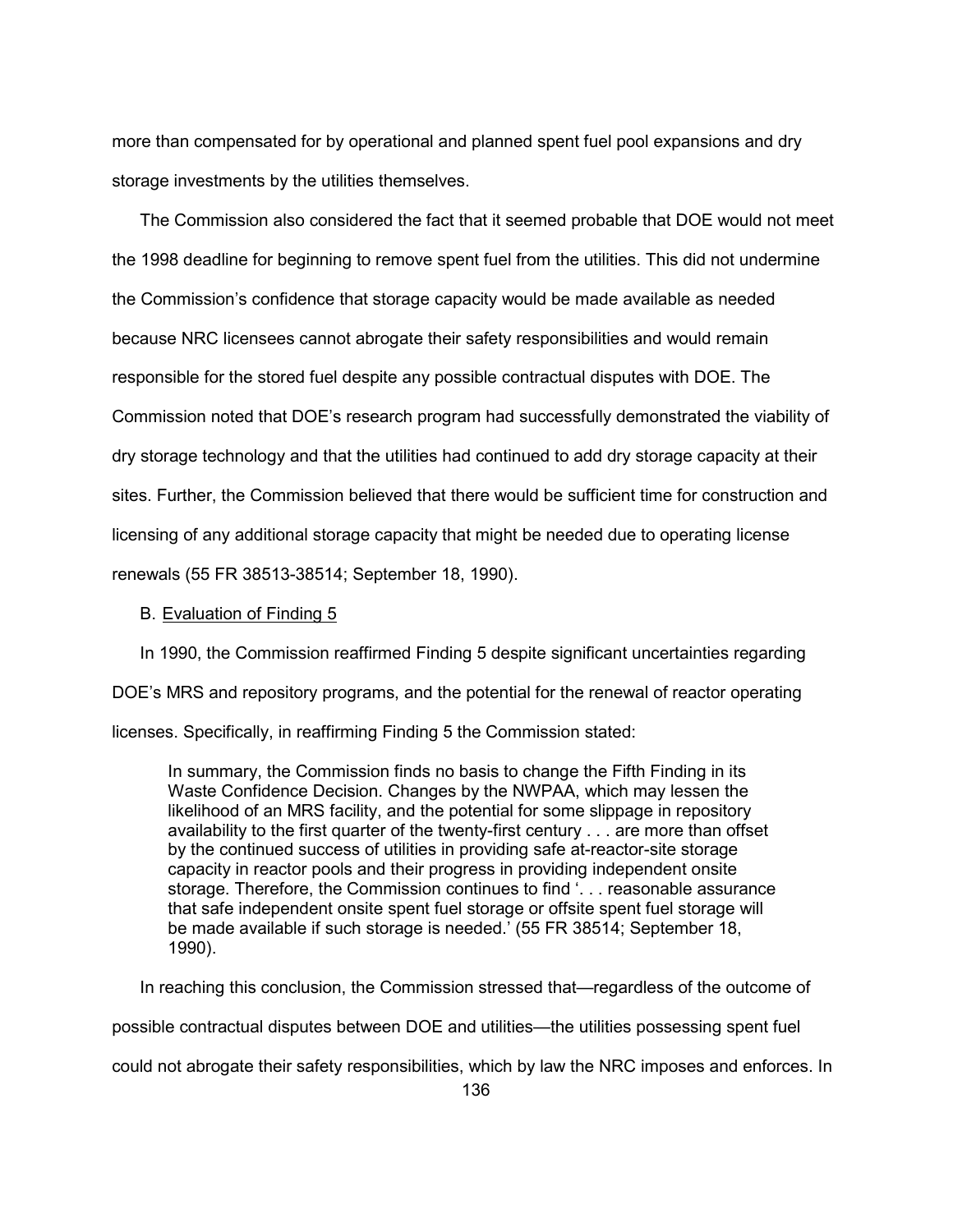addition, the Commission cited three situations where dry storage had been licensed at specific reactor sites (Surry, H.B. Robinson, and Oconee), and several additional applications for licenses permitting dry cask storage at reactor sites. *Id*.

### 1. Operating and Decommissioned Reactors

 As in 1990, the NRC is not aware of any current operating reactor that has an insurmountable problem with safe storage of SNF. Spent fuel pool re-racking, fuel-pin consolidation, and onsite dry cask storage are successfully being used to increase onsite storage capacity. While there are cases where a licensee's ability to use an onsite dry cask storage option may be limited by State or Public Utility Commission authorities, the NRC is successfully regulating six fully decommissioned reactor sites that contain ISFSIs licensed under either the general or specific license provisions of 10 CFR Part 72. The NRC has not encountered any management problems associated with the ISFSIs at these six decommissioned reactor sites and has discussed plans to build generally licensed ISFSIs with two additional licensees that are in the process of decommissioning.

 In addition, since 1990, the NRC has renewed the specific 10 CFR Part 72 ISFSI licenses for the Surry, H.B. Robinson, and Oconee plants for an extended 40-year period, instead of the 20-year renewal period currently provided for under 10 CFR Part 72. As discussed above under Finding 3, the Commission authorized the staff to grant exemptions to allow the 40-year renewal period after the staff reviewed the applicants' evaluations of aging effects on the structures, systems, and components important to safety and determined that the evaluations, supplemented by the applicants' aging management programs, provided reasonable assurance of continued safe storage of spent fuel in these ISFSIs. *See* SECY-04-0175, "Options for Addressing the Surry Independent Spent Fuel Storage Installation License-Renewal Period Exemption Request," September 28, 2004 (ADAMS Accession Number ML041830697).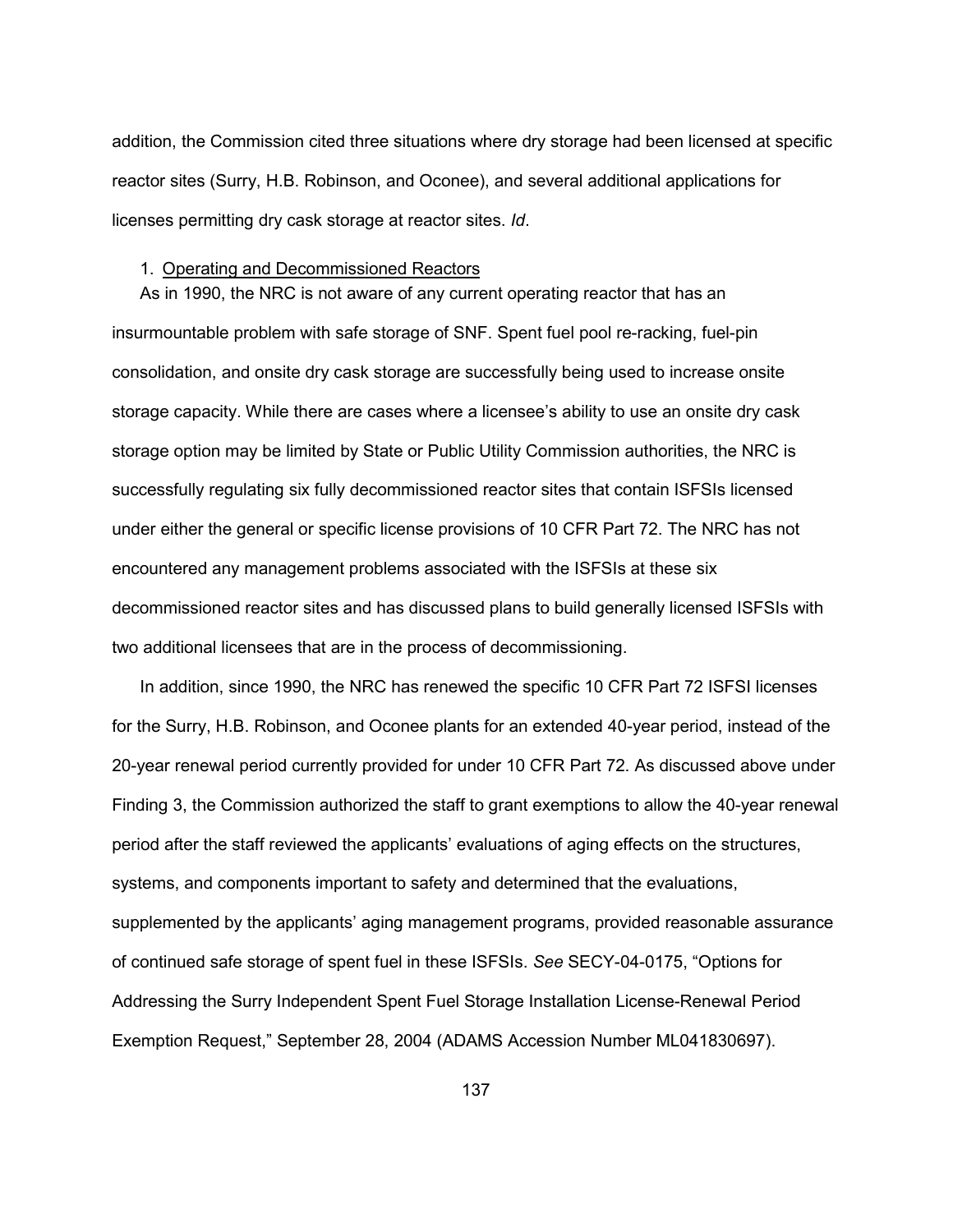With regard to the uncertainty surrounding the contractual disputes between DOE and the utilities referenced by the Commission in 1990, the U.S. Court of Appeals for the District of Columbia Circuit has since held that DOE's statutory and contractual obligation to accept the waste no later than January 31, 1998, was unconditional. *Indiana Michigan Power Co. v. DOE,*  88 F.3d 1272 (D.C. Cir. 1996). Subsequently, the utilities have continued to manage spent fuel safely in spent fuel pools and ISFSIs and have received damage awards as determined in lawsuits brought before the U.S. Federal Claims Court. *See, e.g., System Fuels Inc. v. U.S.,* 78 Fed. Cl. 769 (October 11, 2007); 92 Fed. Cl. 101 (March 11, 2010).

 In total, there are currently 51 licensed ISFSIs being managed at 47 sites across the country, under either specific or general 10 CFR Part 72 NRC licenses. As explained in the discussion of Finding 3, the NRC's inspection findings do not indicate unique management problems at any currently operating ISFSI regulated by the NRC. Generally, the types of issues identified through NRC inspections of ISFSIs are similar to issues identified for 10 CFR Part 50 licensees. Most issues are identified early in the operational phase of the dry cask storage process, during loading preparations and actual spent fuel loading activities. Once an ISFSI is fully loaded with spent fuel, relatively few inspection issues are identified due to the passive nature of these facilities.

# 2. New Reactors

 With regard to the status of contracts requiring DOE to take title to and possession of the irradiated fuel generated by utilities, DOE has prepared updated contracts, and a number of utility companies have signed contracts with the department (*See, e.g.,* ML100280755 and ML083540149). In addition, before licensing a new reactor, the NRC must find that the applicant has entered into a contract with DOE for removal of spent fuel from the reactor site or received written affirmation from DOE that the applicant is actively and in good faith negotiating with the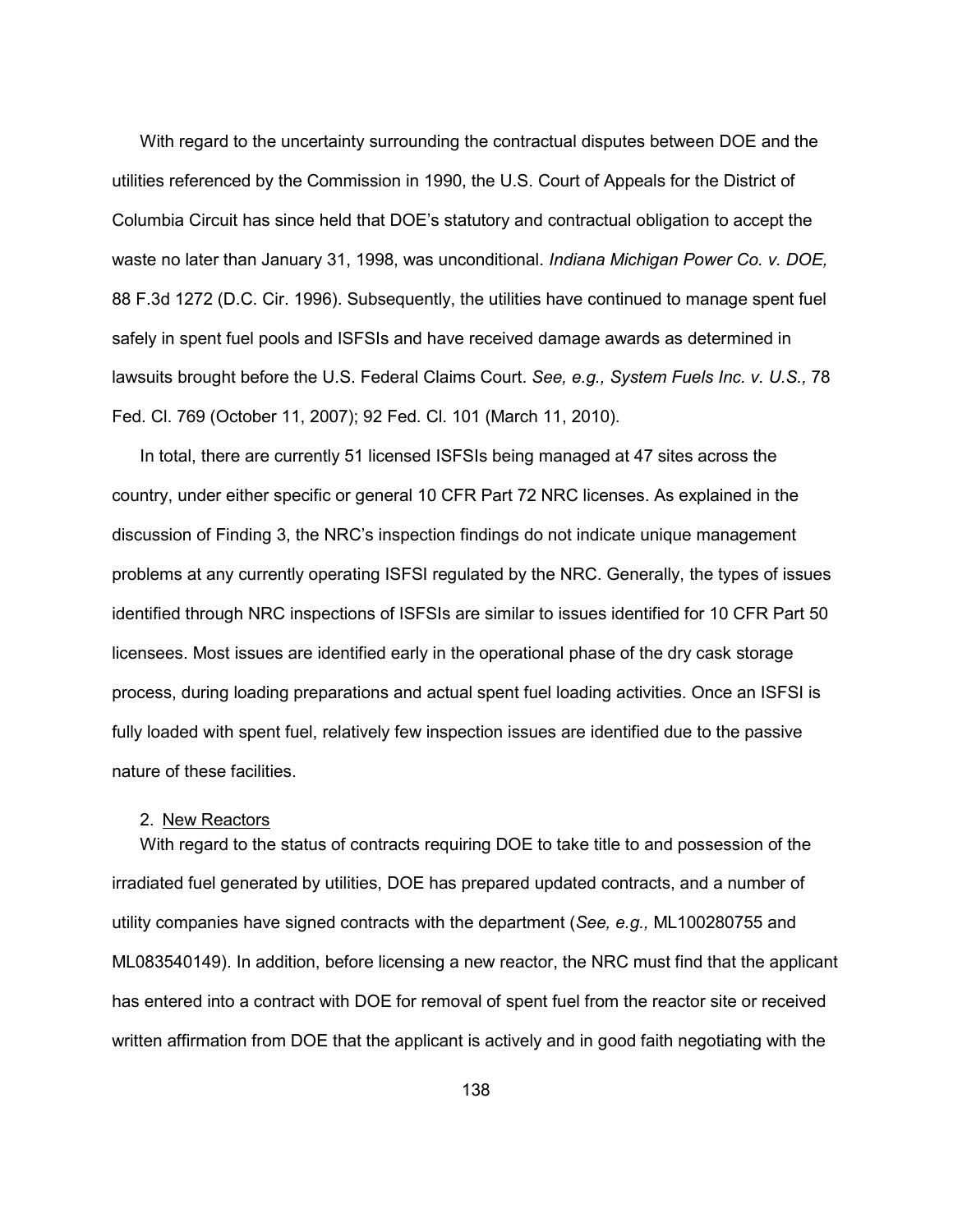DOE for such a contract. NWPA, Section302(b). This finding will be documented in the Safety Evaluation Report produced by the NRC staff in response to specific license applications for new reactors (*See, e.g.,* ML100280755).

 The near-term design certifications and existing or planned combined license applications do not undermine the Commission's confidence that spent fuel storage will become available when storage is needed. These facilities will use the same or similar fuel assembly designs as the nuclear power plants currently operating in the United States, and the spent fuel will be accommodated using existing or similar transportation and storage containers. As discussed under Finding 1, the NRC is also engaged in preliminary interactions with DOE on advanced reactors (*e.g*., gas-cooled or liquid-metal cooled technologies). The fuel and reactor components associated with some of these advanced reactor designs would likely require different storage, transportation, and disposal packages than those currently used for spent fuel from light-water reactors. The possible need for further assessment of performance and storage capability for new and different fuels would depend on the number and types of reactors actually licensed and operated. There is currently high uncertainty regarding the construction of advanced reactors in the U.S. In addition, the need to consider waste disposal as part of the overall research and development activities for advanced reactors is one of the issues being considered by DOE, reactor designers, and the NRC (*see*, e.g., "A Technology Roadmap for Generation IV Nuclear Energy Systems," issued by the U.S. DOE Nuclear Energy Research Advisory Committee and the Generation IV International Forum, December 2002).

 Nonetheless, the addition of new plants (if any are licensed and constructed) would add to the amount of spent fuel requiring disposal. This fact does not affect the Commission's confidence that safe storage options will be available when needed because, as the Commission stated in 1990, utilities have sought to meet storage capacity needs at their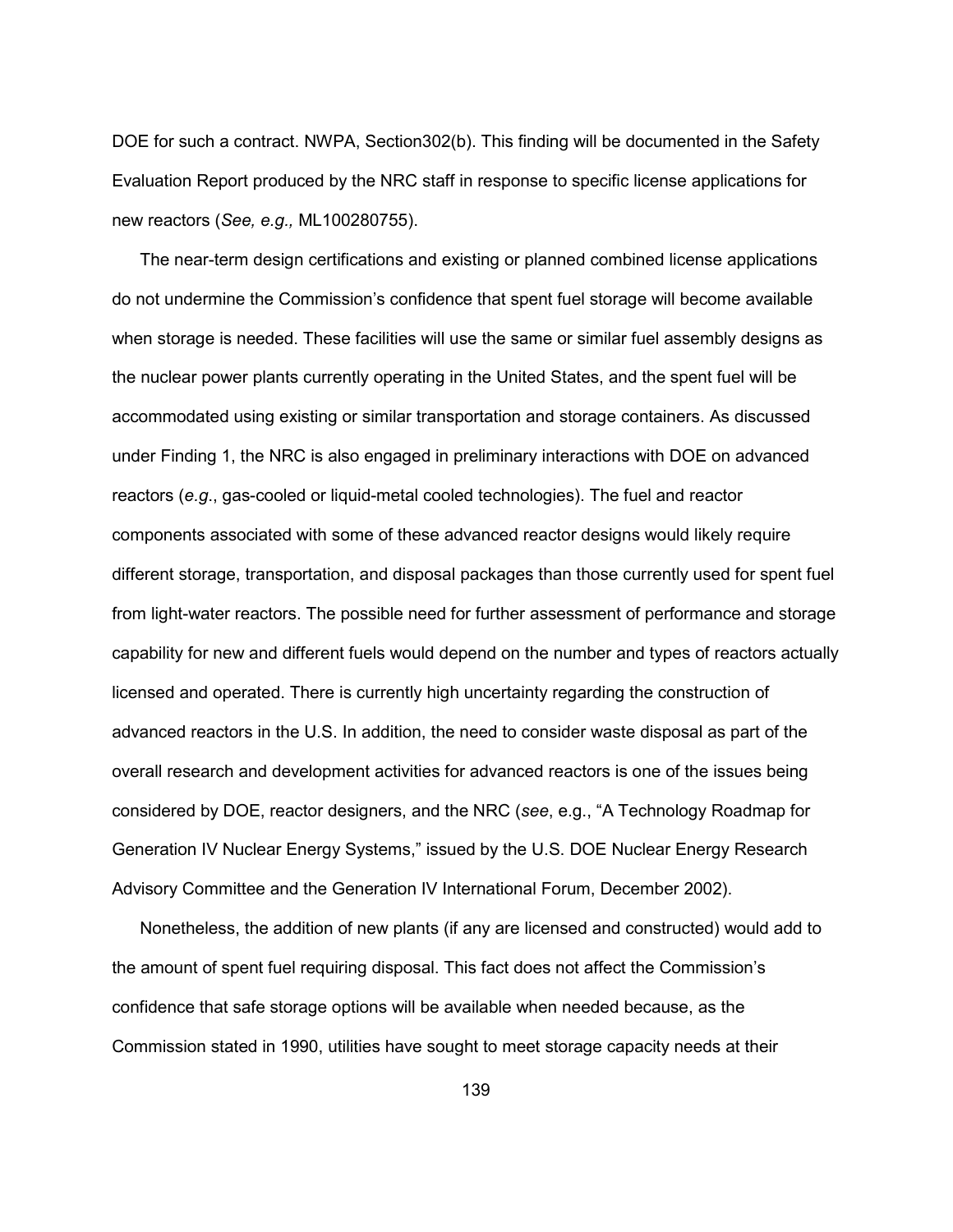respective reactor sites (55 FR 38514; September 18, 1990). Specifically, as discussed under Finding 3, NRC licensees have successfully and safely used onsite storage capacity in spent fuel pools and, more recently, in onsite ISFSIs licensed under 10 CFR Part 72. In addition, while construction and operation of an MRS facility by DOE is uncertain, the NRC has promulgated regulations that provide a framework for licensing an MRS (*See* 10 CFR Part 72; 53 FR 31651; August 19, 1988). Further, while there are unresolved issues that are currently preventing construction and operation of the PFS facility, the extensive safety and environmental reviews that supported issuance of an NRC license for PFS provide added confidence that licensing of a private AFR facility is technically feasible.

 The Commission concludes that the events that have occurred since the last formal review of the Waste Confidence Decision in 1990 support a continued finding of reasonable assurance that safe independent onsite spent fuel storage or offsite spent fuel storage will be made available if storage capacity is needed. Specifically, since 1990, NRC licensees have continued to develop and successfully use onsite storage capacity in the form of pool and dry cask storage in a safe and environmentally sound fashion. With regard to offsite storage, the Commission licensed the PFS facility after an extensive safety and environmental review process and a lengthy adjudicatory hearing that resulted in over 70 ASLB and Commission decisions. The Commission also has a regulatory framework for licensing an MRS facility, should the need arise. In addition, DOE has prepared updated contracts to provide for disposal of spent fuel and a number of utility companies have signed contracts with the DOE. This provides the NRC with continued confidence in the Federal commitment to providing for the ultimate disposal of spent fuel.